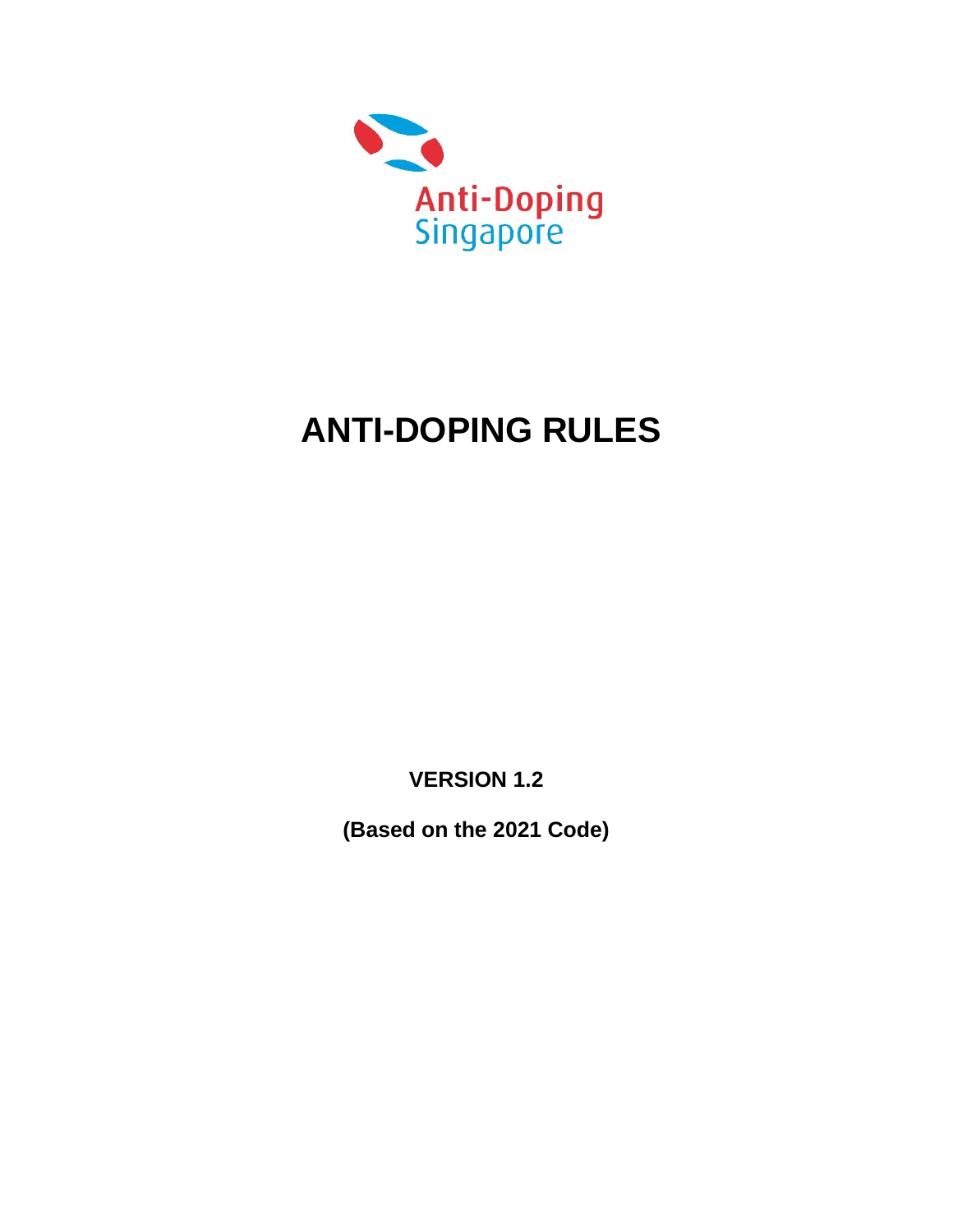# **TABLE OF CONTENTS**

| <b>ARTICLE 1</b>  |                                                                  |
|-------------------|------------------------------------------------------------------|
| <b>ARTICLE 2</b>  |                                                                  |
| <b>ARTICLE 3</b>  |                                                                  |
| <b>ARTICLE 4</b>  |                                                                  |
| <b>ARTICLE 5</b>  |                                                                  |
| <b>ARTICLE 6</b>  |                                                                  |
| <b>ARTICLE 7</b>  | RESULTS MANAGEMENT: RESPONSIBILITY, INITIAL REVIEW, NOTICE AND   |
| <b>ARTICLE 8</b>  | <b>RESULTS MANAGEMENT: RIGHT TO A FAIR HEARING AND NOTICE OF</b> |
| <b>ARTICLE 9</b>  | AUTOMATIC DISQUALIFICATION OF INDIVIDUAL RESULTS  29             |
| <b>ARTICLE 10</b> |                                                                  |
| <b>ARTICLE 11</b> |                                                                  |
| <b>ARTICLE 12</b> | SANCTIONS BY ADS AGAINST OTHER SPORTING BODIES 42                |
| <b>ARTICLE 13</b> |                                                                  |
| <b>ARTICLE 14</b> |                                                                  |
| <b>ARTICLE 15</b> |                                                                  |
| <b>ARTICLE 16</b> |                                                                  |
| <b>ARTICLE 17</b> |                                                                  |
| <b>ARTICLE 18</b> | ADDITIONAL ROLES AND RESPONSIBILITIES OF NATIONAL FEDERATIONS    |
| <b>ARTICLE 19</b> |                                                                  |
| <b>ARTICLE 20</b> | ADDITIONAL ROLES AND RESPONSIBILITIES OF ATHLETES 56             |
| <b>ARTICLE 21</b> | ADDITIONAL ROLES AND RESPONSIBILITIES OF ATHLETE SUPPORT         |
| <b>ARTICLE 22</b> | ADDITIONAL ROLES AND RESPONSIBILITIES OF OTHER PERSONS           |
| <b>ARTICLE 23</b> |                                                                  |
| <b>ARTICLE 24</b> |                                                                  |
| <b>APPENDIX 1</b> |                                                                  |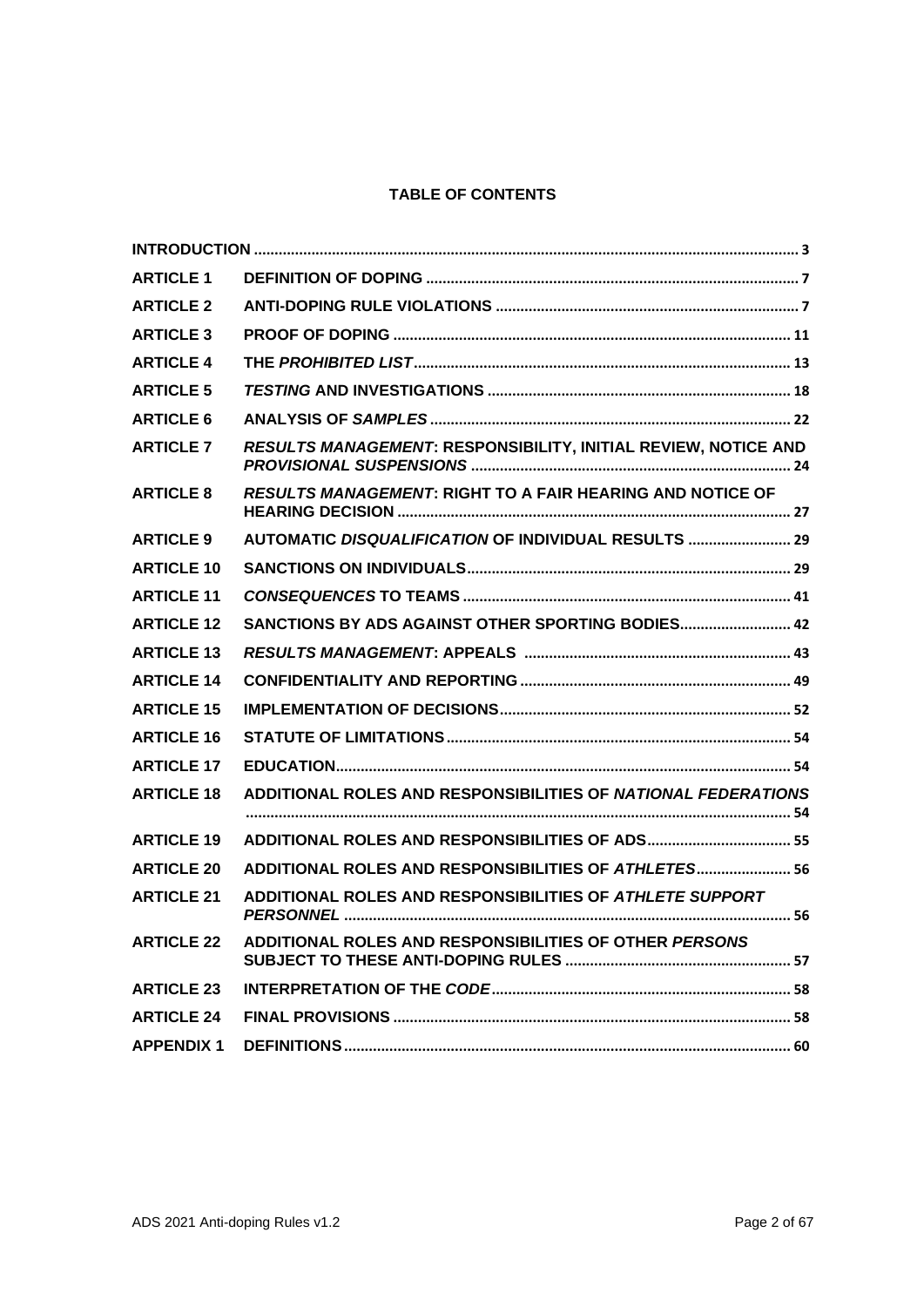# **ANTI-DOPING SINGAPORE [ADS] ANTI-DOPING RULES**

## <span id="page-2-0"></span>**INTRODUCTION**

#### **Preface**

These Anti-Doping Rules are adopted and implemented in accordance with Anti-Doping Singapore (ADS)'s responsibilities under the *Code*, and in furtherance of ADS's continuing efforts to eradicate doping in sport in Singapore.

These Anti-Doping Rules are sport rules governing the conditions under which sport is played. Aimed at enforcing anti-doping rules in a global and harmonized manner, they are distinct in nature from criminal and civil laws. They are not intended to be subject to or limited by any national requirements and legal standards applicable to criminal or civil proceedings, although they are intended to be applied in a manner which respects the principles of proportionality and human rights. When reviewing the facts and the law of a given case, all courts, arbitral tribunals and other adjudicating bodies should be aware of and respect the distinct nature of these Anti-Doping Rules, which implement the *Code*, and the fact that these rules represent the consensus of a broad spectrum of stakeholders around the world as to what is necessary to protect and ensure fair sport.

As provided in the *Code*, ADS shall be responsible for conducting all aspects of *Doping Control*. Any aspect of *Doping Control* or anti-doping *Education* may be delegated by ADS to a *Delegated Third Party*, however, ADS shall require the *Delegated Third Party* to perform such aspects in compliance with the *Code*, *International Standards*, and these Anti-Doping Rules. ADS shall always remain fully responsible for ensuring that any delegated aspects are performed in compliance with the *Code*. ADS may delegate its adjudication responsibilities and *Results Management* to the CAS Anti-Doping Division.

Italicized terms in these Anti-Doping Rules are defined terms in Appendix 1.

Unless otherwise specified, references to Articles are references to Articles of these Anti-Doping Rules.

# **Fundamental Rationale for the** *Code* **and ADS's Anti-Doping Rules**

Anti-doping programs are founded on the intrinsic value of sport. This intrinsic value is often referred to as "the spirit of sport": the ethical pursuit of human excellence through the dedicated perfection of each *Athlete's* natural talents.

Anti-doping programs seek to protect the health of *Athletes* and to provide the opportunity for *Athletes* to pursue human excellence without the *Use* of *Prohibited Substances* and *Prohibited Methods*.

Anti-doping programs seek to maintain the integrity of sport in terms of respect for rules, other competitors, fair competition, a level playing field, and the value of clean sport to the world.

The spirit of sport is the celebration of the human spirit, body and mind. It is the essence of Olympism and is reflected in the values we find in and through sport, including:

- Health
- Ethics, fair play and honesty
- *Athletes'* rights as set forth in the *Code*
- Excellence in performance
- Character and *Education*
- Fun and joy
- Teamwork
- Dedication and commitment
- Respect for rules and laws
- Respect for self and other *Participants*
- **Courage**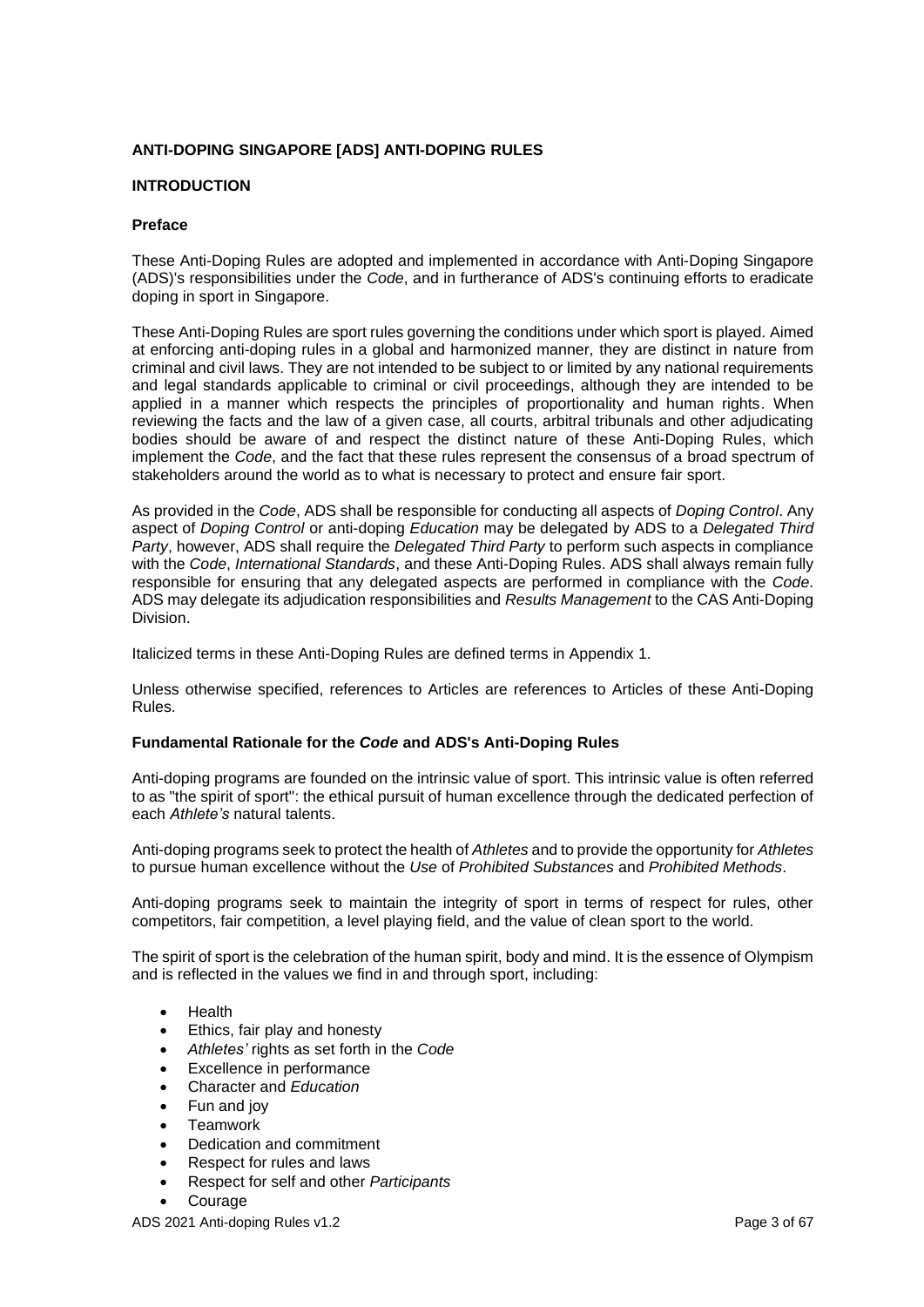• Community and solidarity

The spirit of sport is expressed in how we play true.

Doping is fundamentally contrary to the spirit of sport.

## **The National Anti-Doping Program**

ADS was established by the Singapore government with the objective of acting as the *National Anti-Doping Organization* for Singapore. As such, and in accordance with Article 20.5.1 of the *Code*, ADS notably has the necessary authority and responsibility to be independent in its operational decisions and activities from sport and government. Without limitation, this includes the prohibition of any involvement in its operational decisions or activities by any *Person* who is at the same time involved in the management or operations of any International Federation, *National Federation*, *Major Event Organization*, *National Olympic Committee*, National Paralympic Committee, or government department with responsibility for sport or anti-doping.

## **Scope of these Anti-Doping Rules**

These Anti-Doping Rules shall apply to:

- (a) ADS, including its board members, directors, officers and specified employees, and *Delegated Third Parties* and their employees, who are involved in any aspect of *Doping Control*;
- (b) *National Federations* of Singapore, including their board members, directors, officers and specified employees, and *Delegated Third Parties* and their employees, who are involved in any aspect of *Doping Control*;
- (c) the following *Athletes*, *Athlete Support Personnel* and other *Persons* (including *Protected Persons*), in each case, whether or not such *Person* is a national or resident of Singapore:
	- (i) all *Athletes* and *Athlete Support Personnel* who are members or license-holders of any *National Federation* in Singapore, or of any member or affiliate organization of any *National Federation* in Singapore (including any clubs, teams, associations, or leagues);
	- (ii) all *Athletes* and *Athlete Support Personnel* who participate in such capacity in *Events*, *Competitions*, and other activities organized, convened, authorized or recognized by any *National Federation* in Singapore, or by any member or affiliate organization of any *National Federation* in Singapore (including any clubs, teams, associations or leagues), wherever held;
	- (iii) any other *Athlete* or *Athlete Support Person* or other *Person* who, by virtue of an accreditation, a license or other contractual arrangement, or otherwise, is subject to the authority of any *National Federation* in Singapore, or of any member or affiliate organization of any *National Federation* in Singapore (including any clubs, teams, associations or leagues), for purposes of anti-doping; and
	- (iv) all *Athletes* and *Athlete Support Personnel* who participate in any capacity in any activity organized, held, convened or authorized by the organizer of a *National Event* or of a national league that is not affiliated with a *National Federation*. **1**
	- (v) *Recreational Athletes*, i.e. Any *Person* who engages or participates in sport or fitness activities for recreational purposes but who would not otherwise compete in *Competitions* or *Events* organized, recognized, or hosted by a *National Federation*, or by any affiliated or non-affiliated association, organization, club, team, or league

**<sup>1</sup>** *[Comment to point (iv): These organizing bodies shall be incorporated into the national anti-doping program.]*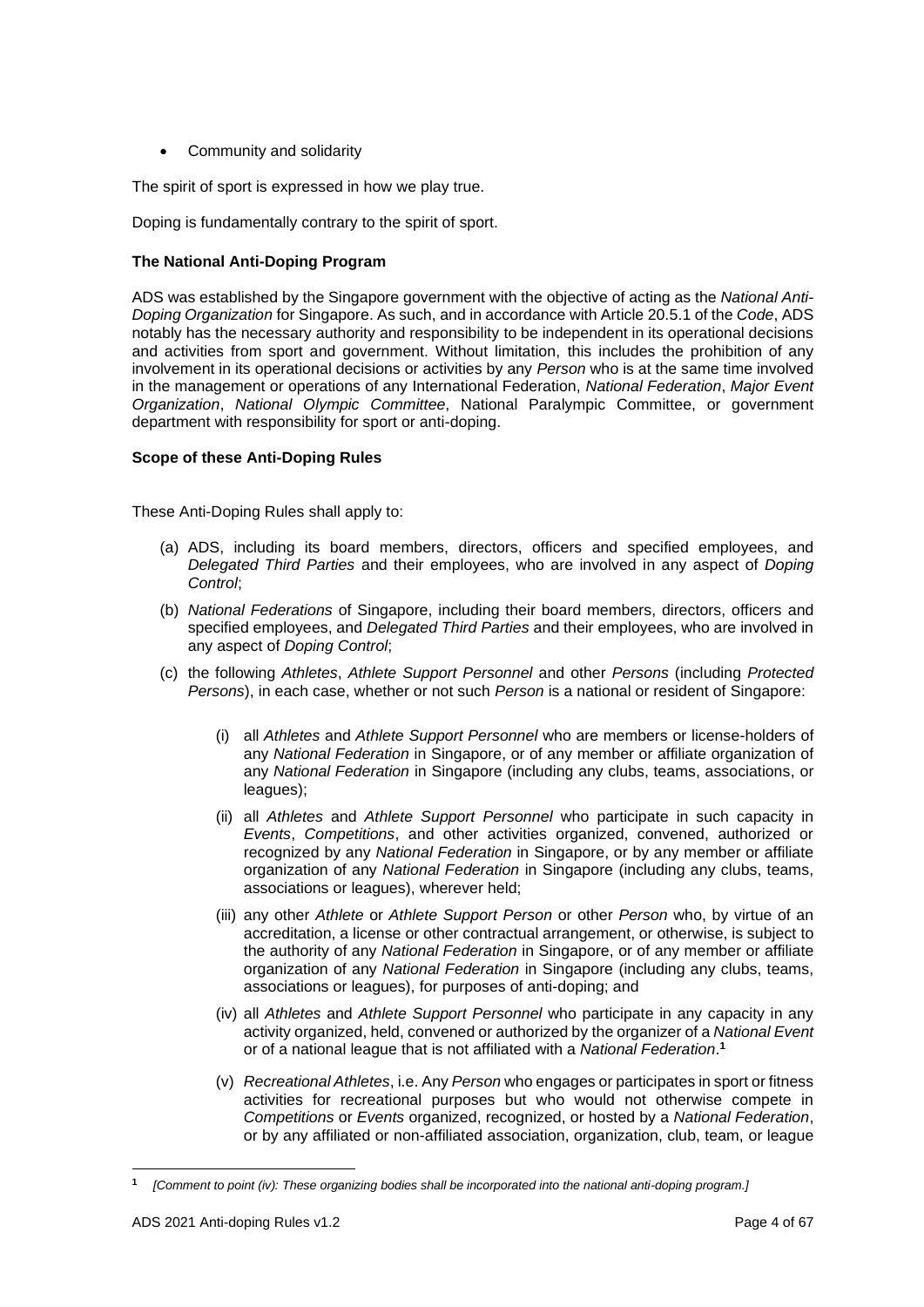and who, within the five (5) years prior to committing any anti-doping rule violation, has not been an *International-Level Athlete* (as defined by each International Federation consistent with the *International Standard* for *Testing* and Investigations) or *National-Level Athlete* (as defined by ADS or other *National Anti-Doping Organization* consistent with the *International Standard* for *Testing* and Investigations); has not represented Singapore or any other country in an International Event in an open category<sup>2</sup>; or has not been included within any *Registered Testing Pool* or other whereabouts information pool maintained by any International Federation, ADS or other *National Anti-Doping Organization*.

(d) all other *Persons* over whom the *Code* gives ADS authority, including all *Athletes* who are nationals or residents of Singapore, and all *Athletes* who are present in Singapore, whether to compete or to train or otherwise.

Each of the abovementioned *Persons* is deemed, as a condition of his or her participation or involvement in sport in Singapore, to have agreed to and be bound by these Anti-Doping Rules, and to have submitted to the authority of ADS to enforce these Anti-Doping Rules, including any *Consequences* for the breach thereof, and to the jurisdiction of the hearing panels specified in Article 8 and Article 13 to hear and determine cases and appeals brought under these Anti-Doping Rules. **3**

Within the overall pool of *Athletes* set out above who are bound by and required to comply with these Anti-Doping Rules, the following *Athletes* shall be considered to be *National-Level Athletes* for the purposes of these Anti-Doping Rules, and, therefore, the specific provisions in these Anti-Doping Rules applicable to *National-Level Athletes* (e.g., *Testing*, *TUEs*, whereabouts, and *Results Management*) shall apply to such *Athletes*:

- (a) *Athletes* who are members or license holders of any *National Federation* in Singapore (carded athletes) or any other organization affiliated with a *National Federation* including associations, clubs, teams or leagues.
- (b) *Athletes* who participate or compete at any *Competition*, *Event*, or activity, which is organized, recognized, or hosted by a *National Federation*, by any affiliated association, organization, club, team, or league or by the Government in Singapore.
- (c) Any other *Athlete* who by virtue of an accreditation, a license or any other contractual arrangement, falls within the competence of a *National Federation* in Singapore or any affiliated association, organization, club, team, or league in Singapore for the purposes of fighting doping in sport in Singapore.
- (d) *Athletes* who participate in any activity organized, recognized, or hosted by a *National Event* organizer or any other national league and which is not otherwise affiliated with a *National Federation*.

**<sup>2</sup>** *[Comment to Recreational Athletes: The term "open category" is meant to exclude competition that is limited to junior or age group categories.]*

**<sup>3</sup>** *[Comment: Where the Code requires a Person other than an Athlete or Athlete Support Person to be bound by the Code, such Person would of course not be subject to Sample collection or Testing, and would not be charged with an anti-doping rule violation under the Code for Use or Possession of a Prohibited Substance or Prohibited Method. Rather, such Person would only be subject to discipline for a violation of Code Articles 2.5 (Tampering), 2.7 (Trafficking), 2.8 (Administration), 2.9 (Complicity), 2.10 (Prohibited Association) and 2.11 (Retaliation). Furthermore, such Person would be subject to the additional roles and responsibilities according to Code Article 21.3. Also, the obligation to require an employee to be bound by the Code is subject to applicable law.*

*ADS shall ensure that, as per Article 19 of these Anti-Doping Rules, any arrangements with their board members, directors, officers, and specified employees, as well as with the Delegated Third Parties and their employees – either employment, contractual or otherwise – have explicit provisions incorporated according to which such Persons are bound by, agree to comply with these Anti-Doping Rules, and agree on the ADS's authority to solve anti-doping cases.]*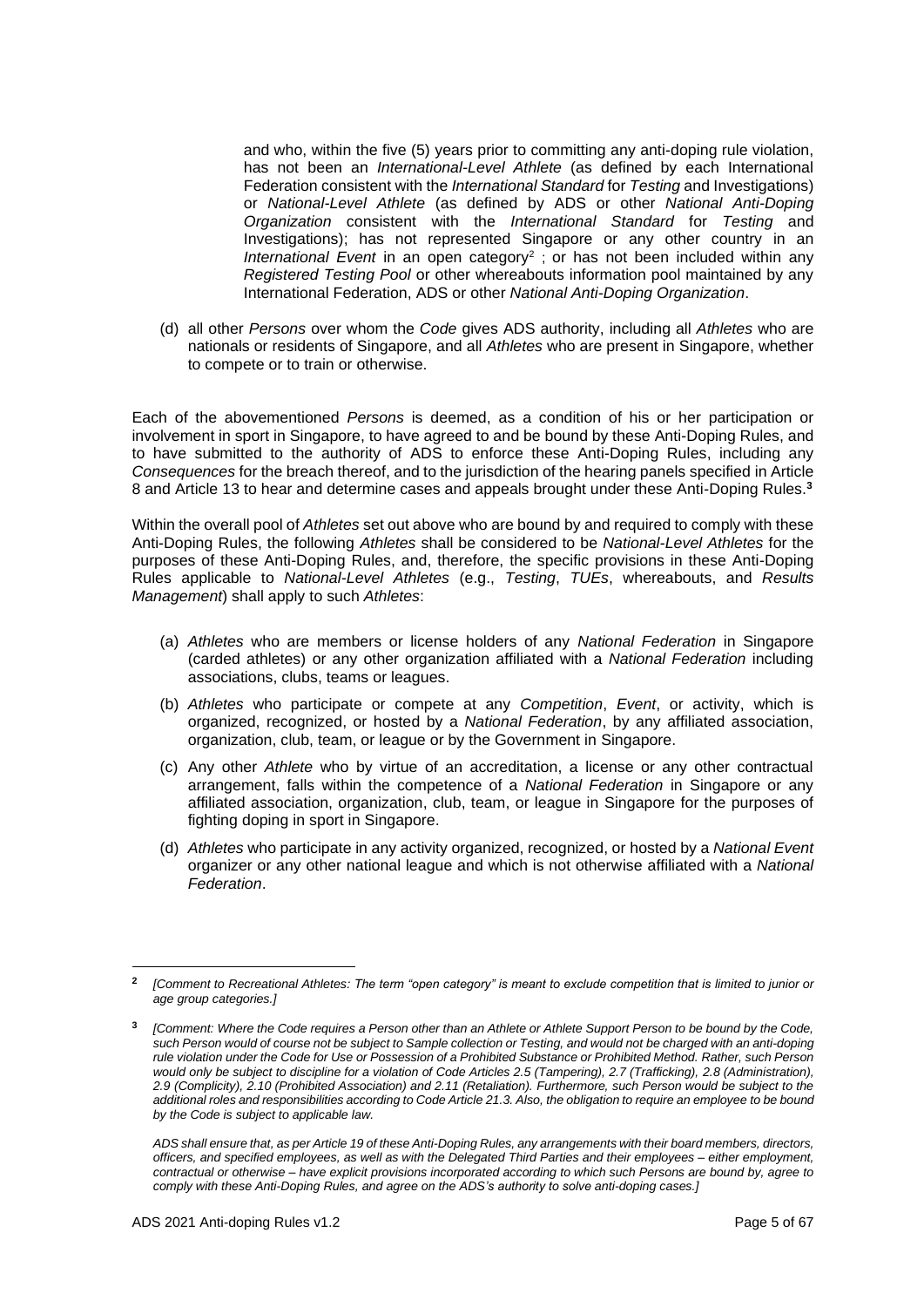However, if any such *Athletes* are classified by their respective International Federations as *International-Level Athletes,* then they shall be considered to be *International-Level Athletes* (and not *National-Level Athletes*) for purposes of these Anti-Doping Rules.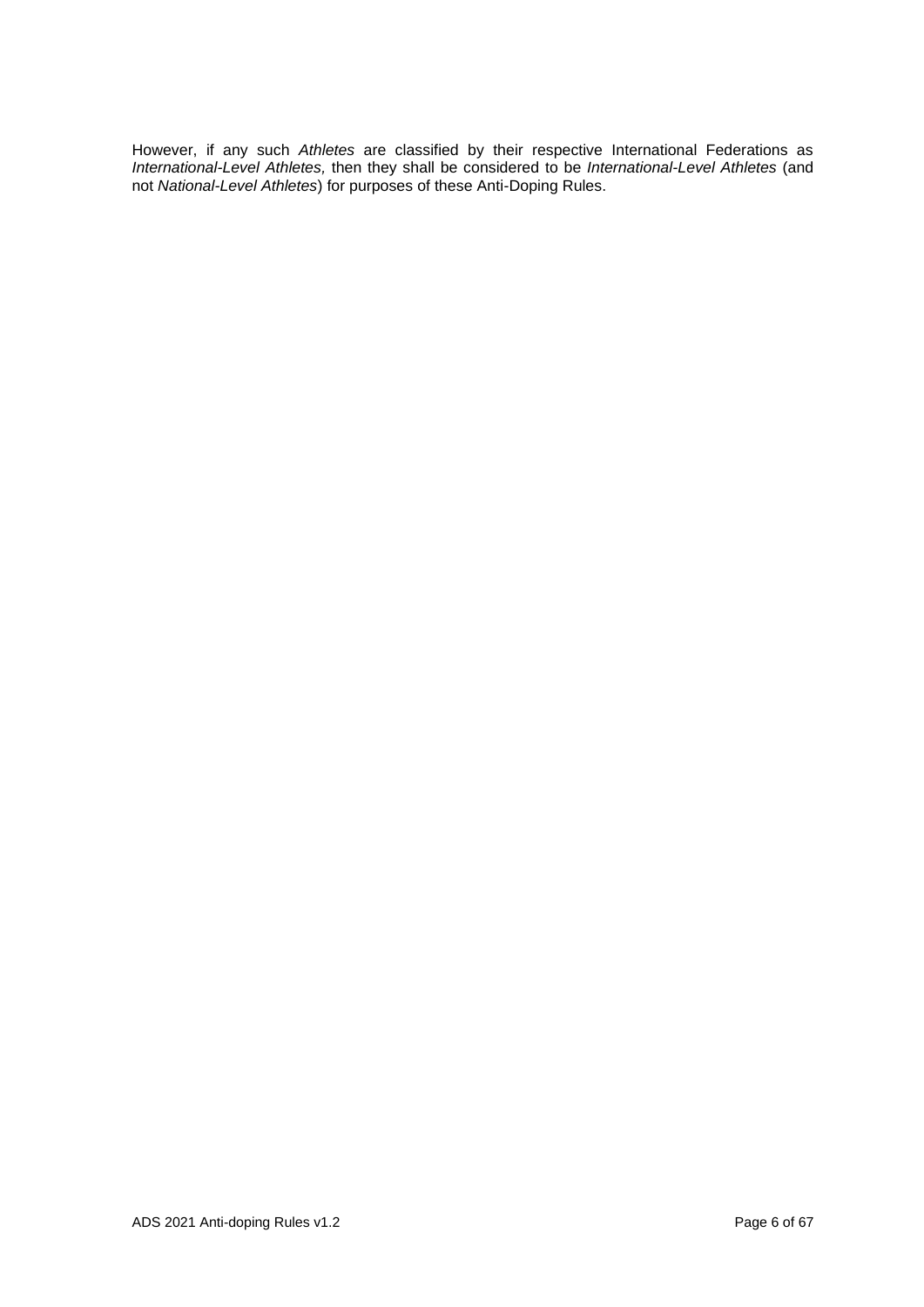# <span id="page-6-0"></span>**ARTICLE 1 DEFINITION OF DOPING**

Doping is defined as the occurrence of one or more of the anti-doping rule violations set forth in Article 2.1 through Article 2.11 of these Anti-Doping Rules.

## <span id="page-6-1"></span>**ARTICLE 2 ANTI-DOPING RULE VIOLATIONS**

The purpose of Article 2 is to specify the circumstances and conduct which constitute anti-doping rule violations. Hearings in doping cases will proceed based on the assertion that one or more of these specific rules have been violated.

*Athletes* or other *Persons* shall be responsible for knowing what constitutes an anti-doping rule violation and the substances and methods which have been included on the *Prohibited List*.

The following constitute anti-doping rule violations:

## **2.1 Presence of a** *Prohibited Substance* **or its** *Metabolites* **or** *Markers* **in an**  *Athlete's Sample*

- **2.1.1** It is the *Athletes'* personal duty to ensure that no *Prohibited Substance* enters their bodies. *Athletes* are responsible for any *Prohibited Substance* or its *Metabolites* or *Markers* found to be present in their *Samples*. Accordingly, it is not necessary that intent, *Fault*, *Negligence* or knowing *Use* on the *Athlete's* part be demonstrated in order to establish an antidoping rule violation under Article 2.1.**<sup>4</sup>**
- **2.1.2** Sufficient proof of an anti-doping rule violation under Article 2.1 is established by any of the following: presence of a *Prohibited Substance* or its *Metabolites* or *Markers* in the *Athlete's* A *Sample* where the *Athlete* waives analysis of the B *Sample* and the B *Sample* is not analyzed; or, where the *Athlete's* B *Sample* is analyzed and the analysis of the *Athlete's* B *Sample* confirms the presence of the *Prohibited Substance* or its *Metabolites* or *Markers* found in the *Athlete's* A *Sample*; or, where the *Athlete's* A or B *Sample* is split into two (2) parts and the analysis of the confirmation part of the split *Sample* confirms the presence of the *Prohibited Substance* or its *Metabolites* or *Markers* found in the first part of the split Sample or the *Athlete* waives analysis of the confirmation part of the split *Sample*. **5**
- **2.1.3** Excepting those substances for which a *Decision Limit* is specifically identified in the *Prohibited List* or a *Technical Document*, the presence of any reported quantity of a *Prohibited Substance* or its *Metabolites* or *Markers* in an *Athlete's Sample* shall constitute an anti-doping rule violation.
- **2.1.4** As an exception to the general rule of Article 2.1, the *Prohibited List*, *International Standards*, or *Technical Documents* may establish special criteria for reporting or the evaluation of certain *Prohibited Substances*.

**<sup>4</sup>** *[Comment to Article 2.1.1: An anti-doping rule violation is committed under this Article without regard to an Athlete's Fault. This rule has been referred to in various CAS decisions as "Strict Liability". An Athlete's Fault is taken into consideration in determining the Consequences of this anti-doping rule violation under Article 10. This principle has consistently been upheld by CAS.]*

<sup>5</sup> *[Comment to Article 2.1.2: The Anti-Doping Organization with Results Management responsibility may, at its discretion, choose to have the B Sample analyzed even if the Athlete does not request the analysis of the B Sample.]*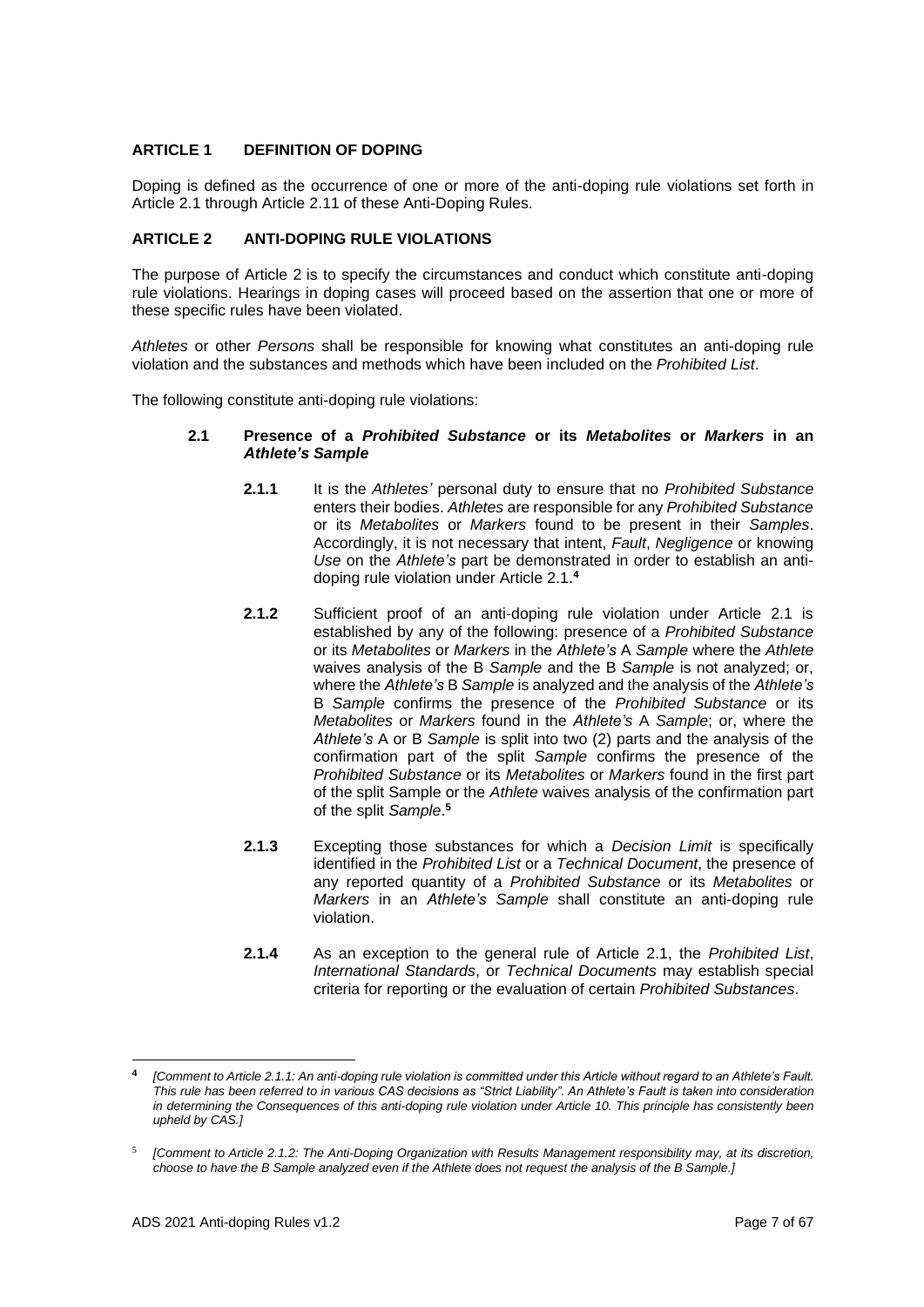## **2.2** *Use* **or** *Attempted Use* **by an** *Athlete* **of a** *Prohibited Substance* **or a** *Prohibited Method* **<sup>6</sup>**

- **2.2.1** It is the *Athletes'* personal duty to ensure that no *Prohibited Substance* enters their bodies and that no *Prohibited Method* is *Used*. Accordingly, it is not necessary that intent, *Fault*, *Negligence* or knowing *Use* on the *Athlete's* part be demonstrated in order to establish an anti-doping rule violation for *Use* of a *Prohibited Substance* or a *Prohibited Method*.
- **2.2.2** The success or failure of the *Use* or *Attempted Use* of a *Prohibited Substance* or *Prohibited Method* is not material. It is sufficient that the *Prohibited Substance* or *Prohibited Method* was *Used* or *Attempted* to be *Used* for an anti-doping rule violation to be committed.**<sup>7</sup>**

# **2.3 Evading, Refusing or Failing to Submit to** *Sample* **Collection by an** *Athlete*

Evading *Sample* collection; or refusing or failing to submit to *Sample* collection without compelling justification after notification by a duly authorized *Person*. **8**

## **2.4 Whereabouts Failures by an** *Athlete*

Any combination of three (3) missed tests and/or filing failures, as defined in the *International Standard* for *Results Management*, within a twelve-month period by an *Athlete* in a *Registered Testing Pool*.

#### **2.5** *Tampering* **or** *Attempted Tampering* **with any Part of** *Doping Control* **by an**  *Athlete* **or Other** *Person*

#### **2.6** *Possession* **of a** *Prohibited Substance* **or a** *Prohibited Method* **by an** *Athlete* **or**  *Athlete Support Person*

**2.6.1** *Possession* by an *Athlete In-Competition* of any *Prohibited Substance* or any *Prohibited Method,* or *Possession* by an *Athlete Out-of-Competition* of any *Prohibited Substance* or any *Prohibited Method* which is prohibited *Out-of-Competition* unless the *Athlete* establishes that the *Possession* is consistent with a Therapeutic Use Exemption ("*TUE*") granted in accordance with Article 4.4 or other acceptable justification.

For example, Use may be established based upon reliable analytical data from the analysis of an A Sample (without *confirmation from an analysis of a B Sample) or from the analysis of a B Sample alone where the Anti-Doping Organization provides a satisfactory explanation for the lack of confirmation in the other Sample.]*

**7** *[Comment to Article 2.2.2: Demonstrating the "Attempted Use" of a Prohibited Substance or a Prohibited Method requires proof of intent on the Athlete's part. The fact that intent may be required to prove this particular anti-doping rule violation does not undermine the Strict Liability principle established for violations of Article 2.1 and violations of Article 2.2 in respect of Use of a Prohibited Substance or Prohibited Method.*

*An Athlete's Use of a Prohibited Substance constitutes an anti-doping rule violation unless such Substance is not prohibited Out-of-Competition and the Athlete's Use takes place Out-of-Competition. (However, the presence of a Prohibited Substance or its Metabolites or Markers in a Sample collected In-Competition is a violation of Article 2.1 regardless of when that Substance might have been administered.)]*

**8** *[Comment to Article 2.3: For example, it would be an anti-doping rule violation of "evading Sample collection" if it were established that an Athlete was deliberately avoiding a Doping Control official to evade notification or Testing. A violation of "failing to submit to Sample collection" may be based on either intentional or negligent conduct of the Athlete, while "evading" or "refusing" Sample collection contemplates intentional conduct by the Athlete.]*

**<sup>6</sup>** *[Comment to Article 2.2: It has always been the case that Use or Attempted Use of a Prohibited Substance or Prohibited Method may be established by any reliable means. As noted in the Comment to Article 3.2, unlike the proof required to establish an anti-doping rule violation under Article 2.1, Use or Attempted Use may also be established by other reliable means such as admissions by the Athlete, witness statements, documentary evidence, conclusions drawn from longitudinal profiling, including data collected as part of the Athlete Biological Passport, or other analytical information which does not otherwise satisfy all the requirements to establish "Presence" of a Prohibited Substance under Article 2.1.*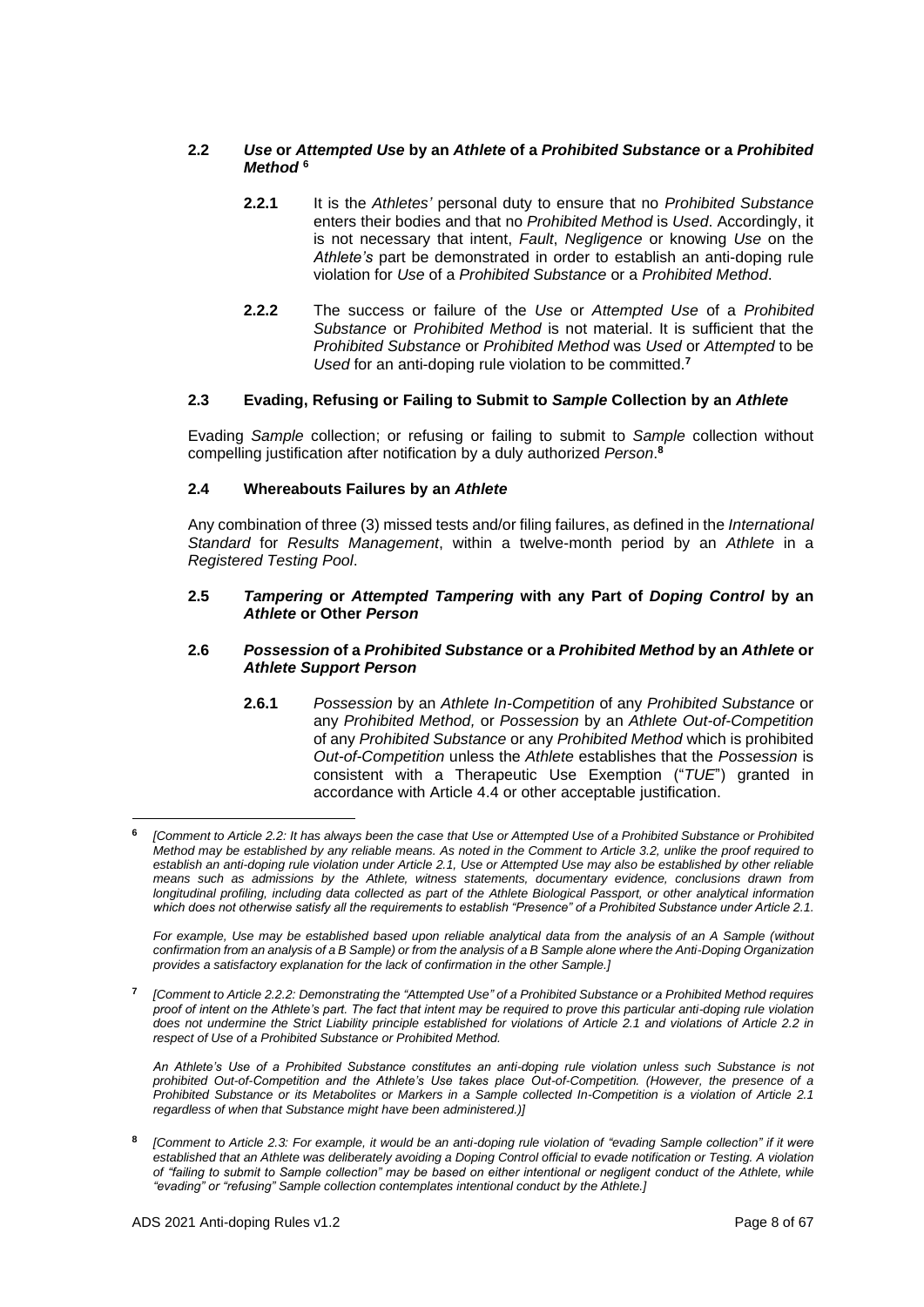**2.6.2** *Possession* by an *Athlete Support Person In-Competition* of any *Prohibited Substance* or any *Prohibited Method,* or *Possession* by an *Athlete Support Person Out-of-Competition* of any *Prohibited Substance*  or any *Prohibited Method* which is prohibited *Out-of-Competition* in connection with an *Athlete*, *Competition* or training, unless the *Athlete Support Person* establishes that the *Possession* is consistent with a *TUE* granted to an *Athlete* in accordance with Article 4.4 or other acceptable justification.**<sup>9</sup>**

#### **2.7** *Trafficking* **or** *Attempted Trafficking* **in any** *Prohibited Substance* **or** *Prohibited Method* **by an** *Athlete* **or Other** *Person*

**2.8** *Administration* **or** *Attempted Administration* **by an** *Athlete* **or Other** *Person* **to any** *Athlete In-Competition* **of any** *Prohibited Substance* **or** *Prohibited Method,*  **or** *Administration* **or** *Attempted Administration* **to any** *Athlete Out-of-Competition* **of any** *Prohibited Substance* **or any** *Prohibited Method* **that is Prohibited** *Out-of-Competition*

## **2.9 Complicity or** *Attempted* **Complicity by an** *Athlete* **or Other** *Person*

Assisting, encouraging, aiding, abetting, conspiring, covering up or any other type of intentional complicity or *Attempted* complicity involving an anti-doping rule violation, *Attempted* anti-doping rule violation or violation of Article 10.14.1 by another *Person*. **10**

## **2.10 Prohibited Association by an** *Athlete* **or Other** *Person*

- **2.10.1** Association by an *Athlete* or other *Person* subject to the authority of an *Anti-Doping Organization* in a professional or sport-related capacity with any *Athlete Support Person* who:
	- **2.10.1.1** If subject to the authority of an *Anti-Doping Organization*, is serving a period of *Ineligibility*; or
	- **2.10.1.2** If not subject to the authority of an *Anti-Doping Organization*, and where *Ineligibility* has not been addressed in a *Results Management* process pursuant to the *Code*, has been convicted or found in a criminal, disciplinary or professional proceeding to have engaged in conduct which would have constituted a violation of anti-doping rules if *Code*-compliant rules had been applicable to such *Person.* The disqualifying status of such *Person* shall be in force for the longer of six (6) years from the criminal, professional or disciplinary decision or the duration of the criminal, disciplinary or professional sanction imposed; or
	- **2.10.1.3** Is serving as a front or intermediary for an individual described in Article 2.10.1.1 or 2.10.1.2.

**<sup>9</sup>** *[Comment to Articles 2.6.1 and 2.6.2: Acceptable justification would not include, for example, buying or Possessing a Prohibited Substance for purposes of giving it to a friend or relative, except under justifiable medical circumstances where that Person had a physician's prescription, e.g., buying Insulin for a diabetic child.]*

*<sup>[</sup>Comment to Article 2.6.1 and 2.6.2: Acceptable justification may include, for example, (a) an Athlete or a team doctor carrying Prohibited Substances or Prohibited Methods for dealing with acute and emergency situations (e.g., an epinephrine auto-injector), or (b) an Athlete Possessing a Prohibited Substance or Prohibited Method for therapeutic reasons shortly prior to applying for and receiving a determination on a TUE.]*

**<sup>10</sup>** *[Comment to Article 2.9: Complicity or Attempted Complicity may include either physical or psychological assistance.]*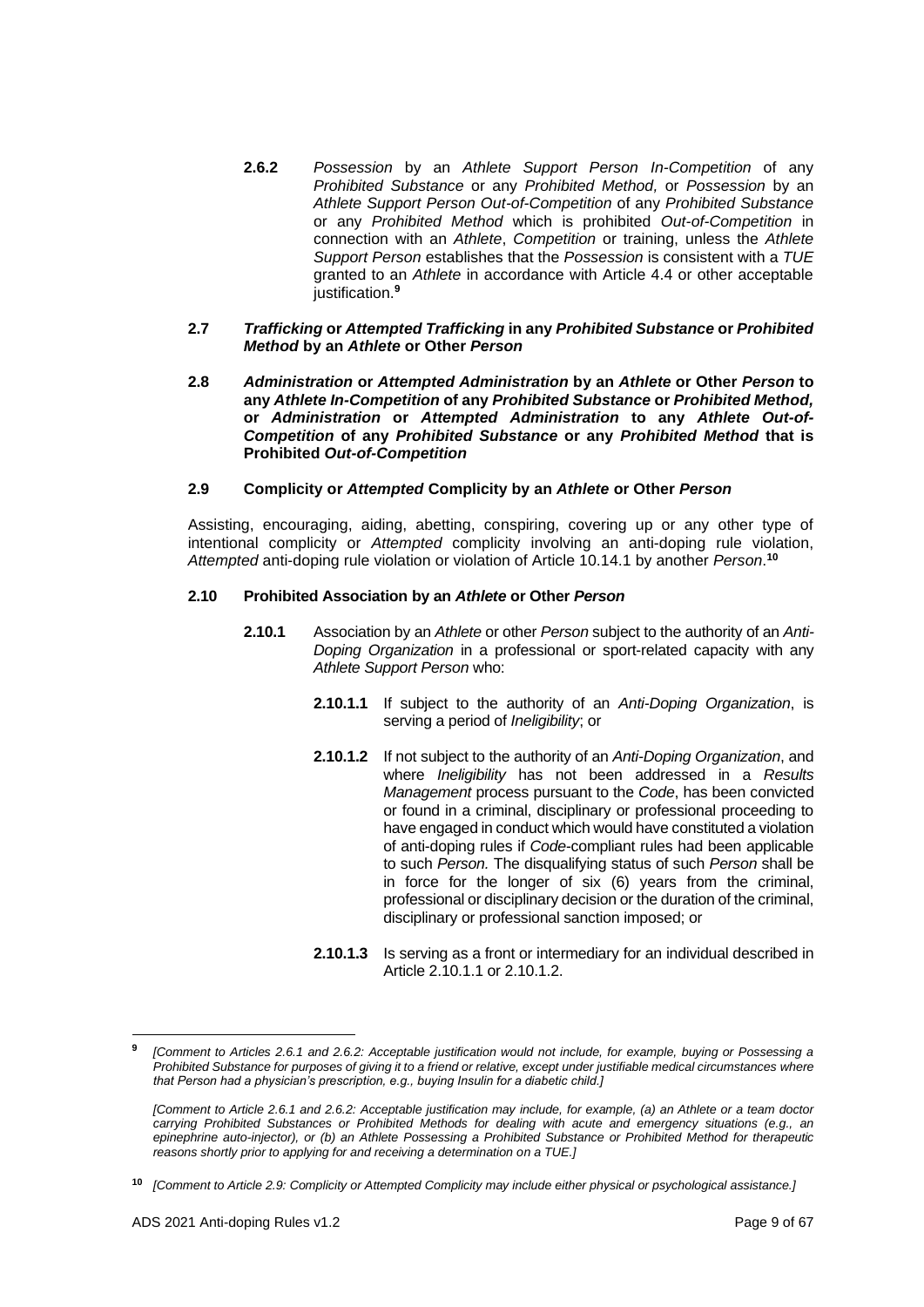**2.10.2** To establish a violation of Article 2.10, an *Anti-Doping Organization* must establish that the *Athlete* or other *Person* knew of the *Athlete Support Person*'s disqualifying status.

> The burden shall be on the *Athlete* or other *Person* to establish that any association with an *Athlete Support Person* described in Article 2.10.1.1 or 2.10.1.2 is not in a professional or sport-related capacity and/or that such association could not have been reasonably avoided.

> *Anti-Doping Organizations* that are aware of *Athlete Support Personnel* who meet the criteria described in Article 2.10.1.1, 2.10.1.2, or 2.10.1.3 shall submit that information to *WADA*. **11**

## **2.11 Acts by an** *Athlete* **or Other** *Person* **to Discourage or Retaliate Against Reporting to Authorities**

Where such conduct does not otherwise constitute a violation of Article 2.5:

- **2.11.1** Any act which threatens or seeks to intimidate another *Person* with the intent of discouraging the *Person* from the good-faith reporting of information that relates to an alleged anti-doping rule violation or alleged non-compliance with the *Code* to *WADA*, an *Anti-Doping Organization*, law enforcement, regulatory or professional disciplinary body, hearing body or *Person* conducting an investigation for *WADA* or an *Anti-Doping Organization*.
- **2.11.2** Retaliation against a *Person* who, in good faith, has provided evidence or information that relates to an alleged anti-doping rule violation or alleged non-compliance with the *Code* to *WADA*, an *Anti-Doping Organization*, law enforcement, regulatory or professional disciplinary body, hearing body or *Person* conducting an investigation for *WADA* or an *Anti-Doping Organization*.

For purposes of Article 2.11, retaliation, threatening and intimidation include an act taken against such *Person* either because the act lacks a good faith basis or is a disproportionate response.**<sup>12</sup>**

**<sup>11</sup>** *[Comment to Article 2.10: Athletes and other Persons must not work with coaches, trainers, physicians or other Athlete Support Personnel who are Ineligible on account of an anti-doping rule violation or who have been criminally convicted or professionally disciplined in relation to doping. This also prohibits association with any other Athlete who is acting as a coach or Athlete Support Person while serving a period of Ineligibility. Some examples of the types of association which are prohibited include: obtaining training, strategy, technique, nutrition or medical advice; obtaining therapy, treatment or prescriptions; providing any bodily products for analysis; or allowing the Athlete Support Person to serve as an agent or representative. Prohibited association need not involve any form of compensation.*

*While Article 2.10 does not require the Anti-Doping Organization to notify the Athlete or other Person about the Athlete Support Person's disqualifying status, such notice, if provided, would be important evidence to establish that the Athlete or other Person knew about the disqualifying status of the Athlete Support Person.]*

**<sup>12</sup>** *[Comment to Article 2.11.2: This Article is intended to protect Persons who make good faith reports, and does not protect Persons who knowingly make false reports.]*

*<sup>[</sup>Comment to Article 2.11.2: Retaliation would include, for example, actions that threaten the physical or mental well-being or economic interests of the reporting Persons, their families or associates. Retaliation would not include an Anti-Doping Organization asserting in good faith an anti-doping rule violation against the reporting Person. For purposes of Article 2.11, a report is not made in good faith where the Person making the report knows the report to be false.]*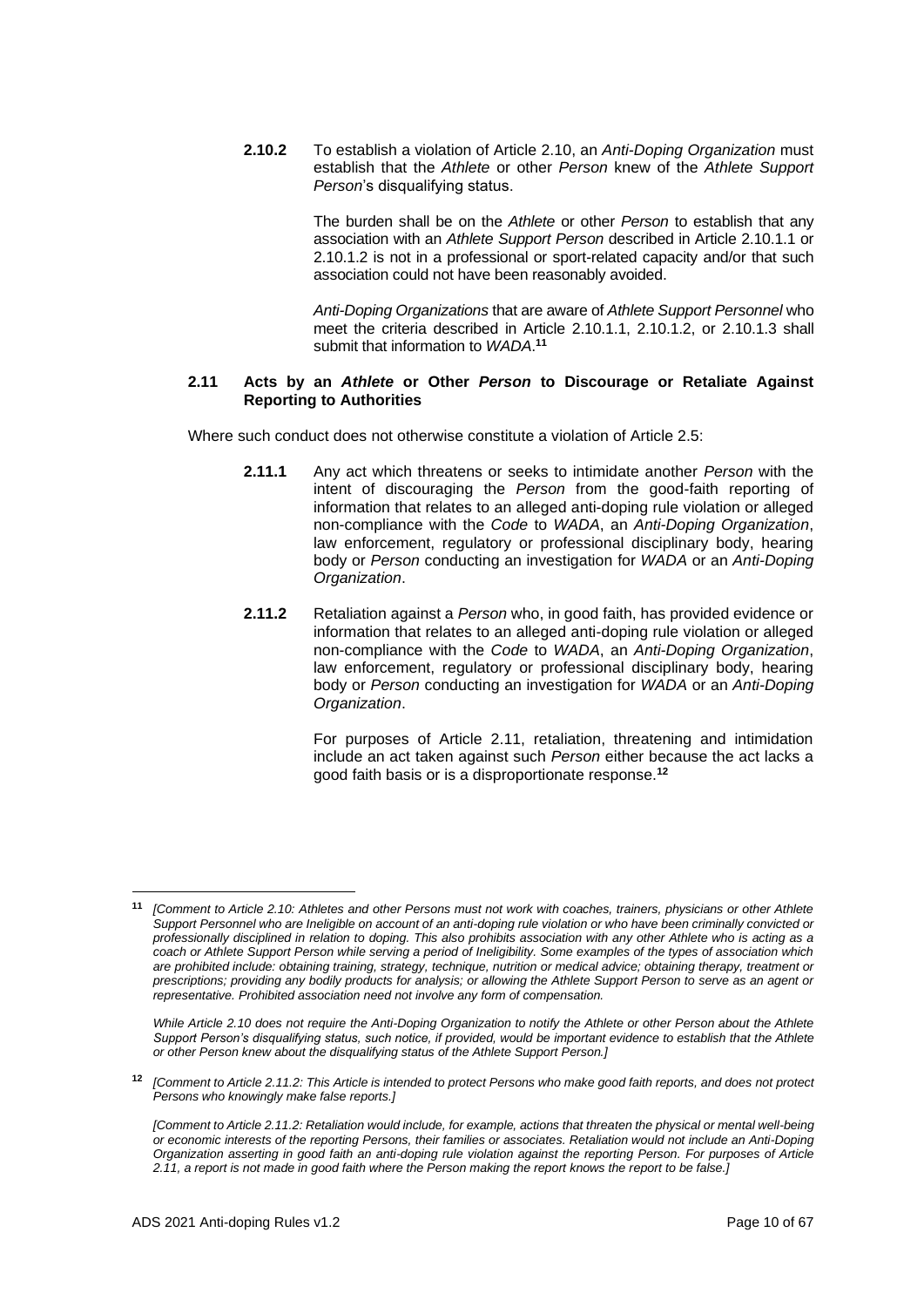# <span id="page-10-0"></span>**ARTICLE 3 PROOF OF DOPING**

# **3.1 Burdens and Standards of Proof**

ADS shall have the burden of establishing that an anti-doping rule violation has occurred. The standard of proof shall be whether ADS has established an anti-doping rule violation to the comfortable satisfaction of the hearing panel, bearing in mind the seriousness of the allegation which is made. This standard of proof in all cases is greater than a mere balance of probability but less than proof beyond a reasonable doubt. Where these Anti-Doping Rules place the burden of proof upon the *Athlete* or other *Person* alleged to have committed an anti-doping rule violation to rebut a presumption or establish specified facts or circumstances, except as provided in Articles 3.2.2 and 3.2.3, the standard of proof shall be by a balance of probability.**<sup>13</sup>**

# **3.2 Methods of Establishing Facts and Presumptions**

Facts related to anti-doping rule violations may be established by any reliable means, including admissions.**<sup>14</sup>** The following rules of proof shall be applicable in doping cases:

- **3.2.1** Analytical methods or *Decision Limits* approved by *WADA* after consultation within the relevant scientific community or which have been the subject of peer review are presumed to be scientifically valid. Any *Athlete* or other *Person* seeking to challenge whether the conditions for such presumption have been met or to rebut this presumption of scientific validity shall, as a condition precedent to any such challenge, first notify *WADA* of the challenge and the basis of the challenge. The initial hearing body, appellate body or *CAS*, on its own initiative, may also inform *WADA* of any such challenge. Within ten (10) days of *WADA*'s receipt of such notice and the case file related to such challenge, *WADA* shall also have the right to intervene as a party, appear as amicus curiae or otherwise provide evidence in such proceeding. In cases before *CAS*, at *WADA's* request, the *CAS* panel shall appoint an appropriate scientific expert to assist the panel in its evaluation of the challenge.**<sup>15</sup>**
- **3.2.2** *WADA*-accredited laboratories, and other laboratories approved by *WADA*, are presumed to have conducted *Sample* analysis and custodial procedures in accordance with the *International Standard* for Laboratories. The *Athlete* or other *Person* may rebut this presumption by establishing that a departure from the *International Standard* for Laboratories occurred which could reasonably have caused the *Adverse Analytical Finding*.

**<sup>13</sup>** *[Comment to Article 3.1: This standard of proof required to be met by ADS is comparable to the standard which is applied in most countries to cases involving professional misconduct.]*

<sup>14</sup> *[Comment to Article 3.2: For example, ADS may establish an anti-doping rule violation under Article 2.2 based on the Athlete's admissions, the credible testimony of third Persons, reliable documentary evidence, reliable analytical data from either an A or B Sample as provided in the Comments to Article 2.2, or conclusions drawn from the profile of a series of the Athlete's blood or urine Samples, such as data from the Athlete Biological Passport.]*

**<sup>15</sup>** *[Comment to Article 3.2.1: For certain Prohibited Substances, WADA may instruct WADA-accredited laboratories not to report Samples as an Adverse Analytical Finding if the estimated concentration of the Prohibited Substance or its Metabolites or Markers is below a Minimum Reporting Level. WADA's decision in determining that Minimum Reporting*  Level or in determining which Prohibited Substances should be subject to Minimum Reporting Levels shall not be subject to challenge. Further, the laboratory's estimated concentration of such Prohibited Substance in a Sample may only be an *estimate. In no event shall the possibility that the exact concentration of the Prohibited Substance in the Sample may be below the Minimum Reporting Level constitute a defense to an anti-doping rule violation based on the presence of that Prohibited Substance in the Sample.]*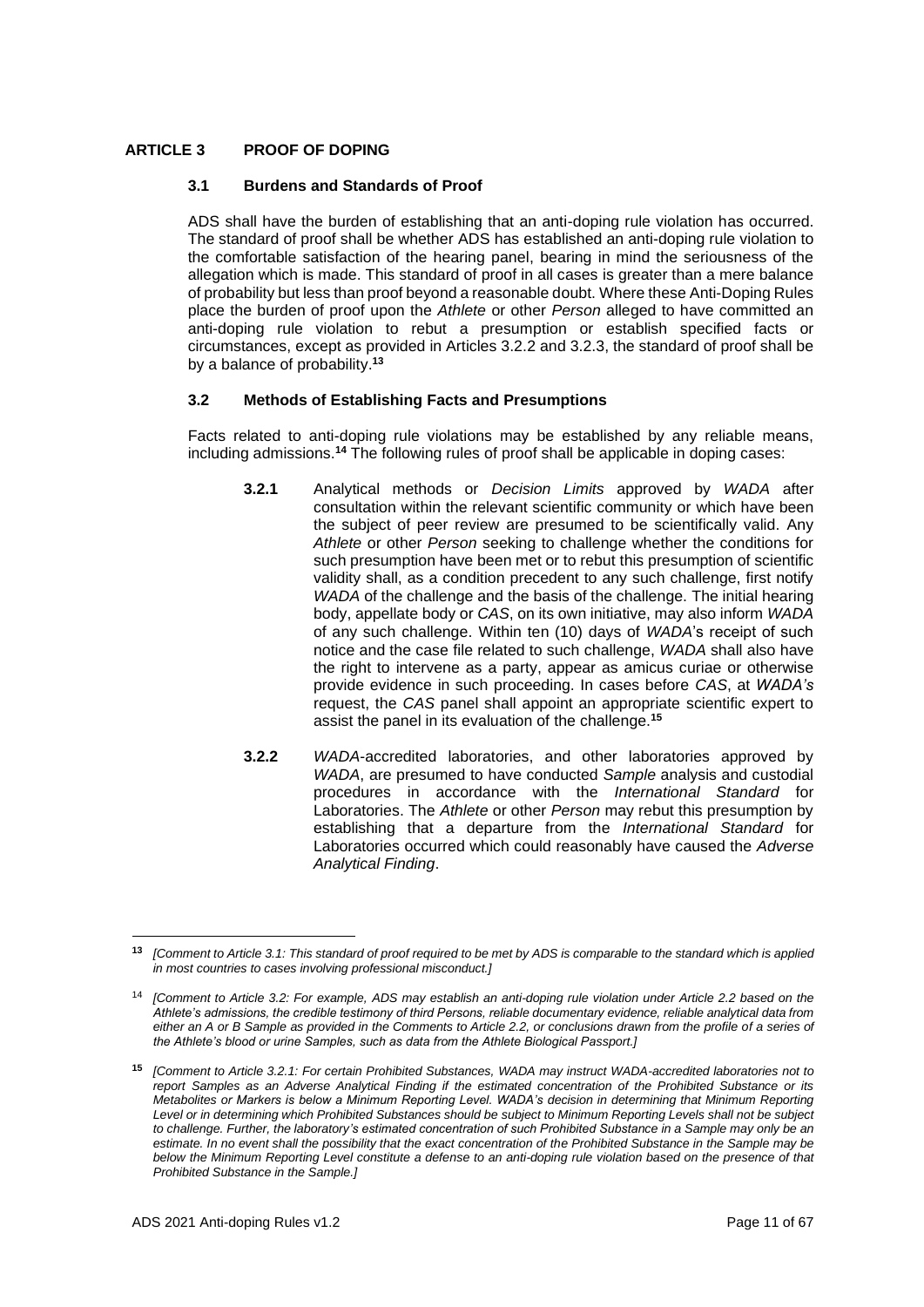If the *Athlete* or other *Person* rebuts the preceding presumption by showing that a departure from the *International Standard* for Laboratories occurred which could reasonably have caused the *Adverse Analytical Finding*, then ADS shall have the burden to establish that such departure did not cause the *Adverse Analytical Finding*. **16**

- **3.2.3** Departures from any other *International Standard* or other anti-doping rule or policy set forth in the *Code* or these Anti-Doping Rules shall not invalidate analytical results or other evidence of an anti-doping rule violation, and shall not constitute a defense to an anti-doping rule violation;**<sup>17</sup>** provided, however, if the *Athlete* or other *Person* establishes that a departure from one of the specific *International Standard* provisions listed below could reasonably have caused an anti-doping rule violation based on an *Adverse Analytical Finding* or whereabouts failure, then ADS shall have the burden to establish that such departure did not cause the *Adverse Analytical Finding* or the whereabouts failure:
	- (i) a departure from the *International Standard* for *Testing* and Investigations related to *Sample* collection or *Sample* handling which could reasonably have caused an anti-doping rule violation based on an *Adverse Analytical Finding*, in which case ADS shall have the burden to establish that such departure did not cause the *Adverse Analytical Finding*;
	- (ii) a departure from the *International Standard* for *Results Management* or *International Standard* for *Testing* and Investigations related to an *Adverse Passport Finding* which could reasonably have caused an anti-doping rule violation, in which case ADS shall have the burden to establish that such departure did not cause the anti-doping rule violation;
	- (iii) a departure from the *International Standard* for *Results Management* related to the requirement to provide notice to the *Athlete* of the B *Sample* opening which could reasonably have caused an anti-doping rule violation based on an *Adverse Analytical Finding*, in which case ADS shall have the burden to establish that such departure did not cause the *Adverse Analytical Finding*; **18**
	- (iv) a departure from the *International Standard* for *Results Management* related to *Athlete* notification which could reasonably have caused an anti-doping rule violation based on a whereabouts failure, in which case ADS shall have the burden to establish that such departure did not cause the whereabouts failure.

**<sup>16</sup>** *[Comment to Article 3.2.2: The burden is on the Athlete or other Person to establish, by a balance of probability, a departure from the International Standard for Laboratories that could reasonably have caused the Adverse Analytical Finding. Thus, once the Athlete or other Person establishes the departure by a balance of probability, the Athlete or other Person's burden on causation is the somewhat lower standard of proof– "could reasonably have caused." If the Athlete or other Person satisfies these standards, the burden shifts to ADS to prove to the comfortable satisfaction of the hearing panel that the departure did not cause the Adverse Analytical Finding.]*

<sup>17</sup> *[Comment to Article 3.2.3: Departures from an International Standard or other rule unrelated to Sample collection or handling, Adverse Passport Finding, or Athlete notification relating to whereabouts failure or B Sample opening – e.g., the International Standard for Education, International Standard for the Protection of Privacy and Personal Information or International Standard for Therapeutic Use Exemptions – may result in compliance proceedings by WADA but are not a defense in an anti-doping rule violation proceeding and are not relevant on the issue of whether the Athlete committed an anti-doping rule violation. Similarly, ADS's violation of the document referenced in Article 20.7.7 of the Code shall not constitute a defense to an anti-doping rule violation.]*

<sup>18</sup> *[Comment to Article 3.2.3 (iii): ADS would meet its burden to establish that such departure did not cause the Adverse Analytical Finding by showing that, for example, the B Sample opening and analysis were observed by an independent witness and no irregularities were observed.]*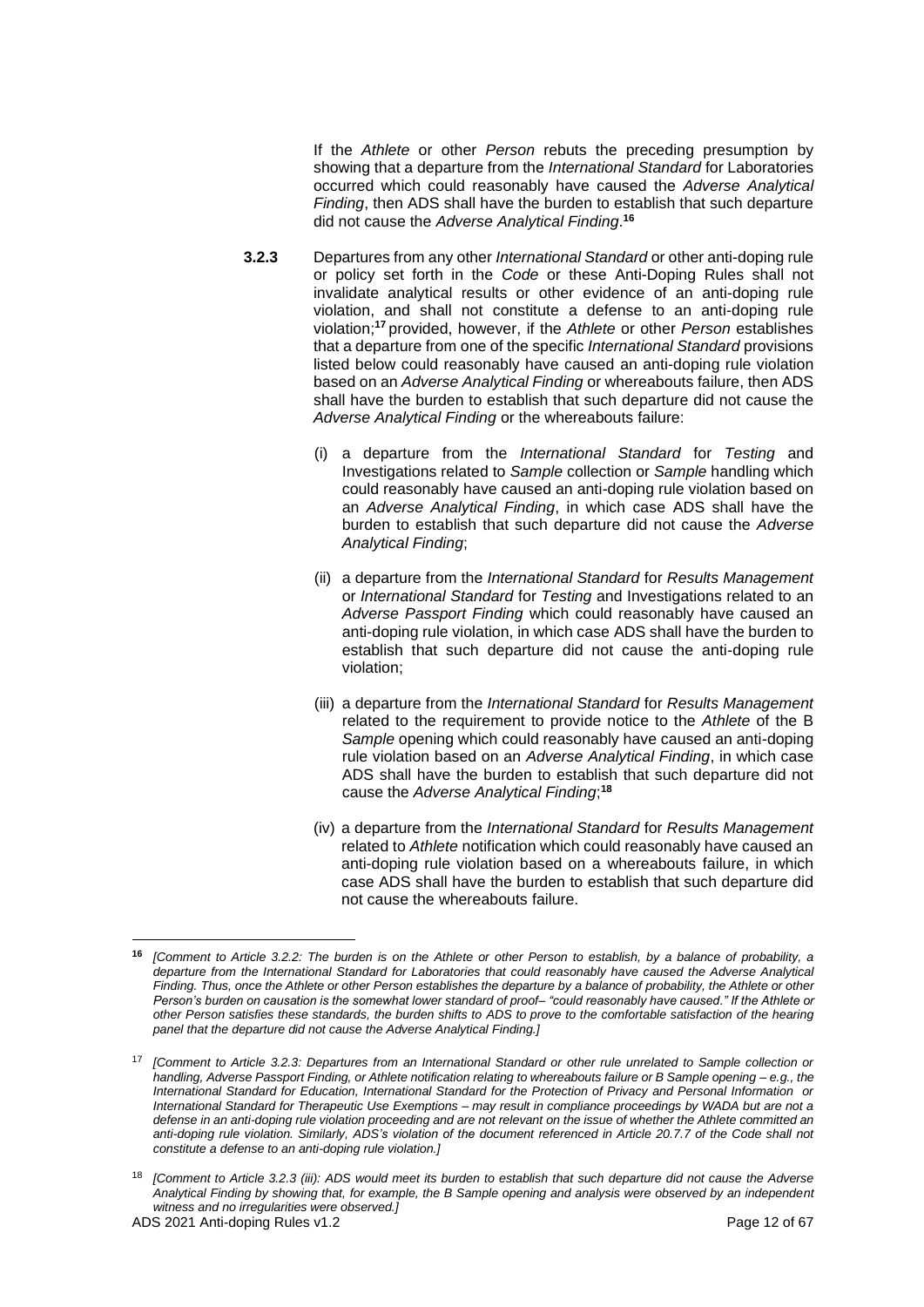- **3.2.4** The facts established by a decision of a court or professional disciplinary tribunal of competent jurisdiction which is not the subject of a pending appeal shall be irrebuttable evidence against the *Athlete* or other *Person* to whom the decision pertained of those facts unless the *Athlete* or other *Person* establishes that the decision violated principles of natural justice.
- **3.2.5** The hearing panel in a hearing on an anti-doping rule violation may draw an inference adverse to the *Athlete* or other *Person* who is asserted to have committed an anti-doping rule violation based on the *Athlete's* or other *Person's* refusal, after a request made in a reasonable time in advance of the hearing, to appear at the hearing (either in person or telephonically as directed by the hearing panel) and to answer questions from the hearing panel or ADS.

# <span id="page-12-0"></span>**ARTICLE 4 THE** *PROHIBITED LIST*

## **4.1 Incorporation of the** *Prohibited List*

These Anti-Doping Rules incorporate the *Prohibited List* which is published and revised by *WADA* as described in Article 4.1 of the *Code*.

Unless provided otherwise in the *Prohibited List* or a revision, the *Prohibited List* and revisions shall go into effect under these Anti-Doping Rules three (3) months after publication by *WADA* without requiring any further action by ADS*.* All *Athletes* and other *Persons* shall be bound by the *Prohibited List*, and any revisions thereto, from the date they go into effect, without further formality. It is the responsibility of all *Athletes* and other *Persons* to familiarize themselves with the most up-to-date version of the *Prohibited List* and all revisions thereto.**<sup>19</sup>**

#### **4.2** *Prohibited Substances* **and** *Prohibited Methods* **Identified on the** *Prohibited List*

**4.2.1** *Prohibited Substances* and *Prohibited Methods*

The *Prohibited List* shall identify those *Prohibited Substances* and *Prohibited Methods* which are prohibited as doping at all times (both *In-Competition* and *Out-of-Competition*) because of their potential to enhance performance in future *Competitions* or their masking potential, and those substances and methods which are prohibited *In-Competition*  only. The *Prohibited List* may be expanded by *WADA* for a particular sport. *Prohibited Substance*s and *Prohibited Methods* may be included in the *Prohibited List* by general category (e.g., anabolic agents) or by specific reference to a particular substance or method.**<sup>20</sup>**

**4.2.2** *Specified Substances* or *Specified Methods*

For purposes of the application of Article 10, all *Prohibited Substances* shall be *Specified Substances* except as identified on the *Prohibited List*. No *Prohibited Method* shall be a *Specified Method* unless it is specifically identified as a *Specified Method* on the *Prohibited List*. **21**

**<sup>19</sup>** *[Comment to Article 4.1: The current Prohibited List is available on WADA's website at [https://www.wada-ama.org.](https://www.wada-ama.org/) The Prohibited List will be revised and published on an expedited basis whenever the need arises. However, for the sake of predictability, a new Prohibited List will be published every year whether or not changes have been made.]*

**<sup>20</sup>** *[Comment to Article 4.2.1: Out-of-Competition Use of a Substance which is only prohibited In-Competition is not an antidoping rule violation unless an Adverse Analytical Finding for the Substance or its Metabolites or Markers is reported for a Sample collected In-Competition.]*

**<sup>21</sup>** *[Comment to Article 4.2.2: The Specified Substances and Specified Methods identified in Article 4.2.2 should not in any way be considered less important or less dangerous than other doping Substances or Methods. Rather, they are simply Substances and Methods which are more likely to have been consumed or used by an Athlete for a purpose other than the enhancement of sport performance.]*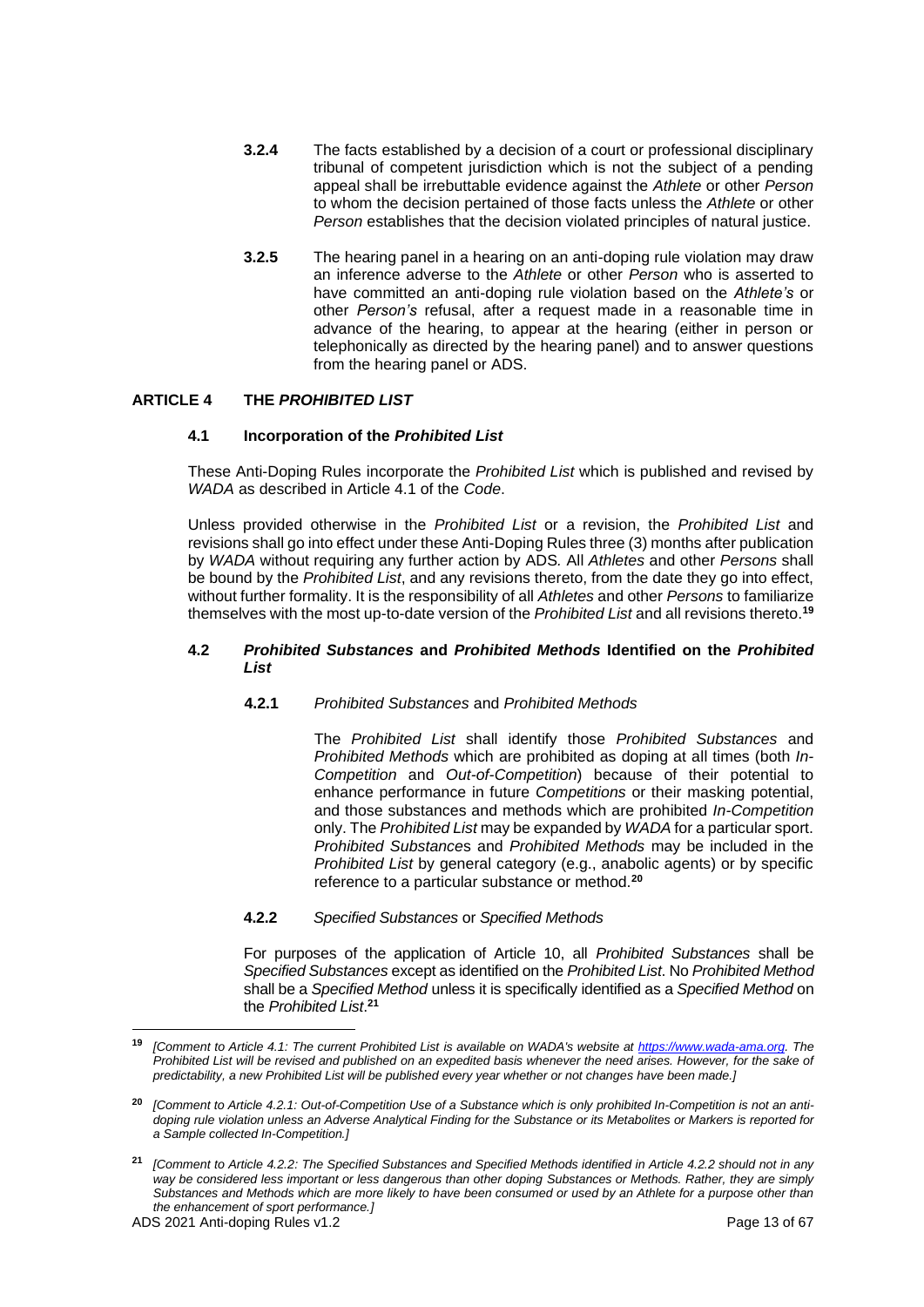# **4.2.3** *Substances of Abuse*

For purposes of applying Article 10, *Substances of Abuse* shall include those *Prohibited Substances* which are specifically identified as *Substances of Abuse* on the *Prohibited List* because they are frequently abused in society outside of the context of sport.

# **4.3** *WADA's* **Determination of the** *Prohibited List*

*WADA's* determination of the *Prohibited Substances* and *Prohibited Methods* that will be included on the *Prohibited List*, the classification of substances into categories on the *Prohibited List*, the classification of a substance as prohibited at all times or *In-Competition* only, the classification of a substance or method as a *Specified Substance*, *Specified Method* or *Substance of Abuse* is final and shall not be subject to any challenge by an *Athlete* or other *Person* including, but not limited to, any challenge based on an argument that the substance or method was not a masking agent or did not have the potential to enhance performance, represent a health risk or violate the spirit of sport.

# **4.4** *Therapeutic Use Exemptions* **("***TUEs***")**

- **4.4.1** The presence of a *Prohibited Substance* or its *Metabolites* or *Markers*, and/or the *Use* or *Attempted Use*, *Possession* or *Administration* or *Attempted Administration* of a *Prohibited Substance* or *Prohibited Method* shall not be considered an anti-doping rule violation if it is consistent with the provisions of a *TUE* granted in accordance with the *International Standard* for *Therapeutic Use Exemptions*.
- **4.4.2** *TUE* Application Process
	- **4.4.2.1** Any *Athlete* who is not an *International-Level Athlete* shall apply to ADS for a *TUE* as soon as possible, save where Articles 4.1 or 4.3 of the *International Standard* for *Therapeutic Use Exemptions* apply. The application shall be made in accordance with Article 6 of the *International Standard* for *Therapeutic Use Exemptions* as posted on ADS's website.
	- **4.4.2.2** ADS shall establish a panel (*Therapeutic Use Exemption* Committee ("TUEC")) to consider applications for the grant of *TUEs* in accordance with Article 4.4.2.2(a)-(d) below.
		- (a) The TUEC shall consist of a Chair and two (2) other members with experience in the care and treatment of *Athletes* and sound knowledge of clinical, sports and exercise medicine. Each appointed member shall serve a term of four (4) years.
		- (b) Before serving as a member of the TUEC, each member must sign a conflict of interest and confidentiality declaration. The appointed members shall not be employees of ADS
		- (c) When an application to ADS for the grant of a *TUE* is made, the Chair of the TUEC shall appoint three (3) members (which may include the Chair) to consider the application.
- ADS 2021 Anti-doping Rules v1.2 **Page 14 of 67** Page 14 of 67 (d) Before considering a *TUE* application, each member shall disclose to the Chair any circumstances likely to affect their impartiality with respect to the *Athlete* making the application. If a member appointed by the Chair to consider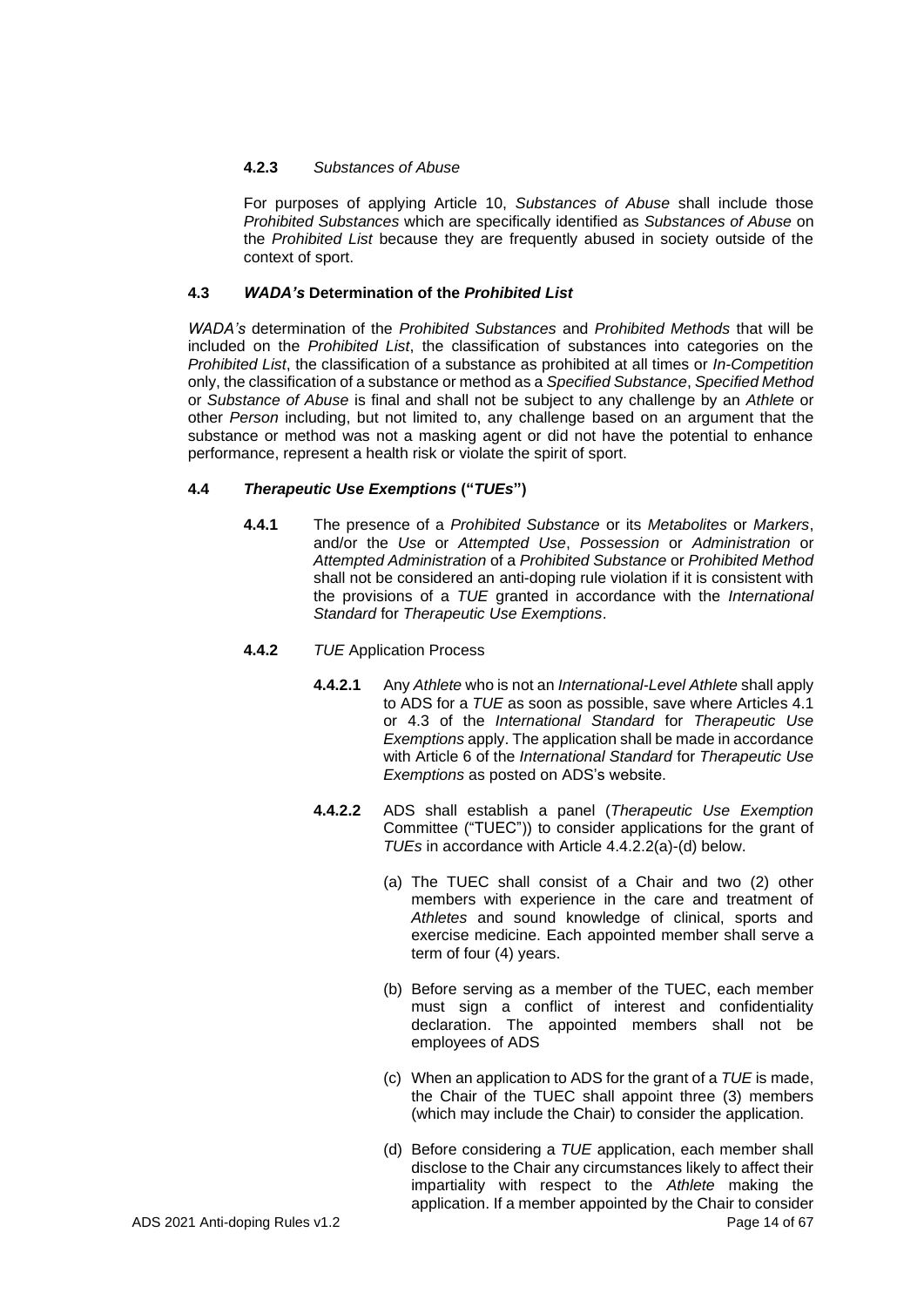an application is unwilling or unable to assess the *Athlete*'s *TUE* application, for any reason, the Chair may appoint a replacement or appoint a new TUEC (e.g., from the preestablished pool of candidates). The Chair cannot serve as a member of the TUEC if there are any circumstances which are likely to affect the impartiality of the *TUE* decision.]

- **4.4.2.3** The TUEC shall promptly evaluate and decide upon the application in accordance with the relevant provisions of the *International Standard* for *Therapeutic Use Exemptions* and usually (i.e., unless exceptional circumstances apply) within no more than twenty-one (21) days of receipt of a complete application. Where the application is made in a reasonable time prior to an *Event*, the TUEC must use its best endeavors to issue its decision before the start of the *Event*.
- **4.4.2.4** The TUEC decision shall be the final decision of ADS and may be appealed in accordance with Article 4.4.6. ADS TUEC decision shall be notified in writing to the *Athlete*, and to *WADA* and other *Anti-Doping Organizations* in accordance with the *International Standard* for *Therapeutic Use Exemptions*. It shall also promptly be reported into *ADAMS*. **22**

## **4.4.3** Retroactive *TUE* Applications

If ADS chooses to test an *Athlete* who is not an *International-Level* or a *National-Level Athlete*, ADS must permit that *Athlete* to apply for a retroactive *TUE* for any *Prohibited Substance* or *Prohibited Method* that he or she is *using* for therapeutic reasons.

# **4.4.4** *TUE* Recognition

A *TUE* granted by ADS is valid at any national level in any country and does not need to be formally recognized by any other *National Anti-Doping Organization*.

However, it is not automatically valid if the *Athlete* becomes an *International-Level Athlete* or competes in an *International Event*, unless it is recognized by the relevant International Federation or *Major Event Organization* in accordance with the *International Standard* for *Therapeutic Use Exemptions* as follows:

> **4.4.4.1** Where the *Athlete* already has a *TUE* granted by ADS for the substance or method in question, unless their *TUE* will be automatically recognized by the International Federation or *Major Event Organization*, the *Athlete* shall apply to their International Federation or to the *Major Event Organization* to recognize that *TUE*. If that *TUE* meets the criteria set out in the

**<sup>22</sup>** *[Comment to Article 4.4.2: In accordance with Article 5.1 of the International Standard for Therapeutic Use Exemptions, ADS may decline to consider advance applications for TUEs from National-Level Athletes in sports that are not prioritized by ADS in its test distribution planning. In that case it must permit any such Athlete who is subsequently tested to apply for a retroactive TUE. Additionally, ADS shall publicize such a policy on its website for the benefit of affected Athletes.*

*The submission of falsified documents to a TUEC or ADS, offering or accepting a bribe to a Person to perform or fail to perform an act, procuring false testimony from any witness, or committing any other fraudulent act or any other similar intentional interference or Attempted interference with any aspect of the TUE process shall result in a charge of Tampering or Attempted Tampering under Article 2.5.*

*An Athlete should not assume that their application for the grant of a TUE (or for renewal of a TUE) will be granted. Any Use or Possession or Administration of a Prohibited Substance or Prohibited Method before an application has been granted is entirely at the Athlete's own risk.]*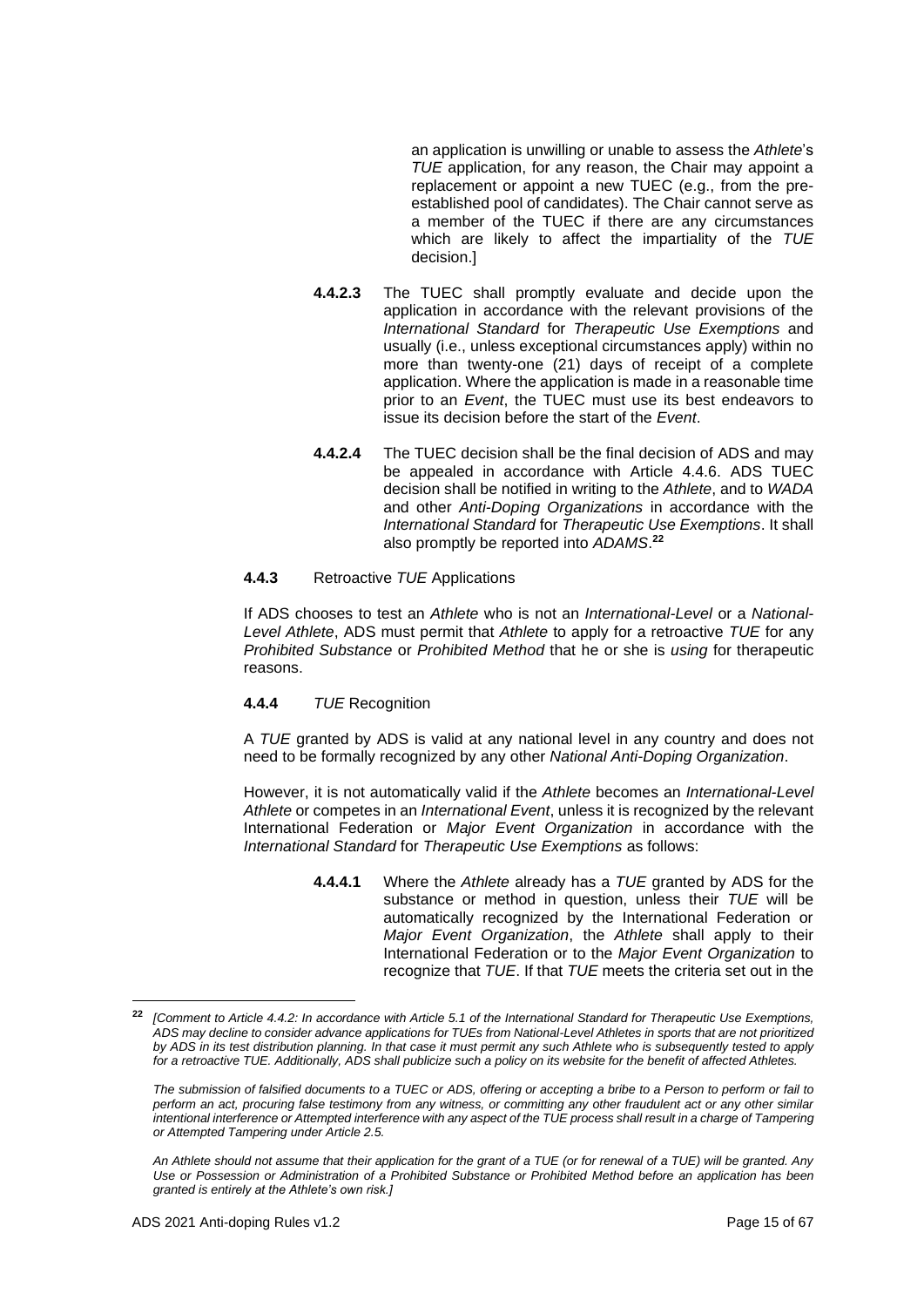*International Standard* for *Therapeutic Use Exemptions*, then the International Federation or *Major Event Organization* must recognize it.

If the International Federation or *Major Event Organization* considers that the *TUE* granted by ADS does not meet those criteria and so refuses to recognize it, the International Federation shall promptly notify the *Athlete* and ADS with reasons. The *Athlete* and/or ADS shall have twenty-one (21) days from such notification to refer the matter to *WADA* for review in accordance with Article 4.4.6.

If the matter is referred to *WADA* for review in accordance with Article 4.4.6, the *TUE* granted by ADS remains valid for national-level *Competition* and *Out-of-Competition Testing* (but is not valid for international-level *Competition*) pending *WADA*'s decision.

If the matter is not referred to *WADA* for review within the twenty-one (21) day deadline, ADS must determine whether the original *TUE* that it granted should nevertheless remain valid for national-level *Competition* and *Out-of-Competition Testing* (provided that the *Athlete* ceases to be an *International-Level Athlete* and does not participate in international-level *Competition*). Pending ADS's decision, the *TUE* remains valid for national-level *Competition* and *Out-of-Competition Testing* (but is not valid for international-level *Competition*).**<sup>23</sup>**

**4.4.4.2** If the *Athlete* does not already have a *TUE* granted by ADS for the substance or method in question, the *Athlete* must apply directly to the International Federation for a *TUE* in accordance with the process set out in the *International Standard* for *Therapeutic Use Exemptions* as soon as the need arises.

> If the International Federation denies the *Athlete's* application, it shall notify the *Athlete* promptly, with reasons.

> If the International Federation grants the *Athlete's* application, it shall notify the *Athlete* and ADS. If ADS considers that the *TUE* granted by the International Federation does not meet the criteria set out in the *International Standard* for *Therapeutic Use Exemptions*, it has twenty-one (21) days from such notification to refer the matter to *WADA* for review.

*In accordance with the requirements of the International Standard for Therapeutic Use Exemptions, ADS will help Athletes determine when they need to submit TUEs granted by ADS to an International Federation or Major Event Organization for recognition and will guide and support those Athletes through the recognition process.*

.

**<sup>23</sup>** *[Comment to Article 4.4.4.1: Further to Articles 5.7 and 7.1 of the International Standard for Therapeutic Use Exemptions, an International Federation must publish and keep updated a notice on its website that sets out clearly (1) which Athletes under its authority are required to apply to it for a TUE, (2) which TUE decisions of other Anti-Doping Organizations it will*  automatically recognize in lieu of such application and (3) which TUE decisions of other Anti-Doping Organizations will have to be submitted to it for recognition. If an Athlete's TUE falls into a category of automatically recognized TUEs, then *the Athlete does not need to apply to his/her International Federation for recognition of that TUE.*

*If an International Federation refuses to recognize a TUE granted by ADS only because medical records or other information are missing that are needed to demonstrate satisfaction of the criteria in the International Standard for Therapeutic Use Exemptions, the matter should not be referred to WADA. Instead, the file should be completed and resubmitted to the International Federation.]*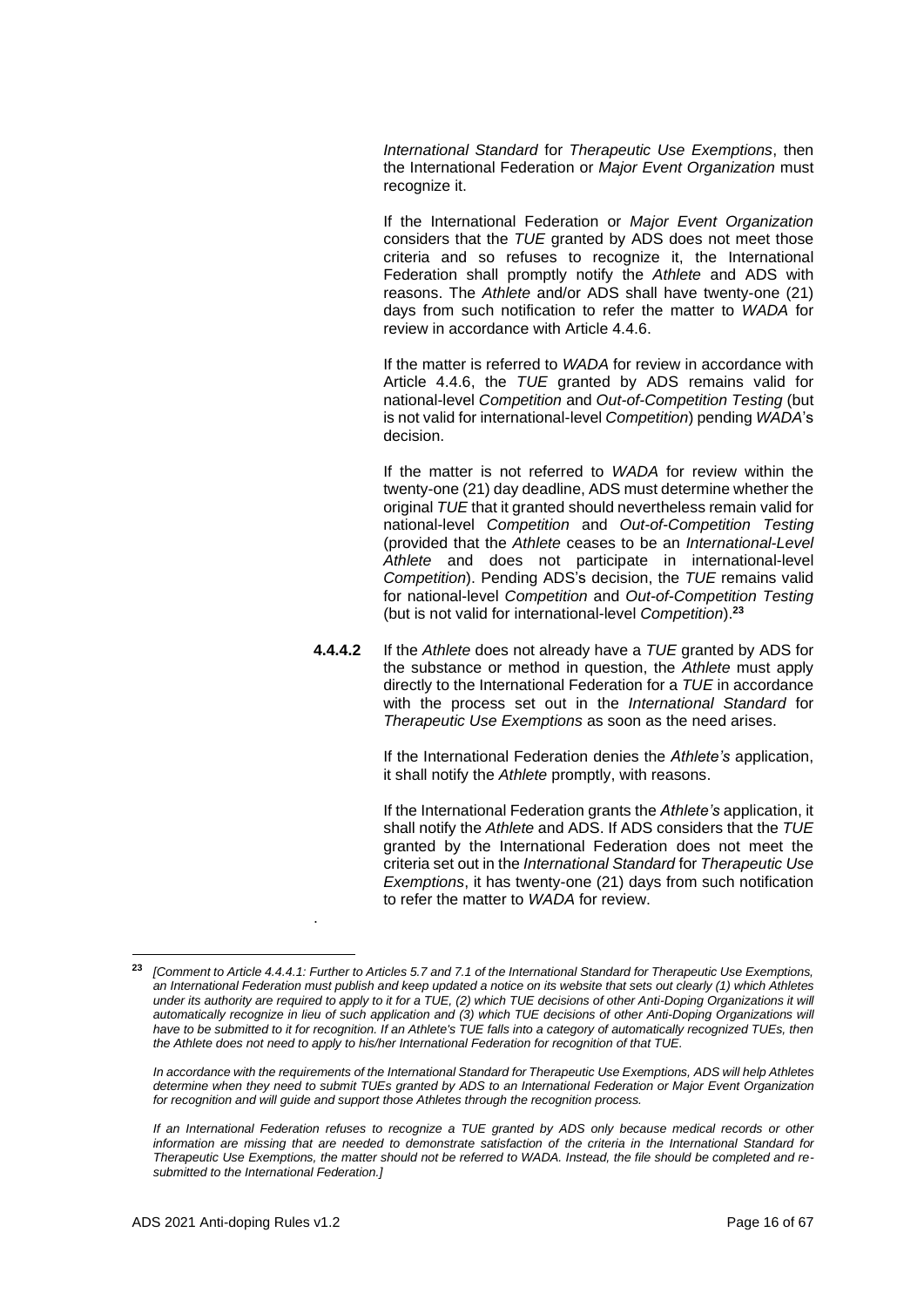If ADS refers the matter to *WADA* for review, the *TUE* granted by the International Federation remains valid for internationallevel *Competition* and *Out-of-Competition Testing* (but is not valid for national-level *Competition*) pending *WADA's* decision.

If ADS does not refer the matter to *WADA* for review, the *TUE* granted by the International Federation becomes valid for national-level *Competition* as well when the twenty-one (21) day review deadline expires.**<sup>24</sup>**

- **4.4.5** Expiration, Withdrawal or Reversal of a *TUE*
	- **4.4.5.1** A *TUE* granted pursuant to these Anti-Doping Rules: (a) shall expire automatically at the end of any term for which it was granted, without the need for any further notice or other formality; (b) will be withdrawn if the *Athlete* does not promptly comply with any requirements or conditions imposed by the TUEC upon grant of the *TUE*; (c) may be withdrawn by the TUEC if it is subsequently determined that the criteria for grant of a *TUE* are not in fact met; or (d) may be reversed on review by *WADA* or on appeal.
	- **4.4.5.2** In such event, the *Athlete* shall not be subject to any *Consequences* based on their *Use* or *Possession* or *Administration* of the *Prohibited Substance* or *Prohibited Method* in question in accordance with the *TUE* prior to the effective date of expiry, withdrawal, or reversal of the *TUE*. The review pursuant to Article 5.1.1.1 of the *International Standard* for *Results Management* of an *Adverse Analytical Finding*, reported shortly after the *TUE* expiry, withdrawal, or reversal, shall include consideration of whether such finding is consistent with *Use* of the *Prohibited Substance* or *Prohibited Method* prior to that date, in which event no anti-doping rule violation shall be asserted.
- **4.4.6** Reviews and Appeals of *TUE* Decisions
	- **4.4.6.1** If ADS denies an application for a *TUE*, the *Athlete* may appeal exclusively to the appellate body described in Article 13.2.2.
	- **4.4.6.2** *WADA* must review an International Federation's decision not to recognize a *TUE* granted by ADS that is referred to *WADA* by the *Athlete* or ADS. In addition, *WADA* must review an International Federation's decision to grant a *TUE* that is referred *to WADA* by ADS. *WADA* may review any other *TUE* decisions at any time, whether upon request by those affected or on its own initiative. If the *TUE* decision being reviewed meets the criteria set out in the *International Standard* for *Therapeutic Use Exemptions*, *WADA* will not interfere with it. If the *TUE* decision does not meet those criteria, *WADA* will reverse it.**<sup>25</sup>**

**<sup>24</sup>** *[Comment to Article 4.4.4.2: The International Federation and ADS may agree that ADS will consider TUE applications on behalf of the International Federation.]*

**<sup>25</sup>** *[Comment to Article 4.4.6.2: WADA shall be entitled to charge a fee to cover the costs of: (a) any review it is required to conduct in accordance with Article 4.4.8; and (b) any review it chooses to conduct, where the decision being reviewed is reversed.]*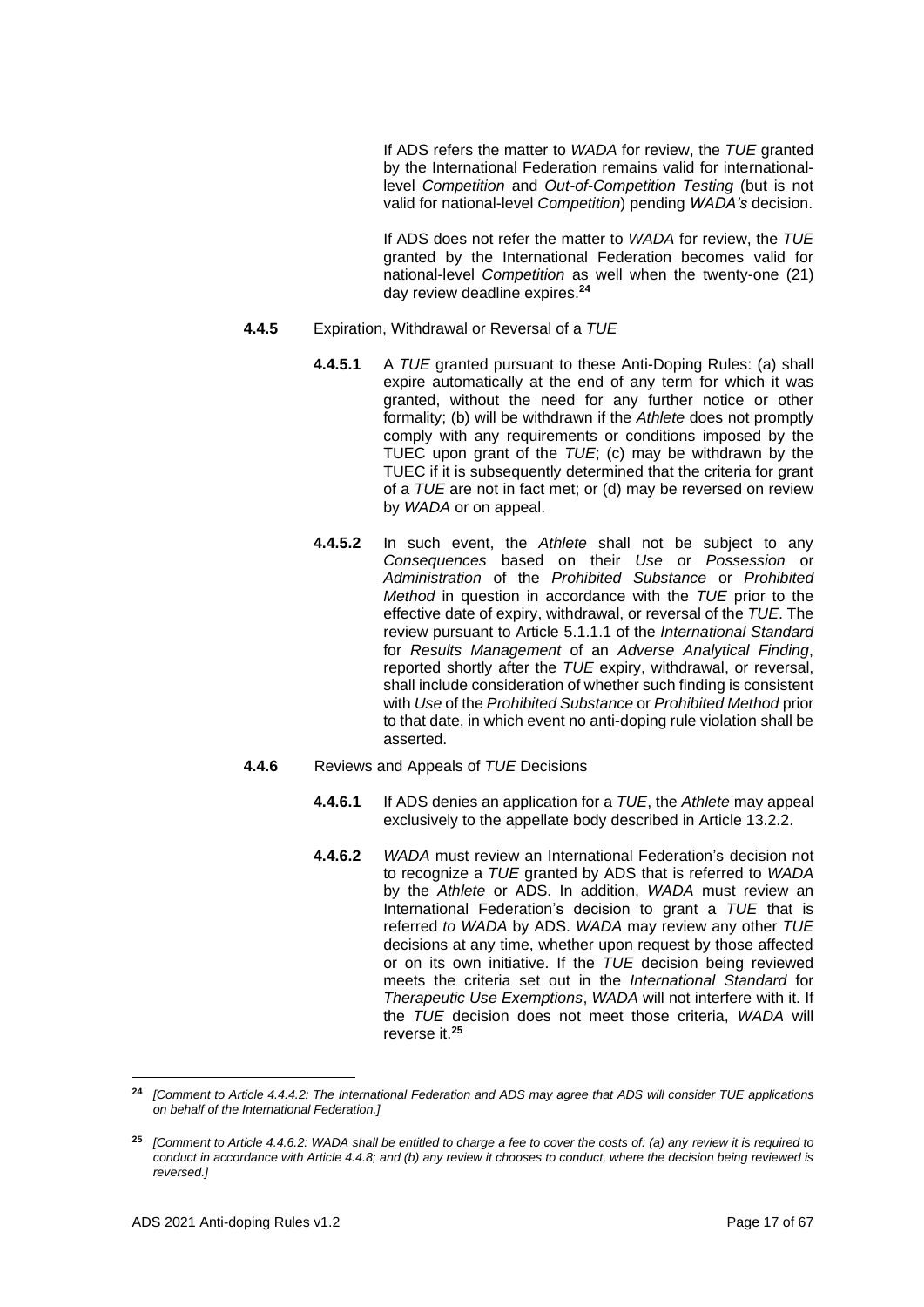- **4.4.6.3** Any *TUE* decision by an International Federation (or by ADS where it has agreed to consider the application on behalf of an International Federation) that is not reviewed by *WADA*, or that is reviewed by *WADA* but is not reversed upon review, may be appealed by the *Athlete* and/or ADS, exclusively to *CAS*. **26**
- **4.4.6.4** A decision by *WADA* to reverse a *TUE* decision may be appealed by the *Athlete*, ADS and/or the International Federation affected, exclusively to *CAS*.
- **4.4.6.5** A failure to render a decision within a reasonable time on a properly submitted application for grant/recognition of a *TUE* or for review of a *TUE* decision shall be considered a denial of the application thus triggering the applicable rights of review/appeal.

# <span id="page-17-0"></span>**ARTICLE 5** *TESTING* **AND INVESTIGATIONS**

## **5.1 Purpose of** *Testing* **and Investigations<sup>27</sup>**

- **5.1.1** *Testing* and investigations may be undertaken for any anti-doping purpose. They shall be conducted in conformity with the provisions of the *International Standard* for *Testing* and Investigations, and the specific protocols of ADS supplementing that *International Standard*].
- **5.1.2** *Testing* shall be undertaken to obtain analytical evidence as to whether the *Athlete* has violated Article 2.1 (Presence of a *Prohibited Substance* or its *Metabolites* or *Markers* in an *Athlete's Sample*) or Article 2.2 (*Use* or *Attempted Use* by an *Athlete* of a *Prohibited Substance* or a *Prohibited Method*).

# **5.2 Authority to Test**

- **5.2.1** Subject to the limitations for *Event Testing* set out in Article 5.3, ADS shall have *In-Competition* and *Out-of-Competition Testing* authority over all *Athletes* specified in the Introduction to these Anti-Doping Rules (Section "Scope of these Anti-Doping Rules").
- **5.2.2** ADS may require any *Athlete* over whom it has *Testing* authority (including any *Athlete* serving a period of *Ineligibility*) to provide a *Sample* at any time and at any place.**<sup>28</sup>**

**<sup>26</sup>** *[Comment to Article 4.4.6.3: In such cases, the decision being appealed is the International Federation's TUE decision, not WADA's decision not to review the TUE decision or (having reviewed it) not to reverse the TUE decision. However, the time to appeal the TUE decision does not begin to run until the date that WADA communicates its decision. In any event, whether the decision has been reviewed by WADA or not, WADA shall be given notice of the appeal so that it may participate if it sees fit.]*

**<sup>27</sup>** *[Comment to Article 5.1: Where Testing is conducted for anti-doping purposes, the analytical results and data may be used for other legitimate purposes under the Anti-Doping Organization's rules. See, e.g., Comment to Article 23.2.2 of the Code.]*

**<sup>28</sup>** *[Comment to Article 5.2.2: ADS may obtain additional authority to conduct Testing by means of bilateral or multilateral agreements with other Signatories. Unless the Athlete has identified a sixty-minute Testing window between the hours of 11:00 p.m. and 6:00 a.m., or has otherwise consented to Testing during that period, ADS will not test an Athlete during that period unless it has a serious and specific suspicion that the Athlete may be engaged in doping. A challenge to whether ADS had sufficient suspicion for Testing during this time period shall not be a defense to an anti-doping rule violation based on such test or attempted test.]*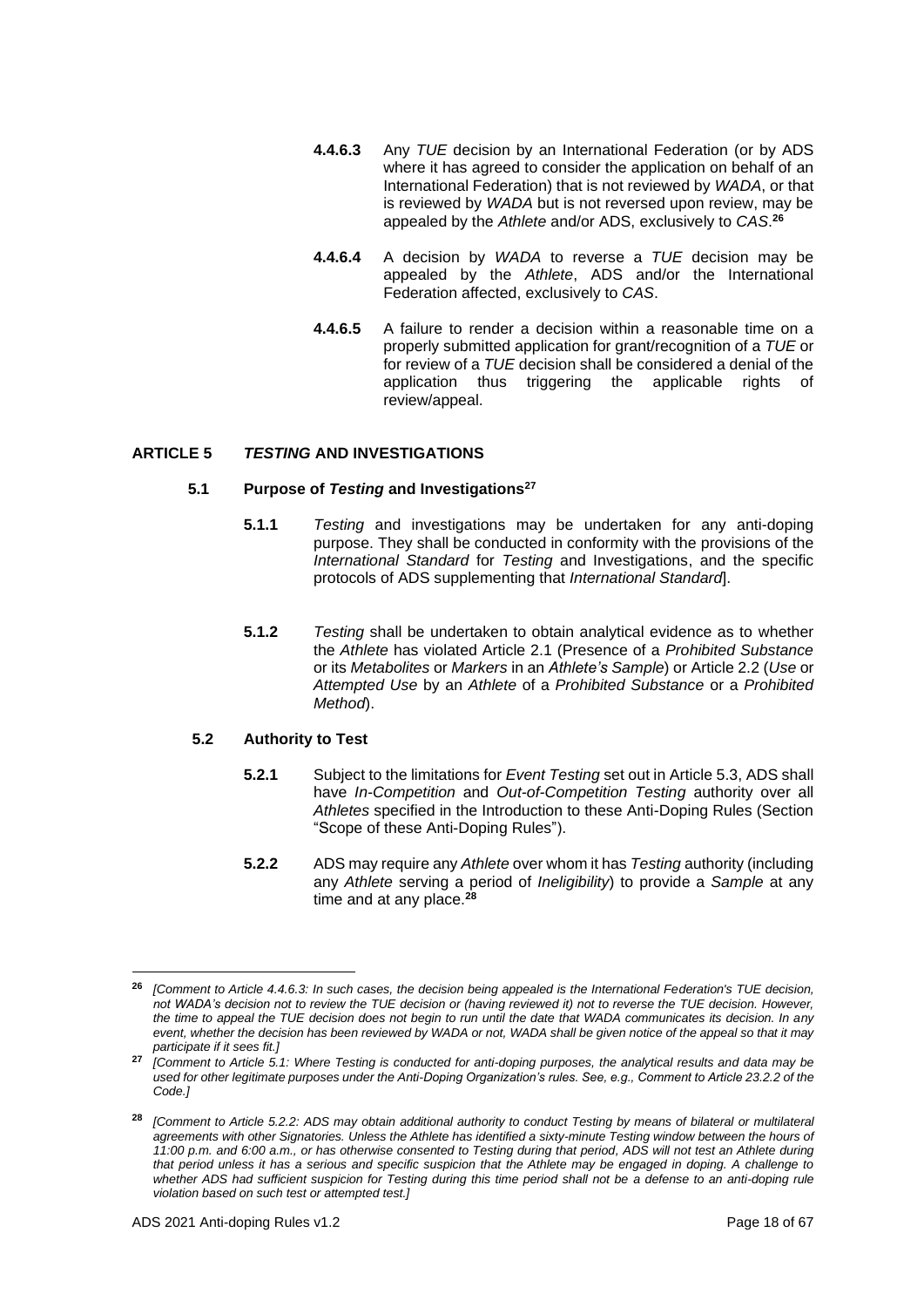- **5.2.3** *WADA* shall have *In-Competition* and *Out-of-Competition Testing* authority as set out in Article 20.7.10 of the *Code*.
- **5.2.4** If an International Federation or *Major Event Organization* delegates or contracts any part of *Testing* to ADS directly or through a *National Federation*, ADS may collect additional *Samples* or direct the laboratory to perform additional types of analysis at ADS's expense. If additional *Samples* are collected or additional types of analysis are performed, the International Federation or *Major Event Organization* shall be notified.

# **5.3** *Event Testing*

- **5.3.1** Except as otherwise provided below, only a single organization shall have authority to conduct *Testing* at *Event Venues* during an *Event Period*. At *International Events* held in Singapore, the international organization which is the ruling body for the *Event* shall have authority to conduct *Testing*. At *National Events* held in Singapore*,* ADS shall have authority to conduct *Testing*. At the request of the ruling body for an *Event*, any *Testing* conducted during the *Event Period* outside of the *Event Venues* shall be coordinated with the ruling body of the *Event*.
- **5.3.2** If an *Anti-Doping Organization*, which would otherwise have *Testing* authority but is not responsible for initiating and directing *Testing* at an *Event*, desires to conduct *Testing* of *Athletes* at the *Event Venues* during the *Event Period*, the *Anti-Doping Organization* shall first confer with the ruling body of the *Event* to obtain permission to conduct and coordinate such *Testing*. If the *Anti-Doping Organization* is not satisfied with the response from the ruling body of the *Event*, the *Anti-Doping Organization* may, in accordance with procedures described in the *International Standard* for *Testing* and Investigations, ask *WADA* for permission to conduct *Testing* and to determine how to coordinate such *Testing*. *WADA* shall not grant approval for such *Testing* before consulting with and informing the ruling body for the *Event*. *WADA's* decision shall be final and not subject to appeal. Unless otherwise provided in the authorization to conduct *Testing*, such tests shall be considered *Out-of-Competition* tests. *Results Management* for any such test shall be the responsibility of the *Anti-Doping Organization* initiating the test unless provided otherwise in the rules of the ruling body of the *Event*. **29**

# **5.4** *Testing* **Requirements**

- **5.4.1** ADS shall conduct test distribution planning and *Testing* as required by the *International Standard* for *Testing* and Investigations.
- **5.4.2** Where reasonably feasible, *Testing* shall be coordinated through *ADAMS* in order to maximize the effectiveness of the combined *Testing* effort and to avoid unnecessary repetitive *Testing*.

# **5.5** *Athlete* **Whereabouts Information**

**5.5.1** ADS has established a *Registered Testing Pool* of those *Athletes* who are required to provide whereabouts information in the manner specified in the *International Standard* for *Testing* and Investigations and who shall be subject to *Consequences* for Article 2.4 violations as provided in Article

ADS 2021 Anti-doping Rules v1.2 **Page 19 of 67** Page 19 of 67 **<sup>29</sup>** *[Comment to Article 5.3.2: Before giving approval to ADS to initiate and conduct Testing at an International Event, WADA shall consult with the international organization which is the ruling body for the event. Before giving approval to an International Federation to initiate and conduct Testing at a National Event, WADA shall consult with ADS. The Anti-Doping Organization "initiating and directing Testing" may, if it chooses, enter into agreements with a Delegated Third Party to which it delegates responsibility for Sample collection or other aspects of the Doping Control process.]*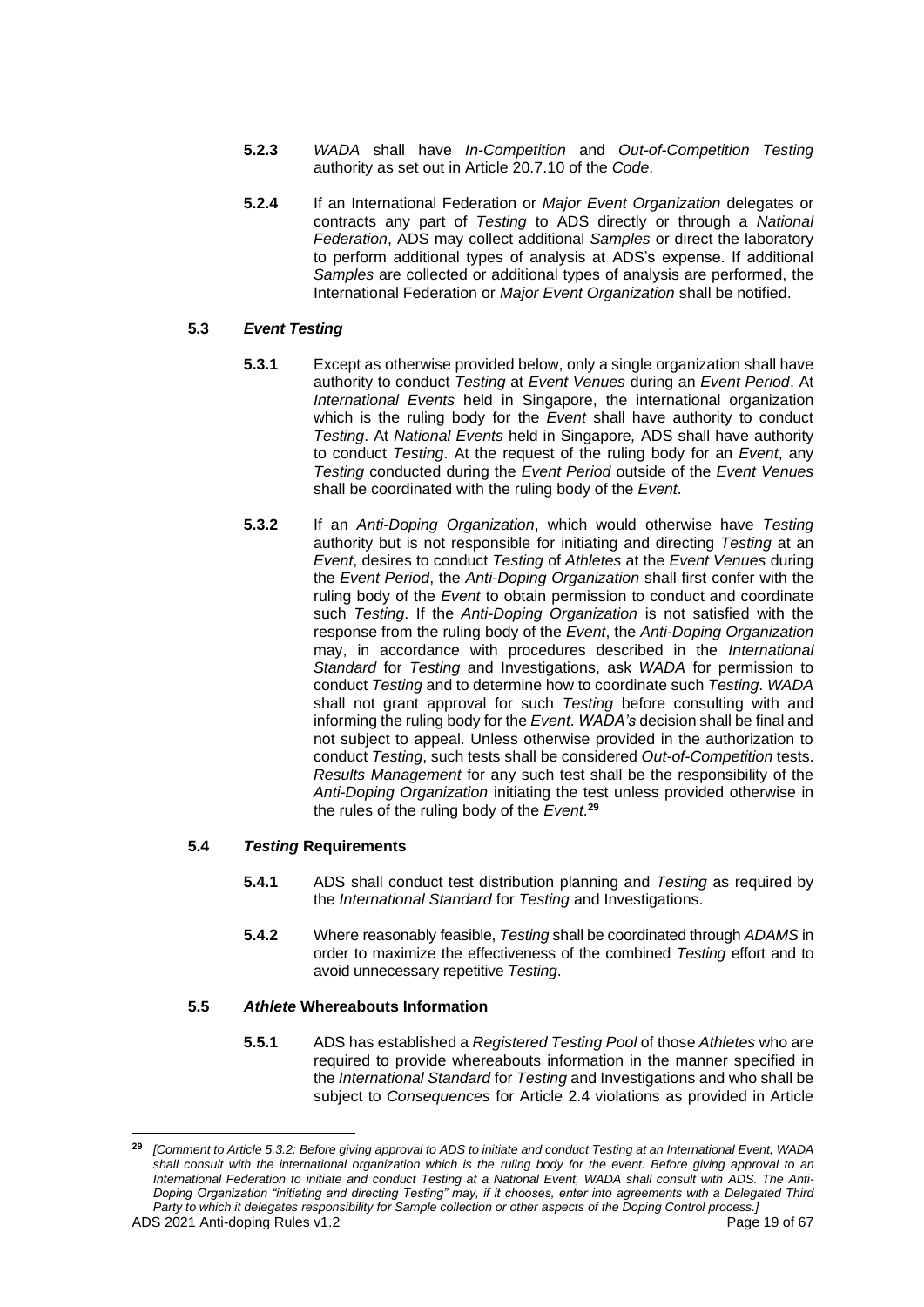10.3.2. ADS shall coordinate with International Federations to identify such *Athletes* and to collect their whereabouts information.

- **5.5.2** ADS shall make available through *ADAMS* a list which identifies those *Athletes* included in its *Registered Testing Pool* by name. ADS shall regularly review and update as necessary its criteria for including *Athletes* in its *Registered Testing Pool*, and shall periodically (but not less than quarterly) review the list of *Athletes* in its *Registered Testing Pool* to ensure that each listed *Athlete* continues to meet the relevant criteria. *Athletes* shall be notified before they are included in the *Registered Testing Pool* and when they are removed from that pool. The notification shall contain the information set out in the *International Standard* for *Testing* and Investigations.
- **5.5.3** Where an *Athlete* is included in an international *Registered Testing Pool*  by their International Federation and in a national *Registered Testing Pool*  by ADS, ADS and the International Federation shall agree between themselves which of them shall accept that *Athlete's* whereabouts filings; in no case shall an *Athlete* be required to make whereabouts filings to more than one of them.
- **5.5.4** In accordance with the *International Standard* for *Testing* and Investigations, each *Athlete* in the *Registered Testing Pool* shall do the following: (a) advise ADS of his/her whereabouts on a quarterly basis; (b) update that information as necessary so that it remains accurate and complete at all times; and (c) make himself or herself available for *Testing* at such whereabouts.
- **5.5.5** For purposes of Article 2.4, an *Athlete's* failure to comply with the requirements of the *International Standard* for *Testing* and Investigations shall be deemed a filing failure or a missed test, as defined in Annex B of the *International Standard* for *Results Management*, where the conditions set forth in Annex B are met.
- **5.5.6** An *Athlete* in ADS's *Registered Testing Pool* shall continue to be subject to the obligation to comply with the whereabouts requirements set in the *International Standard* for *Testing* and Investigations unless and until (a) the *Athlete* gives written notice to ADS that he or she has retired or (b) ADS has informed him or her that he or she no longer satisfies the criteria for inclusion in ADS's *Registered Testing Pool*.
- **5.5.7** Whereabouts information provided by an *Athlete* while in the *Registered Testing Pool* will be accessible through *ADAMS* to *WADA* and to other *Anti-Doping Organizations* having authority to test that *Athlete* as provided in Article 5.2. Whereabouts information shall be maintained in strict confidence at all times; it shall be used exclusively for purposes of planning, coordinating or conducting *Doping Control*, providing information relevant to the *Athlete Biological Passport* or other analytical results, to support an investigation into a potential anti-doping rule violation, or to support proceedings alleging an anti-doping rule violation; and shall be destroyed after it is no longer relevant for these purposes in accordance with the *International Standard* for the Protection of Privacy and Personal Information.
- **5.5.8** In accordance with the *International Standard* for *Testing* and Investigations, ADS has established a *Domestic Testing Pool*, which includes *Athletes* who are subject to less stringent whereabouts requirements than *Athletes* included in ADS's *Registered Testing Pool*.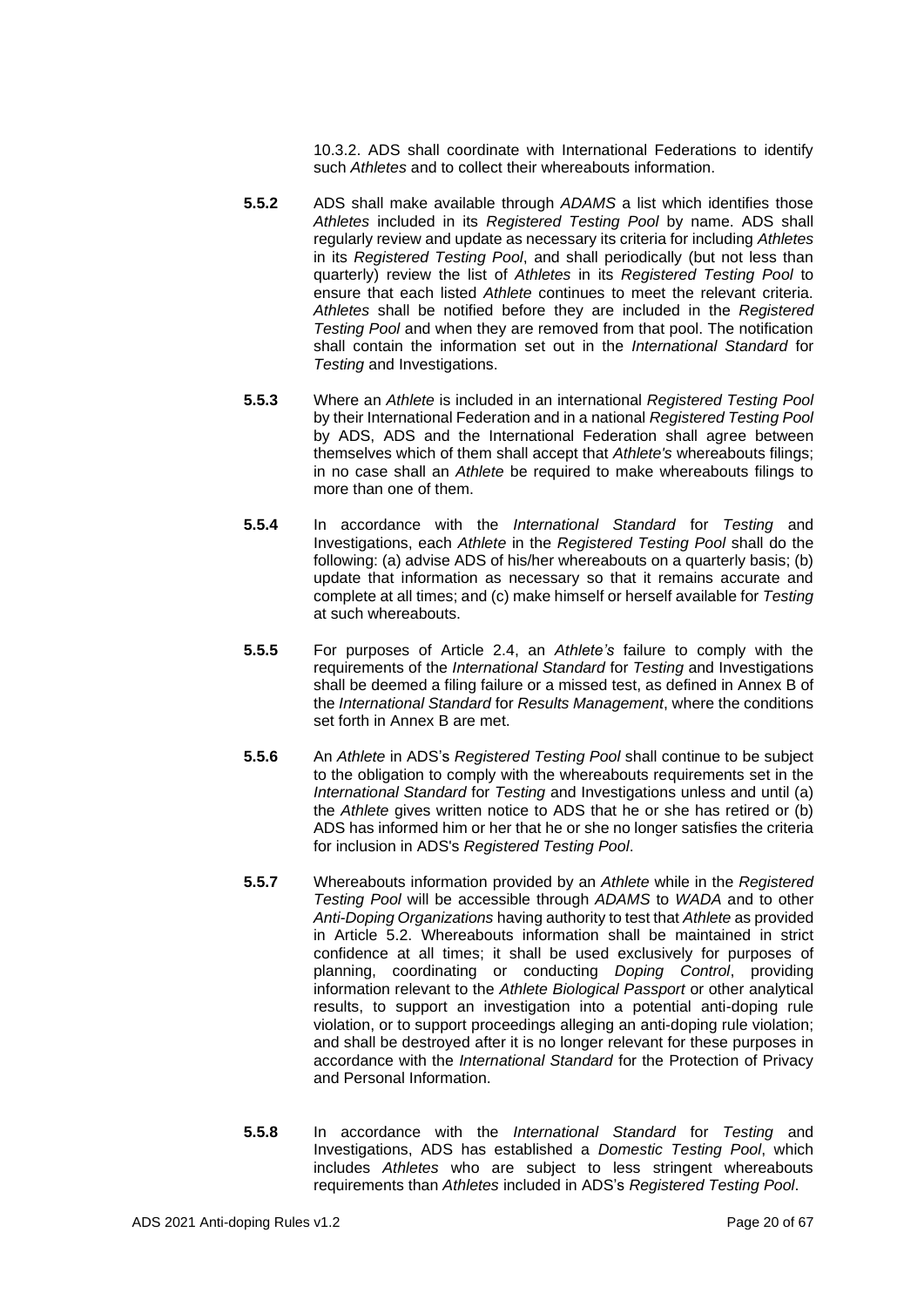- **5.5.9** ADS shall notify *Athletes* before they are included in the *Domestic Testing Pool* and when they are removed. Such notification shall include the whereabouts requirements and the consequences that apply in case of non-compliance, as indicated in Articles 5.5.10 and 5.5.11.
- **5.5.10** *Athletes* included in the *Domestic Testing Pool* shall provide ADS with the following whereabouts information so that they may be located and subjected to *Testing:* 
	- (a) An overnight address;
	- (b) *Competition* / *Event* schedule; and
	- (c) Regular training activities.

Such whereabouts information shall be filed in *ADAMS* to enable better *Testing* coordination with other *Anti-Doping Organizations*.

- **5.5.11** An *Athlete's* failure to provide whereabouts information on or before the date required by ADS or the *Athlete's* failure to provide accurate whereabouts information shall result in ADS elevating the *Athlete* to ADS's *Registered Testing Pool*.
- **5.5.12** ADS may, in accordance with the *International Standard* for *Testing* and Investigations, collect whereabouts information from *Athletes* who are not included within a *Registered Testing Pool* or *Domestic Testing Pool*. If it chooses to do so, an *Athlete's* failure to provide requested whereabouts information on or before the date required by ADS or the *Athlete's* failure to provide accurate whereabouts information shall result in ADS elevating the *Athlete* to ADS's *Registered Testing Pool*.

# **5.6 Retired** *Athletes* **Returning to** *Competition*

**5.6.1** If an *International-Level Athlete* or *National-Level Athlete* in ADS's *Registered Testing Pool* retires and then wishes to return to active participation in sport, the *Athlete* shall not compete in *International Event*s or *National Event*s until the *Athlete* has made himself or herself available for *Testing*, by giving six-months prior written notice to their International Federation and ADS.

> *WADA*, in consultation with ADS and the *Athlete's* International Federation, may grant an exemption to the six-month written notice rule where the strict application of that rule would be unfair to the *Athlete*. This decision may be appealed under Article 13.

> Any competitive results obtained in violation of this Article 5.6.1 shall be *Disqualified* unless the *Athlete* can establish that he or she could not have reasonably known that this was an *International Event* or a *National Event*.

**5.6.2** If an *Athlete* retires from sport while subject to a period of *Ineligibility*, the *Athlete* must notify the *Anti-Doping Organization* that imposed the period of *Ineligibility* in writing of such retirement. If the *Athlete* then wishes to return to active competition in sport, the *Athlete* shall not compete in *International Events* or *National Events* until the *Athlete* has made himself or herself available for *Testing* by giving six-months prior written notice (or notice equivalent to the period of *Ineligibility* remaining as of the date the *Athlete* retired, if that period was longer than six (6) months) to ADS and to their *International Federation*.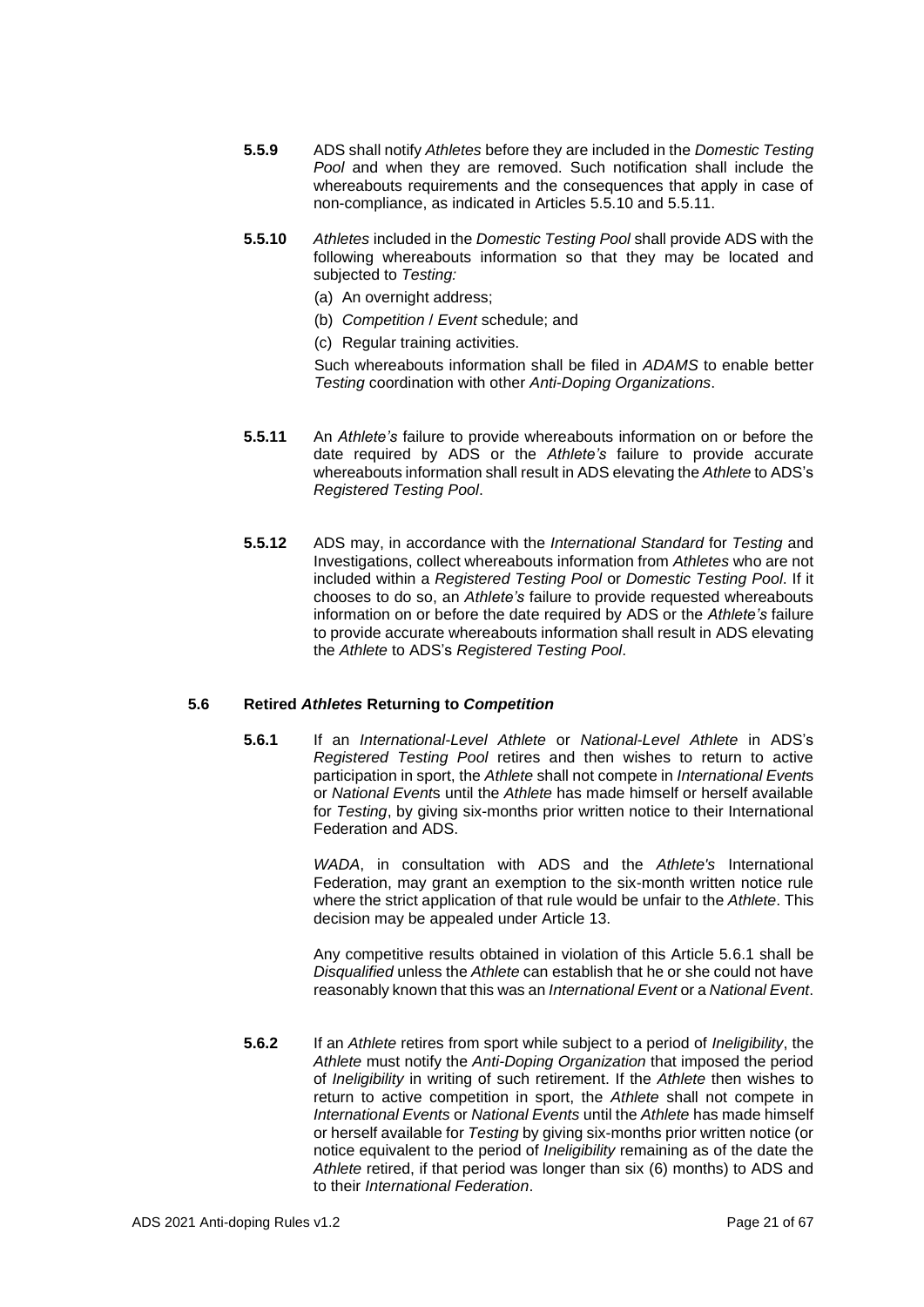# **5.7** *Independent Observer Program*

ADS and any organizing committees for *National Events* in Singapore shall authorize and facilitate the *Independent Observer Program* at *such Events*.

# <span id="page-21-0"></span>**ARTICLE 6 ANALYSIS OF** *SAMPLES*

*Samples* shall be analyzed in accordance with the following principles:

# **6.1 Use of Accredited, Approved Laboratories and Other Laboratories**

- **6.1.1** For purposes of directly establishing an *Adverse Analytical Finding* under Article 2.1, *Samples* shall be analyzed only in *WADA*-accredited laboratories or laboratories otherwise approved by *WADA*. The choice of the *WADA*-accredited or *WADA*-approved laboratory used for the *Sample* analysis shall be determined exclusively by ADS.<sup>30</sup>
- **6.1.2** As provided in Article 3.2, facts related to anti-doping rule violations may be established by any reliable means. This would include, for example, reliable laboratory or other forensic testing conducted outside of *WADA*accredited or approved laboratories.

# **6.2 Purpose of Analysis of** *Samples* **and Data**

*Samples* and related analytical data or *Doping Control* information shall be analyzed to detect *Prohibited Substances* and *Prohibited Methods* identified on the *Prohibited List* and other substances as may be directed by *WADA* pursuant to the monitoring program described in Article 4.5 of the *Code*, or to assist ADS in profiling relevant parameters in an *Athlete's* urine, blood or other matrix, including for DNA or genomic profiling, or for any other legitimate anti-doping purpose.**<sup>31</sup>**

# **6.3 Research on** *Samples* **and Data**

*Samples*, related analytical data and *Doping Control* information may be used for anti-doping research purposes, although no *Sample* may be used for research without the *Athlete's* written consent. *Samples* and related analytical data or *Doping Control* information used for research purposes shall first be processed in such a manner as to prevent *Samples* and related analytical data or *Doping Control* information being traced back to a particular *Athlete*. Any research involving *Samples* and related analytical data or *Doping Control* information shall adhere to the principles set out in Article 19 of the *Code*. **32**

# **6.4 Standards for** *Sample* **Analysis and Reporting**

In accordance with Article 6.4 of the Code, ADS shall ask laboratories to analyze *Samples* in conformity with the *International Standard* for Laboratories and Article 4.7 of the *International Standard* for *Testing* and Investigations.

**<sup>30</sup>** *[Comment to Article 6.1.1: Violations of Article 2.1 may be established only by Sample analysis performed by a WADAaccredited laboratory or another laboratory approved by WADA. Violations of other Articles may be established using analytical results from other laboratories so long as the results are reliable.]*

**<sup>31</sup>** *[Comment to Article 6.2.1: For example, relevant Doping Control-related information could be used to direct Target Testing or to support an anti-doping rule violation proceeding under Article 2.2, or both.]*

**<sup>32</sup>** *[Comment to Article 6.3: As is the case in most medical or scientific contexts, use of Samples and related information for quality assurance, quality improvement, method improvement and development or to establish reference populations is not considered research. Samples and related information used for such permitted non-research purposes must also first be processed in such a manner as to prevent them from being traced back to the particular Athlete, having due regard to the principles set out in Article 19 of the Code, as well as the requirements of the International Standard for Laboratories and International Standard for the Protection of Privacy and Personal Information.]*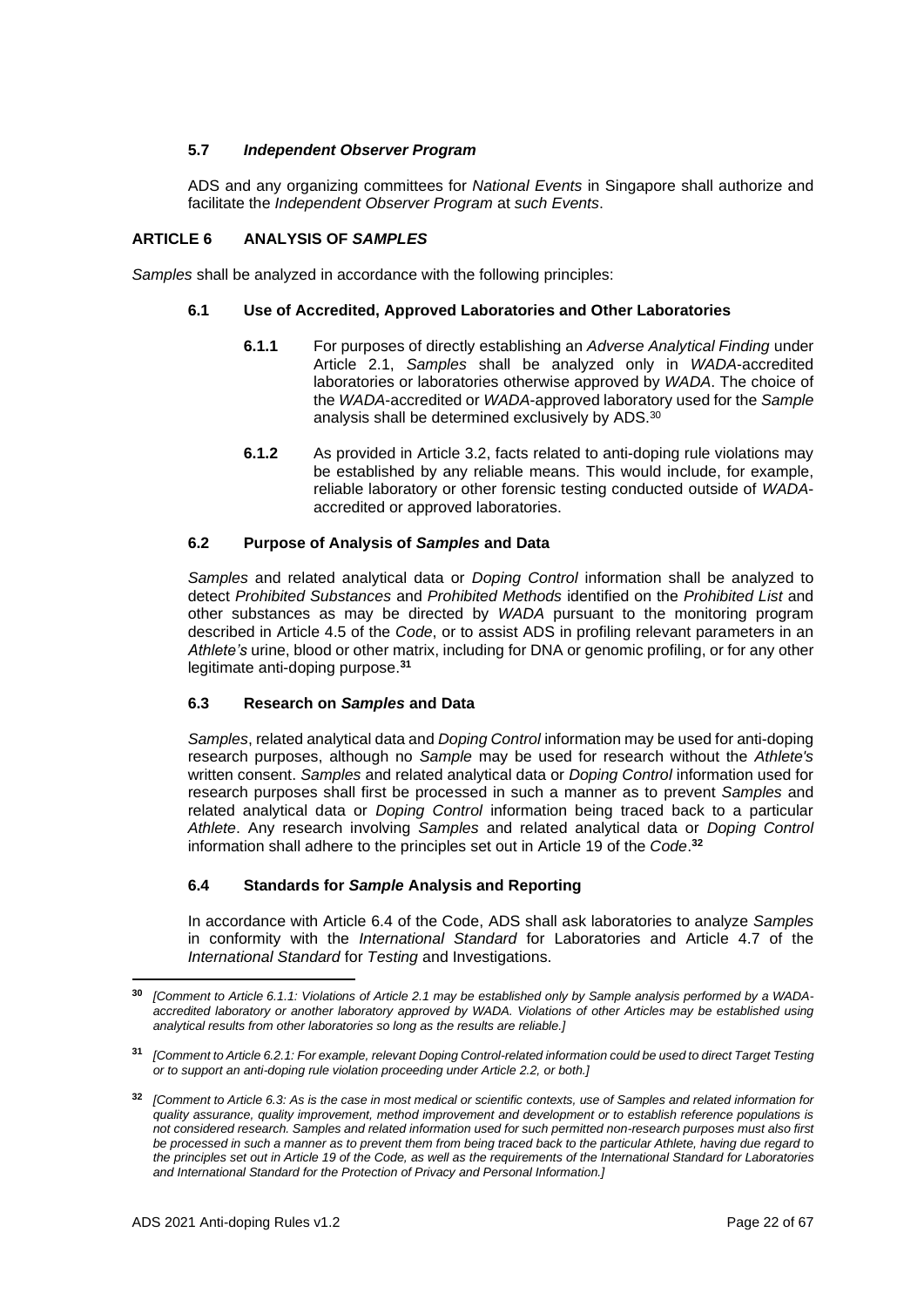Laboratories at their own initiative and expense may analyze *Samples* for *Prohibited Substances* or *Prohibited Methods* not included on the standard *Sample* analysis menu, or as requested by ADS. Results from any such analysis shall be reported to ADS and have the same validity and *Consequences* as any other analytical result.**<sup>33</sup>**

# **6.5 Further Analysis of a** *Sample* **Prior to or During** *Results Management*

There shall be no limitation on the authority of a laboratory to conduct repeat or additional analysis on a *Sample* prior to the time ADS notifies an *Athlete* that the *Sample* is the basis for an Article 2.1 anti-doping rule violation charge. If after such notification, ADS wishes to conduct additional analysis on that *Sample*, it may do so with the consent of the *Athlete* or approval from a hearing body.

## **6.6 Further Analysis of a** *Sample* **After it has been Reported as Negative or has Otherwise not Resulted in an Anti-Doping Rule Violation Charge**

After a laboratory has reported a *Sample* as negative, or the *Sample* has not otherwise resulted in an anti-doping rule violation charge, it may be stored and subjected to further analyses for the purpose of Article 6.2 at any time exclusively at the direction of either the *Anti-Doping Organization* that initiated and directed *Sample* collection or *WADA*. Any other *Anti-Doping Organization* with authority to test the *Athlete* that wishes to conduct further analysis on a stored *Sample* may do so with the permission of the *Anti-Doping Organization* that initiated and directed *Sample* collection or *WADA*, and shall be responsible for any follow-up *Results Management*. Any *Sample* storage or further analysis initiated by *WADA* or another *Anti-Doping Organization* shall be at *WADA*'s or that organization's expense. Further analysis of *Samples* shall conform with the requirements of the *International Standard* for Laboratories.

# **6.7 Split of A or B** *Sample*

Where *WADA*, an *Anti-Doping Organization* with *Results Management* authority, and/or a *WADA*-accredited laboratory (with approval from *WADA* or the *Anti-Doping Organization* with *Results Management* authority) wishes to split an A or B *Sample* for the purpose of using the first part of the split *Sample* for an A *Sample* analysis and the second part of the split *Sample* for confirmation, then the procedures set forth in the *International Standard* for Laboratories shall be followed.

# **6.8** *WADA***'s Right to Take Possession of** *Samples* **and Data**

*WADA* may, in its sole discretion at any time, with or without prior notice, take physical possession of any *Sample* and related analytical data or information in the possession of a laboratory or *Anti-Doping Organization*. Upon request by *WADA*, the laboratory or *Anti-Doping Organization* in possession of the *Sample* or data shall immediately grant access to and enable *WADA* to take physical possession of the *Sample* or data. If *WADA* has not provided prior notice to the laboratory or *Anti-Doping Organization* before taking possession of a *Sample* or data, it shall provide such notice to the laboratory and each *Anti-Doping Organization* whose *Samples* or data have been taken by *WADA* within a reasonable time after taking possession. After analysis and any investigation of a seized *Sample* or data, *WADA* may direct another *Anti-Doping Organization* with authority to test the *Athlete* to assume *Results Management* responsibility for the *Sample* or data if a potential anti-doping rule violation is discovered.**<sup>34</sup>**

**<sup>33</sup>** *[Comment to Article 6.4: The objective of this Article is to extend the principle of "Intelligent Testing" to the Sample analysis menu so as to most effectively and efficiently detect doping. It is recognized that the resources available to fight doping are limited and that increasing the Sample analysis menu may, in some sports and countries, reduce the number of Samples which can be analyzed.]*

**<sup>34</sup>** *[Comment to Article 6.8: Resistance or refusal to WADA taking physical possession of Samples or data could constitute Tampering, Complicity or an act of non-compliance as provided in the International Standard for Code Compliance by Signatories, and could also constitute a violation of the International Standard for Laboratories. Where necessary, the*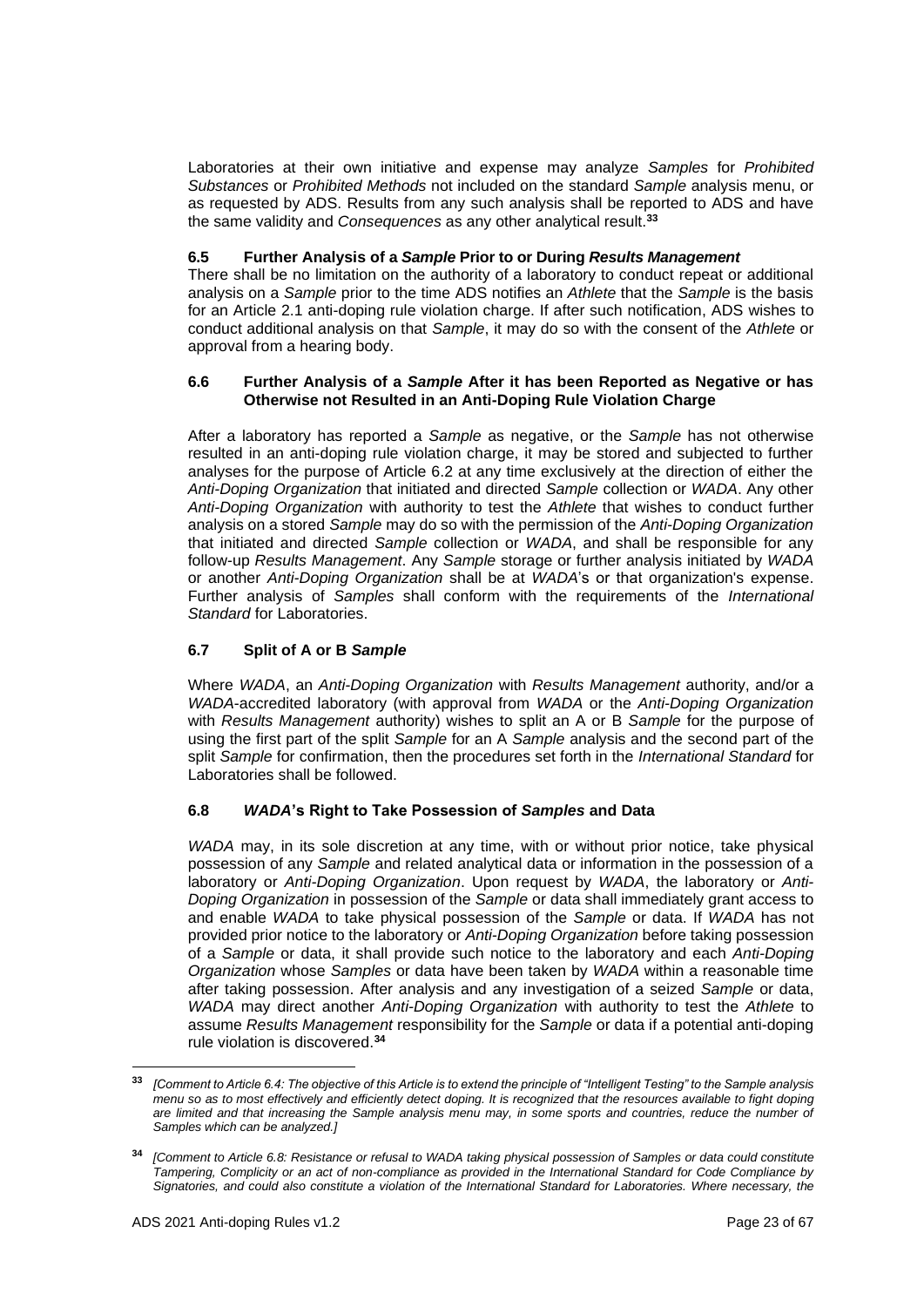# <span id="page-23-0"></span>**ARTICLE 7** *RESULTS MANAGEMENT***: RESPONSIBILITY, INITIAL REVIEW, NOTICE AND**  *PROVISIONAL SUSPENSIONS*

*Results Management* under these Anti-Doping Rules establishes a process designed to resolve antidoping rule violation matters in a fair, expeditious and efficient manner.

# **7.1 Responsibility for Conducting** *Results Management*

- **7.1.1** Except as otherwise provided in Articles 6.6, 6.8 and *Code* Article 7.1, *Results Management* shall be the responsibility of, and shall be governed by, the procedural rules of the *Anti-Doping Organization* that initiated and directed *Sample* collection (or, if no *Sample* collection is involved, the *Anti-Doping Organization* which first provides notice to an *Athlete* or other Person of a potential anti-doping rule violation and then diligently pursues that anti-doping rule violation).
- **7.1.2** In circumstances where the rules of a *National Anti-Doping Organization* do not give the *National Anti-Doping Organization* authority over an *Athlete* or other *Person* who is not a national, resident, license holder, or member of a sport organization of that country, or the *National Anti-Doping Organization* declines to exercise such authority, *Results Management* shall be conducted by the applicable International Federation or by a third party with authority over the *Athlete* or other *Person* as directed by the rules of the applicable International Federation.
- **7.1.3** *Results Management* in relation to a potential whereabouts failure (a filing failure or a missed test) shall be administered by the International Federation or ADS with whom the *Athlete* in question files whereabouts information, as provided in the *International Standard* for *Results Management*. If ADS determines a filing failure or a missed test, it shall submit that information to *WADA* through *ADAMS*, where it will be made available to other relevant *Anti-Doping Organizations*.
- **7.1.4** Other circumstances in which ADS shall take responsibility for conducting *Results Management* in respect of anti-doping rule violations involving *Athletes* and other *Persons* under its authority shall be determined by reference to and in accordance with Article 7 of the *Code.*
- **7.1.5** *WADA* may direct ADS to conduct *Results Management* in particular circumstances. If ADS refuses to conduct *Results Management* within a reasonable deadline set by WADA, such refusal shall be considered an act of non-compliance, and *WADA* may direct another *Anti-Doping Organization* with authority over the *Athlete* or other *Person*, that is willing to do so, to take *Results Management* responsibility in place of ADS or, if there is no such *Anti-Doping Organization*, any other *Anti-Doping Organization* that is willing to do so. In such case, ADS shall reimburse the costs and attorney's fees of conducting *Results Management* to the other *Anti-Doping Organization* designated by *WADA,* and a failure to reimburse costs and attorney's fees shall be considered an act of noncompliance.

*laboratory and/or the Anti-Doping Organization shall assist WADA in ensuring that the seized Sample or data are not delayed in exiting the applicable country.]*

*<sup>[</sup>Comment to Article 6.8: WADA would not, of course, unilaterally take possession of Samples or analytical data without good cause related to a potential anti-doping rule violation, non-compliance by a Signatory or doping activities by another Person. However, the decision as to whether good cause exists is for WADA to make in its discretion and shall not be subject to challenge. In particular, whether there is good cause or not shall not be a defense against an anti-doping rule violation or its Consequences.]*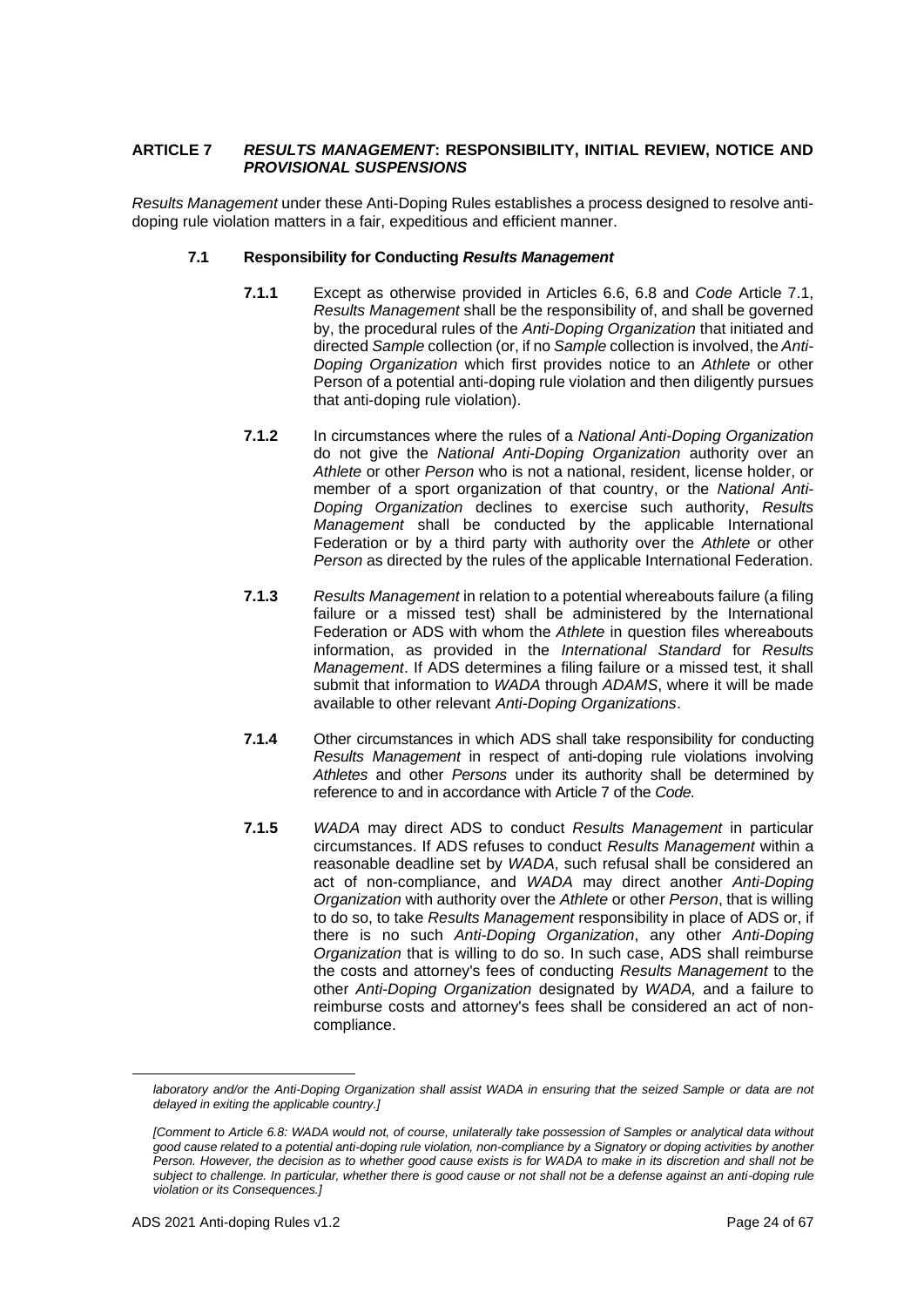# **7.2 Review and Notification Regarding Potential Anti-Doping Rule Violations**

ADS shall carry out the review and notification with respect to any potential anti-doping rule violation in accordance with the *International Standard* for *Results Management*.

# **7.3 Identification of Prior** *Anti-Doping Rule Violations*

Before giving an *Athlete* or other *Person* notice of a potential anti-doping rule violation as provided above, ADS shall refer to *ADAMS* and contact *WADA* and other relevant *Anti-Doping Organizations* to determine whether any prior anti-doping rule violation exists.

## **7.4** *Provisional Suspensions***<sup>35</sup>**

**7.4.1** Mandatory *Provisional Suspension* after an *Adverse Analytical Finding* or *Adverse Passport Finding*

> If ADS receives an *Adverse Analytical Finding* or an *Adverse Passport Finding* (upon completion of the *Adverse Passport Finding* review process) for a *Prohibited Substance* or a *Prohibited Method* that is not a *Specified Substance* or a *Specified Method*, it shall impose a *Provisional Suspension* on the *Athlete* promptly upon or after the review and notification required by Article 7.2.

> A mandatory *Provisional Suspension* may be eliminated if: (i) the *Athlete*  demonstrates to the ADS's Hearing Panel that the violation is likely to have involved a *Contaminated Product,* or (ii) the violation involves a *Substance of Abuse* and the *Athlete* establishes entitlement to a reduced period of *Ineligibility* under Article 10.2.4.1.

> The ADS's Hearing Panel's decision not to eliminate a mandatory *Provisional Suspension* on account of the *Athlete's* assertion regarding a *Contaminated Product* shall not be appealable.

**7.4.2** Optional *Provisional Suspension* Based on an *Adverse Analytical Finding*  for *Specified Substances*, *Specified Methods, Contaminated Products*, or Other Anti-Doping Rule Violations

> ADS may impose a *Provisional Suspension* for anti-doping rule violations not covered by Article 7.4.1 prior to the analysis of the *Athlete's* B *Sample* or final hearing as described in Article 8.

> An optional *Provisional Suspension* may be lifted at the discretion of ADS at any time prior to the ADS's Hearing Panel's decision under Article 8, unless provided otherwise in the *International Standard* for *Results Management*.

# **7.4.3** Opportunity for Hearing or Appeal

Notwithstanding Articles 7.4.1 and 7.4.2, a *Provisional Suspension* may not be imposed unless the *Athlete* or other *Person* is given: (a) an opportunity for a *Provisional Hearing*, either before or on a timely basis after the imposition of the *Provisional Suspension*; or (b) an opportunity for an expedited hearing in accordance with Article 8 on a timely basis after the imposition of the *Provisional Suspension.*

ADS 2021 Anti-doping Rules v1.2 **Page 25 of 67** Page 25 of 67 **<sup>35</sup>** *[Comment to Article 7.4: Before a Provisional Suspension can be unilaterally imposed by ADS, the internal review specified in these Anti-Doping Rules and the International Standard* for *Results Management must first be completed.]*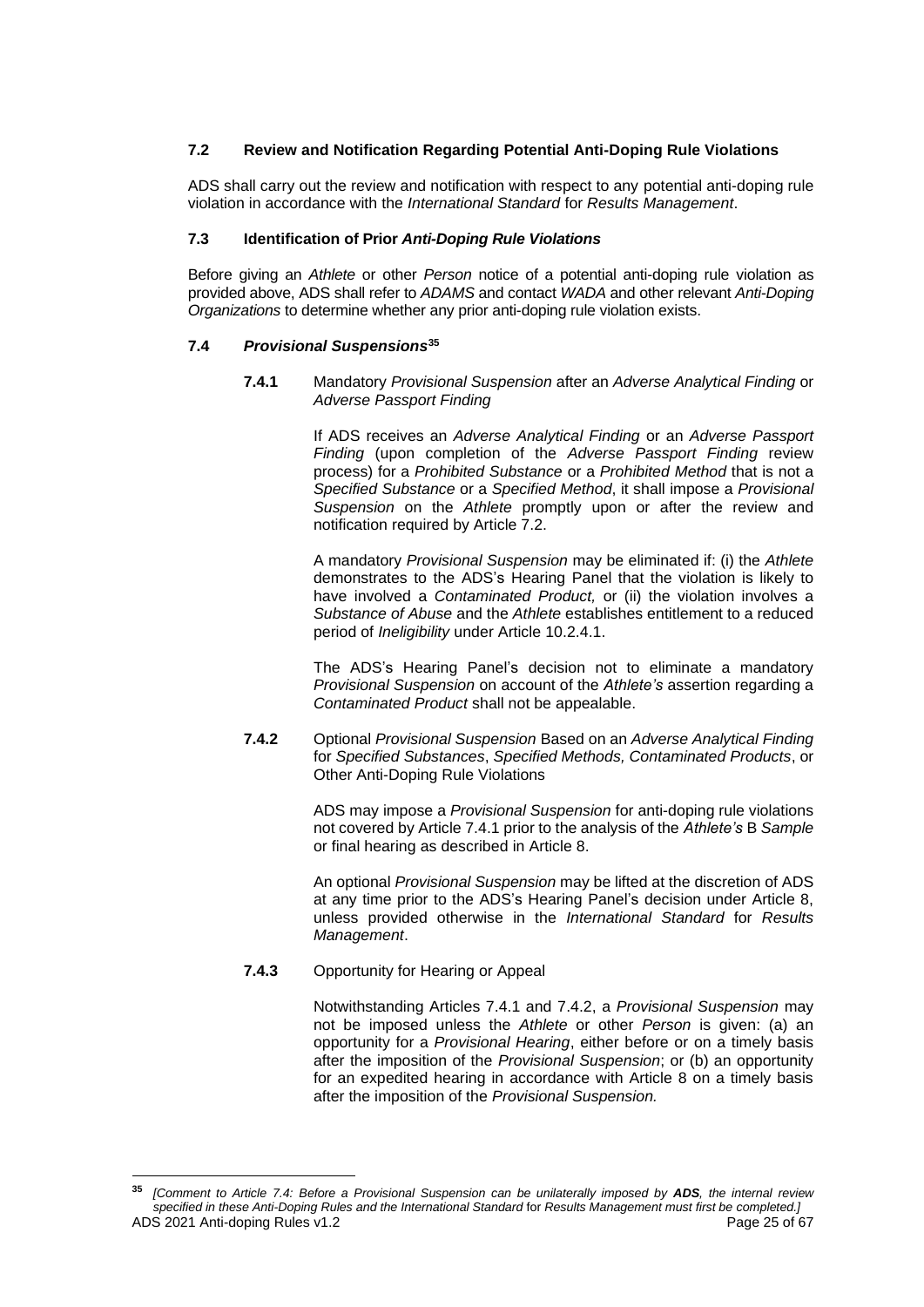The imposition of a *Provisional Suspension*, or the decision not to impose a *Provisional Suspension,* may be appealed in an expedited process in accordance with Article 13.2.

## **7.4.4** Voluntary Acceptance of *Provisional Suspension*

*Athletes* on their own initiative may voluntarily accept a *Provisional Suspension* if done so prior to the later of: (i) the expiration of ten (10) days from the report of the B *Sample* (or waiver of the B *Sample*) or ten (10) days from the notice of any other anti-doping rule violation, or (ii) the date on which the *Athlete* first competes after such report or notice.

Other *Persons* on their own initiative may voluntarily accept a *Provisional Suspension* if done so within ten (10) days from the notice of the antidoping rule violation.

Upon such voluntary acceptance, the *Provisional Suspension* shall have the full effect and be treated in the same manner as if the *Provisional Suspension* had been imposed under Article 7.4.1 or 7.4.2; provided, however, at any time after voluntarily accepting a *Provisional Suspension*, the *Athlete* or other *Person* may withdraw such acceptance, in which event the *Athlete* or other *Person* shall not receive any credit for time previously served during the *Provisional Suspension*.

**7.4.5** If a *Provisional Suspension* is imposed based on an A *Sample Adverse Analytical Finding* and a subsequent B *Sample* analysis (if requested by the *Athlete* or ADS) does not confirm the A *Sample* analysis, then the *Athlete* shall not be subject to any further *Provisional Suspension* on account of a violation of Article 2.1. In circumstances where the *Athlete* or the *Athlete's* team has been removed from an *Event* based on a violation of Article 2.1 and the subsequent B *Sample* analysis does not confirm the A *Sample* finding, then, if it is still possible for the *Athlete* or team to be reinserted, without otherwise affecting the *Event*, the *Athlete* or team may continue to take part in the *Event*.

# **7.5** *Results Management* **Decisions**

*Results Management* decisions or adjudications by ADS must not purport to be limited to a particular geographic area or sport and shall address and determine without limitation the following issues: (i) whether an anti-doping rule violation was committed or a *Provisional Suspension* should be imposed, the factual basis for such determination, and the specific Articles that have been violated, and (ii) all *Consequences* flowing from the anti-doping rule violation(s), including applicable *Disqualifications* under Articles 9 and 10.10, any forfeiture of medals or prizes, any period of *Ineligibility* (and the date it begins to run) and any *Financial Consequences*. **36**

**<sup>36</sup>** [*Comment to Article 7.5: Results Management decisions include Provisional Suspensions.*

*Each decision by ADS should address whether an anti-doping rule violation was committed and all Consequences flowing from the violation, including any Disqualifications other than Disqualification under Article 10.1 (which is left to the ruling body for an Event). Pursuant to Article 15, such decision and its imposition of Consequences shall have automatic effect*  in every sport in every country. For example, for a determination that an Athlete committed an anti-doping rule violation based on an Adverse Analytical Finding for a Sample taken In-Competition, the Athlete's results obtained in the *Competition would be Disqualified under Article 9 and all other competitive results obtained by the Athlete from the date the Sample was collected through the duration of the period of Ineligibility are also Disqualified under Article 10.10; if the Adverse Analytical Finding resulted from Testing at an Event, it would be the Major Event Organization's responsibility to*  decide whether the Athlete's other individual results in the Event prior to Sample collection are also Disqualified under *Article 10.1.*]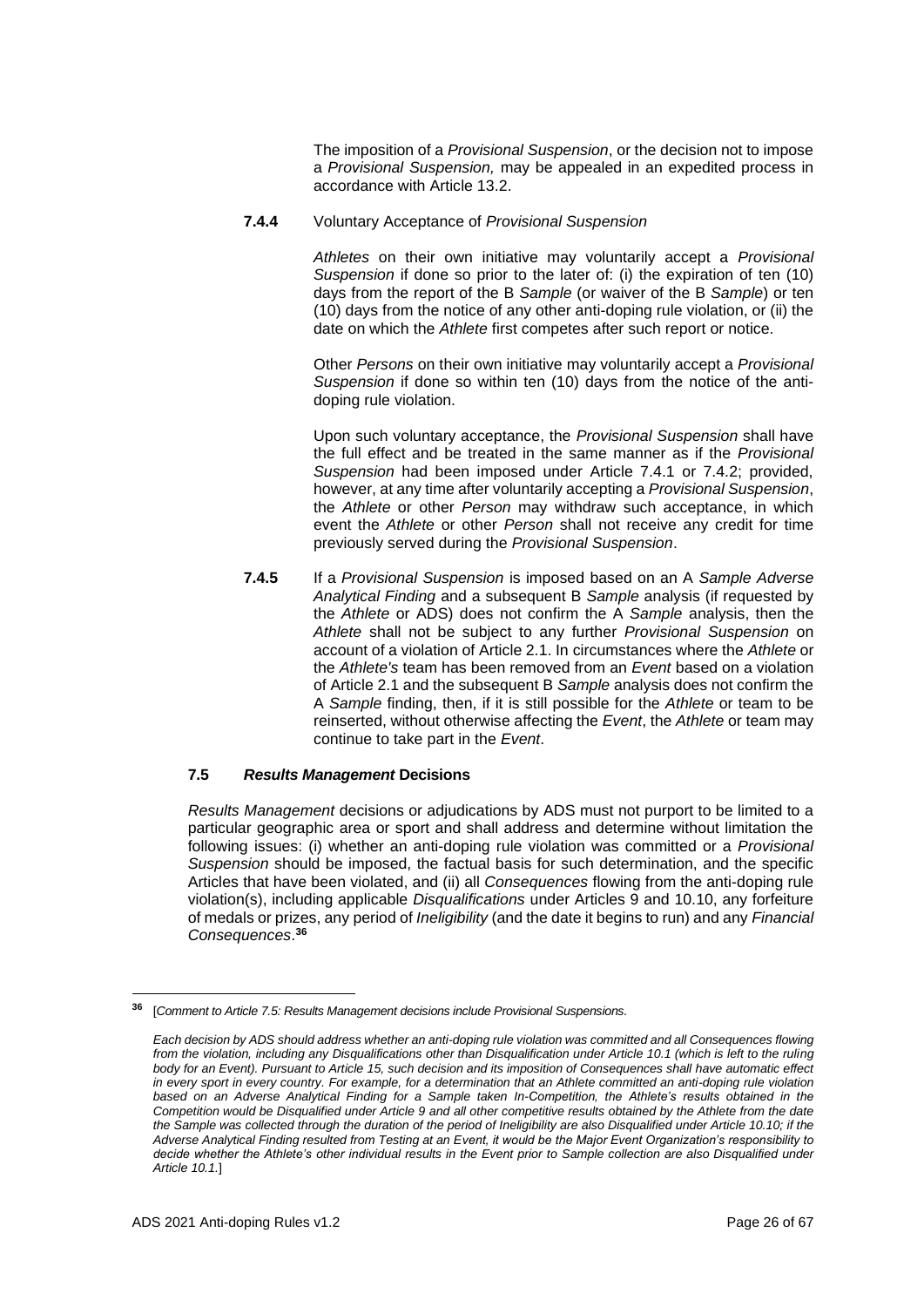# **7.6 Notification of** *Results Management* **Decisions**

ADS shall notify *Athletes*, other *Persons*, *Signatories* and *WADA* of *Results Management* decisions as provided in Article 14 and in the *International Standard* for *Results Management*.

# **7.7 Retirement from Sport<sup>37</sup>**

If an *Athlete* or other *Person* retires while the ADS's *Results Management* process is underway, ADS retains authority to complete its *Results Management* process. If an *Athlete*  or other *Person* retires before any *Results Management* process has begun, and ADS would have had *Results Management* authority over the *Athlete* or other *Person* at the time the *Athlete* or other *Person* committed an anti-doping rule violation, ADS has authority to conduct *Results Management*.

# <span id="page-26-0"></span>**ARTICLE 8** *RESULTS MANAGEMENT***: RIGHT TO A FAIR HEARING AND NOTICE OF HEARING DECISION**

For any *Person* who is asserted to have committed an anti-doping rule violation, ADS shall provide a fair hearing within a reasonable time by a fair, impartial and *Operationally Independent* hearing panel in compliance with the *Code* and the *International Standard* for *Results Management*.

# **8.1 Fair Hearings**

- **8.1.1** Fair, Impartial and *Operationally Independent* Hearing Panel
	- **8.1.1.1** ADS shall establish a Hearing Panel which has jurisdiction to hear and determine whether an *Athlete* or other *Person*, subject to these Anti-Doping Rules, has committed an anti-doping rule violation and, if applicable, to impose relevant *Consequences*.
	- **8.1.1.2** ADS shall ensure that the ADS's Hearing Panel is free of conflict of interest and that its composition, term of office, professional experience, *Operational Independence* and adequate financing comply with the requirements of the *International Standard* for *Results Management*.
	- **8.1.1.3** Board members, staff members, commission members, consultants and officials of ADS or its bodies, as well as any *Person* involved in the investigation and pre-adjudication of the matter, cannot be appointed as members and/or clerks (to the extent that such clerk is involved in the deliberation process and/or drafting of any decision) of ADS's Hearing Panel. In particular, no member shall have previously considered any *TUE* application, *Results Management* decision, or appeals in the same given case.
	- **8.1.1.4** The ADS's Hearing Panel shall consist of an independent Chair and two (2) other independent members.
	- **8.1.1.5** Each member shall be appointed by taking into consideration their requisite anti-doping experience including their legal,

**<sup>37</sup>** *[Comment to Article 7.7: Conduct by an Athlete or other Person before the Athlete or other Person was subject to the authority of any Anti-Doping Organization would not constitute an anti-doping rule violation but could be a legitimate basis for denying the Athlete or other Person membership in a sports organization.]*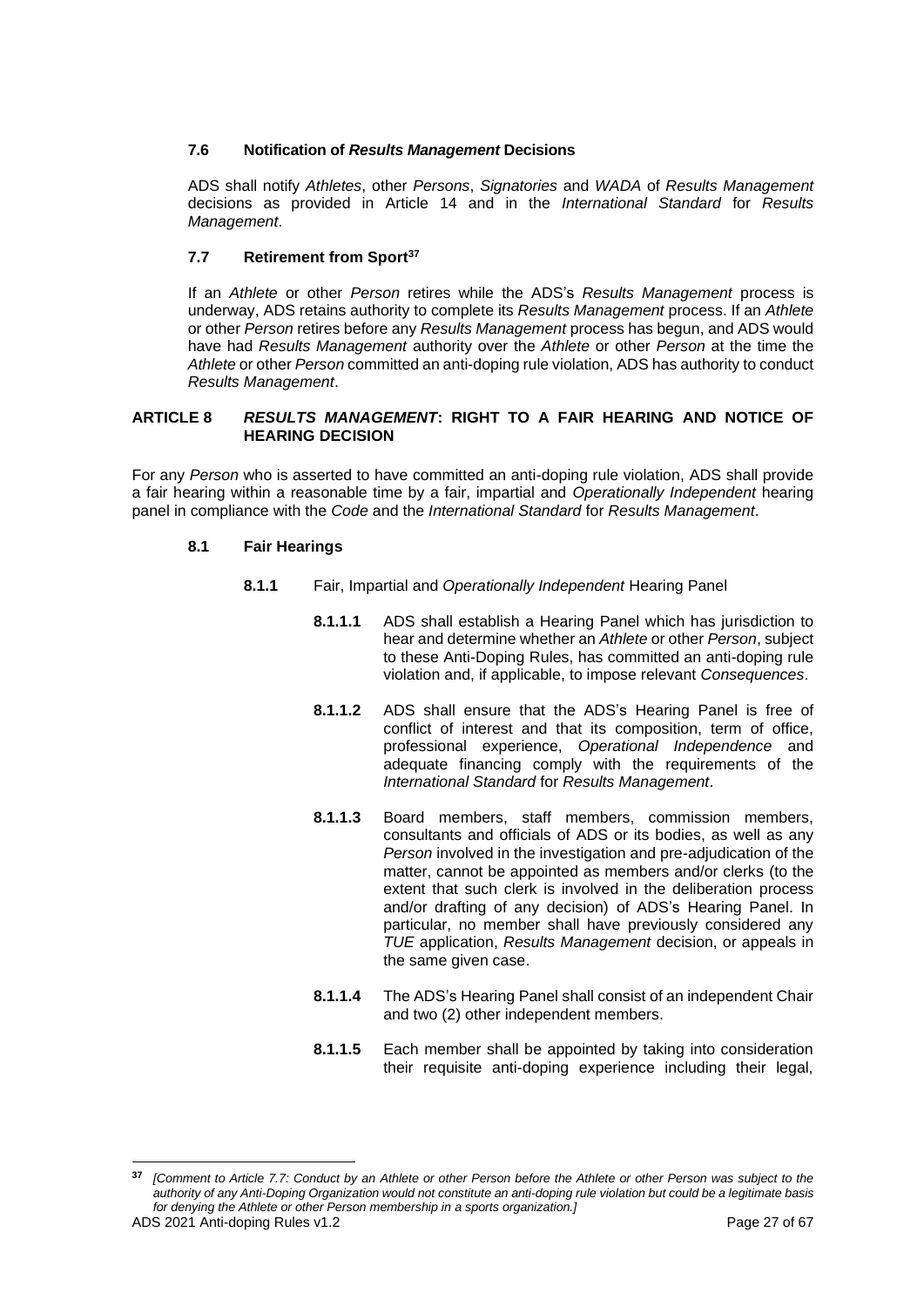sports, medical and/or scientific expertise. Each member shall be appointed for a once renewable term of three (3) years.

**8.1.1.6** ADS's Hearing Panel shall be in a position to conduct the hearing and decision-making process without interference from ADS or any third party.

## **8.1.2** Hearing Process

- **8.1.2.1** When ADS sends a notice to an *Athlete* or other *Person*  notifying them of a potential anti-doping rule violation, and the *Athlete* or other *Person* does not waive a hearing in accordance with Article 8.3.1 or Article 8.3.2, then the case shall be referred to the ADS's Hearing Panel for hearing and adjudication, which shall be conducted in accordance with the principles described in Articles 8 and 9 of the *International Standard* for *Results Management*.
- **8.1.2.2** The Chair shall appoint three (3) members (which may include the Chair) to hear that case. When hearing a case, one (1) panel member shall be a qualified lawyer, with no less than three (3) years of relevant legal experience, and one (1) panel member shall be a qualified medical practitioner, with no less than three (3) years of relevant medical experience.
- **8.1.2.3** Upon appointment by the Chair as a member of ADS's Hearing Panel, each member must also sign a declaration that there are no facts or circumstances known to him or her which might call into question their impartiality in the eyes of any of the parties, other than those circumstances disclosed in the declaration.
- **8.1.2.4** Hearings held in connection with *Events* in respect to *Athletes*  and other *Persons* who are subject to these Anti-Doping Rules may be conducted by an expedited process where permitted by the ADS's Hearing Panel.<sup>38</sup>
- **8.1.2.5** *WADA,* the International Federation, and the *National Federation* of the *Athlete* or other *Person* may attend the hearing as observers. In any event, ADS shall keep them fully apprised as to the status of pending cases and the result of all hearings.

# **8.2 Notice of Decisions**

- **8.2.1** At the end of the hearing, or promptly thereafter, the ADS's Hearing Panel shall issue a written decision that conforms with Article 9 of the *International Standard* for *Results Management* and which includes the full reasons for the decision, the period of *Ineligibility* imposed, the *Disqualification* of results under Article 10.10 and, if applicable, a justification for why the greatest potential *Consequences* were not imposed.
- **8.2.2** ADS shall notify that decision to the *Athlete* or other *Person* and to other *Anti-Doping Organizations* with a right to appeal under Article 13.2.3, and shall promptly report it into *ADAMS*. The decision may be appealed as provided in Article 13.

ADS 2021 Anti-doping Rules v1.2 Page 28 of 67 **<sup>38</sup>** *[Comment to Article 8.1.2.4: For example, a hearing could be expedited on the eve of a major Event where the resolution of the anti-doping rule violation is necessary to determine the Athlete's eligibility to participate in the Event or during an Event where the resolution of the case will affect the validity of the Athlete's results or continued participation in the Event.]*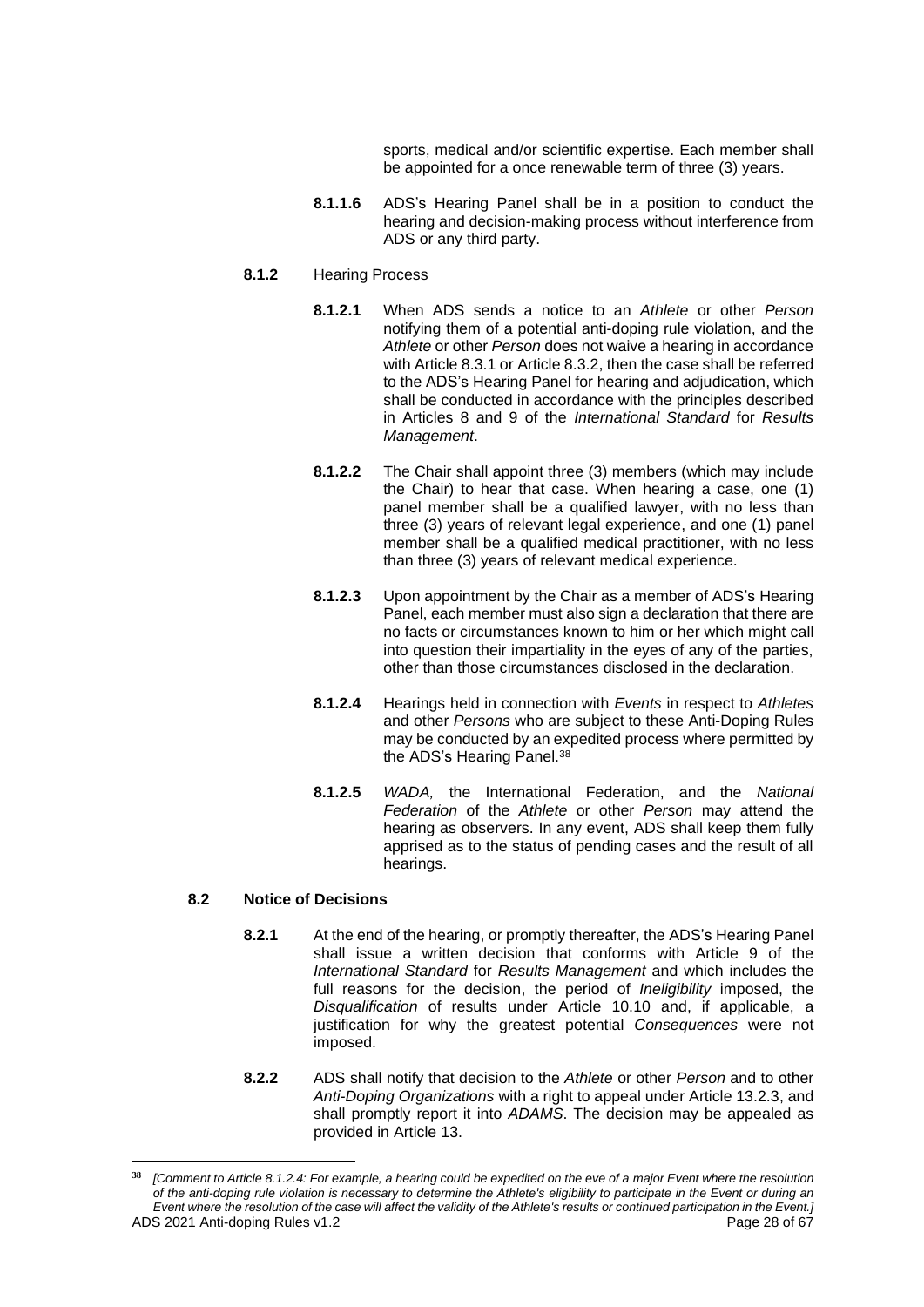# **8.3 Waiver of Hearing**

- **8.3.1** An *Athlete* or other *Person* against whom an anti-doping rule violation is asserted may waive a hearing expressly and agree with the *Consequences* proposed by ADS.
- **8.3.2** However, if the *Athlete* or other *Person* against whom an anti-doping rule violation is asserted fails to dispute that assertion within the deadline otherwise specified in the notice sent by the ADS asserting the violation, then they shall be deemed to have waived a hearing, to have admitted the violation, , and to have accepted the proposed *Consequences*.
- **8.3.3** In cases where Article 8.3.1 or 8.3.2 applies, a hearing before ADS's Hearing Panel shall not be required. Instead ADS shall promptly issue a written decision that conforms with Article 9 of the *International Standard* for *Results Management* and which includes the full reasons for the decision, the period of *Ineligibility* imposed, the *Disqualification* of results under Article 10.10 and, if applicable, a justification for why the greatest potential *Consequences* were not imposed.
- **8.3.4** ADS shall notify that decision to the *Athlete* or other *Person* and to other *Anti-Doping Organizations* with a right to appeal under Article 13.2.3, and shall promptly report it into *ADAMS*. ADS shall *Publicly Disclose* that decision in accordance with Article 14.3.2.

## **8.4 Single Hearing Before** *CAS*

Anti-doping rule violations asserted against *International-Level Athletes*, *National-Level Athletes* or other *Persons* may, with the consent of the *Athlete* or other *Person*, ADS (where it has *Results Management* responsibility in accordance with Article 7) and *WADA*, be heard in a single hearing directly at *CAS*. **39**

# <span id="page-28-0"></span>**ARTICLE 9 AUTOMATIC** *DISQUALIFICATION* **OF INDIVIDUAL RESULTS**

An anti-doping rule violation in *Individual Sports* in connection with an *In-Competition* test automatically leads to *Disqualification* of the result obtained in that *Competition* with all resulting *Consequences*, including forfeiture of any medals, points and prizes.**<sup>40</sup>**

## <span id="page-28-1"></span>**ARTICLE 10 SANCTIONS ON INDIVIDUALS**

## **10.1** *Disqualification* **of Results in the** *Event* **during which an Anti-Doping Rule Violation Occurs**

**10.1.1** An anti-doping rule violation occurring during or in connection with an *Event* may, upon the decision of the ruling body of the *Event*, lead to

**<sup>39</sup>** *[Comment to Article 8.4: In some cases, the combined cost of holding a hearing in the first instance at the international or national level, then rehearing the case de novo before CAS can be very substantial. Where all of the parties identified in this Article are satisfied that their interests will be adequately protected in a single hearing, there is no need for the Athlete or Anti-Doping Organizations to incur the extra expense of two (2) hearings. An Anti-Doping Organization may participate in the CAS hearing as an observer. Nothing set out in Article 8.4 precludes the Athlete or other Person and ADS (where it has Results Management responsibility) to waive their right to appeal by agreement. Such waiver, however, only binds the parties to such agreement and not any other entity with a right of appeal under the Code.]*

**<sup>40</sup>** *[Comment to Article 9: For Team Sports, any awards received by individual players will be Disqualified. However, Disqualification of the team will be as provided in Article 11. In sports which are not Team Sports but where awards are given to teams, Disqualification or other disciplinary action against the team when one or more team members have committed an anti-doping rule violation shall be as provided in the applicable rules of the International Federation.]*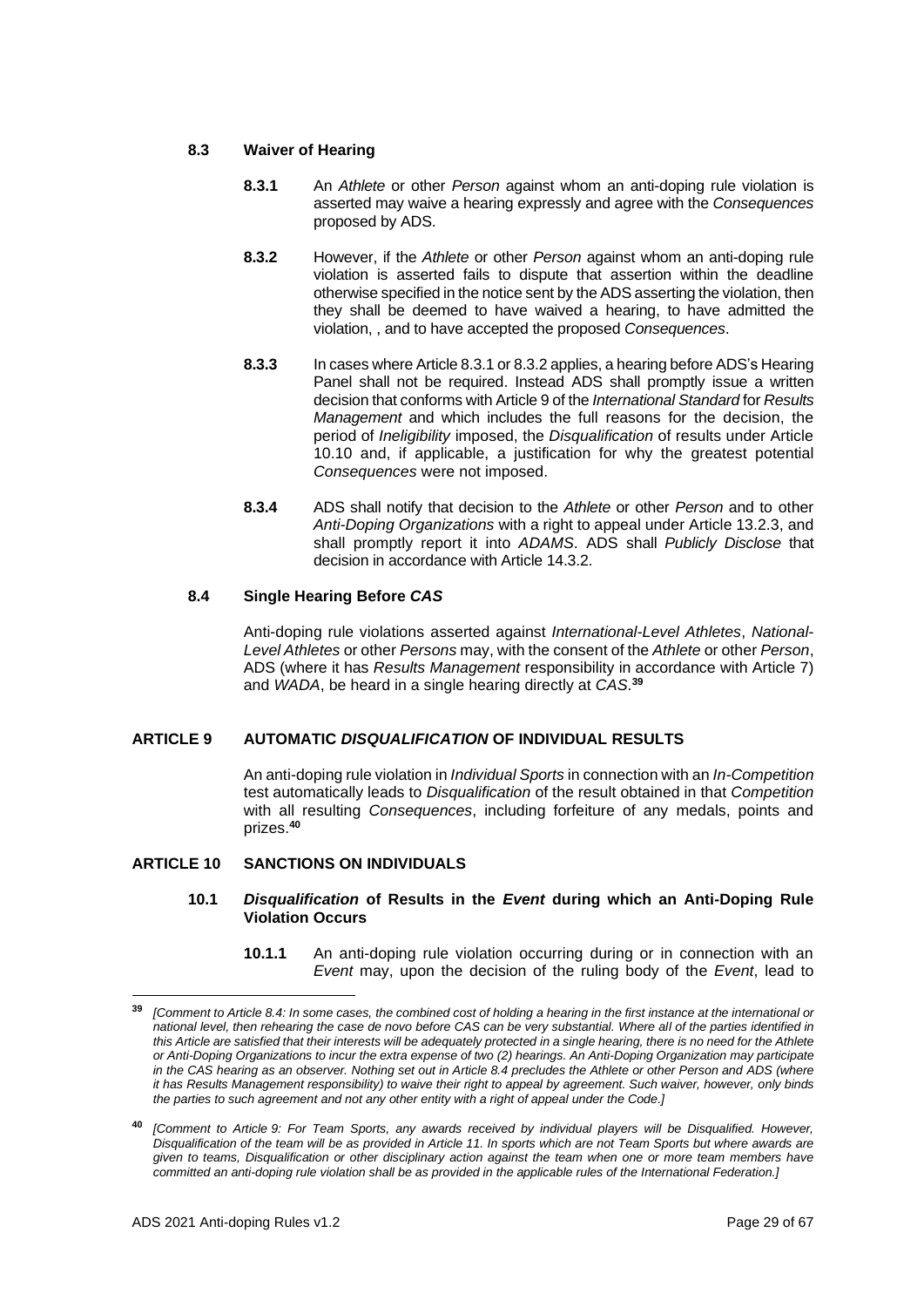*Disqualification* of all of the *Athlete's* individual results obtained in that *Event* with all *Consequences*, including forfeiture of all medals, points and prizes, except as provided in Article 10.1.2.

Factors to be included in considering whether to *Disqualify* other results in an *Event* might include, for example, the seriousness of the *Athlete's* antidoping rule violation and whether the *Athlete* tested negative in the other *Competitions*. **41**

**10.1.2** If the *Athlete* establishes that he or she bears *No Fault or Negligence* for the violation, the *Athlete's* individual results in the other *Competitions* shall not be *Disqualified,* unless the *Athlete's* results in *Competitions* other than the *Competition* in which the anti-doping rule violation occurred were likely to have been affected by the *Athlete's* anti-doping rule violation.

## **10.2** *Ineligibility* **for Presence,** *Use* **or** *Attempted Use* **or** *Possession* **of a** *Prohibited Substance* **or** *Prohibited Method*

The period of *Ineligibility* for a violation of Article 2.1, 2.2 or 2.6 shall be as follows, subject to potential elimination, reduction or suspension pursuant to Article 10.5, 10.6 or 10.7:

- **10.2.1** The period of *Ineligibility*, subject to Article 10.2.4, shall be four (4) years where:
	- **10.2.1.1** The anti-doping rule violation does not involve a *Specified Substance* or a *Specified Method,* unless the *Athlete* or other *Person* can establish that the anti-doping rule violation was not intentional.**<sup>42</sup>**
	- **10.2.1.2** The anti-doping rule violation involves a *Specified Substance* or a *Specified Method* and ADS can establish that the anti-doping rule violation was intentional.
- **10.2.2** If Article 10.2.1 does not apply, subject to Article 10.2.4.1, the period of *Ineligibility* shall be two (2) years.
- **10.2.3** As used in Article 10.2, the term "intentional" is meant to identify those *Athletes* or other Persons who engage in conduct which they knew constituted an anti-doping rule violation or knew that there was a significant risk that the conduct might constitute or result in an anti-doping rule violation and manifestly disregarded that risk. An anti-doping rule violation resulting from an *Adverse Analytical Finding* for a substance which is only prohibited *In-Competition* shall be rebuttably presumed to be not "intentional" if the substance is a *Specified Substance* and the *Athlete* can establish that the *Prohibited Substance* was *Used Out-of-Competition*. An anti-doping rule violation resulting from an *Adverse Analytical Finding* for a substance which is only prohibited *In-Competition* shall not be considered "intentional" if the substance is not a *Specified Substance* and the *Athlete* can establish that the *Prohibited Substance*

**<sup>41</sup>** *[Comment to Article 10.1.1: Whereas Article 9 Disqualifies the result in a single Competition in which the Athlete tested*  positive (e.g., the 100 meter backstroke), this Article may lead to Disqualification of all results in all races during the Event *(e.g., the swimming World Championships).]*

**<sup>42</sup>** *[Comment to Article 10.2.1.1: While it is theoretically possible for an Athlete or other Person to establish that the antidoping rule violation was not intentional without showing how the Prohibited Substance entered one's system, it is highly unlikely that in a doping case under Article 2.1 an Athlete will be successful in proving that the Athlete acted unintentionally without establishing the source of the Prohibited Substance.]*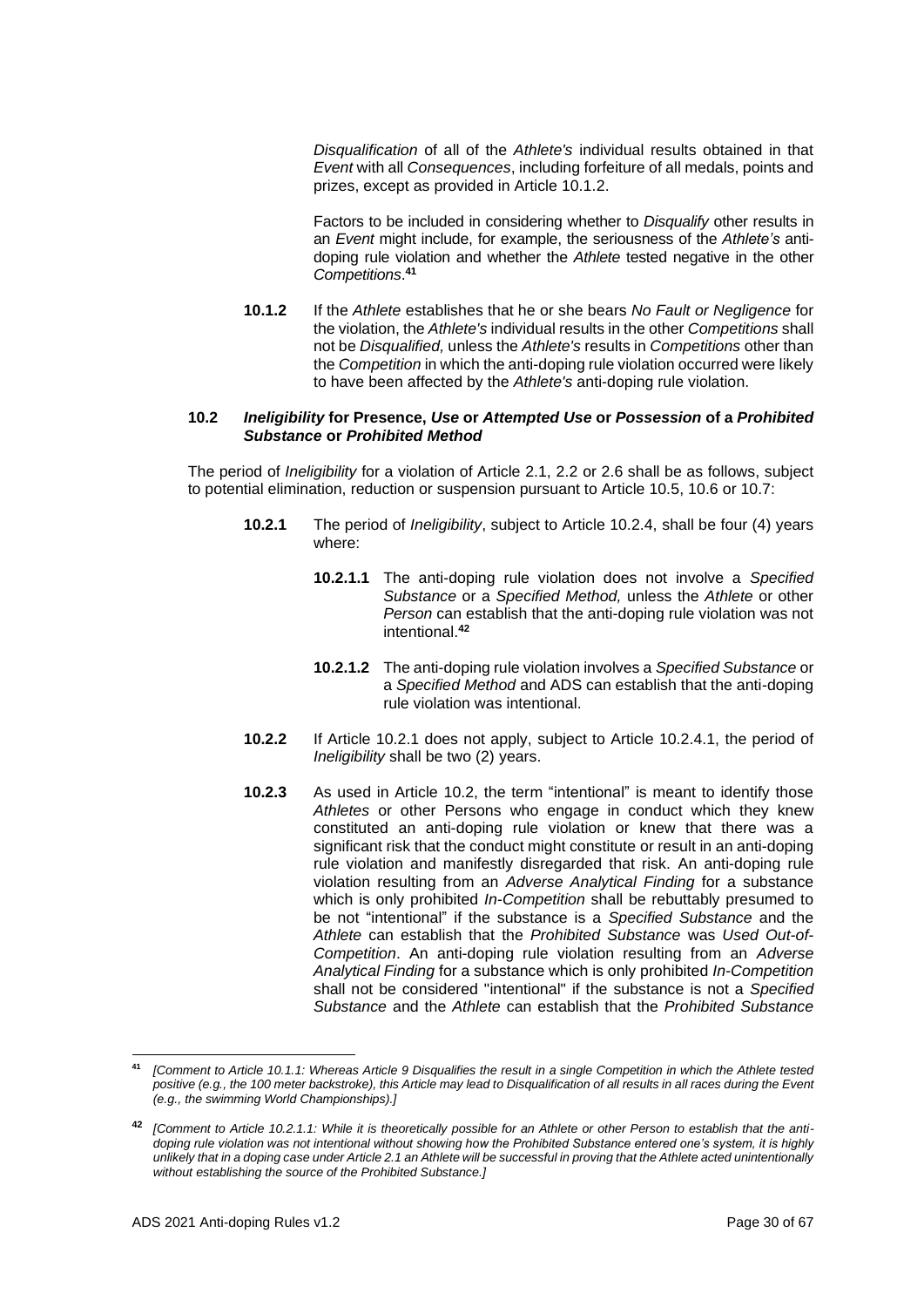was *Used Out-of-Competition* in a context unrelated to sport performance.**<sup>43</sup>**

- **10.2.4** Notwithstanding any other provision in Article 10.2, where the anti-doping rule violation involves a *Substance of Abuse*:
	- **10.2.4.1** If the *Athlete* can establish that any ingestion or *Use* occurred *Out-of-Competition* and was unrelated to sport performance, then the period of *Ineligibility* shall be three (3) months *Ineligibility*.

In addition, the period of *Ineligibility* calculated under this Article 10.2.4.1 may be reduced to one (1) month if the *Athlete* or other *Person* satisfactorily completes a *Substance of Abuse* treatment program approved by ADS. The period of *Ineligibility* established in this Article 10.2.4.1 is not subject to any reduction based on any provision in Article 10.6.**<sup>44</sup>**

**10.2.4.2** If the ingestion, *Use* or *Possession* occurred *In-Competition*, and the *Athlete* can establish that the context of the ingestion, *Use* or *Possession* was unrelated to sport performance, then the ingestion, *Use* or *Possession* shall not be considered intentional for purposes of Article 10.2.1 and shall not provide a basis for a finding of *Aggravating Circumstances* under Article 10.4.

## **10.3** *Ineligibility* **for Other Anti-Doping Rule Violations**

The period of *Ineligibility* for anti-doping rule violations other than as provided in Article 10.2 shall be as follows, unless Article 10.6 or 10.7 are applicable:

- **10.3.1** For violations of Article 2.3 or 2.5, the period of *Ineligibility* shall be four (4) years except: (i) in the case of failing to submit to *Sample* collection, if the *Athlete* can establish that the commission of the anti-doping rule violation was not intentional, the period of *Ineligibility* shall be two (2) years; (ii) in all other cases, if the *Athlete* or other *Person* can establish exceptional circumstances that justify a reduction of the period of *Ineligibility*, the period of *Ineligibility* shall be in a range from two (2) years to four (4) years depending on the *Athlete* or other *Person*'s degree of *Fault*; or (iii) in a case involving a *Protected Person* or *Recreational Athlete*, the period of *Ineligibility* shall be in a range between a maximum of two (2) years and, at a minimum, a reprimand and no period of *Ineligibility*, depending on the *Protected Person* or *Recreational Athlete*'s degree of *Fault*.
- **10.3.2** For violations of Article 2.4, the period of *Ineligibility* shall be two (2) years, subject to reduction down to a minimum of one (1) year, depending on the *Athlete's* degree of *Fault*. The flexibility between two (2) years and one (1) year of *Ineligibility* in this Article is not available to *Athletes* where a pattern

**<sup>43</sup>** *[Comment to Article 10.2.3: Article 10.2.3 provides a special definition of "intentional" which is to be applied solely for purposes of Article 10.2.]*

**<sup>44</sup>** *[Comment to Article 10.2.4.1: The determinations as to whether the treatment program is approved and whether the Athlete or other Person has satisfactorily completed the program shall be made in the sole discretion of ADS. This Article is intended to give ADS the leeway to apply their own judgment to identify and approve legitimate and reputable, as opposed to "sham", treatment programs. It is anticipated, however, that the characteristics of legitimate treatment programs may vary widely and change over time such that it would not be practical for WADA to develop mandatory criteria for acceptable treatment programs.]*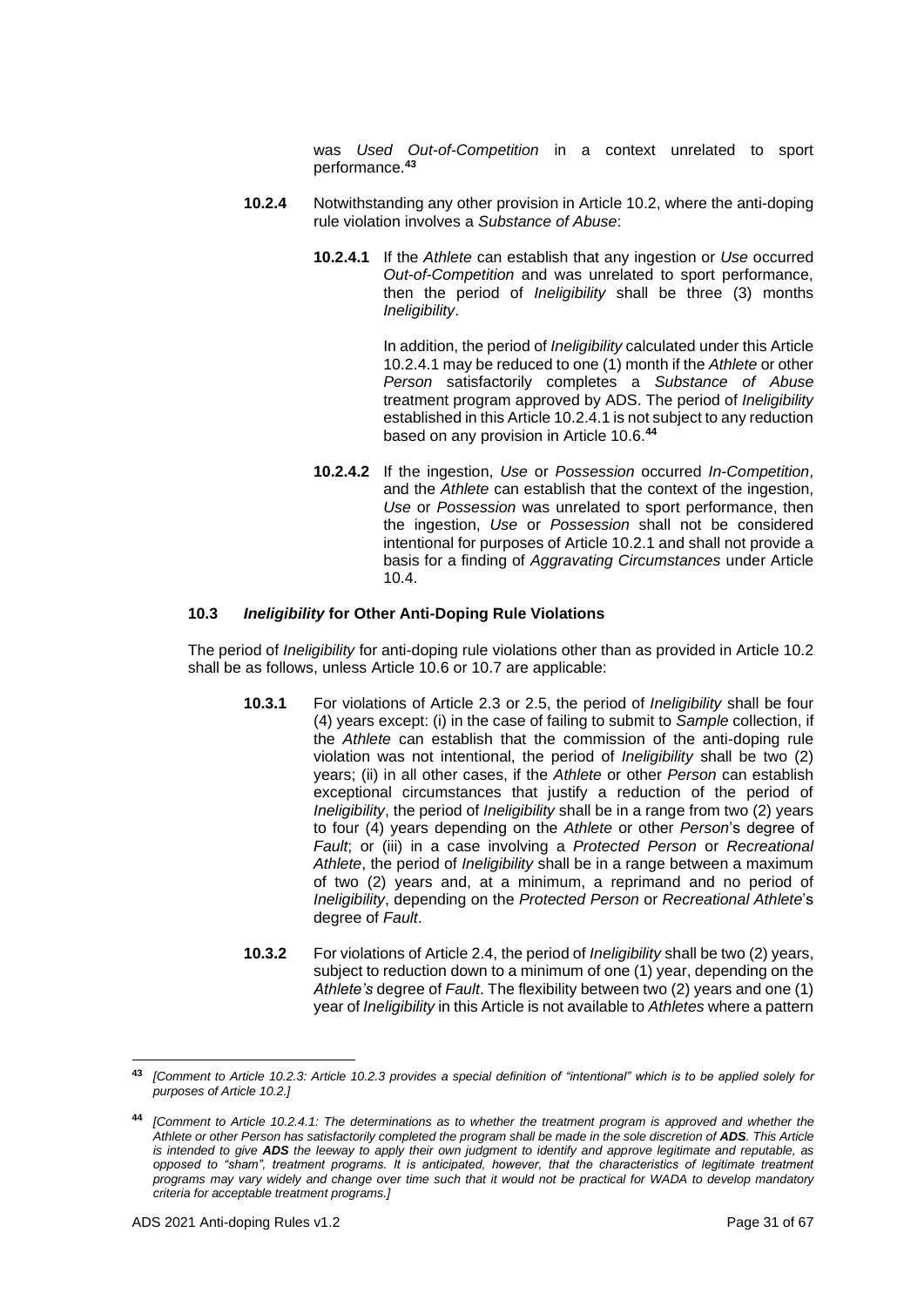of last-minute whereabouts changes or other conduct raises a serious suspicion that the *Athlete* was trying to avoid being available for *Testing*.

- **10.3.3** For violations of Article 2.7 or 2.8, the period of *Ineligibility* shall be a minimum of four (4) years up to lifetime *Ineligibility*, depending on the seriousness of the violation. An Article 2.7 or Article 2.8 violation involving a *Protected Person* shall be considered a particularly serious violation and, if committed by *Athlete Support Personnel* for violations other than for *Specified Substances*, shall result in lifetime *Ineligibility* for *Athlete Support Personnel*. In addition, significant violations of Article 2.7 or 2.8 which may also violate non-sporting laws and regulations, shall be reported to the competent administrative, professional or judicial authorities.**<sup>45</sup>**
- **10.3.4** For violations of Article 2.9, the period of *Ineligibility* imposed shall be a minimum of two (2) years, up to lifetime *Ineligibility*, depending on the seriousness of the violation.
- **10.3.5** For violations of Article 2.10, the period of *Ineligibility* shall be two (2) years, subject to reduction down to a minimum of one (1) year, depending on the *Athlete* or other *Person's* degree of *Fault* and other circumstances of the case.**<sup>46</sup>**
- **10.3.6** For violations of Article 2.11, the period of *Ineligibility* shall be a minimum of two (2) years, up to lifetime *Ineligibility*, depending on the seriousness of the violation by the *Athlete* or other *Person*. **47**

## **10.4** *Aggravating Circumstances* **which may Increase the Period of** *Ineligibility*

If ADS establishes in an individual case involving an anti-doping rule violation other than violations under Article 2.7 (*Trafficking* or *Attempted Trafficking*), 2.8 (*Administration* or *Attempted Administration*), 2.9 (Complicity or *Attempted* Complicity) or 2.11 (Acts by an *Athlete* or Other *Person* to Discourage or Retaliate Against Reporting) that *Aggravating Circumstances* are present which justify the imposition of a period of *Ineligibility* greater than the standard sanction, then the period of *Ineligibility* otherwise applicable shall be increased by an additional period of *Ineligibility* of up to two (2) years depending on the seriousness of the violation and the nature of the *Aggravating Circumstances*, unless the *Athlete* or other *Person* can establish that he or she did not knowingly commit the anti-doping rule violation. **48**

# **10.5 Elimination of the Period of** *Ineligibility* **where there is** *No Fault or Negligence*

**<sup>45</sup>** *[Comment to Article 10.3.3: Those who are involved in doping Athletes or covering up doping should be subject to sanctions which are more severe than the Athletes who test positive. Since the authority of sport organizations is generally limited to Ineligibility for accreditation, membership and other sport benefits, reporting Athlete Support Personnel to competent authorities is an important step in the deterrence of doping.]*

**<sup>46</sup>** *[Comment to Article 10.3.5: Where the "other Person" referenced in Article 2.10 is an entity and not an individual, that entity may be disciplined as provided in Article 12.]*

**<sup>47</sup>** *[Comment to Article 10.3.6: Conduct that is found to violate both Article 2.5 (Tampering) and Article 2.11* (*Acts by an Athlete or Other Person to Discourage or Retaliate Against Reporting to Authorities*) *shall be sanctioned based on the violation that carries the more severe sanction.]*

**<sup>48</sup>** *[Comment to Article 10.4: Violations under Articles 2.7 (Trafficking or Attempted Trafficking), 2.8 (Administration or Attempted Administration), 2.9 (Complicity or Attempted Complicity) and 2.11 (Acts by an Athlete or Other Person to Discourage or Retaliate Against Reporting to Authorities) are not included in the application of Article 10.4 because the*  sanctions for these violations already build in sufficient discretion up to a lifetime ban to allow consideration of any *Aggravating Circumstance.]*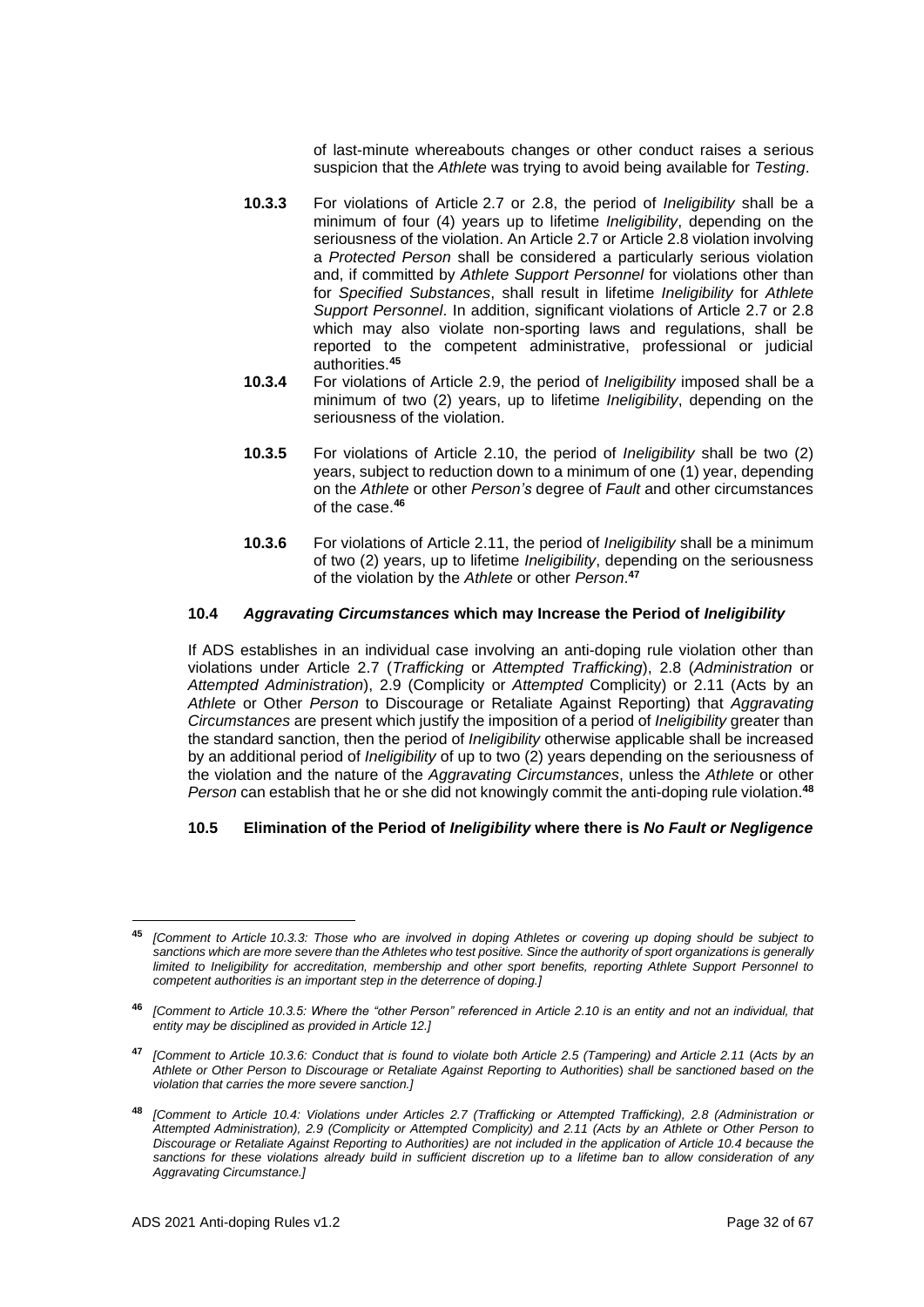If an *Athlete* or other *Person* establishes in an individual case that he or she bears *No Fault or Negligence*, then the otherwise applicable period of *Ineligibility* shall be eliminated.**<sup>49</sup>**

#### **10.6 Reduction of the Period of** *Ineligibility* **based on** *No Significant Fault or Negligence*

**10.6.1** Reduction of Sanctions in Particular Circumstances for Violations of Article 2.1, 2.2 or 2.6.

All reductions under Article 10.6.1 are mutually exclusive and not cumulative.

## **10.6.1.1** *Specified Substances* or *Specified Methods*

Where the anti-doping rule violation involves a *Specified Substance* (other than a *Substance of Abuse*) or *Specified Method*, and the *Athlete* or other *Person* can establish *No Significant Fault or Negligence*, then the period of *Ineligibility* shall be, at a minimum, a reprimand and no period of *Ineligibility*, and at a maximum, two (2) years of *Ineligibility*, depending on the *Athlete's* or other *Person's* degree of *Fault*.

## **10.6.1.2** *Contaminated Products*

In cases where the *Athlete* or other *Person* can establish both *No Significant Fault or Negligence* and that the detected *Prohibited Substance* (other than a *Substance of Abuse*) came from a *Contaminated Product*, then the period of *Ineligibility* shall be, at a minimum, a reprimand and no period of *Ineligibility*, and at a maximum, two (2) years *Ineligibility*, depending on the *Athlete* or other *Person's* degree of *Fault*. **50**

**10.6.1.3** *Protected Persons* or *Recreational Athletes*

Where the anti-doping rule violation not involving a *Substance of Abuse* is committed by a *Protected Person* or *Recreational Athlete*, and the *Protected Person* or *Recreational Athlete* can establish *No Significant Fault or Negligence*, then the period of *Ineligibility* shall be, at a minimum,

**<sup>49</sup>** *[Comment to Article 10.5: This Article and Article 10.6.2 apply only to the imposition of sanctions; they are not applicable to the determination of whether an anti-doping rule violation has occurred. They will only apply in exceptional circumstances, for example, where an Athlete could prove that, despite all due care, he or she was sabotaged by a competitor. Conversely, No Fault or Negligence would not apply in the following circumstances: (a) a positive test resulting from a mislabeled or contaminated vitamin or nutritional supplement (Athletes are responsible for what they ingest (Article 2.1) and have been warned against the possibility of supplement contamination); (b) the Administration of a Prohibited Substance by the Athlete's personal physician or trainer without disclosure to the Athlete (Athletes are responsible for their choice of medical personnel and for advising medical personnel that they cannot be given any Prohibited Substance); and (c) sabotage of the Athlete's food or drink by a spouse, coach or other Person within the Athlete's circle of associates (Athletes are responsible for what they ingest and for the conduct of those Persons to whom they entrust access to their food and drink). However, depending on the unique facts of a particular case, any of the referenced illustrations could result in a reduced sanction under Article 10.6 based on No Significant Fault or Negligence.]*

**<sup>50</sup>** *[Comment to Article 10.6.1.2: In order to receive the benefit of this Article, the Athlete or other Person must establish not only that the detected Prohibited Substance came from a Contaminated Product, but must also separately establish No Significant Fault or Negligence. It should be further noted that Athletes are on notice that they take nutritional supplements at their own risk. The sanction reduction based on No Significant Fault or Negligence has rarely been applied in Contaminated Product cases unless the Athlete has exercised a high level of caution before taking the Contaminated Product. In assessing whether the Athlete can establish the source of the Prohibited Substance, it would, for example, be significant for purposes of establishing whether the Athlete actually Used the Contaminated Product, whether the Athlete had declared the product which was subsequently determined to be contaminated on the Doping Control form.*

*This Article should not be extended beyond products that have gone through some process of manufacturing. Where an Adverse Analytical Finding results from environment contamination of a "non-product" such as tap water or lake water in circumstances where no reasonable person would expect any risk of an anti-doping rule violation, typically there would be No Fault or Negligence under Article 10.5.]*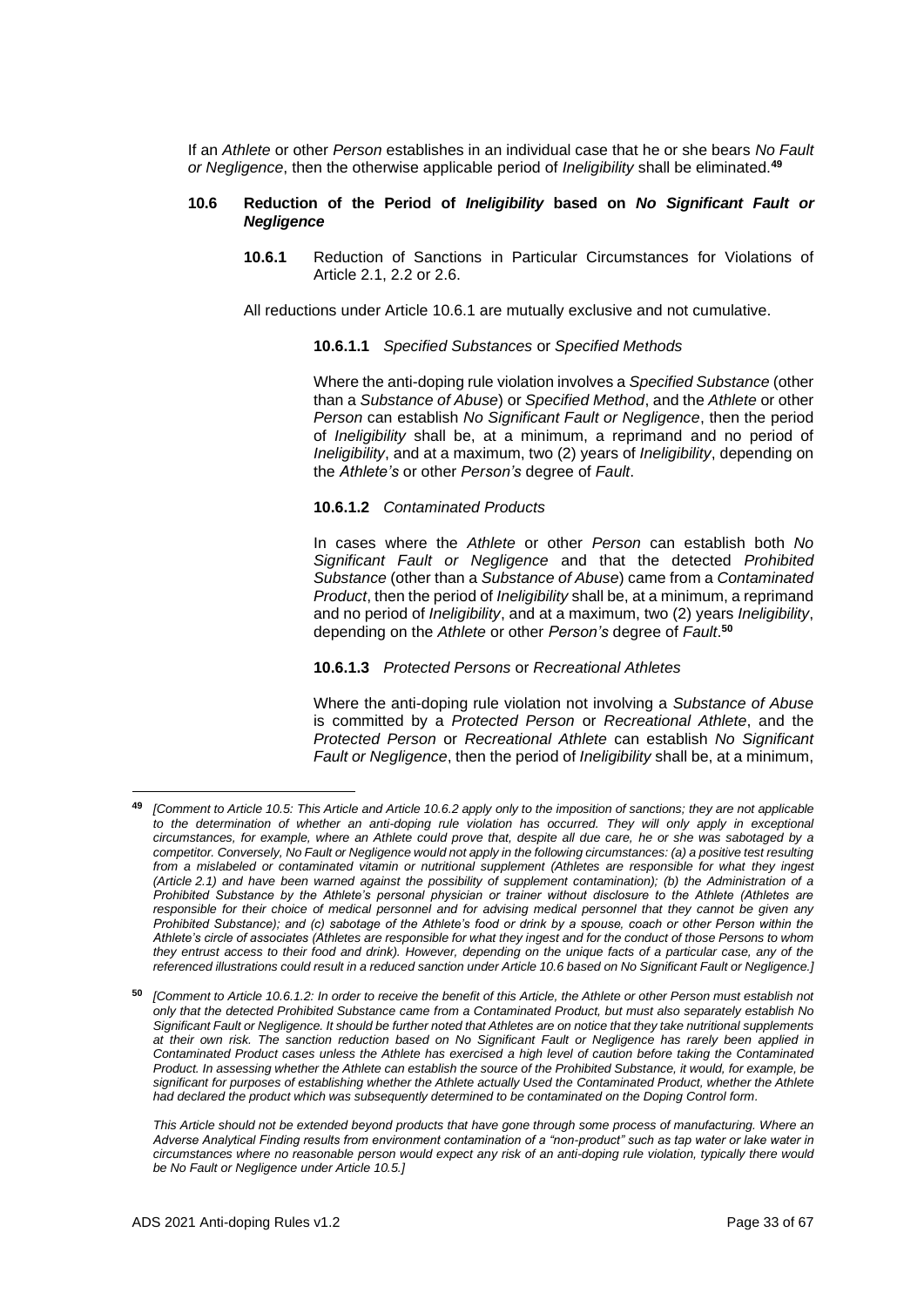a reprimand and no period of *Ineligibility*, and at a maximum, two (2) years *Ineligibility*, depending on the *Protected Person* or *Recreational Athlete*'s degree of *Fault*.

**10.6.2** Application of *No Significant Fault or Negligence* beyond the Application of Article 10.6.1

If an *Athlete* or other *Person* establishes in an individual case where Article 10.6.1 is not applicable, that he or she bears *No Significant Fault or Negligence*, then, subject to further reduction or elimination as provided in Article 10.7, the otherwise applicable period of *Ineligibility* may be reduced based on the *Athlete* or other *Person's* degree of *Fault*, but the reduced period of *Ineligibility* may not be less than one-half of the period of *Ineligibility* otherwise applicable. If the otherwise applicable period of *Ineligibility* is a lifetime, the reduced period under this Article may be no less than eight (8) years.**<sup>51</sup>**

#### **10.7 Elimination, Reduction, or Suspension of Period of** *Ineligibility* **or Other** *Consequences* **for Reasons Other than** *Fault*

**10.7.1** *Substantial Assistance* in Discovering or Establishing *Code* Violations**<sup>52</sup>**

**10.7.1.1** ADS may, prior to an appellate decision under Article 13 or the expiration of the time to appeal, suspend a part of the *Consequences* (other than *Disqualification* and mandatory *Public Disclosure*) imposed in an individual case where the *Athlete* or other *Person* has provided *Substantial Assistance* to an *Anti-Doping Organization*, criminal authority or professional disciplinary body which results in: (i) the *Anti-Doping Organization* discovering or bringing forward an anti-doping rule violation by another *Person*; or (ii) which results in a criminal or disciplinary body discovering or bringing forward a criminal offense or the breach of professional rules committed by another *Person* and the information provided by the *Person* providing *Substantial Assistance* is made available to ADS or other *Anti-Doping Organization* with *Results Management* responsibility; or (iii) which results in *WADA* initiating a proceeding against a *Signatory*, *WADA*-accredited laboratory, or *Athlete* passport management unit (as defined in the *International Standard* for Laboratories) for non-compliance with the *Code*, *International Standard* or *Technical Document*; or (iv) with the approval by *WADA*, which results in a criminal or disciplinary body bringing forward a criminal offense or the breach of professional or sport rules arising out of a sport integrity violation other than doping. After an appellate decision under Article 13 or the expiration of time to appeal, ADS may only suspend a part of the otherwise applicable *Consequences* with the approval of *WADA* and the applicable International Federation.

> The extent to which the otherwise applicable period of *Ineligibility* may be suspended shall be based on the seriousness of the anti-doping rule violation committed by the *Athlete* or other *Person* and the significance of the *Substantial*

**<sup>51</sup>** *[Comment to Article 10.6.2: Article 10.6.2 may be applied to any anti-doping rule violation except, those Articles where intent is an element of the anti-doping rule violation (e.g., Article 2.5, 2.7, 2.8,2.9 or 2.11) or an element of a particular*  sanction (e.g., Article 10.2.1) or a range of Ineligibility is already provided in an Article based on the Athlete or other *Person's degree of Fault.]*

ADS 2021 Anti-doping Rules v1.2 **Page 34 of 67** Page 34 of 67 **<sup>52</sup>** *[Comment to Article 10.7.1: The cooperation of Athletes, Athlete Support Personnel and other Persons who acknowledge their mistakes and are willing to bring other anti-doping rule violations to light is important to clean sport.]*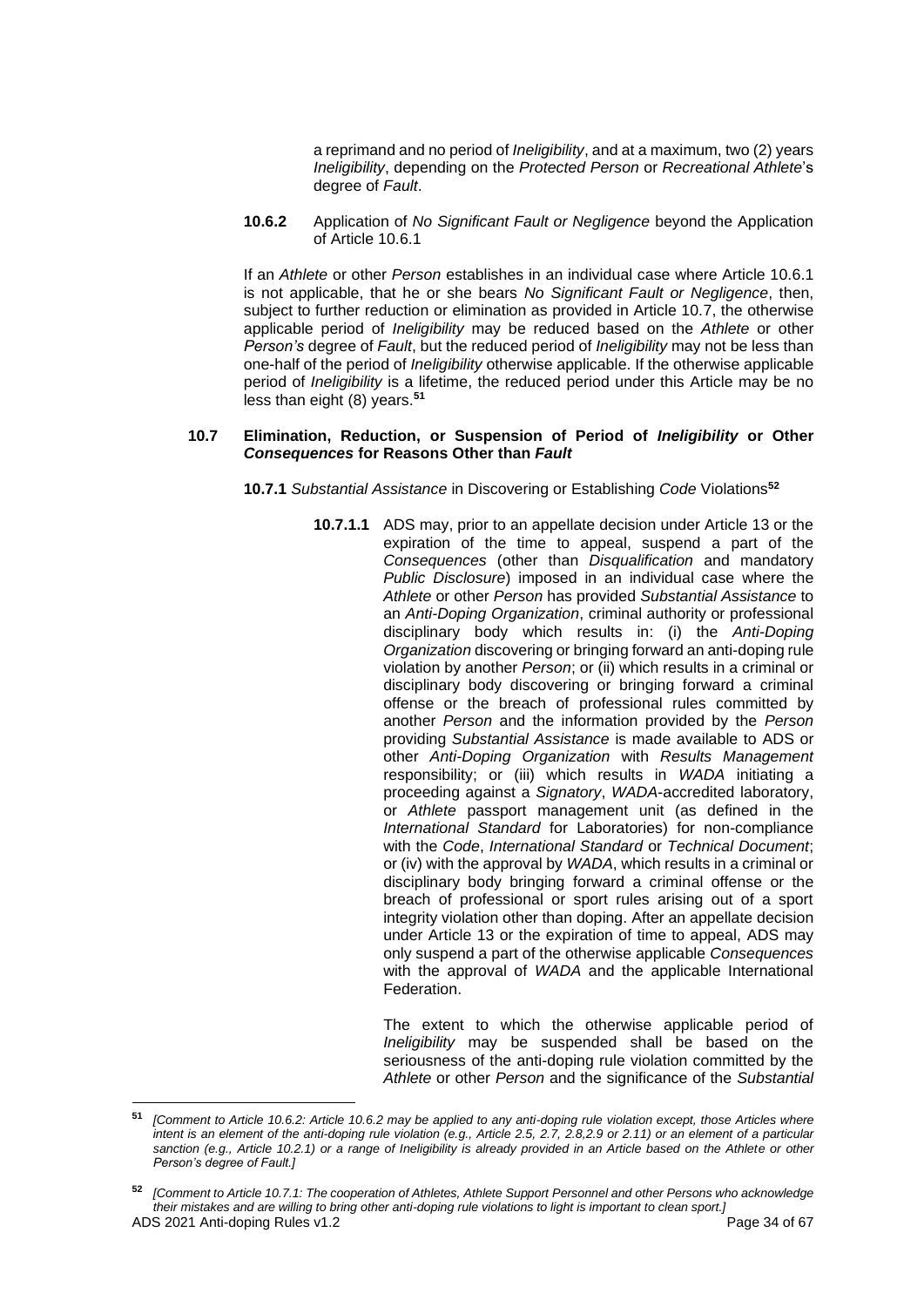*Assistance* provided by the *Athlete* or other *Person* to the effort to eliminate doping in sport, non-compliance with the *Code* and/or sport integrity violations. No more than three-quarters of the otherwise applicable period of *Ineligibility* may be suspended. If the otherwise applicable period of *Ineligibility* is a lifetime, the non-suspended period under this Article must be no less than eight (8) years. For purposes of this paragraph, the otherwise applicable period of *Ineligibility* shall not include any period of *Ineligibility* that could be added under Article 10.9.3.2 of these Anti-Doping Rules.

If so requested by an *Athlete* or other *Person* who seeks to provide *Substantial Assistance*, ADS shall allow the *Athlete* or other *Person* to provide the information to it subject to a *Without Prejudice Agreement*.

If the *Athlete* or other *Person* fails to continue to cooperate and to provide the complete and credible *Substantial Assistance* upon which a suspension of *Consequences* was based, ADS shall reinstate the original *Consequences*. If ADS decides to reinstate suspended *Consequences* or decides not to reinstate suspended *Consequences*, that decision may be appealed by any *Person* entitled to appeal under Article 13.

- **10.7.1.2** To further encourage *Athletes* and other *Persons* to provide *Substantial Assistance* to *Anti-Doping Organizations*, at the request of ADS or at the request of the *Athlete* or other *Person* who has, or has been asserted to have, committed an antidoping rule violation, or other violation of the *Code*, *WADA* may agree at any stage of the *Results Management* process, including after an appellate decision under Article 13, to what it considers to be an appropriate suspension of the otherwiseapplicable period of *Ineligibility* and other *Consequences*. In exceptional circumstances, *WADA* may agree to suspensions of the period of *Ineligibility* and other *Consequences* for *Substantial Assistance* greater than those otherwise provided in this Article, or even no period of *Ineligibility*, no mandatory *Public Disclosure* and/or no return of prize money or payment of fines or costs. *WADA's* approval shall be subject to reinstatement of *Consequences*, as otherwise provided in this Article. Notwithstanding Article 13, *WADA's* decisions in the context of this Article 10.7.1.2 may not be appealed.
- **10.7.1.3** If ADS suspends any part of an otherwise applicable sanction because of *Substantial Assistance*, then notice providing justification for the decision shall be provided to the other *Anti-Doping Organizations* with a right to appeal under Article 13.2.3 as provided in Article 14. In unique circumstances where *WADA* determines that it would be in the best interest of anti-doping, *WADA* may authorize ADS to enter into appropriate confidentiality agreements limiting or delaying the disclosure of the *Substantial Assistance* agreement or the nature of *Substantial Assistance* being provided.
- **10.7.2** Admission of an Anti-Doping Rule Violation in the Absence of Other Evidence

ADS 2021 Anti-doping Rules v1.2 Page 35 of 67 Where an *Athlete* or other *Person* voluntarily admits the commission of an antidoping rule violation before having received notice of a *Sample* collection which could establish an anti-doping rule violation (or, in the case of an anti-doping rule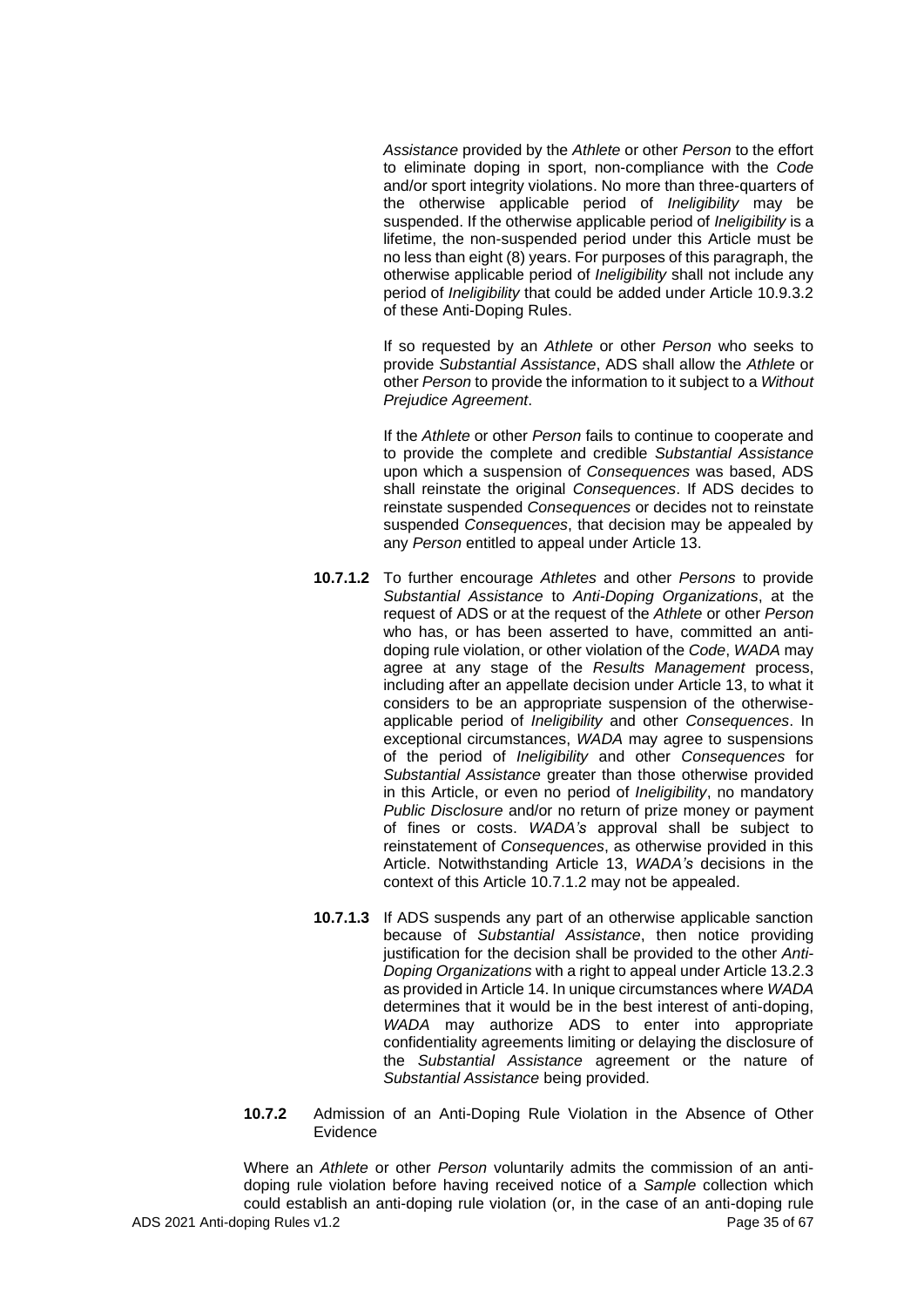violation other than Article 2.1, before receiving first notice of the admitted violation pursuant to Article 7) and that admission is the only reliable evidence of the violation at the time of admission, then the period of *Ineligibility* may be reduced, but not below one-half of the period of *Ineligibility* otherwise applicable.**<sup>53</sup>**

**10.7.3** Application of Multiple Grounds for Reduction of a Sanction

Where an *Athlete* or other *Person* establishes entitlement to reduction in sanction under more than one provision of Article 10.5, 10.6 or 10.7, before applying any reduction or suspension under Article 10.7, the otherwise applicable period of *Ineligibility* shall be determined in accordance with Articles 10.2, 10.3, 10.5, and 10.6. If the *Athlete* or other *Person* establishes entitlement to a reduction or suspension of the period of *Ineligibility* under Article 10.7, then the period of *Ineligibility* may be reduced or suspended, but not below one-fourth of the otherwise applicable period of *Ineligibility*.

## **10.8** *Results Management* **Agreements**

**10.8.1** One-Year Reduction for Certain Anti-Doping Rule Violations Based on Early Admission and Acceptance of Sanction

Where an *Athlete* or other *Person*, after being notified by ADS of a potential antidoping rule violation that carries an asserted period of *Ineligibility* of four (4) or more years (including any period of *Ineligibility* asserted under Article 10.4), admits the violation and accepts the asserted period of *Ineligibility* no later than twenty (20) days after receiving notice of an anti-doping rule violation charge, the *Athlete* or other *Person* may receive a one-year reduction in the period of *Ineligibility* asserted by ADS. Where the *Athlete* or other *Person* receives the one-year reduction in the asserted period of *Ineligibility* under this Article 10.8.1, no further reduction in the asserted period of *Ineligibility* shall be allowed under any other Article.**<sup>54</sup>**

# **10.8.2** Case Resolution Agreement

Where the *Athlete* or other *Person* admits an anti-doping rule violation after being confronted with the anti-doping rule violation by ADS and agrees to *Consequences* acceptable to ADS and *WADA*, at their sole discretion, then: (a) the *Athlete* or other *Person* may receive a reduction in the period of *Ineligibility* based on an assessment by ADS and *WADA* of the application of Articles 10.1 through 10.7 to the asserted anti-doping rule violation, the seriousness of the violation, the *Athlete* or other *Person*'s degree of *Fault* and how promptly the *Athlete* or other *Person* admitted the violation; and (b) the period of *Ineligibility* may start as early as the date of *Sample* collection or the date on which another anti-doping rule violation last occurred. In each case, however, where this Article is applied, the *Athlete* or other *Person* shall serve at least one-half of the agreed-upon period of *Ineligibility* going forward from the earlier of the date the *Athlete* or other *Person* accepted the imposition of a sanction or a *Provisional Suspension* which was subsequently respected by the *Athlete* or other *Person*. The decision by *WADA* and ADS to enter or not enter into

**<sup>53</sup>** *[Comment to Article 10.7.2: This Article is intended to apply when an Athlete or other Person comes forward and admits to an anti-doping rule violation in circumstances where no Anti-Doping Organization is aware that an anti-doping rule violation might have been committed. It is not intended to apply to circumstances where the admission occurs after the Athlete or other Person believes he or she is about to be caught. The amount by which Ineligibility is reduced should be*  based on the likelihood that the Athlete or other Person would have been caught had he or she not come forward *voluntarily.]*

<sup>54</sup> *[Comment to Article 10.8.1: For example, if ADS alleges that an Athlete has violated Article 2.1 for Use of an anabolic steroid and asserts the applicable period of Ineligibility is four (4) years, then the Athlete may unilaterally reduce the period of Ineligibility to three (3) years by admitting the violation and accepting the three-year period of Ineligibility within the time specified in this Article, with no further reduction allowed. This resolves the case without any need for a hearing.]*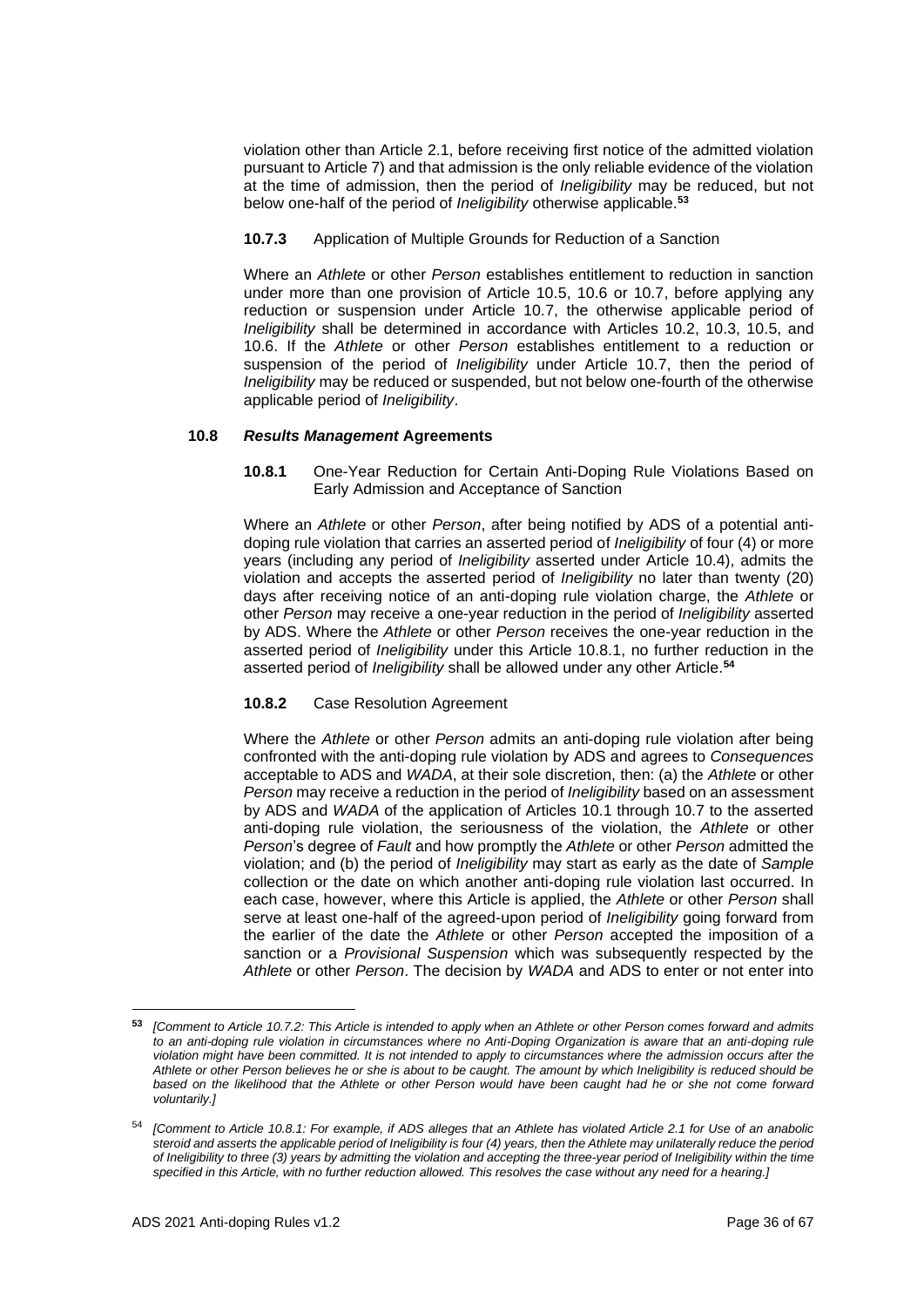a case resolution agreement, and the amount of the reduction to, and the starting date of the period of *Ineligibility,* are not matters for determination or review by a hearing body and are not subject to appeal under Article 13.

If so requested by an *Athlete* or other *Person* who seeks to enter into a case resolution agreement under this Article, ADS shall allow the *Athlete* or other *Person* to discuss an admission of the anti-doping rule violation with it subject to a *Without Prejudice Agreement*. **55**

#### **10.9 Multiple Violations**

- **10.9.1** Second or Third Anti-Doping Rule Violation
	- **10.9.1.1** For an *Athlete* or other *Person's* second anti-doping rule violation, the period of *Ineligibility* shall be the greater of:
		- (a) A six-month period of *Ineligibility*; or
		- (b) A period of *Ineligibility* in the range between:
			- (i) the sum of the period of *Ineligibility* imposed for the first anti-doping rule violation plus the period of *Ineligibility* otherwise applicable to the second anti-doping rule violation treated as if it were a first violation, and
			- (ii) twice the period of *Ineligibility* otherwise applicable to the second anti-doping rule violation treated as if it were a first violation.

The period of *Ineligibility* within this range shall be determined based on the entirety of the circumstances and the *Athlete* or other *Person*'s degree of *Fault* with respect to the second violation.

- **10.9.1.2** A third anti-doping rule violation will always result in a lifetime period of *Ineligibility*, except if the third violation fulfills the condition for elimination or reduction of the period of *Ineligibility* under Article 10.5 or 10.6, or involves a violation of Article 2.4. In these particular cases, the period of *Ineligibility* shall be from eight (8) years to lifetime *Ineligibility*.
- **10.9.1.3** The period of *Ineligibility* established in Articles 10.9.1.1 and 10.9.1.2 may then be further reduced by the application of Article 10.7.
- **10.9.2** An anti-doping rule violation for which an *Athlete* or other *Person* has established *No Fault* or *Negligence* shall not be considered a violation for purposes of this Article 10.9. In addition, an anti-doping rule violation sanctioned under Article 10.2.4.1 shall not be considered a violation for purposes of Article 10.9.
- **10.9.3** Additional Rules for Certain Potential Multiple Violations
	- **10.9.3.1** For purposes of imposing sanctions under Article 10.9, except as provided in Articles 10.9.3.2 and 10.9.3.3, an anti-doping rule

**<sup>55</sup>** *[Comment to Article 10.8: Any mitigating or aggravating factors set forth in this Article 10 shall be considered in arriving at the Consequences set forth in the case resolution agreement, and shall not be applicable beyond the terms of that agreement.]*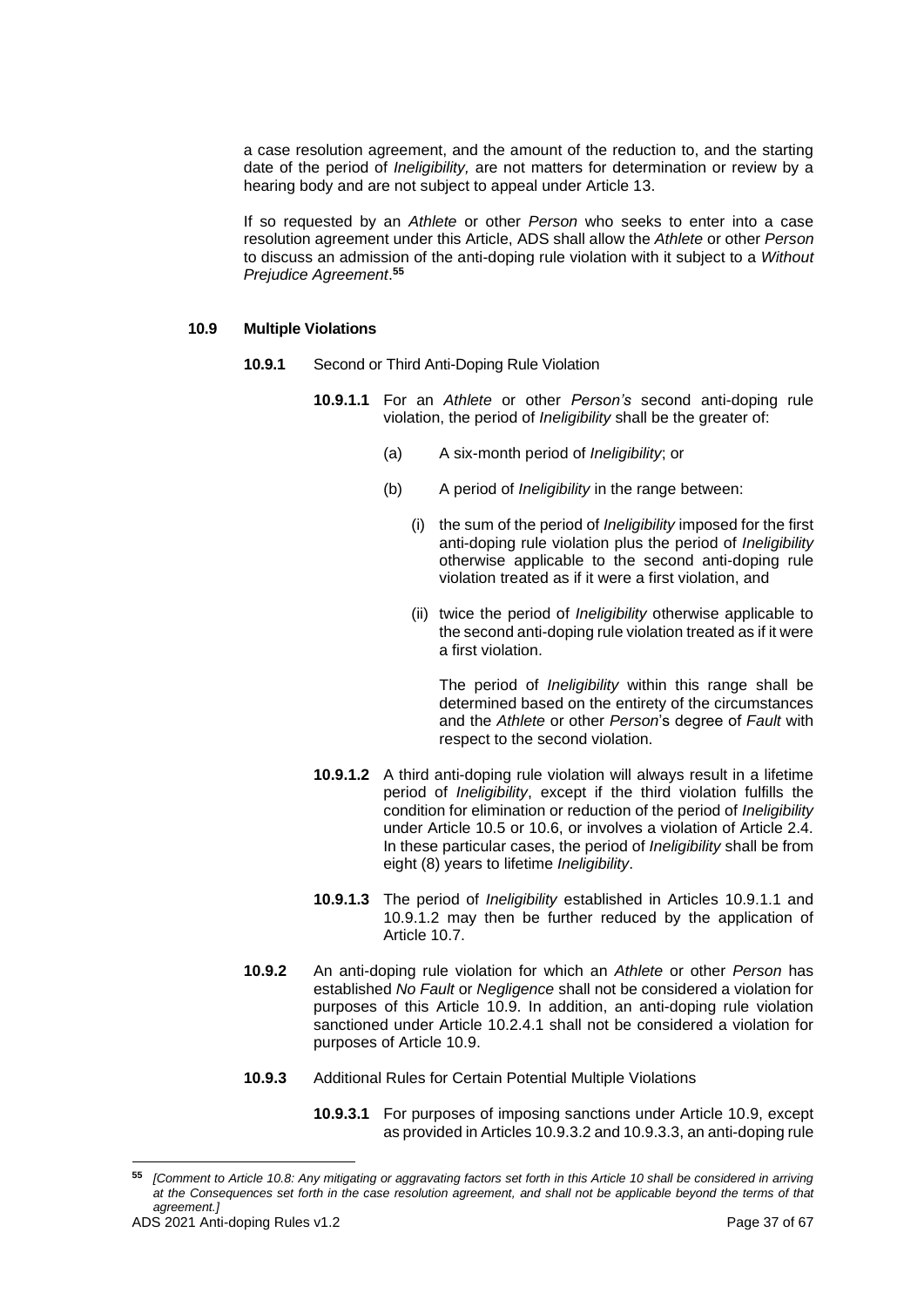violation will only be considered a second violation if ADS can establish that the *Athlete* or other *Person* committed the additional anti-doping rule violation after the *Athlete* or other *Person* received notice pursuant to Article 7, or after ADS made reasonable efforts to give notice of the first anti-doping rule violation. If ADS cannot establish this, the violations shall be considered together as one single first violation, and the sanction imposed shall be based on the violation that carries the more severe sanction, including the application of *Aggravating Circumstances*. Results in all *Competitions* dating back to the earlier anti-doping rule violation will be *Disqualified* as provided in Article 10.10.**<sup>56</sup>**

- **10.9.3.2** If ADS establishes that an *Athlete* or other *Person* committed an additional anti-doping rule violation prior to notification, and that the additional violation occurred twelve (12) months or more before or after the first-noticed violation, then the period of *Ineligibility* for the additional violation shall be calculated as if the additional violation were a stand-alone first violation and this period of *Ineligibility* is served consecutively, rather than concurrently, with the period of *Ineligibility* imposed for the earlier-noticed violation. Where this Article 10.9.3.2 applies, the violations taken together shall constitute a single violation for purposes of Article 10.9.1.
- **10.9.3.3** If ADS establishes that an *Athlete* or other *Person* committed a violation of Article 2.5 in connection with the *Doping Control* process for an underlying asserted anti-doping rule violation, the violation of Article 2.5 shall be treated as a stand-alone first violation and the period of *Ineligibility* for such violation shall be served consecutively, rather than concurrently, with the period of *Ineligibility*, if any, imposed for the underlying anti-doping rule violation. Where this Article 10.9.3.3 is applied, the violations taken together shall constitute a single violation for purposes of Article 10.9.1.
- **10.9.3.4** If ADS establishes that an *Athlete* or other *Person* has committed a second or third anti-doping rule violation during a period of *Ineligibility*, the periods of *Ineligibility* for the multiple violations shall run consecutively, rather than concurrently.
- **10.9.4** Multiple Anti-Doping Rule Violations during Ten-Year Period

For purposes of Article 10.9, each anti-doping rule violation must take place within the same ten-year period in order to be considered multiple violations.

## **10.10** *Disqualification* **of Results in** *Competitions* **Subsequent to** *Sample* **Collection or Commission of an Anti-Doping Rule Violation**

In addition to the automatic *Disqualification* of the results in the *Competition* which produced the positive *Sample* under Article 9, all other competitive results of the *Athlete* obtained from the date a positive *Sample* was collected (whether *In-Competition* or *Out-of-Competition*), or other anti-doping rule violation occurred, through the commencement of any *Provisional* 

**<sup>56</sup>** *[Comment to Article 10.9.3.1: The same rule applies where, after the imposition of a sanction, ADS discovers facts involving an anti-doping rule violation that occurred prior to notification for a first anti-doping rule violation – e.g., ADS shall impose a sanction based on the sanction that could have been imposed if the two (2) violations had been adjudicated at the same time, including the application of Aggravating Circumstances.]*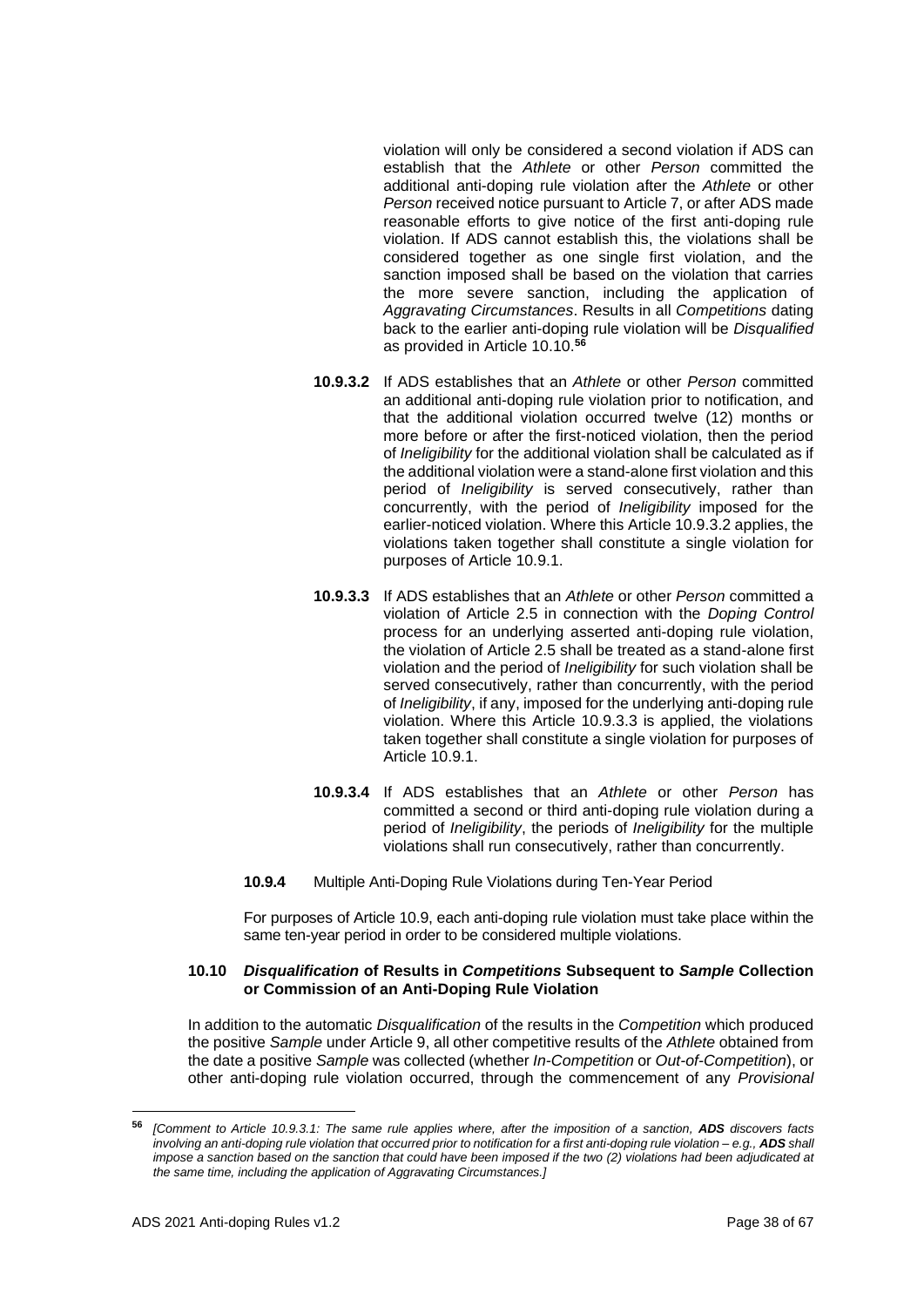*Suspension* or *Ineligibility* period, shall, unless fairness requires otherwise, be *Disqualified* with all of the resulting *Consequences* including forfeiture of any medals, points and prizes.**<sup>57</sup>**

# **10.11 Forfeited Prize Money**

If **ADS** recovers prize money forfeited as a result of an anti-doping rule violation, it shall take reasonable measures to allocate and distribute this prize money to the *Athletes* who would have been entitled to it had the forfeiting *Athlete* not competed.**<sup>58</sup>**

## **10.12** *Financial Consequences – intentionally left blank*

## **10.13 Commencement of** *Ineligibility* **Period**

Where an *Athlete* is already serving a period of *Ineligibility* for an anti-doping rule violation, any new period of *Ineligibility* shall commence on the first day after the current period of *Ineligibility* has been served. Otherwise, except as provided below, the period of *Ineligibility* shall start on the date of the final hearing decision providing for *Ineligibility* or, if the hearing is waived or there is no hearing, on the date *Ineligibility* is accepted or otherwise imposed.

**10.13.1** Delays Not Attributable to the *Athlete* or other *Person*

Where there have been substantial delays in the hearing process or other aspects of *Doping Control*, and the *Athlete* or other *Person* can establish that such delays are not attributable to the *Athlete* or other *Person*, ADS or ADS's Hearing Panel, if applicable, may start the period of *Ineligibility* at an earlier date commencing as early as the date of *Sample* collection or the date on which another anti-doping rule violation last occurred. All competitive results achieved during the period of *Ineligibility*, including retroactive *Ineligibility*, shall be *Disqualified*. **59**

# **10.13.2** Credit for *Provisional Suspension* or Period of *Ineligibility* Served

- **10.13.2.1** If a *Provisional Suspension* is respected by the *Athlete* or other *Person*, then the *Athlete* or other *Person* shall receive a credit for such period of *Provisional Suspension* against any period of *Ineligibility* which may ultimately be imposed. If the *Athlete* or other *Person* does not respect a *Provisional Suspension*, then the *Athlete* or other *Person* shall receive no credit for any period of *Provisional Suspension* served. If a period of *Ineligibility* is served pursuant to a decision that is subsequently appealed, then the *Athlete* or other *Person* shall receive a credit for such period of *Ineligibility* served against any period of *Ineligibility* which may ultimately be imposed on appeal.
- **10.13.2.2** If an *Athlete* or other *Person* voluntarily accepts a *Provisional Suspension* in writing from ADS and thereafter respects the *Provisional Suspension*, the *Athlete* or other *Person* shall

**<sup>57</sup>** *[Comment to Article 10.10: Nothing in these Anti-Doping Rules precludes clean Athletes or other Persons who have been damaged by the actions of a Person who has committed an anti-doping rule violation from pursuing any right which they would otherwise have to seek damages from such Person.]*

**<sup>58</sup>** *[Comment to Article 10.11: This Article is not intended to impose an affirmative duty on ADS to take any action to collect forfeited prize money. If ADS elects not to take any action to collect forfeited prize money, it may assign its right to recover such money to the Athlete(s) who should have otherwise received the money. "Reasonable measures to allocate and distribute this prize money" could include using collected forfeited prize money as agreed upon by ADS and its Athletes.]*

**<sup>59</sup>** *[Comment to Article 10.13.1: In cases of anti-doping rule violations other than under Article 2.1, the time required for an Anti-Doping Organization to discover and develop facts sufficient to establish an anti-doping rule violation may be lengthy, particularly where the Athlete or other Person has taken affirmative action to avoid detection. In these circumstances, the flexibility provided in this Article to start the sanction at an earlier date should not be used.]*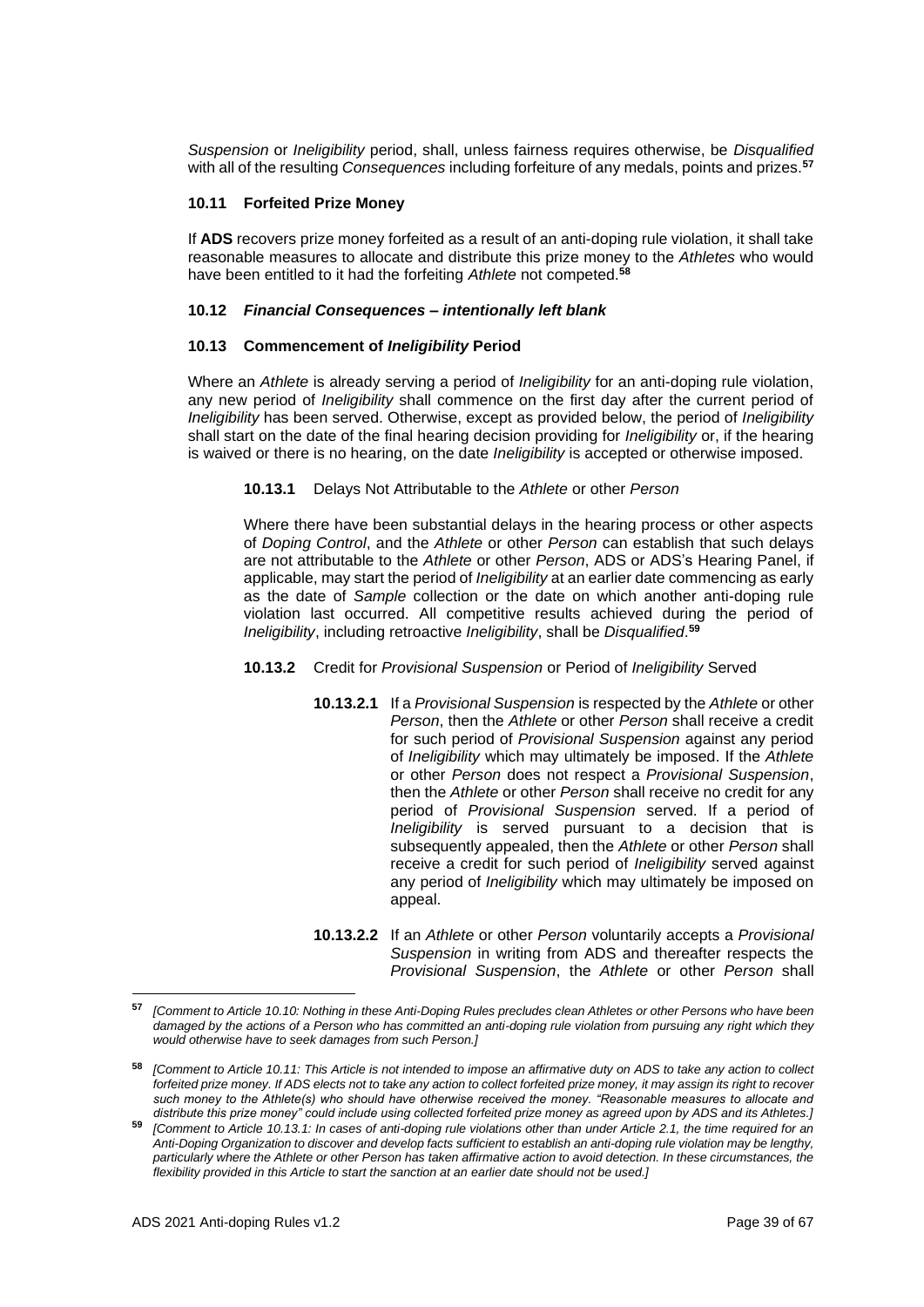receive a credit for such period of voluntary *Provisional Suspension* against any period of *Ineligibility* which may ultimately be imposed. A copy of the *Athlete* or other *Person's* voluntary acceptance of a *Provisional Suspension* shall be provided promptly to each party entitled to receive notice of an asserted anti-doping rule violation under Article 14.1.**<sup>60</sup>**

- **10.13.2.3** No credit against a period of *Ineligibility* shall be given for any time period before the effective date of the *Provisional Suspension* or voluntary *Provisional Suspension* regardless of whether the *Athlete* elected not to compete or was suspended by a team.
- **10.13.2.4** In *Team Sports*, where a period of *Ineligibility* is imposed upon a team, unless fairness requires otherwise, the period of *Ineligibility* shall start on the date of the final hearing decision providing for *Ineligibility* or, if the hearing is waived, on the date *Ineligibility* is accepted or otherwise imposed. Any period of team *Provisional Suspension* (whether imposed or voluntarily accepted) shall be credited against the total period of *Ineligibility* to be served.

## **10.14 Status During** *Ineligibility* **or** *Provisional Suspension*

**10.14.1** Prohibition Against Participation During *Ineligibility* or *Provisional Suspension*

No *Athlete* or other *Person* who has been declared *Ineligible* or is subject to a *Provisional Suspension* may, during a period of *Ineligibility* or *Provisional Suspension*, participate in any capacity in a *Competition* or activity (other than authorized anti-doping *Education* or rehabilitation programs) authorized or organized by any *Signatory, Signatory's* member organization, or a club or other member organization of a *Signatory's* member organization, or in *Competitions* authorized or organized by any professional league or any international- or nationallevel *Event* organization or any elite or national-level sporting activity funded by a governmental agency.

An *Athlete* or other *Person* subject to a period of *Ineligibility* longer than four (4) years may, after completing four (4) years of the period of *Ineligibility*, participate as an *Athlete* in local sport events not sanctioned or otherwise under the authority of a *Code Signatory* or member of a *Code Signatory*, but only so long as the local sport event is not at a level that could otherwise qualify such *Athlete* or other *Person* directly or indirectly to compete in (or accumulate points toward) a national championship or *International Event*, and does not involve the *Athlete* or other *Person* working in any capacity with *Protected Persons*.

An *Athlete* or other *Person* subject to a period of *Ineligibility* shall remain subject to *Testing* and any requirement by ADS to provide whereabouts information. **61**

**<sup>60</sup>** *[Comment to Article 10.13.2.2: An Athlete's voluntary acceptance of a Provisional Suspension is not an admission by the Athlete and shall not be used in any way as to draw an adverse inference against the Athlete.]*

**<sup>61</sup>** *[Comment to Article 10.14.1: For example, subject to Article 10.14.2 below, Ineligible Athletes cannot participate in a training camp, exhibition or practice organized by their National Federation or a club which is a member of that National Federation or which is funded by a governmental agency. Further, an Ineligible Athlete may not compete in a non-Signatory professional league (e.g., the National Hockey League, the National Basketball Association, etc.), Events organized by a non-Signatory International Event organization or a non-Signatory national-level Event organization without triggering the Consequences set forth in Article 10.14.3. The term "activity" also includes, for example, administrative activities, such as serving as an official, director, officer, employee, or volunteer of the organization described in this Article. Ineligibility imposed in one sport shall also be recognized by other sports (see Article 15.1, Automatic Binding Effect of Decisions). An Athlete or other Person serving a period of Ineligibility is prohibited from coaching or serving as*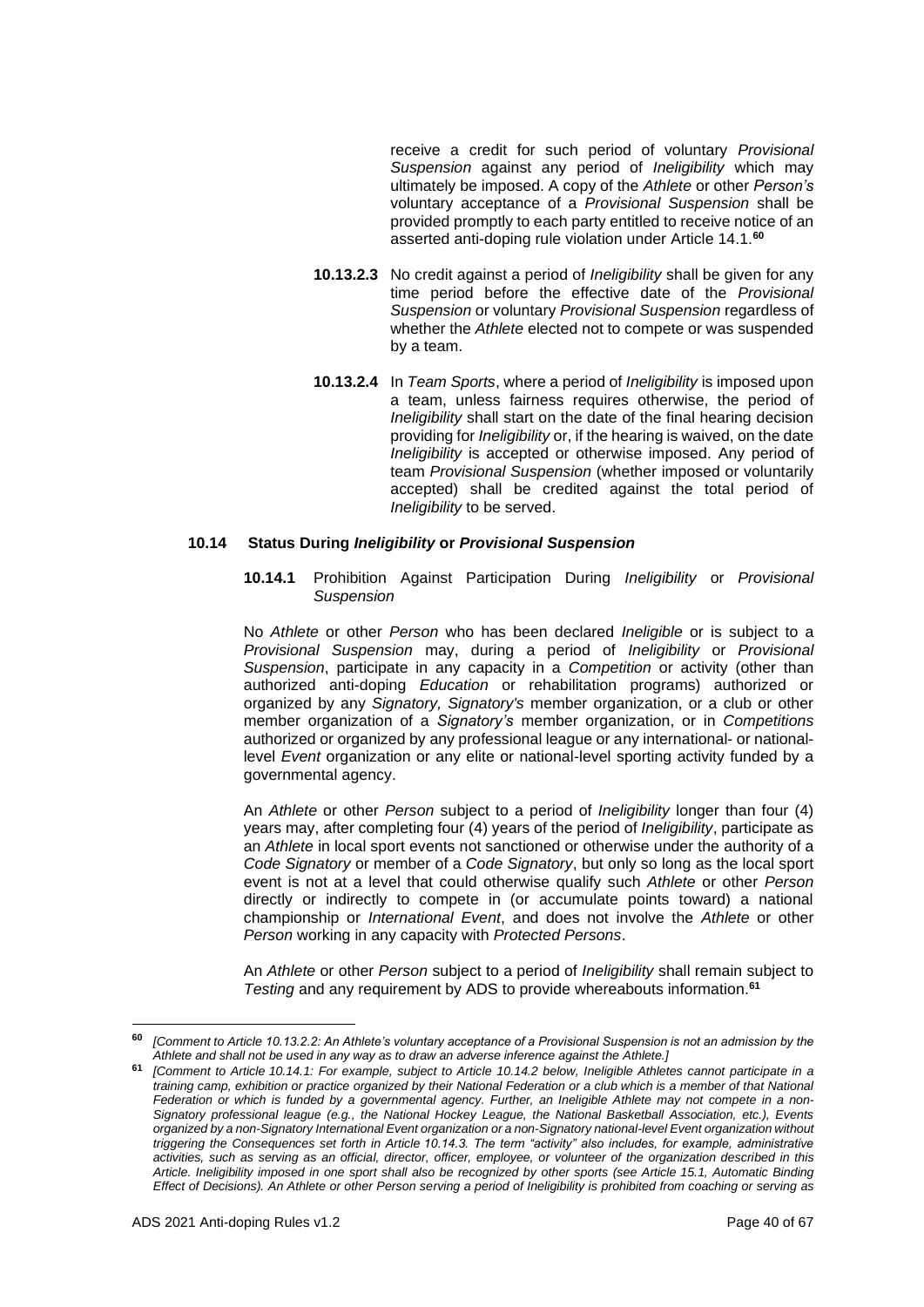## **10.14.2** Return to Training

As an exception to Article 10.14.1, an *Athlete* may return to train with a team or to use the facilities of a club or other member organization of ADS's or other *Signatory's* member organization during the shorter of: (1) the last two months of the *Athlete's* period of *Ineligibility*, or (2) the last one-quarter of the period of *Ineligibility* imposed.**<sup>62</sup>**

## **10.14.3** Violation of the Prohibition of Participation During *Ineligibility* or *Provisional Suspension*

Where an *Athlete* or other *Person* who has been declared *Ineligible* violates the prohibition against participation during *Ineligibility* described in Article 10.14.1, the results of such participation shall be *Disqualified* and a new period of *Ineligibility* equal in length to the original period of *Ineligibility* shall be added to the end of the original period of *Ineligibility*. The new period of *Ineligibility*, including a reprimand and no period of *Ineligibility*, may be adjusted based on the *Athlete* or other *Person's* degree of *Fault* and other circumstances of the case. The determination of whether an *Athlete* or other *Person* has violated the prohibition against participation, and whether an adjustment is appropriate, shall be made by the *Anti-Doping Organization* whose *Results Management* led to the imposition of the initial period of *Ineligibility*. This decision may be appealed under Article 13.

An *Athlete* or other *Person* who violates the prohibition against participation during a *Provisional Suspension* described in Article 10.14.1 shall receive no credit for any period of *Provisional Suspension* served and the results of such participation shall be *Disqualified*.

Where an *Athlete Support Person* or other *Person* assists a *Person* in violating the prohibition against participation during *Ineligibility* or a *Provisional Suspension*, ADS shall impose sanctions for a violation of Article 2.9 for such assistance.

# **10.14.4** Withholding of Financial Support during *Ineligibility*

In addition, for any anti-doping rule violation not involving a reduced sanction as described in Article 10.5 or 10.6, some or all sport-related financial support or other sport-related benefits received by such *Person* will be withheld by ADS, the Government of Singapore, the *National Olympic Committee* of Singapore, the *National Paralympic Committee* of Singapore and the *National Federations*.

## **10.15 Automatic Publication of Sanction**

A mandatory part of each sanction shall include automatic publication, as provided in Article 14.3.

# <span id="page-40-0"></span>**ARTICLE 11** *CONSEQUENCES* **TO TEAMS**

## **11.1** *Testing* **of** *Team Sport***s**

Where more than one (1) member of a team in a *Team Sport* has been notified of an antidoping rule violation under Article 7 in connection with an *Event*, the ruling body for the *Event* shall conduct appropriate *Target Testing* of the team during the *Event Period*.

an Athlete Support Person in any other capacity at any time during the period of Ineligibility, and doing so could also result *in a violation of Article 2.10 by another Athlete. Any performance standard accomplished during a period of Ineligibility shall not be recognized by ADS or National Federations in Singapore for any purpose.]*

**<sup>62</sup>** *[Comment to Article 10.14.2: In many Team Sports and some individual sports (e.g., ski jumping and gymnastics), Athletes cannot effectively train on their own so as to be ready to compete at the end of the Athlete's period of Ineligibility. During the training period described in this Article, an Ineligible Athlete may not compete or engage in any activity described in Article 10.14.1 other than training.]*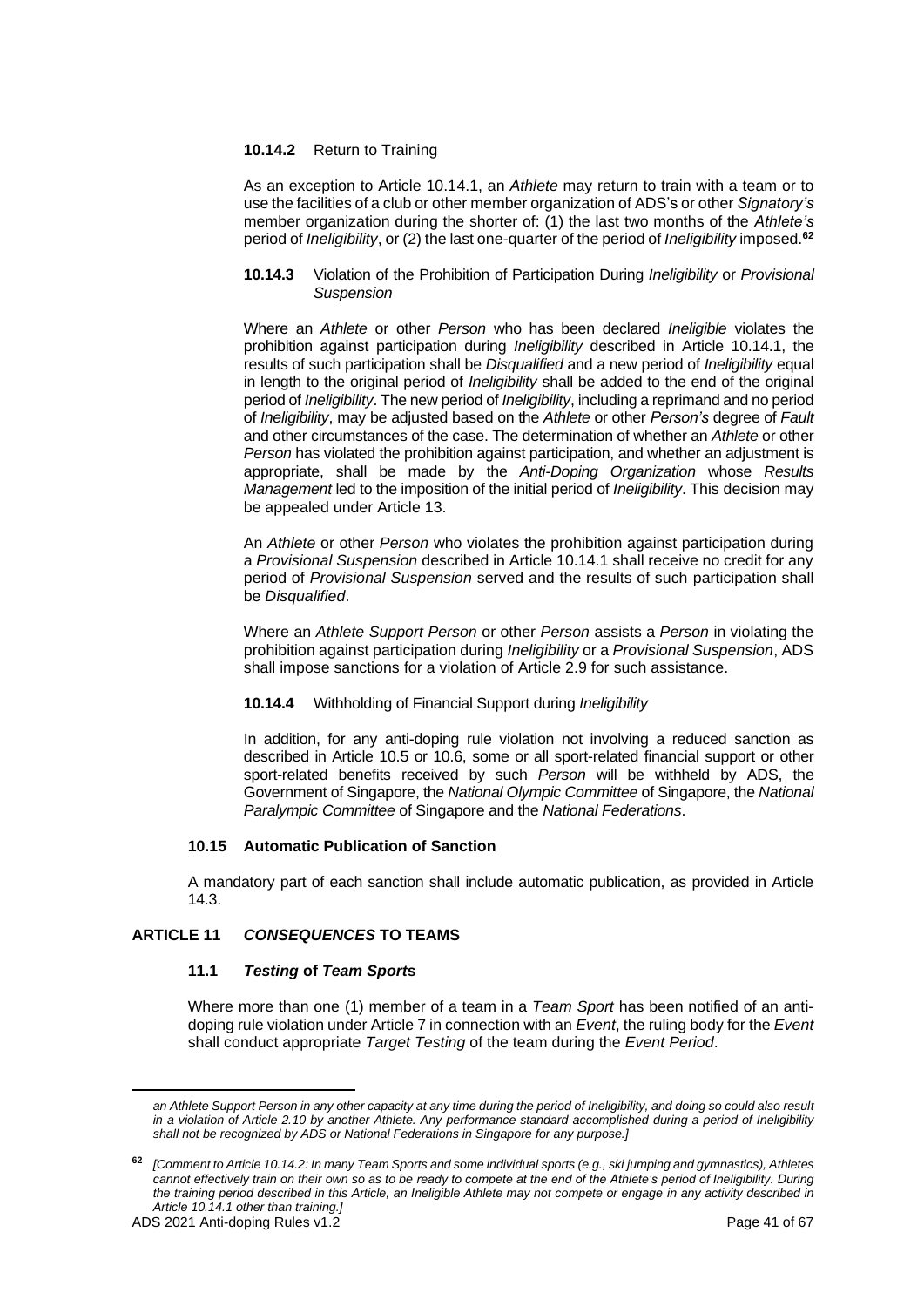# **11.2** *Consequences* **for** *Team Sport***s**

If more than two (2) members of a team in a *Team Sport* are found to have committed an anti-doping rule violation during an *Event Period*, the ruling body of the *Event* shall impose an appropriate sanction on the team (e.g., loss of points, *Disqualification* from a *Competition* or *Event*, or other sanction) in addition to any *Consequences* imposed upon the individual *Athlete*s committing the anti-doping rule violation.

# **11.3** *Event* **Ruling Body may Establish Stricter** *Consequences* **for** *Team Sport***s**

The ruling body for an *Event* may elect to establish rules for the *Event* which impose *Consequences* for *Team Sports* stricter than those in Article 11.2 for purposes of the *Event*. **63**

# <span id="page-41-0"></span>**ARTICLE 12 SANCTIONS BY ADS AGAINST OTHER SPORTING BODIES**

When ADS becomes aware that a *National Federation* in Singapore or any other sporting body in Singapore over which it has authority has failed to comply with, implement, uphold, and enforce these Anti-Doping Rules within that organization's or body's area of competence, ADS may elect to request the *National Olympic Committee* of Singapore, the Government of Singapore or International Federations to take the following additional disciplinary actions, or, where it has the authority, may itself take the following additional disciplinary actions:

- **12.1** Exclude all, or some group of, members of that organization or body from specified future *Events* or all *Events* conducted within a specified period of time.
- **12.2** Take additional disciplinary actions with respect to that organization's or body's recognition, the eligibility of their members to participate in the ADS's activities, and/or fine that organization or body based on the following:
	- **12.2.1** Four (4) or more violations of these Anti-Doping Rules (other than violations involving Article 2.4) are committed by *Athletes* or other *Persons* affiliated with that organization or body during a twelve (12) month period. In such event: (a) all or some group of members of that organization or body may be banned from participation in any ADS activities for a period of up to two (2) years and/or (b) that organization or body may be fined in an amount up to **Singapore dollars (SGD).**
	- **12.2.2** Four (4) or more violations of these Anti-Doping Rules (other than violations involving Article 2.4) are committed in addition to the violations described in Article 12.2.1 by *Athletes* or other *Persons* affiliated with that organization or body during a twelve (12) month period. In such event, that organization or body may be suspended for a period of up to four (4) years.
	- **12.2.3** More than one *Athlete* or other *Person* affiliated with that organization or body commits an anti-doping rule violation during an *International Event.* In such event, that organization or body may be fined in an amount up to Singapore dollars (SGD).
	- **12.2.4** That organization or body has failed to make diligent efforts to keep ADS informed about an *Athlete's* whereabouts after receiving a request for that information from ADS. In such event, that organization or body may be fined in an amount up to \_\_\_\_\_\_ Singapore dollars (SGD) per *Athlete*, in addition to reimbursement of all of the ADS costs incurred in *Testing* that organization's or body's *Athletes*.

**<sup>63</sup>** *[Comment to Article 11.3: For example, the International Olympic Committee could establish rules which would require Disqualification of a team from the Olympic Games based on a lesser number of anti-doping rule violations during the period of the Games.]*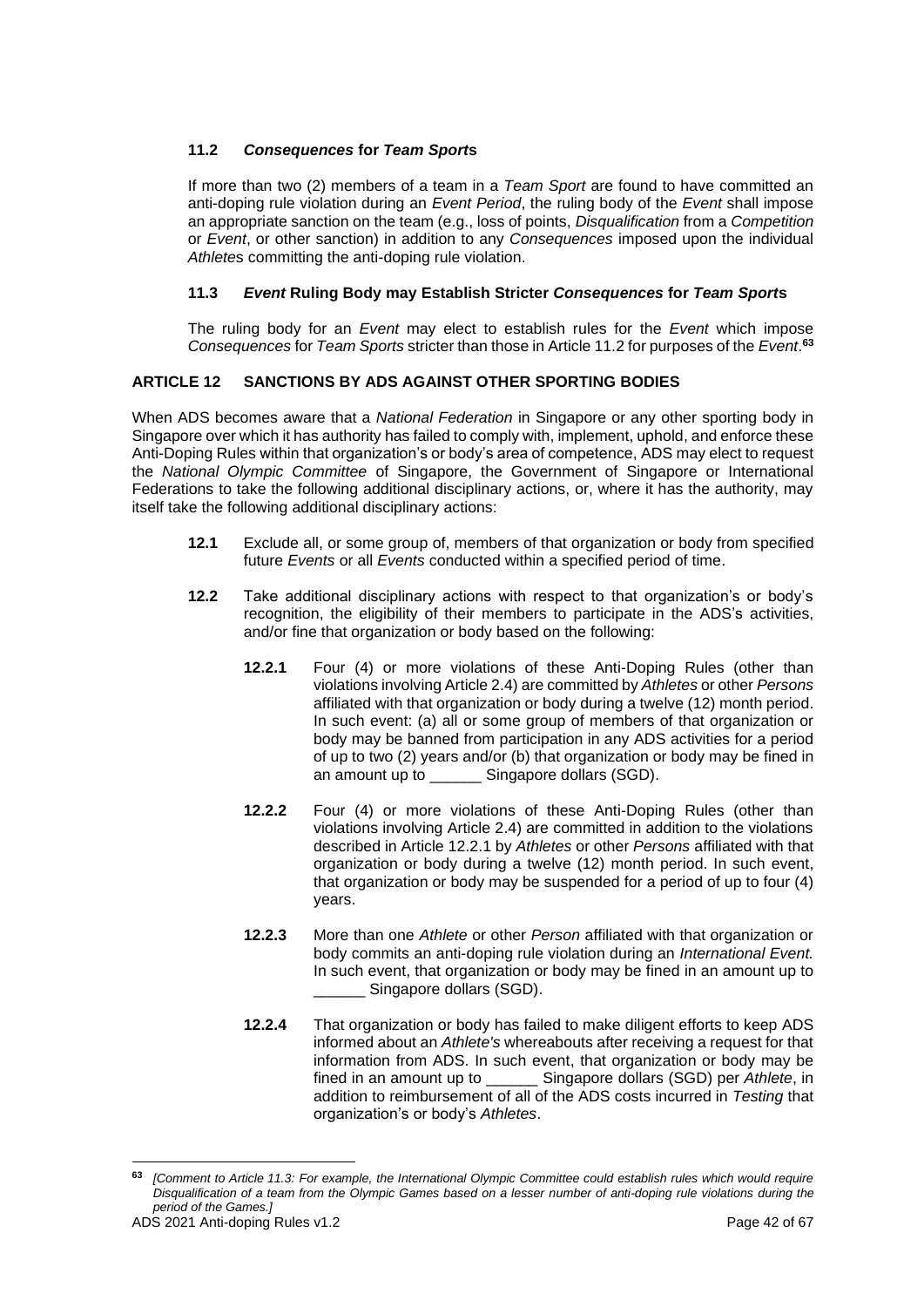- **12.3** Withhold some or all funding or other financial and non-financial support to that organization or body.
- **12.4** Oblige that organization or body to reimburse ADS for all costs (including but not limited to laboratory fees, hearing expenses, and travel) related to a violation of these Anti-Doping Rules committed by an *Athlete* or other *Person* affiliated with that organization or body.

## <span id="page-42-0"></span>**ARTICLE 13** *RESULTS MANAGEMENT***: APPEALS <sup>64</sup>**

## **13.1 Decisions Subject to Appeal**

Decisions made under the *Code* or these Anti-Doping Rules may be appealed as set forth below in Articles 13.2 through 13.7 or as otherwise provided in these Anti-Doping Rules, the *Code* or the *International Standards*. Such decisions shall remain in effect while under appeal unless the appellate body orders otherwise.

**13.1.1** Scope of Review Not Limited

The scope of review on appeal includes all issues relevant to the matter and is expressly not limited to the issues or scope of review before the initial decision maker. Any party to the appeal may submit evidence, legal arguments and claims that were not raised in the first instance hearing so long as they arise from the same cause of action or same general facts or circumstances raised or addressed in the first instance hearing.**<sup>65</sup>**

## **13.1.2** *CAS* Shall Not Defer to the Findings Being Appealed

In making its decision, *CAS* shall not give deference to the discretion exercised by the body whose decision is being appealed.**<sup>66</sup>**

**13.1.3** *WADA* Not Required to Exhaust Internal Remedies

Where *WADA* has a right to appeal under Article 13 and no other party has appealed a final decision within ADS's process, *WADA* may appeal such decision directly to *CAS* without having to exhaust other remedies in ADS's process.**<sup>67</sup>**

## **13.2 Appeals from Decisions Regarding Anti-Doping Rule Violations,**  *Consequences***,** *Provisional Suspensions,* **Implementation of Decisions and Authority**

A decision that an anti-doping rule violation was committed, a decision imposing *Consequences* or not imposing *Consequences* for an anti-doping rule violation, or a decision

**<sup>64</sup>** *[Comment to Article 13: The object of the Code is to have anti-doping matters resolved through fair and transparent internal processes with a final appeal. Anti-doping decisions by Anti-Doping Organizations are made transparent in Article 14. Specified Persons and organizations, including WADA, are then given the opportunity to appeal those decisions. Note that the definition of interested Persons and organizations with a right to appeal under Article 13 does not include Athletes, or their National Federations, who might benefit from having another competitor Disqualified.]*

**<sup>65</sup>** *[Comment to Article 13.1.1: The revised language is not intended to make a substantive change to the 2015 Code, but*  rather for clarification. For example, where an Athlete was charged in the first instance hearing only with Tampering but *the same conduct could also constitute Complicity, an appealing party could pursue both Tampering and Complicity charges against the Athlete in the appeal.]*

**<sup>66</sup>** *[Comment to Article 13.1.2: CAS proceedings are de novo. Prior proceedings do not limit the evidence or carry weight in the hearing before CAS.]*

**<sup>67</sup>** *[Comment to Article 13.1.3: Where a decision has been rendered before the final stage of ADS's process (for example, a first hearing) and no party elects to appeal that decision to the next level of ADS's process, then WADA may bypass the remaining steps in ADS's internal process and appeal directly to CAS.]*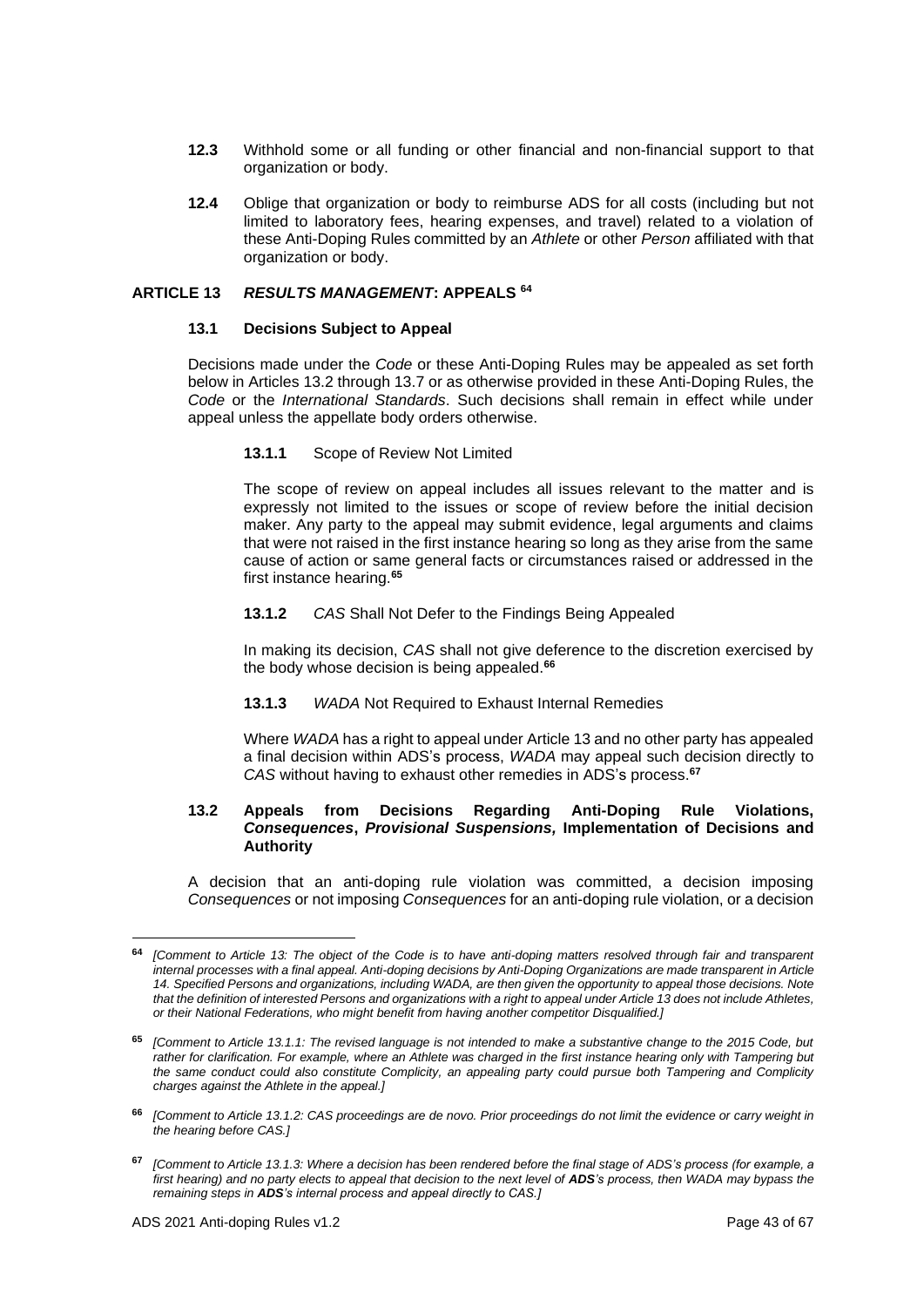that no anti-doping rule violation was committed; a decision that an anti-doping rule violation proceeding cannot go forward for procedural reasons (including, for example, prescription); a decision by *WADA* not to grant an exception to the six-months notice requirement for a retired *Athlete* to return to competition under Article 5.6.1; a decision by *WADA* assigning *Results Management* under Article 7.1 of the *Code*; a decision by ADS not to bring forward an *Adverse Analytical Finding* or an *Atypical Finding* as an anti-doping rule violation, or a decision not to go forward with an anti-doping rule violation after an investigation in accordance with the *International Standard* for *Results Management*; a decision to impose, or lift, a *Provisional Suspension* as a result of a *Provisional Hearing;* ADS's failure to comply with Article 7.4; a decision that ADS lacks authority to rule on an alleged anti-doping rule violation or its *Consequences*; a decision to suspend, or not suspend, *Consequences* or to reinstate, or not reinstate, *Consequences* under Article 10.7.1; failure to comply with Articles 7.1.4 and 7.1.5 of the Code; failure to comply with Article 10.8.1; a decision under Article 10.14.3; a decision by ADS not to implement another *Anti-Doping Organization's* decision under Article 15; and a decision under Article 27.3 of the *Code* may be appealed exclusively as provided in this Article 13.2.

**13.2.1** Appeals Involving *International-Level Athletes* or *International Events*

In cases arising from participation in an *International Event* or in cases involving *International-Level Athletes*, the decision may be appealed exclusively to *CAS*. **68**

**13.2.2** Appeals Involving Other *Athletes* or Other *Persons*

In cases where Article 13.2.1 is not applicable, the decision may be appealed to the ADS's Appeal Panel. The appeal process shall be carried out in accordance with the *International Standard* for *Results Management*.

- **13.2.2.1** Hearings before the ADS's Appeal Panel
	- **13.2.2.1.1** The ADS's Appeal Panel shall consist of an independent Chair and two (2) other independent members.
	- **13.2.2.1.2** Each member shall be appointed by taking into consideration their requisite anti-doping experience including their legal, sports, medical and/or scientific expertise. Each member shall be appointed for a once renewable term of three (3) years.
	- **13.2.2.1.3** The appointed members shall be *Operationally* and *Institutionally Independent*. Board members, staff members, commission members, consultants and officials of ADS or its affiliates (such as a *Delegated Third Party*), as well as any *Person* involved in the investigation, pre-adjudication or *Results Management* of the matter, cannot be appointed as members and/or clerks of ADS. In particular, no member shall have previously considered any *TUE* application, *Results Management* decision, first instance, or appeal involving the same *Athlete* or other *Person* in a given case.
	- **13.2.2.1.4** ADS's Appeal Panel shall be in a position to conduct the hearing and decision-making process without interference from ADS or any third party.

ADS 2021 Anti-doping Rules v1.2 **Page 44 of 67 <sup>68</sup>** *[Comment to Article 13.2.1: CAS decisions are final and binding except for any review required by law applicable to the annulment or enforcement of arbitral awards.]*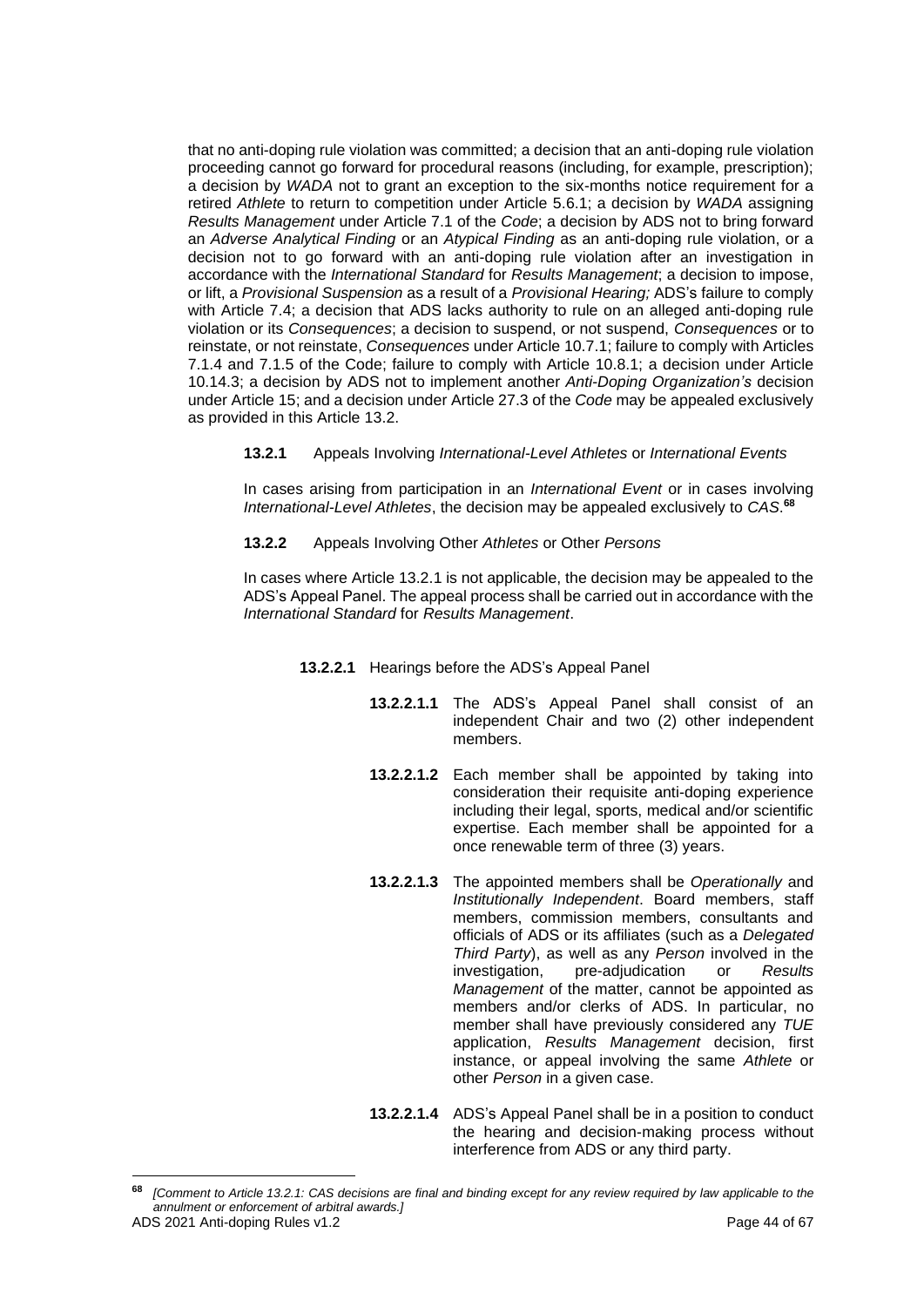- **13.2.2.1.5** If a member appointed by the Chair to hear a case is unwilling or unable, for whatever reason, to hear the case, the Chair may appoint a replacement or appoint a new hearing panel.
- **13.2.2.1.6** The ADS's Appeal Panel has the power, at its absolute discretion, to appoint an expert to assist or advise the panel.
- **13.2.2.1.7** The International Federation, the *National Federation* concerned, the *National Olympic Committee*, if not a party (or parties) to the proceedings, and *WADA* each have the right to attend hearings of the ADS's Appeal Panel as an observer.
- **13.2.2.1.8** Hearings pursuant to this Article should be completed as expeditiously as possible. Hearings held in connection with *Events* may be conducted on an expedited basis.
- **13.2.2.2** Proceedings of the ADS's Appeal Panel
	- **13.2.2.2.1** The proceedings of the ADS's Appeal Panel shall respect the principles described in Articles 8, 9, and 10 of the *International Standard* for *Results Management*.
	- **13.2.2.2.2** The Chair shall appoint three (3) members (which may include the Chair) to hear the appeal. When hearing an appeal, one (1) panel member shall be a qualified lawyer, with no less than three (3) years of relevant legal experience, and one (1) panel member shall be a qualified medical practitioner, with no less than three (3) years of relevant medical experience.
	- **13.2.2.2.3** Upon appointment by the Chair as a member of an ADS's Appeal Panel, each member must also sign a declaration that there are no facts or circumstances known to him or her which might call into question their impartiality in the eyes of any of the parties, other than those circumstances disclosed in the declaration.
	- **13.2.2.2.4** The appellant shall present his/her case and the respondent party or parties shall present his/her/their case(s) in reply.
	- **13.2.2.2.5** If any party or his/her representative fail to attend a hearing after notification, the hearing may nevertheless proceed.
	- **13.2.2.2.6** Each party shall have the right to be represented by counsel at a hearing at that party's own expense.
	- **13.2.2.2.7** Each party shall have the right to an interpreter at the hearing at that party's expense.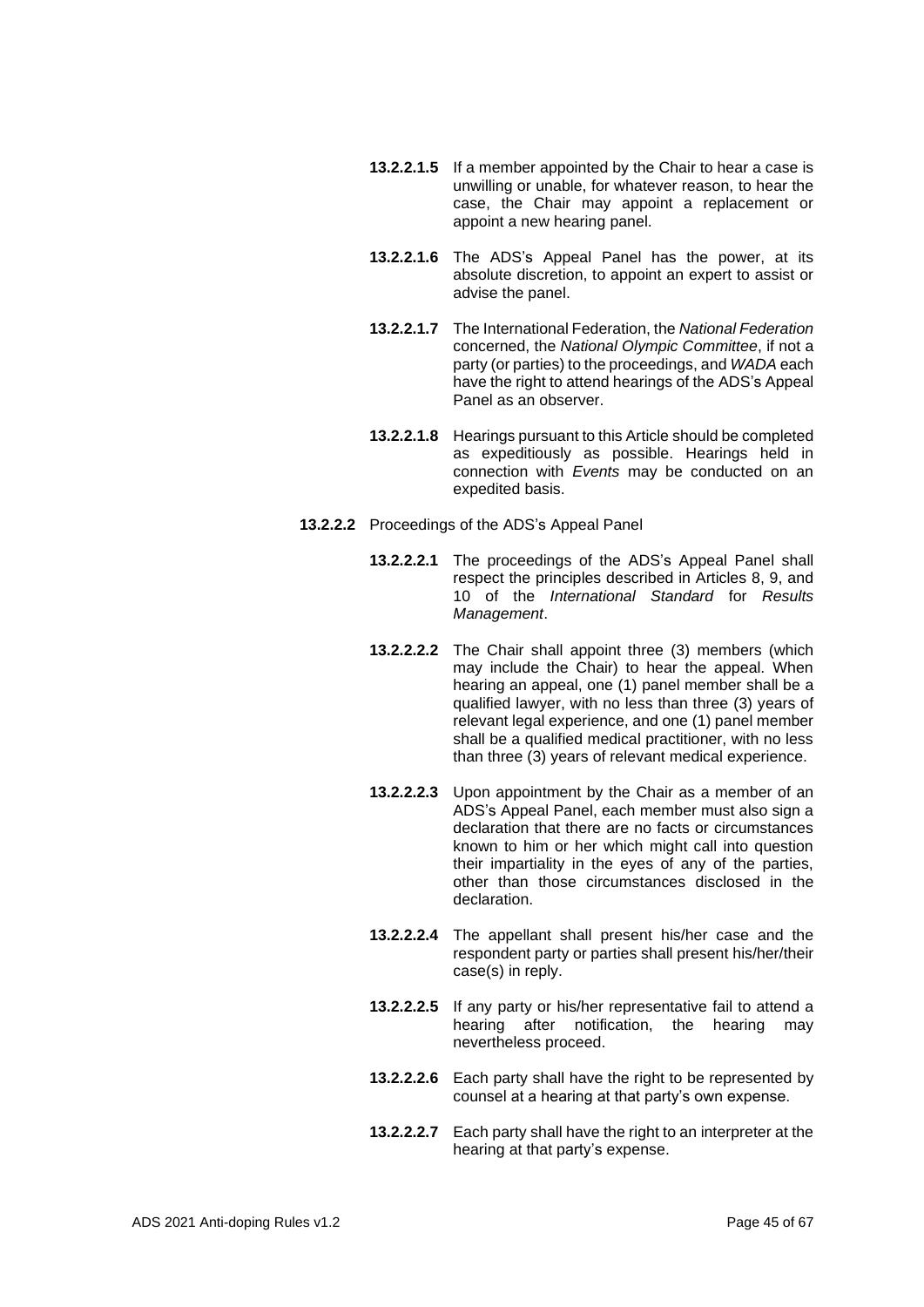- **13.2.2.2.8** Each party to the proceedings has the right to access and present relevant evidence, to submit written and oral submissions, and to call and examine witnesses.
- **13.2.2.3** Decisions of the ADS's Appeal Panel
	- **13.2.2.3.1** At the end of the hearing, or promptly thereafter, the ADS's Appeal Panel shall issue a written, dated and signed decision that respects the principles of Article 9 of the *International Standard* for *Results Management*.
	- **13.2.2.3.2** The decision shall notably include the full reasons for the decision and for any period of *Ineligibility*  imposed, including (if applicable) a justification for why the maximum potential sanction was not imposed.
	- **13.2.2.3.3** ADS shall notify the decision to the *Athlete* or other *Person*, to his or her *National Federation*, and to *Anti-Doping Organizations* with a right to appeal under Article 13.2.3, and shall promptly report it into *ADAMS*.
	- **13.2.2.3.4** The decision may be appealed as provided in Article 13.2.3 and *Publicly Disclosed* as provided in Article 14.3.

#### **13.2.3** *Persons* Entitled to Appeal

## **13.2.3.1** Appeals Involving *International-Level Athletes* or *International Events*

In cases under Article 13.2.1, the following parties shall have the right to appeal to *CAS*: (a) the *Athlete* or other *Person* who is the subject of the decision being appealed: (b) the other party to the case in which the decision was rendered; (c) the relevant International Federation; (d) ADS and (if different) the *National Anti-Doping Organization* of the *Person's* country of residence or countries where the *Person* is a national or license holder; (e) the International Olympic Committee or International Paralympic Committee, as applicable, where the decision may have an effect in relation to the Olympic Games or Paralympic Games, including decisions affecting eligibility for the Olympic Games or Paralympic Games; and (f) *WADA*.

## **13.2.3.2** Appeals Involving Other *Athletes* or Other *Persons*

In cases under Article 13.2.2, the following parties shall have the right to appeal: (a) the *Athlete* or other *Person* who is the subject of the decision being appealed; (b) the other party to the case in which the decision was rendered; (c) the relevant International Federation; (d) ADS and (if different) the *National Anti-Doping Organization* of the *Person*'s country of residence or countries where the *Person* is a national or license holder; (e) the International Olympic Committee or International Paralympic Committee, as applicable, where the decision may have an effect in relation to the Olympic Games or Paralympic Games, including decisions affecting eligibility for the Olympic Games or Paralympic Games; and (f) *WADA*.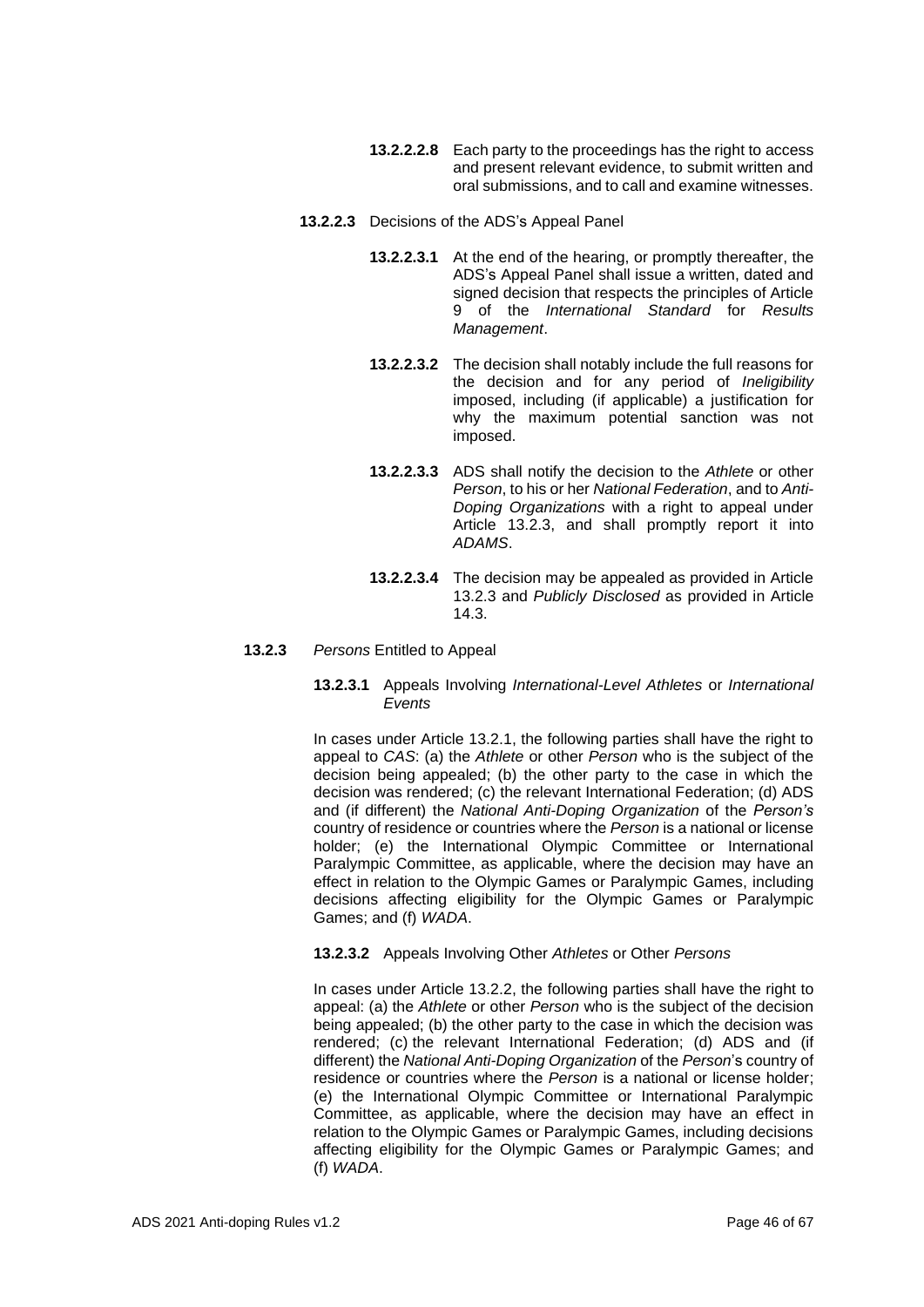For cases under Article 13.2.2, *WADA*, the International Olympic Committee, the International Paralympic Committee, and the relevant International Federation shall also have the right to appeal to *CAS* with respect to the decision of the ADS's Appeal Panel.

Any party filing an appeal shall be entitled to assistance from *CAS* to obtain all relevant information from the *Anti-Doping Organization* whose decision is being appealed and the information shall be provided if *CAS*  so directs.

## **13.2.3.3** Duty to Notify

All parties to any *CAS* appeal must ensure that *WADA* and all other parties with a right to appeal have been given timely notice of the appeal.

# **13.2.3.4** Appeal from Imposition of *Provisional Suspension*

Notwithstanding any other provision herein, the only *Person* who may appeal from the imposition of a *Provisional Suspension* is the *Athlete* or other *Person* upon whom the *Provisional Suspension* is imposed.

**13.2.3.5** Appeal from Decisions under Article 12

Decisions by ADS pursuant to Article 12 may be appealed exclusively to *CAS* by the *National Federation* or other body.

## **13.2.4** Cross Appeals and other Subsequent Appeals Allowed

Cross appeals and other subsequent appeals by any respondent named in cases brought to *CAS* under the *Code* are specifically permitted. Any party with a right to appeal under this Article 13 must file a cross appeal or subsequent appeal at the latest with the party's answer.**<sup>69</sup>**

# **13.3 Failure to Render a Timely Decision by ADS**

Where, in a particular case, ADS fails to render a decision with respect to whether an anti-doping rule violation was committed within a reasonable deadline set by *WADA*, *WADA* may elect to appeal directly to *CAS* as if ADS had rendered a decision finding no anti-doping rule violation. If the *CAS* hearing panel determines that an anti-doping rule violation was committed and that *WADA* acted reasonably in electing to appeal directly to *CAS*, then *WADA's* costs and attorney fees in prosecuting the appeal shall be reimbursed to *WADA* by ADS. **70**

# **13.4 Appeals Relating to** *TUEs*

*TUE* decisions may be appealed exclusively as provided in Article 4.4.

**<sup>69</sup>** *[Comment to Article 13.2.4: This provision is necessary because since 2011, CAS rules no longer permit an Athlete the right to cross appeal when an Anti-Doping Organization appeals a decision after the Athlete's time for appeal has expired. This provision permits a full hearing for all parties.]*

**<sup>70</sup>** *[Comment to Article 13.3: Given the different circumstances of each anti-doping rule violation investigation and Results Management process, it is not feasible to establish a fixed time period for ADS to render a decision before WADA may intervene by appealing directly to CAS. Before taking such action, however, WADA will consult with ADS and give ADS an opportunity to explain why it has not yet rendered a decision.]*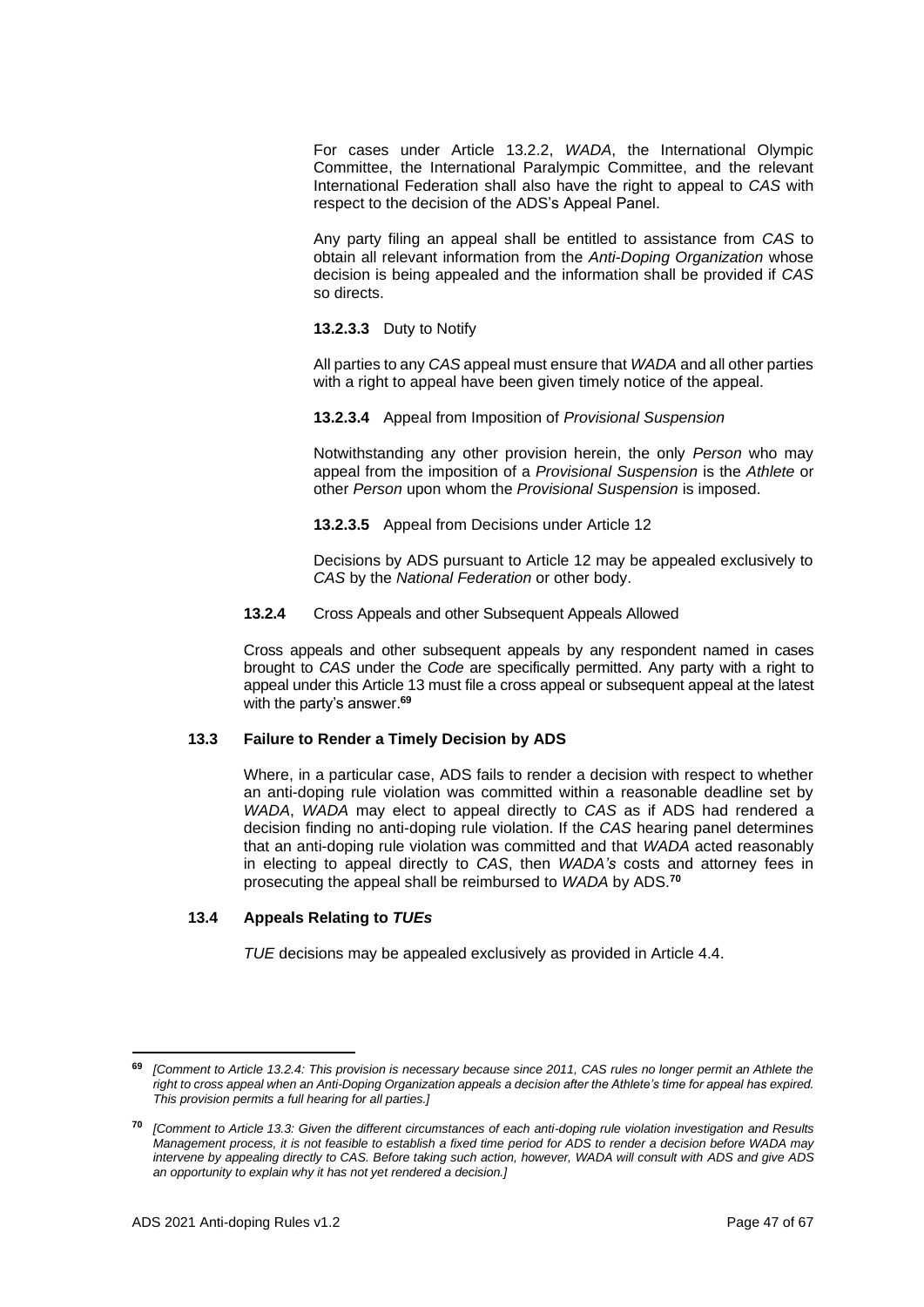# **13.5 Notification of Appeal Decisions**

ADS shall promptly provide the appeal decision to the *Athlete* or other *Person* and to the other *Anti-Doping Organizations* that would have been entitled to appeal under Article 13.2.3 as provided under Article 14.

# **13.6 Time for Filing Appeals<sup>71</sup>**

## **13.6.1** Appeals to *CAS*

The time to file an appeal to *CAS* shall be twenty-one (21) days from the date of receipt of the decision by the appealing party. The above notwithstanding, the following shall apply in connection with appeals filed by a party entitled to appeal but which was not a party to the proceedings that led to the decision being appealed:

- (a) Within fifteen (15) days from the notice of the decision, such party/ies shall have the right to request a copy of the full case file pertaining to the decision from the *Anti-Doping Organization* that had *Results Management* authority;
- (b) If such a request is made within the fifteen (15) day period, then the party making such request shall have twenty-one (21) days from receipt of the file to file an appeal to *CAS*.

The above notwithstanding, the filing deadline for an appeal filed by *WADA* shall be the later of:

- (a) Twenty-one (21) days after the last day on which any other party having a right to appeal could have appealed, or
- (b) Twenty-one (21) days after *WADA's* receipt of the complete file relating to the decision.
- **13.6.2** Appeals Under Article 13.2.2

The time to file an appeal to the ADS's Appeal Panel shall be twenty-one (21) days from the date of receipt of the decision by the appealing party. The above notwithstanding, the following shall apply in connection with appeals filed by a party entitled to appeal but which was not a party to the proceedings having led to the decision subject to appeal:

- (a) Within fifteen (15) days from notice of the decision, such party/ies shall have the right to request a copy of the full case file pertaining to the decision from the *Anti-Doping Organization* that had *Results Management* authority;
- (b) If such a request is made within the fifteen (15) day period, then the party making such request shall have twenty-one (21) days from receipt of the file to file an appeal to the National Anti-Doping Appeal Panel.

The above notwithstanding, the filing deadline for an appeal filed by *WADA* shall be the later of:

- (a) Twenty-one (21) days after the last day on which any other party having a right to appeal could have appealed, or
- (b) Twenty-one (21) days after *WADA's* receipt of the complete file relating to the decision.

**<sup>71</sup>** *[Comment to Article 13.6: Whether governed by CAS rules or these Anti-Doping Rules, a party's deadline to appeal does not begin running until receipt of the decision. For that reason, there can be no expiration of a party's right to appeal if the party has not received the decision.]*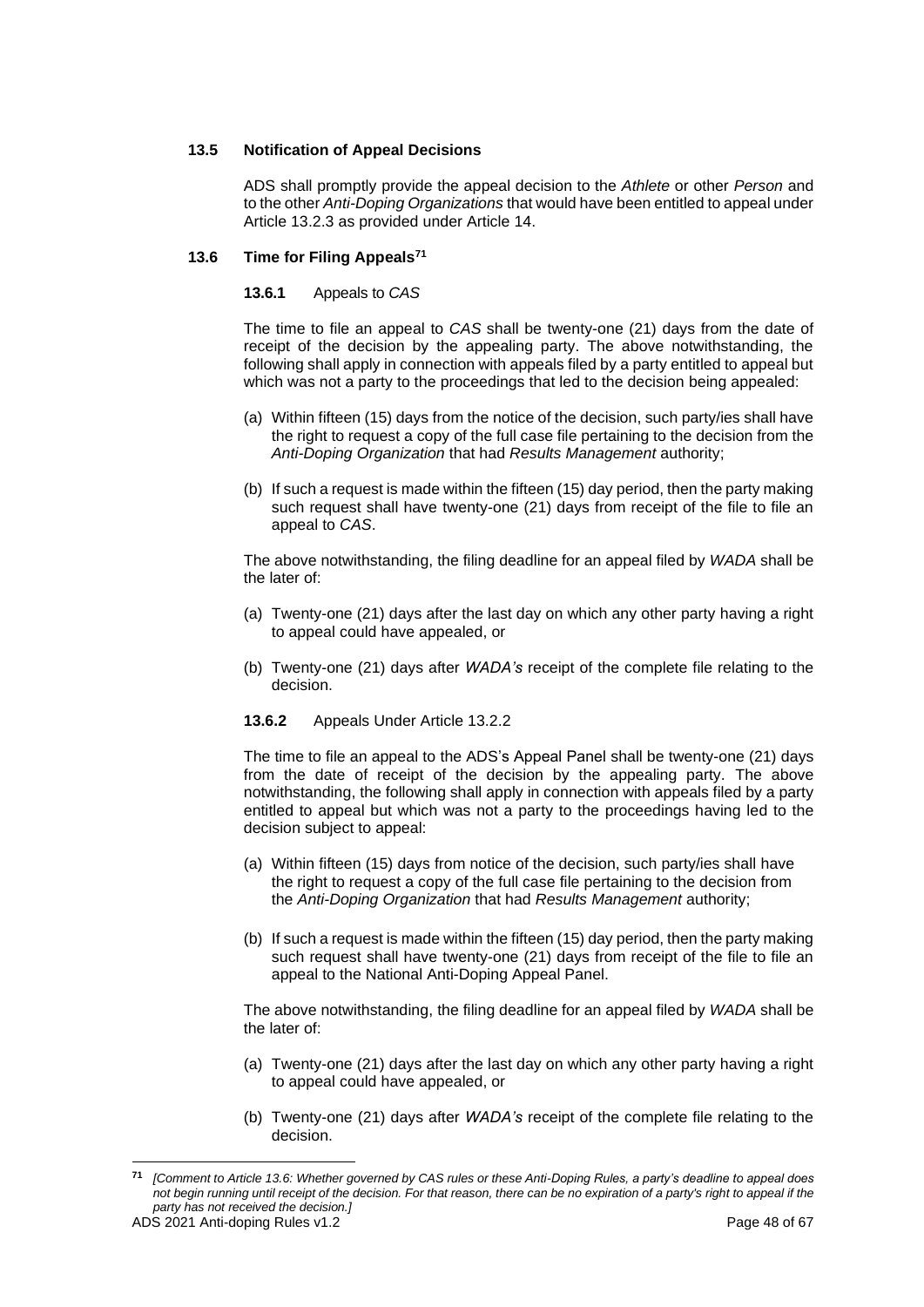## <span id="page-48-0"></span>**ARTICLE 14 CONFIDENTIALITY AND REPORTING**

#### **14.1 Information Concerning** *Adverse Analytical Findings***,** *Atypical Findings***, and Other Asserted Anti-Doping Rule Violations**

**14.1.1** Notice of Anti-Doping Rule Violations to *Athletes* and other *Persons*

Notice to *Athletes* or other *Persons* of anti-doping rule violations asserted against them shall occur as provided under Articles 7 and 14.

If at any point during *Results Management* up until the anti-doping rule violation charge, ADS decides not to move forward with a matter, it must notify the *Athlete* or other *Person* (provided that the *Athlete* or other *Person* had been already informed of the ongoing *Results Management*). Notice shall be delivered or emailed to *Athletes* or other *Persons* via email.

**14.1.2** Notice of Anti-Doping Rule Violations to *National Anti-Doping Organizations*, International Federations and *WADA*

Notice of the assertion of an anti-doping rule violation to the *Athlete's* or other *Person's National Anti-Doping Organization*, if different from ADS, International Federation and *WADA* shall occur as provided under Articles 7 and 14, simultaneously with the notice to the *Athlete* or other *Person*.

If at any point during *Results Management* up until the anti-doping rule violation charge, ADS decides not to move forward with a matter, it must give notice (with reasons) to the *Anti-Doping Organizations* with a right of appeal under Article 13.2.3. Notice shall be delivered or emailed.

#### **14.1.3** Content of an Anti-Doping Rule Violation Notice

Notification of an anti-doping rule violation shall include: the *Athlete's* or other *Person's* name, country, sport and discipline within the sport, the *Athlete's*  competitive level, whether the test was *In-Competition* or *Out-of-Competition*, the date of *Sample* collection, the analytical result reported by the laboratory and other information as required by the *International Standard* for *Results Management.*

Notification of anti-doping rule violations other than under Article 2.1 shall also include the rule violated and the basis of the asserted violation.

# **14.1.4** Status Reports

Except with respect to investigations which have not resulted in a notice of an antidoping rule violation pursuant to Article 14.1.1, the *Athlete's* or other *Person's National Anti-Doping Organization*, if different from ADS, International Federation and *WADA* shall be regularly updated on the status and findings of any review or proceedings conducted pursuant to Article 7, 8 or 13 and shall be provided with a prompt written reasoned explanation or decision explaining the resolution of the matter.

## **14.1.5** Confidentiality

The recipient organizations shall not disclose this information beyond those *Persons* with a need to know (which would include the appropriate personnel at the applicable *National Olympic Committee*, *National Federation*, and team in a *Team Sport*) until ADS has made *Public Disclosure* as permitted by Article 14.3.

**14.1.6** Protection of Confidential Information by an Employee or Agent of ADS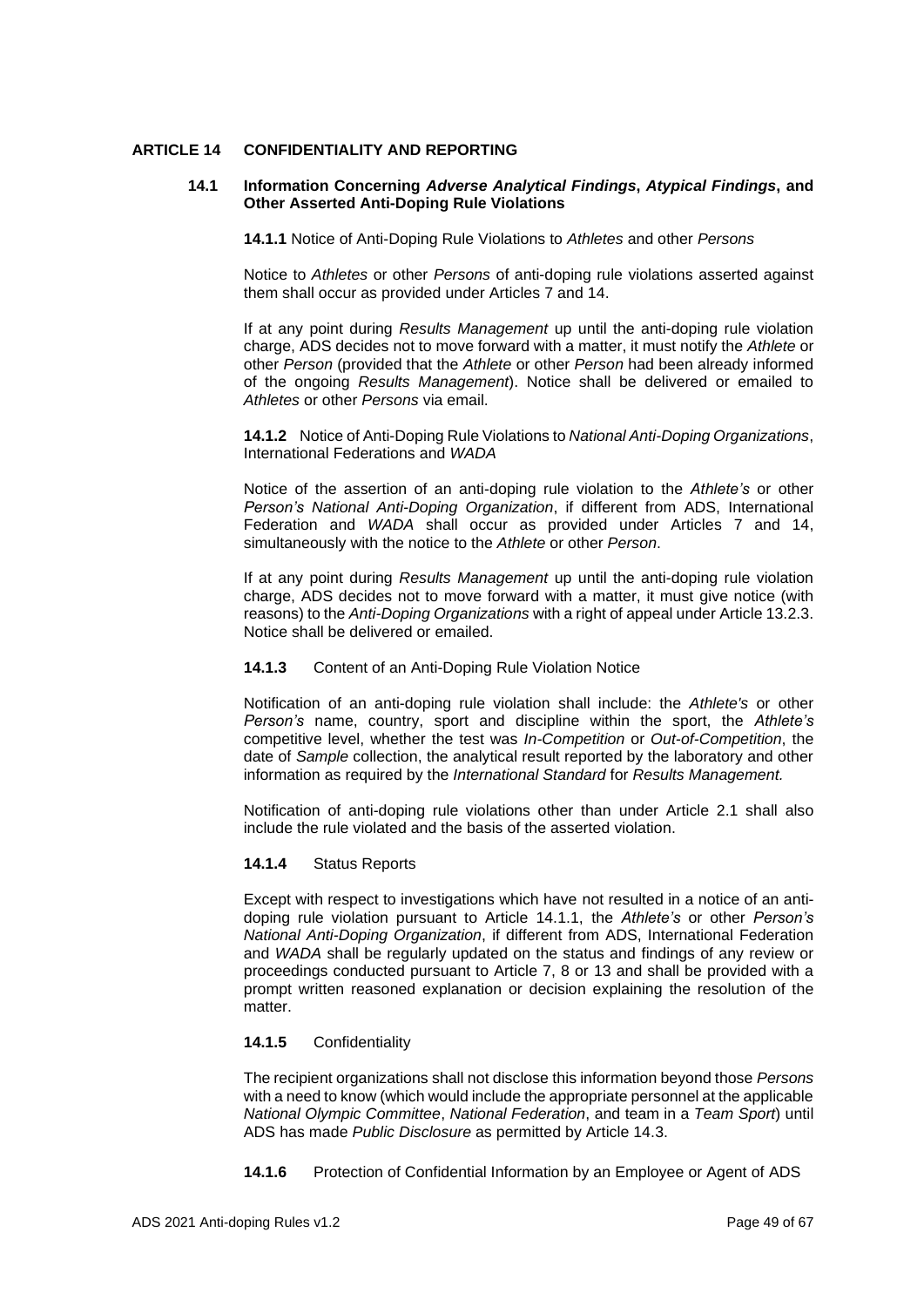ADS shall ensure that information concerning *Adverse Analytical Findings*, *Atypical Findings*, and other asserted anti-doping rule violations remains confidential until such information is *Publicly Disclosed* in accordance with Article 14.3. ADS shall ensure that its employees (whether permanent or otherwise), contractors, agents, consultants, and *Delegated Third Parties* are subject to a fully enforceable contractual duty of confidentiality and to fully enforceable procedures for the investigation and disciplining of improper and/or unauthorized disclosure of such confidential information.

## **14.2 Notice of Anti-Doping Rule Violation or Violations of** *Ineligibility* **or** *Provisional Suspension* **Decisions and Request for Files**

- **14.2.1** Anti-doping rule violation decisions or decisions related to violations of *Ineligibility* or *Provisional Suspension* rendered pursuant to Article 7.6, 8.2, 10.5, 10.6, 10.7, 10.14.3 or 13.5 shall include the full reasons for the decision, including, if applicable, a justification for why the maximum potential sanction was not imposed. Where the decision is not in English or French, ADS shall provide an English or French summary of the decision and the supporting reasons.
- **14.2.2** An *Anti-Doping Organization* having a right to appeal a decision received pursuant to Article 14.2.1 may, within fifteen (15) days of receipt, request a copy of the full case file pertaining to the decision.

# **14.3** *Public Disclosure*

- **14.3.1** After notice has been provided to the *Athlete* or other *Person* in accordance with the *International Standard* for *Results Management*, and to the applicable *Anti-Doping Organizations* in accordance with Article 14.1.2, the identity of any *Athlete* or other *Person* who is notified of a potential anti-doping rule violation, the *Prohibited Substance* or *Prohibited Method* and the nature of the violation involved, and whether the *Athlete* or other *Person* is subject to a *Provisional Suspension* may be *Publicly Disclosed* by ADS.
- **14.3.2** No later than twenty (20) days after it has been determined in an appellate decision under Article 13.2.1 or 13.2.2, or such appeal has been waived, or a hearing in accordance with Article 8 has been waived, or the assertion of an anti-doping rule violation has not otherwise been timely challenged, or the matter has been resolved under Article 10.8, or a new period of *Ineligibility*, or reprimand, has been imposed under Article 10.14.3, ADS must *Publicly Disclose* the disposition of the anti-doping matter including the sport, the anti-doping rule violated, the name of the *Athlete* or other *Person* committing the violation, the *Prohibited Substance* or *Prohibited Method* involved (if any) and the *Consequences* imposed. ADS must also *Publicly Disclose* within twenty (20) days the results of appellate decisions concerning anti-doping rule violations, including the information described above.**<sup>72</sup>**
- **14.3.3** After an anti-doping rule violation has been determined to have been committed in an appellate decision under Article 13.2.1 or 13.2.2 or such appeal has been waived, or in a hearing in accordance with Article 8 or where such hearing has been waived, or the assertion of an anti-doping rule violation has not otherwise been timely challenged, or the matter has been resolved under Article 10.8, ADS may make public such determination or decision and may comment publicly on the matter.

ADS 2021 Anti-doping Rules v1.2 **Page 50 of 67** Page 50 of 67 **<sup>72</sup>** *[Comment to Article 14.3.2: Where Public Disclosure as required by Article 14.3.2 would result in a breach of other applicable laws, ADS's failure to make the Public Disclosure will not result in a determination of non-compliance with Code as set forth in Article 4.1 of the International Standard for the Protection of Privacy and Personal Information.]*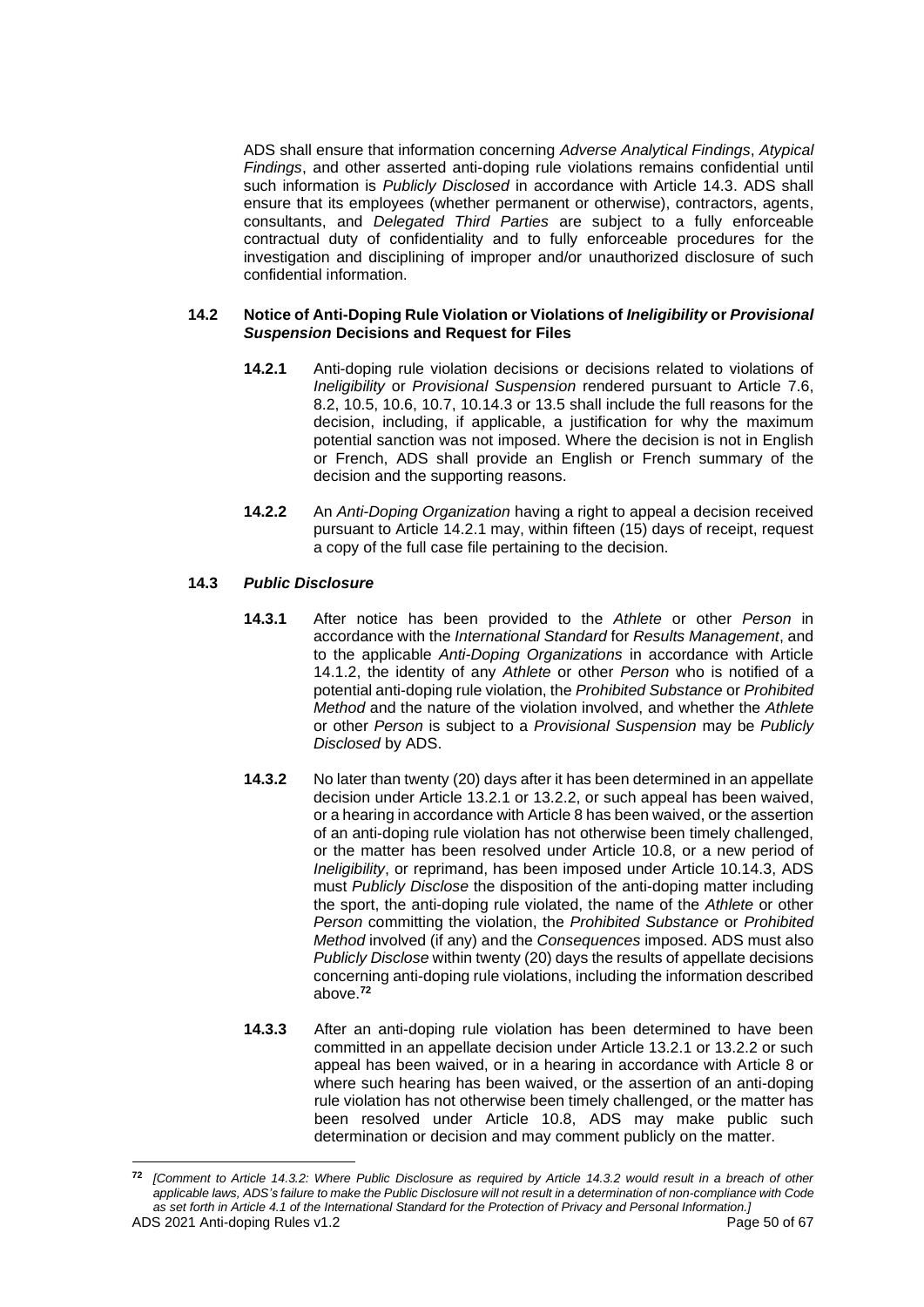- **14.3.4** In any case where it is determined, after a hearing or appeal, that the *Athlete* or other *Person* did not commit an anti-doping rule violation, the fact that the decision has been appealed may be *Publicly Disclosed*. However, the decision itself and the underlying facts may not be *Publicly Disclosed* except with the consent of the *Athlete* or other *Person* who is the subject of the decision. ADS shall use reasonable efforts to obtain such consent, and if consent is obtained, shall *Publicly Disclose* the decision in its entirety or in such redacted form as the *Athlete* or other *Person* may approve.
- **14.3.5** Publication shall be accomplished at a minimum by placing the required information on the ADS's website and leaving the information up for the longer of one (1) month or the duration of any period of *Ineligibility*. It will be removed immediately after the expiry of the indicated time periods.
- **14.3.6** Except as provided in Articles 14.3.1 and 14.3.3, no *Anti-Doping Organization*, *National Federation* or *WADA*-accredited laboratory, or any official of any such body, shall publicly comment on the specific facts of any pending case (as opposed to general description of process and science) except in response to public comments attributed to, or based on information provided by, the *Athlete*, other *Person* or their entourage or other representatives.
- **14.3.7** The mandatory *Public Disclosure* required in Article 14.3.2 shall not be required where the *Athlete* or other *Person* who has been found to have committed an anti-doping rule violation is a *Minor, Protected Person* or *Recreational Athlete*. Any optional *Public Disclosure* in a case involving a *Minor, Protected Person* or *Recreational Athlete* shall be proportionate to the facts and circumstances of the case.

# **14.4 Statistical Reporting**

ADS shall, at least annually, publish publicly a general statistical report of its *Doping Control* activities, with a copy provided to *WADA*. ADS may also publish reports showing the name of each *Athlete* tested and the date of each *Testing*.

# **14.5** *Doping Control* **Information Database and Monitoring of Compliance**

To enable *WADA* to perform its compliance monitoring role and to ensure the effective use of resources and sharing of applicable *Doping Control* information among *Anti-Doping Organizations*, ADS shall report to *WADA* through *ADAMS Doping Control*-related information, including, in particular:

- (a) *Athlete Biological Passport* data for *International-Level Athletes* and *National-Level Athletes*,
- (b) Whereabouts information for *Athletes* including those in *Registered Testing Pools*,
- (c) *TUE* decisions, and
- (d) *Results Management* decisions,

as required under the applicable *International Standard(s)*.

**14.5.1** To facilitate coordinated test distribution planning, avoid unnecessary duplication in *Testing* by various *Anti-Doping Organizations*, and to ensure that *Athlete Biological Passport* profiles are updated, ADS shall report all *In-Competition* and *Out-of-Competition* tests to *WADA* by entering the *Doping Control* forms into *ADAMS* in accordance with the requirements and timelines contained in the *International Standard* for *Testing* and Investigations.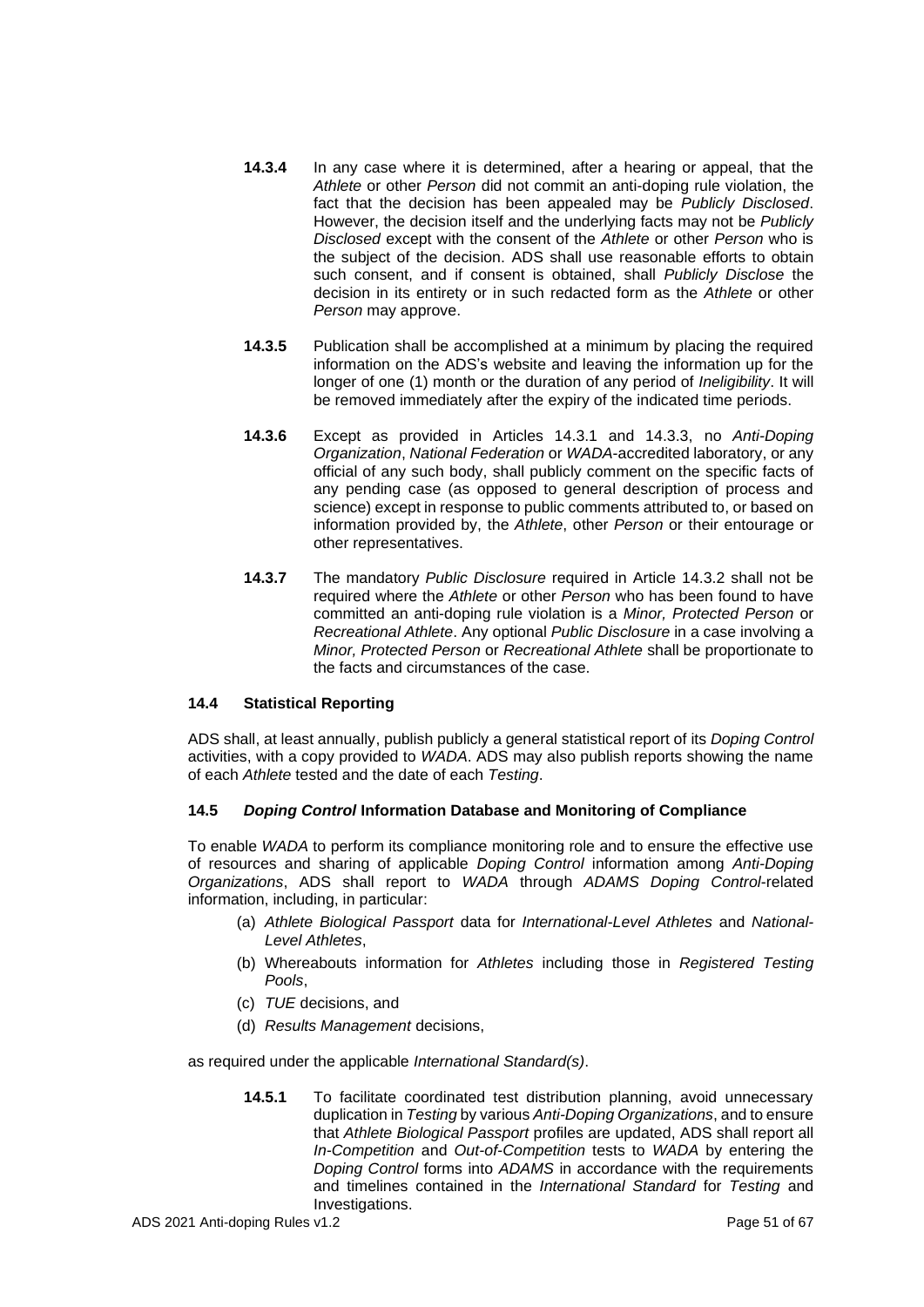- **14.5.2** To facilitate *WADA's* oversight and appeal rights for *TUEs*, ADS shall report all *TUE* applications, decisions and supporting documentation using *ADAMS* in accordance with the requirements and timelines contained in the *International Standard* for *Therapeutic Use Exemptions*.
- **14.5.3** To facilitate *WADA's* oversight and appeal rights for *Results Management*, ADS shall report the following information into *ADAMS* in accordance with the requirements and timelines outlined in the *International Standard* for *Results Management*: (a) notifications of anti-doping rule violations and related decisions for *Adverse Analytical Findings*; (b) notifications and related decisions for other anti-doping rule violations that are not *Adverse Analytical Findings*; (c) whereabouts failures; and (d) any decision imposing, lifting or reinstating a *Provisional Suspension*.
- **14.5.4** The information described in this Article will be made accessible, where appropriate and in accordance with the applicable rules, to the *Athlete*, the *Athlete*'s *National Anti-Doping Organization* and International Federation, and any other *Anti-Doping Organizations* with *Testing* authority over the *Athlete*.

# **14.6 Data Privacy**

- **14.6.1** ADS may collect, store, process or disclose personal information relating to *Athletes* and other *Persons* where necessary and appropriate to conduct its *Anti-Doping Activities* under the *Code*, the *International Standards* (including specifically the *International Standard* for the Protection of Privacy and Personal Information), these Anti-Doping Rules, and in compliance with applicable law.
- **14.6.2** Without limiting the foregoing, ADS shall:
	- (a) Only process personal information in accordance with a valid legal ground;
	- (b) Notify any *Participant* or *Person* subject to these Anti-Doping Rules, in a manner and form that complies with applicable laws and the *International Standard* for the Protection of Privacy and Personal Information, that their personal information may be processed by ADS and other *Persons* for the purpose of the implementation of these Anti-Doping Rules;
	- (c) Ensure that any third-party agents (including any *Delegated Third Party*) with whom ADS shares the personal information of any *Participant* or *Person* is subject to appropriate technical and contractual controls to protect the confidentiality and privacy of such information.

# <span id="page-51-0"></span>**ARTICLE 15 IMPLEMENTATION OF DECISIONS**

- **15.1 Automatic Binding Effect of Decisions by** *Signatory Anti-Doping Organizations*
	- **15.1.1** A decision of an anti-doping rule violation made by a *Signatory Anti-Doping Organization*, an appellate body (Article 13.2.2 of the *Code*) or *CAS* shall, after the parties to the proceeding are notified, automatically be binding beyond the parties to the proceeding upon ADS and any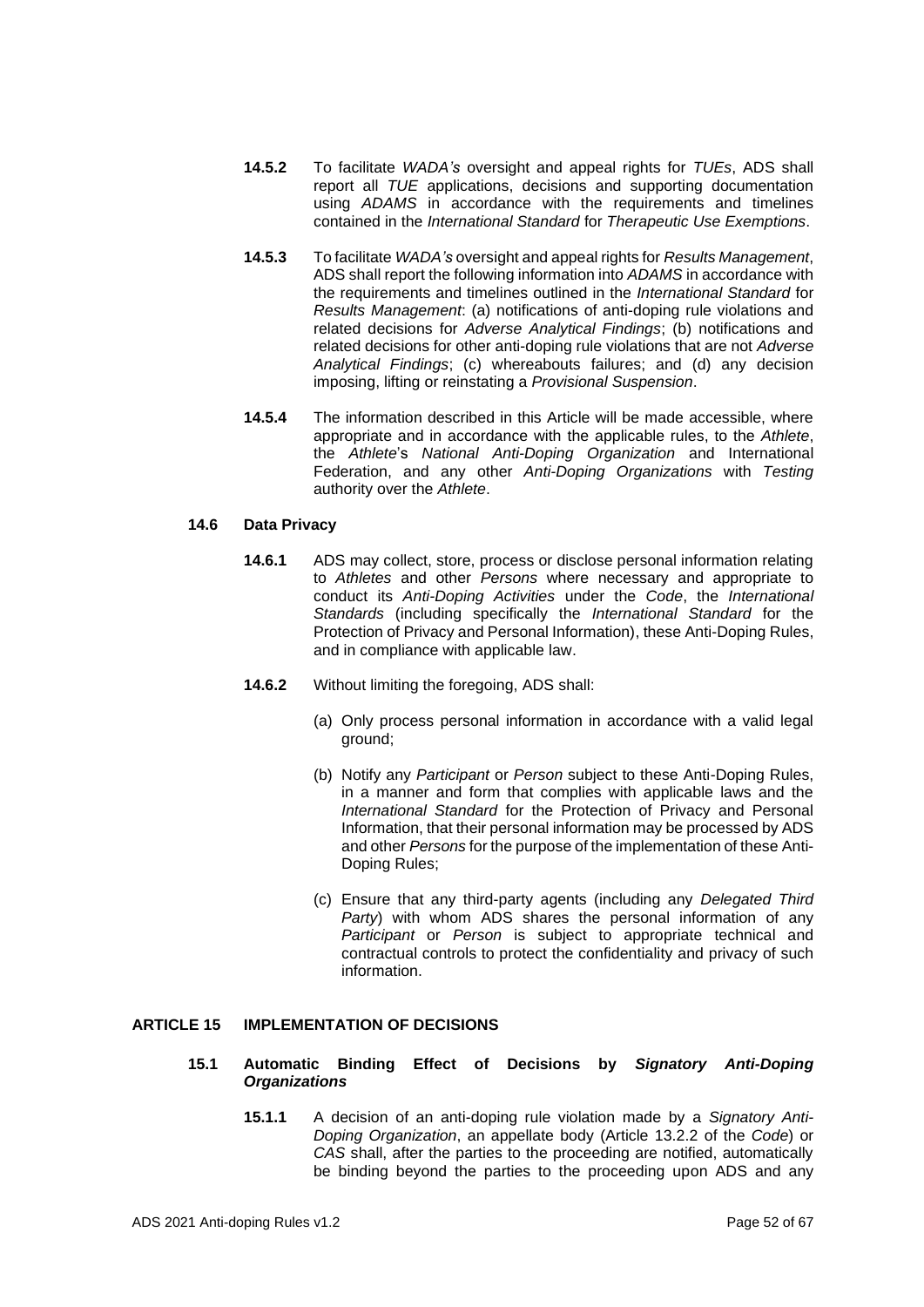*National Federation* in Singapore, as well as every *Signatory* in every sport with the effects described below:

- **15.1.1.1** A decision by any of the above-described bodies imposing a *Provisional Suspension* (after a *Provisional Hearing* has occurred or the *Athlete* or other *Person* has either accepted the *Provisional Suspension* or has waived the right to a *Provisional Hearing*, expedited hearing or expedited appeal offered in accordance with Article 7.4.3) automatically prohibits the *Athlete* or other *Person* from participation (as described in Article 10.14.1) in all sports within the authority of any *Signatory* during the *Provisional Suspension*.
- **15.1.1.2** A decision by any of the above-described bodies imposing a period of *Ineligibility* (after a hearing has occurred or been waived) automatically prohibits the *Athlete* or other *Person* from participation (as described in Article 10.14.1) in all sports within the authority of any *Signatory* for the period of *Ineligibility*.
- **15.1.1.3** A decision by any of the above-described bodies accepting an anti-doping rule violation automatically binds all *Signatories*.
- **15.1.1.4** A decision by any of the above-described bodies to *Disqualify* results under Article 10.10 for a specified period automatically *Disqualifies* all results obtained within the authority of any *Signatory* during the specified period.
- **15.1.2** ADS and any *National Federation* in Singapore shall recognize and implement a decision and its effects as required by Article 15.1.1, without any further action required, on the earlier of the date ADS receives actual notice of the decision or the date the decision is placed into *ADAMS*.
- **15.1.3** A decision by an *Anti-Doping Organization*, an appellate body or *CAS* to suspend, or lift, *Consequences* shall be binding upon ADS, and any *National Federation* in Singapore, without any further action required, on the earlier of the date ADS receives actual notice of the decision or the date the decision is placed into *ADAMS*.
- **15.1.4** Notwithstanding any provision in Article 15.1.1, however, a decision of an anti-doping rule violation by a *Major Event Organization* made in an expedited process during an *Event* shall not be binding on ADS or *National Federations* in Singapore unless the rules of the *Major Event Organization* provide the *Athlete* or other *Person* with an opportunity to an appeal under non-expedited procedures.**<sup>73</sup>**

## **15.2 Implementation of Other Decisions by** *Anti-Doping Organizations*

ADS and any *National Federation* in Singapore may decide to implement other anti-doping decisions rendered by *Anti-Doping Organizations* not described in Article 15.1.1 above, such as a *Provisional Suspension* prior to a *Provisional Hearing* or acceptance by the *Athlete* or other *Person*. **74**

**<sup>73</sup>** *[Comment to Article 15.1.4: By way of example, where the rules of the Major Event Organization give the Athlete or other Person the option of choosing an expedited CAS appeal or a CAS appeal under normal CAS procedure, the final decision or adjudication by the Major Event Organization is binding on other Signatories regardless of whether the Athlete or other Person chooses the expedited appeal option.]*

**<sup>74</sup>** *[Comment to Articles 15.1 and 15.2: Anti-Doping Organization decisions under Article 15.1 are implemented automatically by other Signatories without the requirement of any decision or further action on the Signatories' part. For example, when a National Anti-Doping Organization decides to Provisionally Suspend an Athlete, that decision is given automatic effect*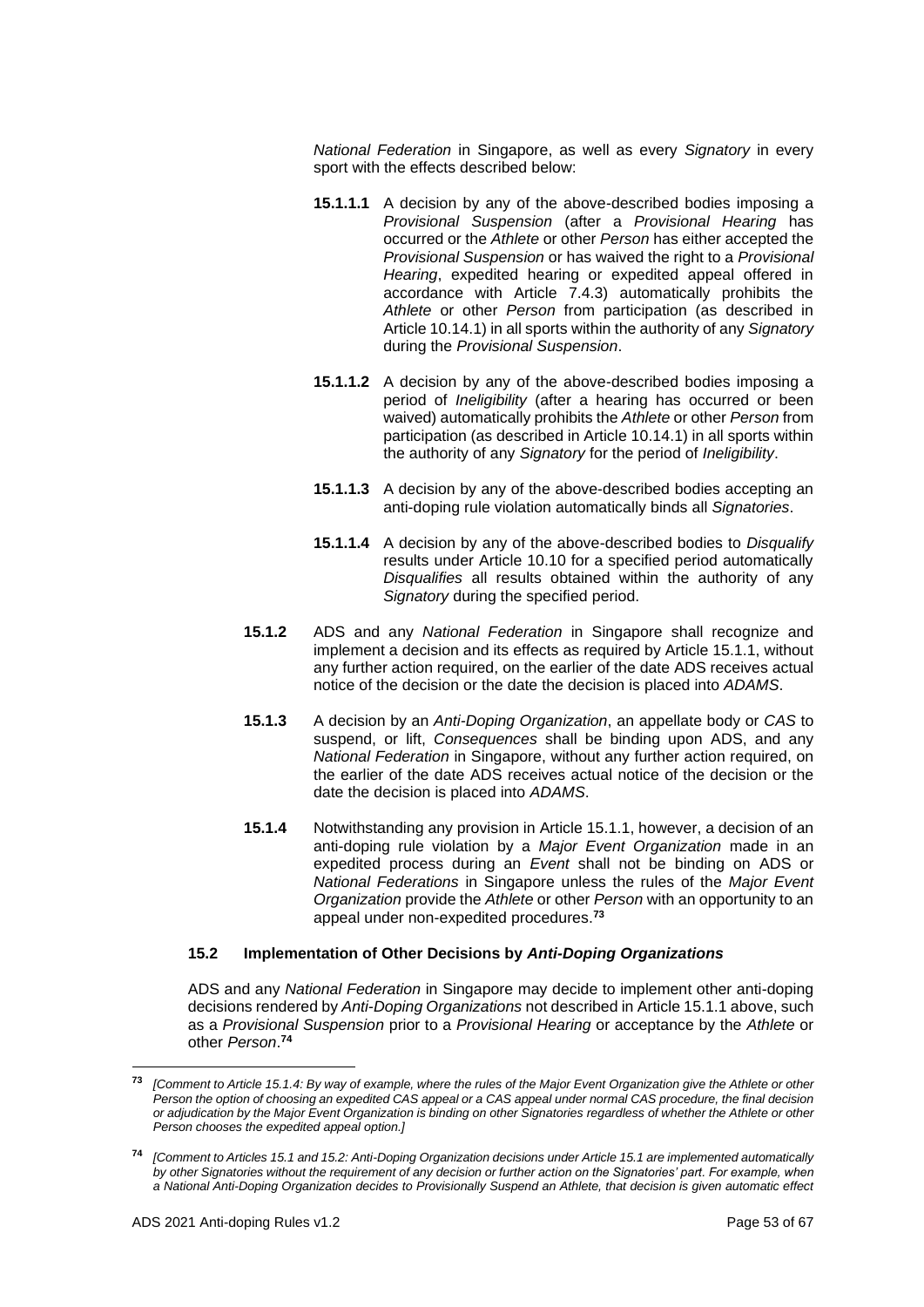# **15.3 Implementation of Decisions by Body that is not a** *Signatory*

An anti-doping decision by a body that is not a *Signatory* to the *Code* shall be implemented by ADS and any *National Federation* in Singapore, if ADS finds that the decision purports to be within the authority of that body and the anti-doping rules of that body are otherwise consistent with the *Code*. **75**

# <span id="page-53-0"></span>**ARTICLE 16 STATUTE OF LIMITATIONS**

No anti-doping rule violation proceeding may be commenced against an *Athlete* or other *Person* unless he or she has been notified of the anti-doping rule violation as provided in Article 7, or notification has been reasonably attempted, within ten (10) years from the date the violation is asserted to have occurred.

## <span id="page-53-1"></span>**ARTICLE 17 EDUCATION**

ADS shall plan, implement, evaluate and promote *Education* in line with the requirements of Article 18.2 of the *Code* and the *International Standard* for *Education*.

## <span id="page-53-2"></span>**ARTICLE 18 ADDITIONAL ROLES AND RESPONSIBILITIES OF** *NATIONAL FEDERATIONS*

- **18.1** All *National Federations* of Singapore and their members shall comply with the *Code, International Standards*, and these Anti-Doping Rules. All *National Federations* of Singapore and other members shall include in their policies, rules and programs the provisions necessary to recognize the authority and responsibility of ADS for implementing Singapore's National Anti-Doping Program and enforcing these Anti-Doping Rules (including carrying out *Testing*) directly in respect of *Athletes* and other *Persons* under their anti-doping authority as specified in the Introduction to these Anti-Doping Rules (Section "Scope of these Anti-Doping Rules").
- **18.2** Each *National Federation* of Singapore shall accept and abide by the spirit and terms of Singapore's National Anti-Doping Program and these Anti-Doping Rules as a condition of receiving financial and/or other assistance from the Government of Singapore and/or the National Olympic Committee of Singapore. **76**
- **18.3** Each *National Federation* of Singapore shall incorporate these Anti-Doping Rules either directly or by reference into its governing documents, constitution and/or rules as part of the rules of sport that bind their members so that the *National Federation*

*at the International Federation level. To be clear, the "decision" is the one made by the National Anti-Doping Organization, there is not a separate decision to be made by the International Federation. Thus, any claim by the Athlete that the Provisional Suspension was improperly imposed can only be asserted against the National Anti-Doping Organization. Implementation of Anti-Doping Organizations' decisions under Article 15.2 is subject to each Signatory's discretion. A Signatory's implementation of a decision under Article 15.1 or Article 15.2 is not appealable separately from any appeal of the underlying decision. The extent of recognition of TUE decisions of other Anti-Doping Organizations shall be determined by Article 4.4 and the International Standard for Therapeutic Use Exemptions.]*

**<sup>75</sup>** *[Comment to Article 15.3: Where the decision of a body that has not accepted the Code is in some respects Code*  compliant and in other respects not Code compliant, Signatories should attempt to apply the decision in harmony with the *principles of the Code. For example, if in a process consistent with the Code a non-Signatory has found an Athlete to have committed an anti-doping rule violation on account of the presence of a Prohibited Substance in the Athlete's body but the period of Ineligibility applied is shorter than the period provided for in the Code, then all Signatories should recognize the finding of an anti-doping rule violation and the Athlete's National Anti-Doping Organization should conduct a hearing consistent with Article 8 to determine whether the longer period of Ineligibility provided in the Code should be imposed. A Signatory's implementation of a decision or its decision not to implement a decision under Article 15.3, is appealable under Article 13.]*

**<sup>76</sup>** *[Comment to Article 18.2: ADS shall work cooperatively with its Government and National Olympic Committee to ensure that recognition of ADS and acceptance and application of these Anti-Doping Rules represents a pre-condition to a National Federation's receipt of any financial and/or other assistance from the Government and/or the National Olympic Committee.]*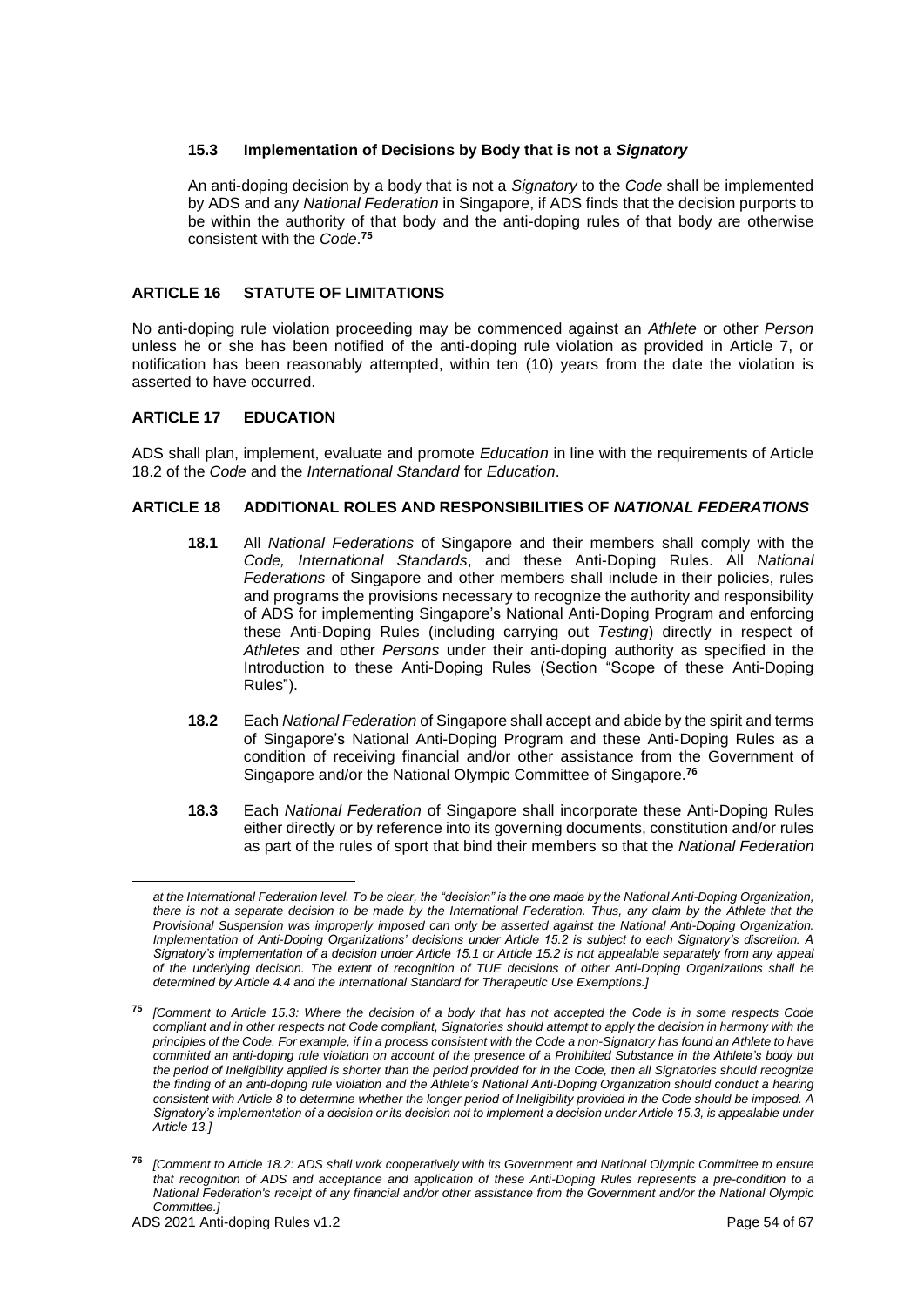may enforce them itself directly in respect of *Athletes* and other *Persons* under its anti-doping authority.

- **18.4** By adopting these Anti-Doping Rules, and incorporating them into their governing documents and rules of sport, *National Federations* shall cooperate with and support ADS in that function*.* They shall also recognize, abide by and implement the decisions made pursuant to these Anti-Doping Rules, including the decisions imposing sanctions on *Persons* under their authority.
- **18.5** All *National Federations* of Singapore shall take appropriate action to enforce compliance with the *Code*, *International Standards*, and these Anti-Doping Rules by *inter alia*:
	- (i) conducting *Testing* only under the documented authority of their International Federation and using ADS or other *Sample* collection authority to collect *Samples* in compliance with the *International Standard* for *Testing* and Investigations;
	- (ii) recognizing the authority of ADS in accordance with Article 5.2.1 of the *Code*  and assisting as appropriate with ADS's implementation of the national *Testing*  program for their sport;
	- (iii) analyzing all *Samples* collected using a *WADA*-accredited or *WADA*-approved laboratory in accordance with Article 6.1; and
	- (iv) ensuring that any national level anti-doping rule violation cases discovered by *National Federations* are adjudicated by an *Operationally Independent* hearing panel in accordance with Article 8.1 and the *International Standard* for *Results Management*.
- **18.6** All *National Federations* shall establish rules requiring all *Athletes* preparing for or participating in a *Competition* or activity authorized or organized by a *National Federation* or one of its member organizations, and all *Athlete Support Personnel* associated with such *Athletes* to agree to be bound by these Anti-Doping Rules and to submit to the *Results Management* authority of the *Anti-Doping Organization* in conformity with the *Code* as a condition of such participation.
- **18.7** All *National Federations* shall report any information suggesting or relating to an anti-doping rule violation to ADS and to their International Federation and shall cooperate with investigations conducted by any *Anti-Doping Organization* with authority to conduct the investigation.
- **18.8** All *National Federations* shall have disciplinary rules in place to prevent *Athlete Support Personnel* who are *Using Prohibited Substances* or *Prohibited Methods* without valid justification from providing support to Athletes under the authority of ADS or the *National Federation*.
- **18.9** All *National Federations* shall conduct anti-doping *Education* in coordination with ADS*.*

## <span id="page-54-0"></span>**ARTICLE 19 ADDITIONAL ROLES AND RESPONSIBILITIES OF ADS**

- **19.1** In addition to the roles and responsibilities described in Article 20.5 of the *Code* for *National Anti-Doping Organizations*, ADS shall report to *WADA* on ADS's compliance with the *Code* and *International Standards* in accordance with Article 24.1.2 of the *Code*.
- ADS 2021 Anti-doping Rules v1.2 Page 55 of 67 **19.2** Subject to applicable law, and in accordance with Article 20.5.10 of the *Code*, all ADS's board members, directors, officers, and those employees (and those of appointed *Delegated Third Parties*), who are involved in any aspect of *Doping*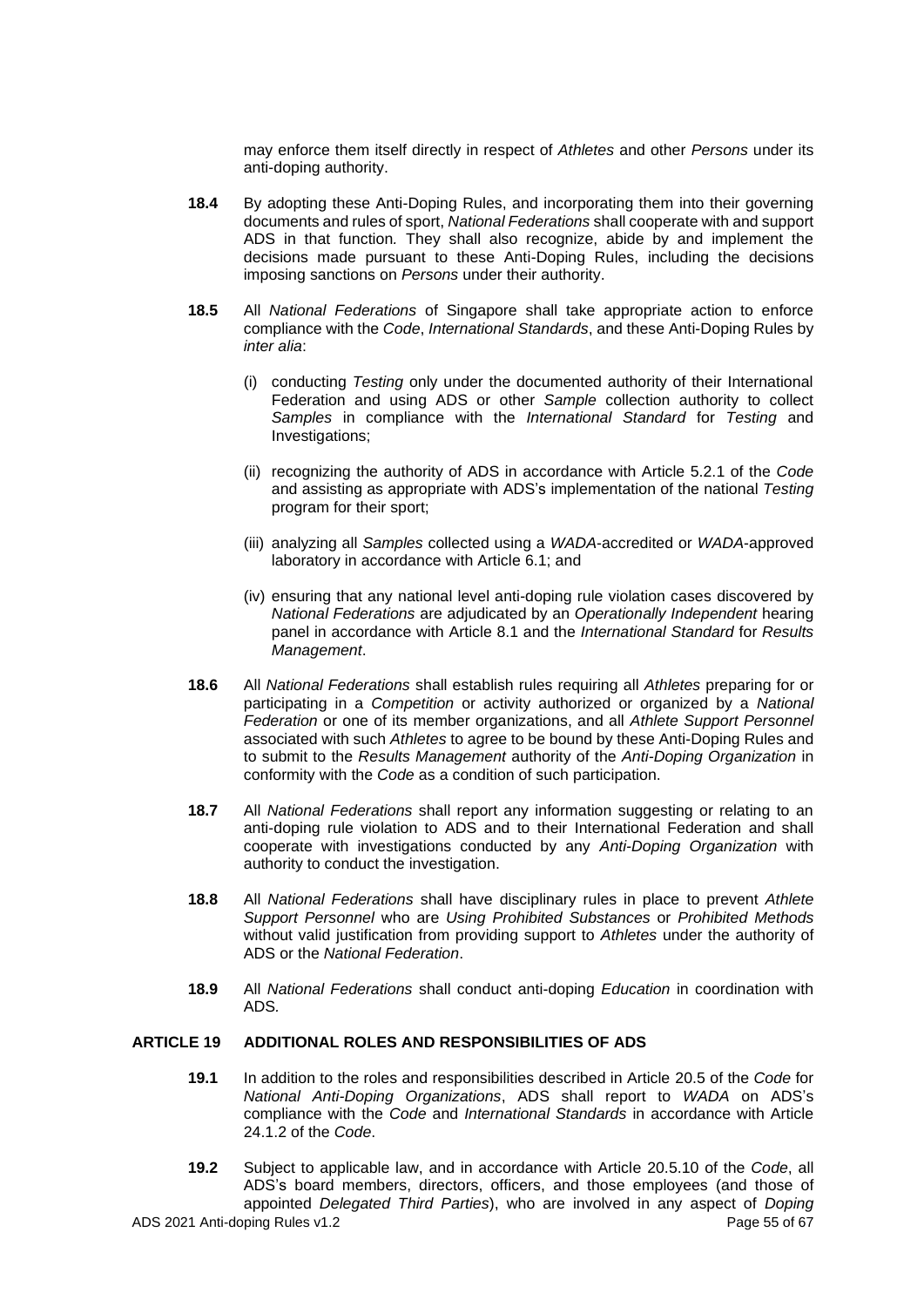*Control*, must sign a form provided by ADS, agreeing to be bound by these Anti-Doping Rules as *Persons* in conformity with the *Code* for direct and intentional misconduct.

**19.3** Subject to applicable law, and in accordance with Article 20.5.11 of the *Code*, any ADS employee who is involved in *Doping Control* (other than authorized anti-doping *Education* or rehabilitation programs) must sign a statement provided by ADS confirming that they are not *Provisionally Suspended* or serving a period of *Ineligibility* and have not been directly or intentionally engaged in conduct within the previous six (6) years which would have constituted a violation of anti-doping rules if *Code*-compliant rules had been applicable to them.

## <span id="page-55-0"></span>**ARTICLE 20 ADDITIONAL ROLES AND RESPONSIBILITIES OF** *ATHLETES*

- **20.1** To be knowledgeable of and comply with these Anti-Doping Rules.
- **20.2** To be available for *Sample* collection at all times.**<sup>77</sup>**
- **20.3** To take responsibility, in the context of anti-doping, for what they ingest and *Use*.
- **20.4** To inform medical personnel of their obligation not to *Use Prohibited Substances* and *Prohibited Methods* and to take responsibility to make sure that any medical treatment received does not violate these Anti-Doping Rules.
- **20.5** To disclose to ADS and their International Federation any decision by a non-*Signatory* finding that the *Athlete* committed an anti-doping rule violation within the previous ten (10) years.
- **20.6** To cooperate with *Anti-Doping Organizations* investigating anti-doping rule violations.

An *Athlete* who fails to render full cooperation with *Anti-Doping Organizations* investigating anti-doping rule violations may be subjected to disciplinary action for breach or non-compliance of the *Athlete's* National Federation rules, and/or contractual agreements with SportSG, SNOC or other interested parties including without limitation employers or sponsors.

- **20.7** To disclose the identity of their *Athlete Support Personnel* upon request by ADS or a *National Federation*, or any other *Anti-Doping Organization* with authority over the *Athlete*.
- **20.8** An *Athlete* who displays offensive conduct towards a *Doping Control* official or other *Person* involved in *Doping Control*, which does not otherwise constitute *Tampering*, may be subjected to disciplinary action for breach or non-compliance of the *Athlete's* National Federation rules and/or contractual agreements with SportSG, SNOC, or other interested parties including without limitation employers or sponsors.

# <span id="page-55-1"></span>**ARTICLE 21 ADDITIONAL ROLES AND RESPONSIBILITIES OF** *ATHLETE SUPPORT PERSONNEL*

- **21.1** To be knowledgeable of and comply with these Anti-Doping Rules.
- **21.2** To cooperate with the *Athlete Testing* program.

.

**<sup>77</sup>** *[Comment to Article 20.2: With due regard to an Athlete's human rights and privacy, legitimate anti-doping considerations sometimes require Sample collection late at night or early in the morning. For example, it is known that some Athletes Use low doses of EPO during these hours so that it will be undetectable in the morning.]*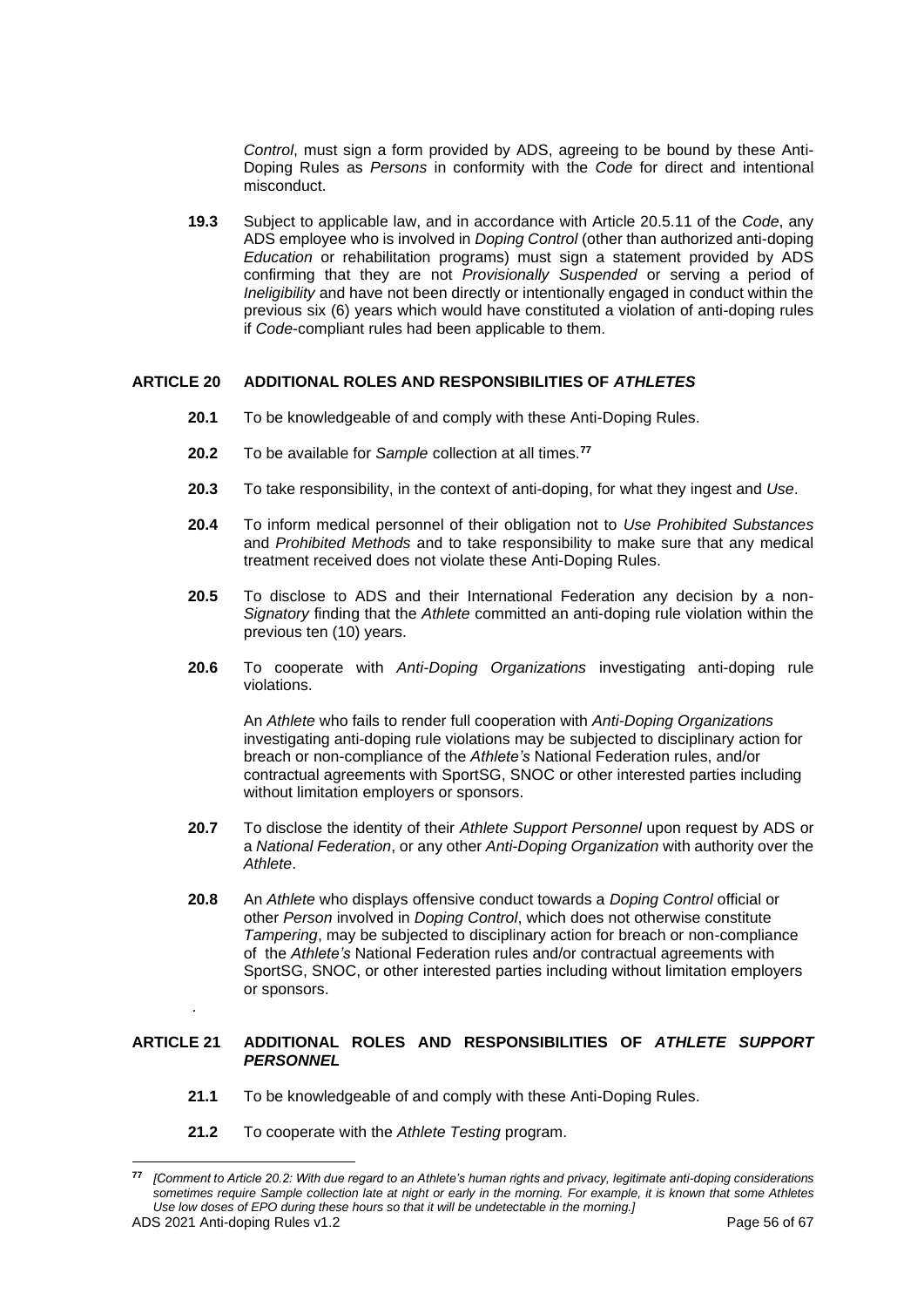- **21.3** To use their influence on *Athlete* values and behavior to foster anti-doping attitudes.
- **21.4** To disclose to ADS and their International Federation any decision by a non-*Signatory* finding that they committed an anti-doping rule violation within the previous ten (10) years.
- **21.5** To cooperate with *Anti-Doping Organizations* investigating anti-doping rule violations.

An *Athlete Support Personnel* who fails to render full cooperation with *Anti-Doping Organizations* investigating anti-doping rule violations may be subjected to disciplinary action for breach or non-compliance of the *Athlete's* National Federation rules, and/or contractual agreements with SportSG, SNOC or other interested parties including without limitation, employers or sponsors.

**21.6** Athlete *Support Personnel* shall not *Use* or *Possess* any *Prohibited Substance* or *Prohibited Method* without valid justification.

Any such *Use* or *Possession* may result in a charge of misconduct under *the Athlete's* National Federation rules, and/or contractual agreements with SportSG, SNOC or other interested parties including without limitation, employers or sponsors.

**21.7** Any *Athlete* Support Personnel who displays offensive conduct towards a *Doping Control* official or other *Person* involved in *Doping Control*, which does not otherwise constitute *Tampering*, may be subjected to disciplinary action for breach or noncompliance of the *Athlete's* National Federation rules and/or contractual agreements with SportSG, SNOC, or other interested parties including without limitation, employers or sponsors.

## <span id="page-56-0"></span>**ARTICLE 22 ADDITIONAL ROLES AND RESPONSIBILITIES OF OTHER** *PERSONS* **SUBJECT TO THESE ANTI-DOPING RULES**

- **22.1** To be knowledgeable of and comply with these Anti-Doping Rules.
- **22.2** To disclose to ADS and their International Federation any decision by a non-*Signatory* finding that they committed an anti-doping rule violation within the previous ten (10) years.
- **22.3** To cooperate with *Anti-Doping Organizations* investigating anti-doping rule violations.

Failure by any other *Person* subject to these Anti-Doping Rules to cooperate in full with *Anti-Doping Organizations* investigating anti-doping rule violations may result in a charge of misconduct under the *Athlete's* National Federation rules and/or contractual agreements with SportSG, SNOC, or other interested parties including without limitation, employers or sponsors.

- **22.4** Not to *Use* or *Possess* any *Prohibited Substance* or *Prohibited Method* without valid justification.
- **22.5** Offensive conduct towards a *Doping Control* official or other *Person* involved in *Doping Control* by a *Person*, which does not otherwise constitute *Tampering*, may result in a charge of misconduct under the *Athlete's* National Federation rules and/or contractual agreements with SportSG, SNOC, or other interested parties including without limitation, employers or sponsors.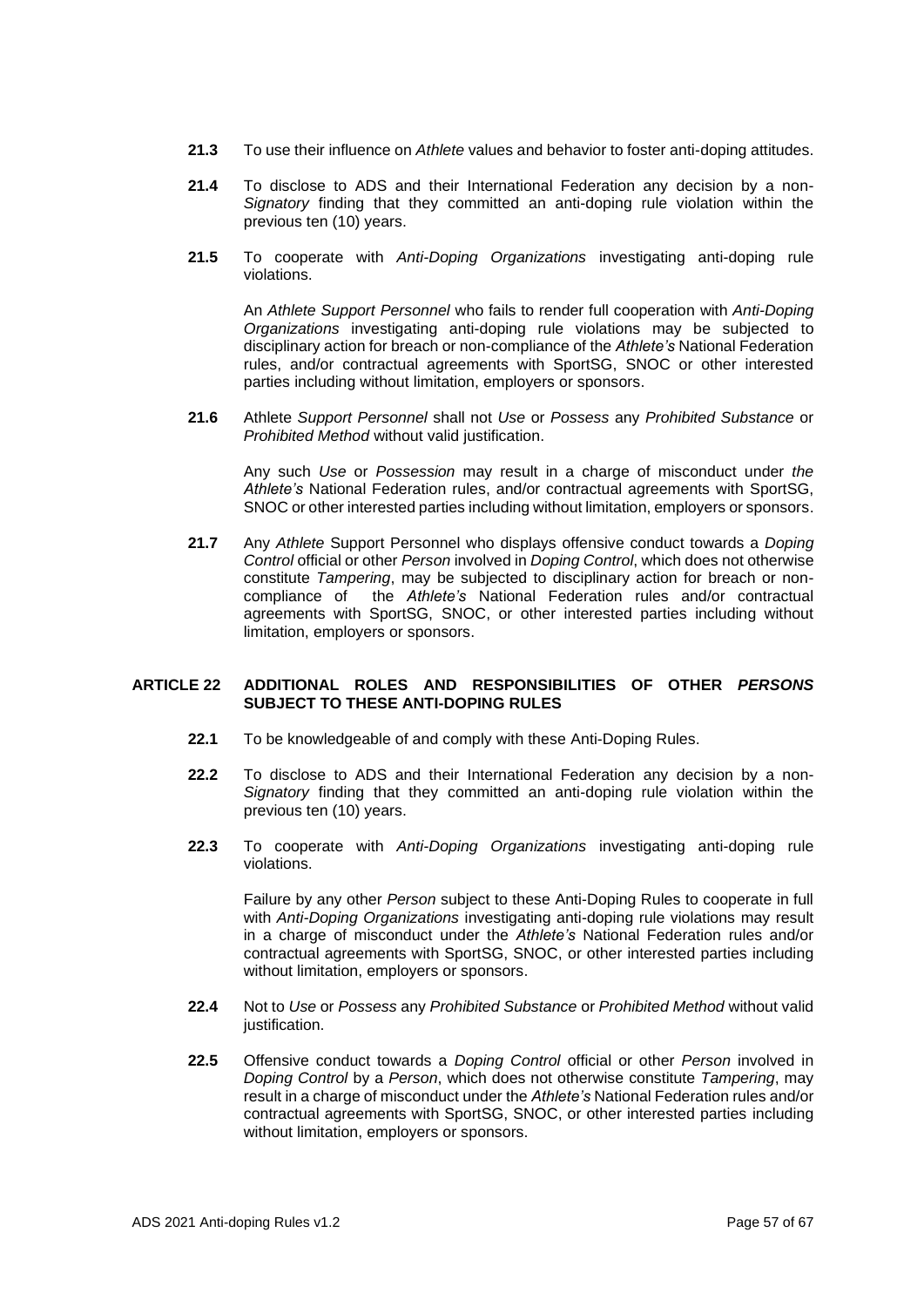## <span id="page-57-0"></span>**ARTICLE 23 INTERPRETATION OF THE** *CODE*

- **23.1** The official text of the *Code* shall be maintained by *WADA* and shall be published in English and French. In the event of any conflict between the English and French versions, the English version shall prevail.
- **23.2** The comments annotating various provisions of the *Code* shall be used to interpret the *Code*.
- **23.3** The *Code* shall be interpreted as an independent and autonomous text and not by reference to the existing law or statutes of the *Signatories* or governments.
- **23.4** The headings used for the various Parts and Articles of the *Code* are for convenience only and shall not be deemed part of the substance of the *Code* or to affect in any way the language of the provisions to which they refer.
- **23.5** Where the term "days" is used in the *Code* or an *International Standard*, it shall mean calendar days unless otherwise specified.
- **23.6** The *Code* shall not apply retroactively to matters pending before the date the *Code* is accepted by a *Signatory* and implemented in its rules. However, pre-*Code* antidoping rule violations would continue to count as "First violations" or "Second violations" for purposes of determining sanctions under Article 10 for subsequent post-*Code* violations.
- **23.7** The Purpose, Scope and Organization of the World Anti-Doping Program and the *Code* and Appendix 1, Definitions, shall be considered integral parts of the *Code*.

## <span id="page-57-1"></span>**ARTICLE 24 FINAL PROVISIONS**

- **24.1** Where the term "days" is used in these Anti-Doping Rules, it shall mean calendar days unless otherwise specified.
- **24.2** These Anti-Doping Rules shall be interpreted as an independent and autonomous text and not by reference to existing law or statutes.
- **24.3** These Anti-Doping Rules have been adopted pursuant to the applicable provisions of the *Code* and the *International Standards* and shall be interpreted in a manner that is consistent with applicable provisions of the *Code* and the *International Standards*. The *Code* and the *International Standards* shall be considered integral parts of these Anti-Doping Rules and shall prevail in case of conflict.
- **24.4** The Introduction and Appendix 1 shall be considered integral parts of these Anti-Doping Rules.
- **24.5** The comments annotating various provisions of these Anti-Doping Rules shall be used to interpret these Anti-Doping Rules.
- **24.6** These Anti-Doping Rules shall enter into force on 1 January 2021 (the "Effective Date"). They repeal any previous version of ADS's Anti-Doping Rules.
- **24.7** These Anti-Doping Rules shall not apply retroactively to matters pending before the Effective Date. However:
	- **24.7.1** Anti-doping rule violations taking place prior to the Effective Date count as "first violations" or "second violations" for purposes of determining sanctions under Article 10 for violations taking place after the Effective Date.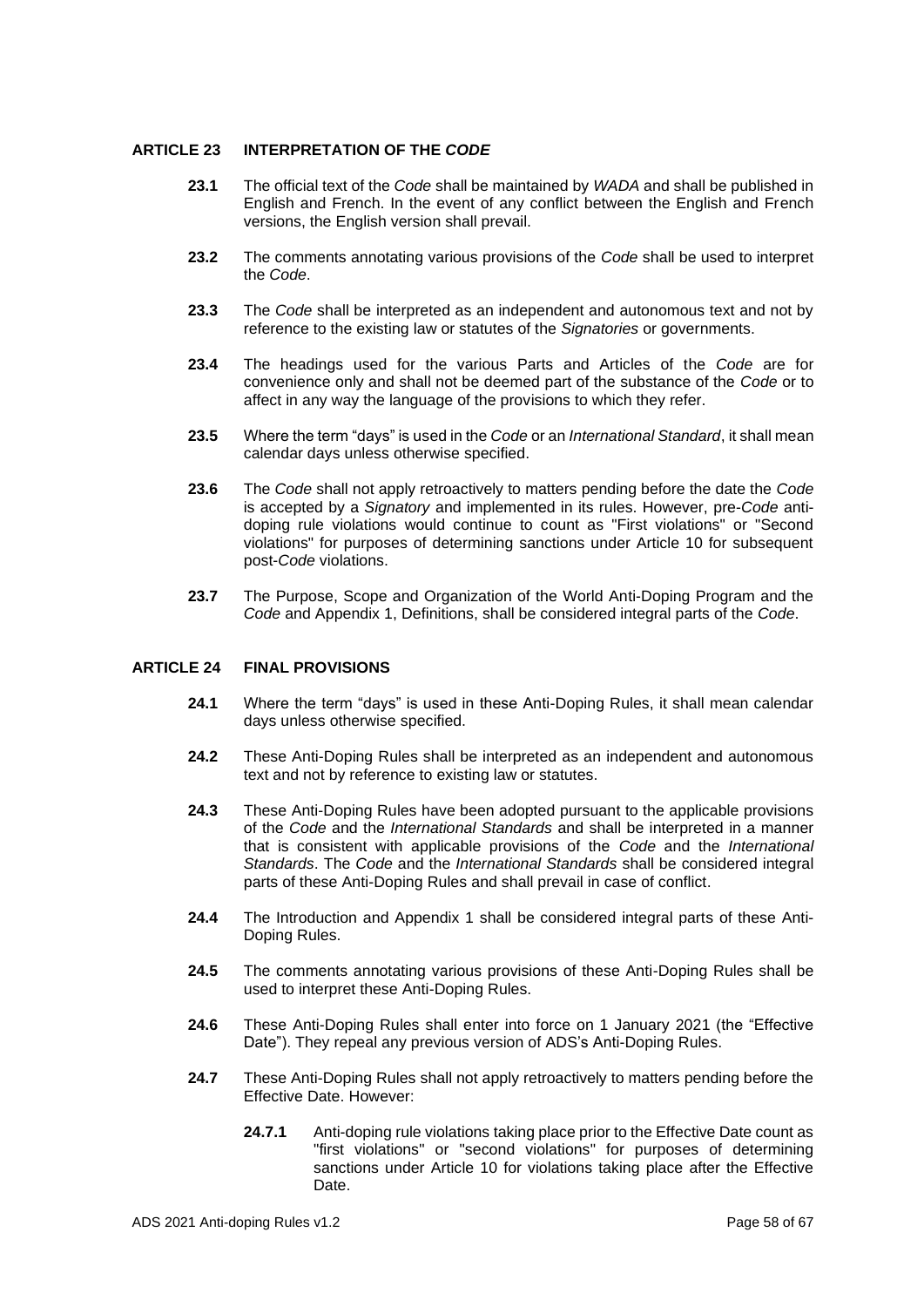- **24.7.2** Any anti-doping rule violation case which is pending as of the Effective Date and any anti-doping rule violation case brought after the Effective Date based on an anti-doping rule violation which occurred prior to the Effective Date, shall be governed by the substantive anti-doping rules in effect at the time the alleged anti-doping rule violation occurred, and not by the substantive anti-doping rules set out in these Anti-Doping Rules, unless the panel hearing the case determines the principle of "lex mitior" appropriately applies under the circumstances of the case. For these purposes, the retrospective periods in which prior violations can be considered for purposes of multiple violations under Article 10.9.4 and the statute of limitations set forth in Article 16 are procedural rules, not substantive rules, and should be applied retroactively along with all of the other procedural rules in these Anti-Doping Rules (provided, however, that Article 16 shall only be applied retroactively if the statute of limitations period has not already expired by the Effective Date).
- **24.7.3** Any Article 2.4 whereabouts failure (whether a filing failure or a missed test, as those terms are defined in the *International Standard* for *Results Management*) prior to the Effective Date shall be carried forward and may be relied upon, prior to expiry, in accordance with the *International Standard* for *Results Management*, but it shall be deemed to have expired twelve (12) months after it occurred*.*
- **24.7.4** With respect to cases where a final decision finding an anti-doping rule violation has been rendered prior to the Effective Date, but the *Athlete* or other *Person* is still serving the period of *Ineligibility* as of the Effective Date, the *Athlete* or other *Person* may apply to ADS or other *Anti-Doping Organization* which had *Results Management* responsibility for the antidoping rule violation to consider a reduction in the period of *Ineligibility* in light of these Anti-Doping Rules. Such application must be made before the period of *Ineligibility* has expired. The decision rendered may be appealed pursuant to Article 13.2. These Anti-Doping Rules shall have no application to any case where a final decision finding an anti-doping rule violation has been rendered and the period of *Ineligibility* has expired.
- **24.7.5** For purposes of assessing the period of *Ineligibility* for a second violation under Article 10.9.1, where the sanction for the first violation was determined based on rules in force prior to the Effective Date, the period of *Ineligibility* which would have been assessed for that first violation had these Anti-Doping Rules been applicable, shall be applied.**<sup>78</sup>**
- **24.7.6** Changes to the *Prohibited List* and *Technical Documents* relating to substances or methods on the *Prohibited List* shall not, unless they specifically provide otherwise, be applied retroactively. As an exception, however, when a *Prohibited Substance* or a *Prohibited Method has* been removed from the *Prohibited List*, an *Athlete* or other *Person* currently serving a period of *Ineligibility* on account of the formerly *Prohibited Substance* or *Prohibited Method* may apply to ADS or other *Anti-Doping Organization* which had *Results Management* responsibility for the antidoping rule violation to consider a reduction in the period of *Ineligibility* in light of the removal of the substance or method from the *Prohibited List*.

ADS 2021 Anti-doping Rules v1.2 **Page 59 of 67** Page 59 of 67 **<sup>78</sup>** *[Comment to Article 24.7.5: Other than the situation described in Article 24.7.5, where a final decision finding an antidoping rule violation has been rendered prior to the Effective Date and the period of Ineligibility imposed has been completely served, these Anti-Doping Rules may not be used to re-characterize the prior violation.]*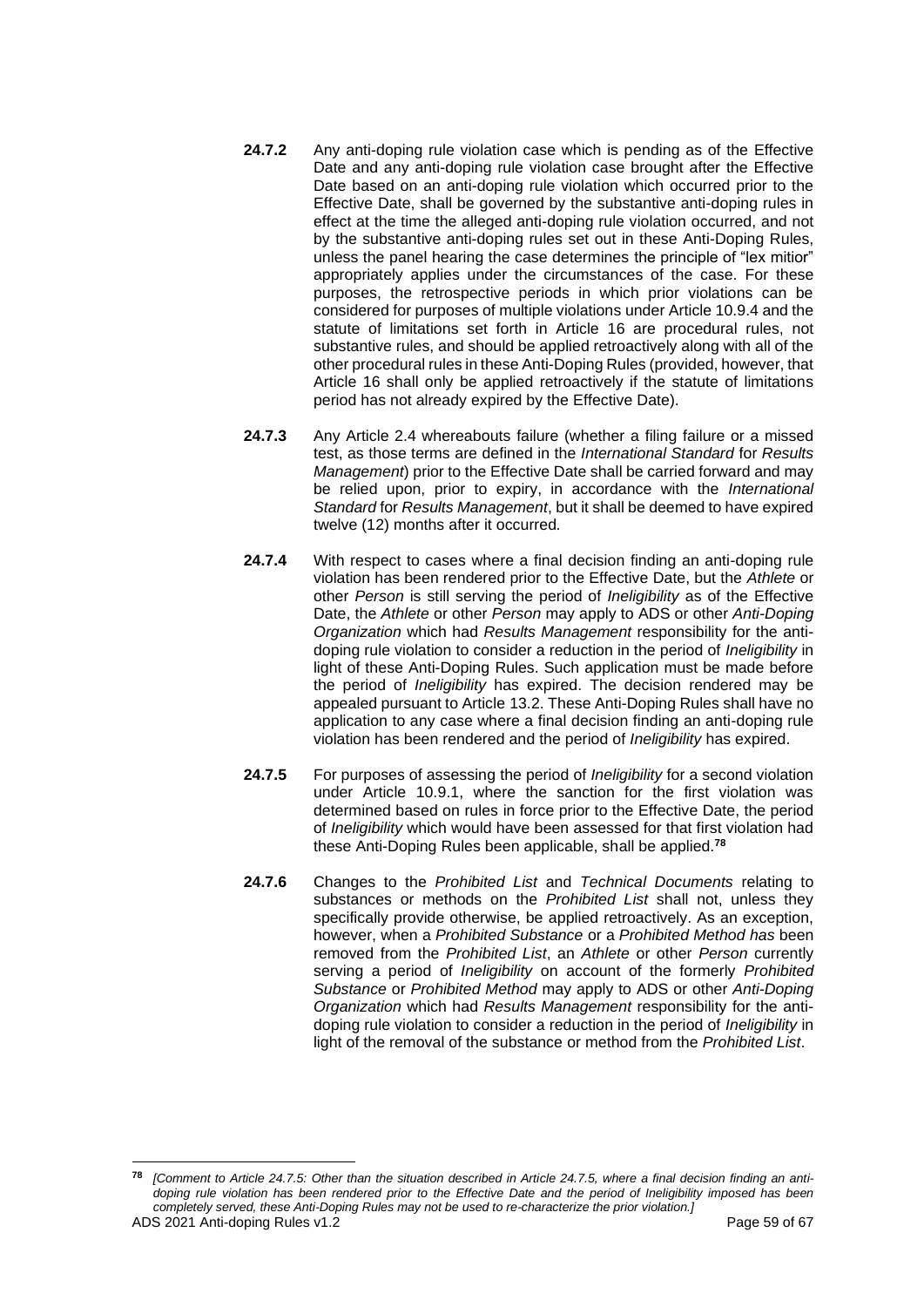## <span id="page-59-0"></span>**APPENDIX 1 DEFINITIONS<sup>79</sup>**

*ADAMS*: The Anti-Doping Administration and Management System is a Web-based database management tool for data entry, storage, sharing, and reporting designed to assist stakeholders and *WADA* in their anti-doping operations in conjunction with data protection legislation.

*Administration*: Providing, supplying, supervising, facilitating, or otherwise participating in the *Use* or *Attempted Use* by another *Person* of a *Prohibited Substance* or *Prohibited Method*. However, this definition shall not include the actions of bona fide medical personnel involving a *Prohibited Substance* or *Prohibited Method Used* for genuine and legal therapeutic purposes or other acceptable justification and shall not include actions involving *Prohibited Substances* which are not prohibited in *Out-of-Competition Testing* unless the circumstances as a whole demonstrate that such *Prohibited Substances* are not intended for genuine and legal therapeutic purposes or are intended to enhance sport performance.

*Adverse Analytical Finding*: A report from a *WADA*-accredited laboratory or other *WADA*-approved laboratory that, consistent with the *International Standard* for Laboratories, establishes in a *Sample*  the presence of a *Prohibited Substance* or its *Metabolites* or *Markers* or evidence of the *Use* of a *Prohibited Method*.

*Adverse Passport Finding*: A report identified as an *Adverse Passport Finding* as described in the applicable *International Standards*.

*Aggravating Circumstances*: Circumstances involving, or actions by, an *Athlete* or other *Person* which may justify the imposition of a period of *Ineligibility* greater than the standard sanction. Such circumstances and actions shall include, but are not limited to: the *Athlete* or other *Person Used* or *Possessed* multiple *Prohibited Substances* or *Prohibited Methods*, *Used* or *Possessed* a *Prohibited Substance* or *Prohibited Method* on multiple occasions or committed multiple other anti-doping rule violations; a normal individual would be likely to enjoy the performance-enhancing effects of the antidoping rule violation(s) beyond the otherwise applicable period of *Ineligibility*; the *Athlete* or *Person* engaged in deceptive or obstructive conduct to avoid the detection or adjudication of an anti-doping rule violation; or the *Athlete* or other *Person* engaged in *Tampering* during *Results Management*. For the avoidance of doubt, the examples of circumstances and conduct described herein are not exclusive and other similar circumstances or conduct may also justify the imposition of a longer period of *Ineligibility*.

*Anti-Doping Activities*: Anti-doping *Education* and information, test distribution planning, maintenance of a *Registered Testing Pool*, managing *Athlete Biological Passports*, conducting *Testing*, organizing analysis of *Samples*, gathering of intelligence and conduct of investigations, processing of *TUE* applications, *Results Management*, monitoring and enforcing compliance with any *Consequences* imposed, and all other activities related to anti-doping to be carried out by or on behalf of an *Anti-Doping Organization*, as set out in the *Code* and/or the *International Standards*.

*Anti-Doping Organization*: *WADA* or a *Signatory* that is responsible for adopting rules for initiating, implementing or enforcing any part of the *Doping Control* process. This includes, for example, the International Olympic Committee, the International Paralympic Committee, other *Major Event Organizations* that conduct *Testing* at their *Events*, International Federations, and *National Anti-Doping Organizations.*

*Athlete*: Any *Person* who competes in sport at the international level (as defined by each International Federation) or the national level (as defined by each *National Anti-Doping Organization*). An *Anti-Doping Organization* has discretion to apply anti-doping rules to an *Athlete* who is neither an *International-Level Athlete* nor a *National-Level Athlete*, and thus to bring them within the definition of "*Athlete.*" In relation to *Athletes* who are neither *International-Level* nor *National-Level Athletes*, an *Anti-Doping Organization* may elect to: conduct limited *Testing* or no *Testing* at all; analyze *Samples* for less than the full menu of *Prohibited Substances*; require limited or no whereabouts information; or not require advance *TUEs*. However, if an Article 2.1, 2.3 or 2.5 anti-doping rule

**<sup>79</sup>** *[Comment to Definitions: Defined terms shall include their plural and possessive forms, as well as those terms used as other parts of speech.]*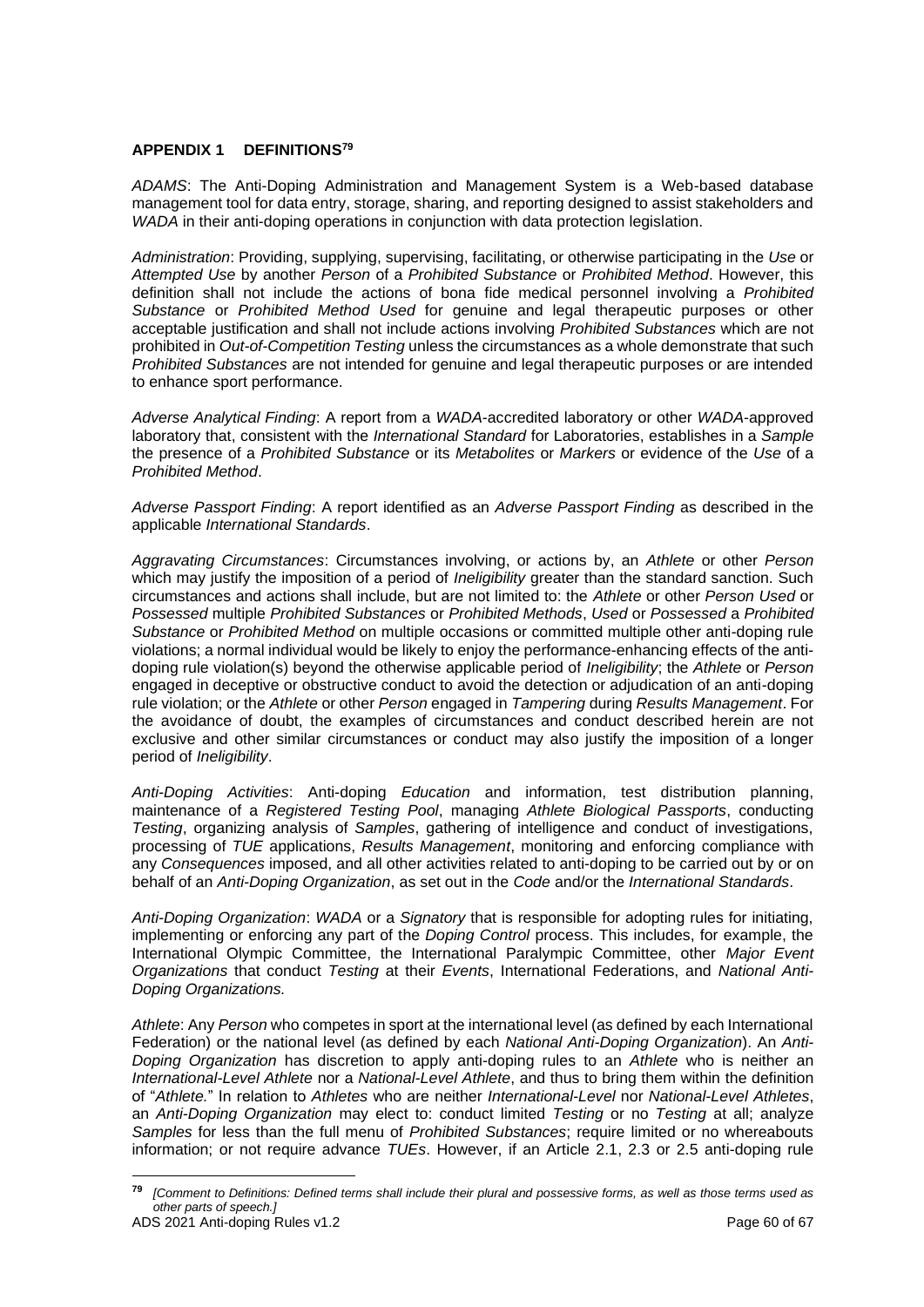violation is committed by any *Athlete* over whom an *Anti-Doping Organization* has elected to exercise its authority to test and who competes below the international or national level, then the *Consequences* set forth in the *Code* must be applied. For purposes of Article 2.8 and Article 2.9 and for purposes of anti-doping information and *Education*, any *Person* who participates in sport under the authority of any *Signatory*, government, or other sports organization accepting the *Code* is an *Athlete*. **80**

*Athlete Biological Passport*: The program and methods of gathering and collating data as described in the *International Standard* for *Testing* and Investigations and *International Standard* for Laboratories.

*Athlete Support Personnel*: Any coach, trainer, manager, agent, team staff, official, medical, paramedical personnel, parent or any other *Person* working with, treating or assisting an *Athlete* participating in or preparing for sports *Competition*.

*Attempt*: Purposely engaging in conduct that constitutes a substantial step in a course of conduct planned to culminate in the commission of an anti-doping rule violation. Provided, however, there shall be no anti-doping rule violation based solely on an *Attempt* to commit a violation if the *Person* renounces the *Attempt* prior to it being discovered by a third party not involved in the *Attempt*.

*Atypical Finding*: A report from a *WADA*-accredited laboratory or other *WADA*-approved laboratory which requires further investigation as provided by the *International Standard* for Laboratories or related *Technical Documents* prior to the determination of an *Adverse Analytical Finding*.

*Atypical Passport Finding*: A report described as an *Atypical Passport Finding* as described in the applicable *International Standards*.

*CAS*: The Court of Arbitration for Sport.

*Code*: The World Anti-Doping *Code*.

*Competition*: A single race, match, game or singular sport contest. For example, a basketball game or the finals of the Olympic 100-meter race in athletics. For stage races and other sport contests where prizes are awarded on a daily or other interim basis the distinction between a *Competition* and an *Event* will be as provided in the rules of the applicable International Federation.

*Consequences of Anti-Doping Rule Violations* ("*Consequences*"): An *Athlete's* or other *Person's* violation of an anti-doping rule may result in one or more of the following: (a) *Disqualification* means the *Athlete's* results in a particular *Competition* or *Event* are invalidated, with all resulting *Consequences* including forfeiture of any medals, points and prizes; (b) *Ineligibility* means the *Athlete* or other *Person* is barred on account of an anti-doping rule violation for a specified period of time from participating in any *Competition* or other activity or funding as provided in Article 10.14; (c) *Provisional Suspension* means the *Athlete* or other *Person* is barred temporarily from participating in any *Competition* or activity prior to the final decision at a hearing conducted under Article 8; (d) *Financial Consequences* means a financial sanction imposed for an anti-doping rule violation or to recover costs associated with an anti-doping rule violation; and (e) *Public Disclosure* means the dissemination or distribution of information to the general public or *Persons* beyond those *Persons*  entitled to earlier notification in accordance with Article 14. Teams in *Team Sports* may also be subject to *Consequences* as provided in Article 11.

*Contaminated Product*: A product that contains a *Prohibited Substance* that is not disclosed on the product label or in information available in a reasonable Internet search.

**<sup>80</sup>** *[Comment to Athlete: Individuals who participate in sport may fall in one of five (5) categories: 1) International-Level Athlete, 2) National-Level Athlete, 3) individuals who are not International- or National-Level Athletes but over whom the International Federation or National Anti-Doping Organization has chosen to exercise authority, 4) Recreational Athlete, and 5) individuals over whom no International Federation or National Anti-Doping Organization has, or has chosen to, exercise authority. All International- and National-Level Athletes are subject to the anti-doping rules of the Code, with the precise definitions of international and national level sport to be set forth in the anti-doping rules of the International Federations and National Anti-Doping Organizations.]*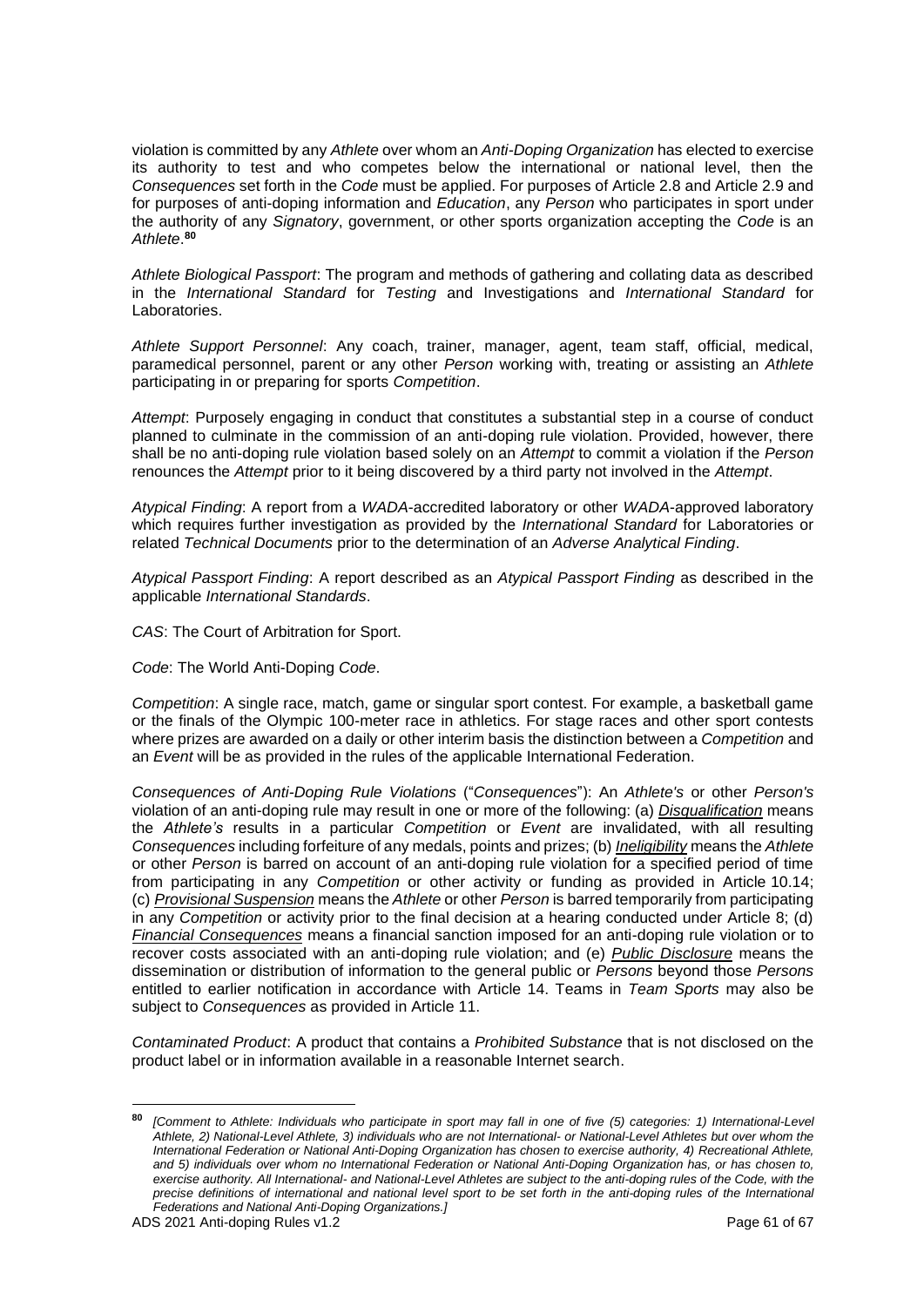*Decision Limit*: The value of the result for a threshold substance in a *Sample*, above which an *Adverse Analytical Finding* shall be reported, as defined in the *International Standard* for Laboratories.

*Delegated Third Party*: Any *Person* to which ADS delegates any aspect of *Doping Control* or antidoping *Education* programs including, but not limited to, third parties or other *Anti-Doping Organizations* that conduct *Sample* collection or other *Doping Control* services or anti-doping *Educational* programs for ADS, or individuals serving as independent contractors who perform *Doping Control* services for ADS (e.g., non-employee *Doping Control* officers or chaperones). This definition does not include *CAS*.

*Disqualification*: See *Consequences of Anti-Doping Rule Violations* above.

*Domestic Testing Pool*: The tier below the *Registered Testing Pool* which includes *Athletes* from whom some whereabouts information is required in order to locate and *Test* the *Athlete Out-of-Competition*.]

*Doping Control*: All steps and processes from test distribution planning through to ultimate disposition of any appeal and the enforcement of *Consequences*, including all steps and processes in between, including but not limited to, *Testing*, investigations, whereabouts, *TUEs*, *Sample* collection and handling, laboratory analysis, *Results Management* and investigations or proceedings relating to violations of Article 10.14 (Status During *Ineligibility* or *Provisional Suspension*).

*Education*: The process of learning to instill values and develop behaviors that foster and protect the spirit of sport, and to prevent intentional and unintentional doping.

*Event*: A series of individual *Competitions* conducted together under one ruling body (e.g., the Olympic Games, World Championships of an International Federation, or Pan American Games).

*Event Period*: The time between the beginning and end of an *Event*, as established by the ruling body of the *Event*.

*Event Venues*: Those venues so designated by the ruling body for the *Event.*

*Fault*: *Fault* is any breach of duty or any lack of care appropriate to a particular situation. Factors to be taken into consideration in assessing an *Athlete's* or other *Person's* degree of *Fault* include, for example, the *Athlete's* or other *Person's* experience, whether the *Athlete* or other *Person* is a *Protected Person*, special considerations such as impairment, the degree of risk that should have been perceived by the *Athlete* and the level of care and investigation exercised by the *Athlete* in relation to what should have been the perceived level of risk. In assessing the *Athlete's* or other *Person's* degree of *Fault*, the circumstances considered must be specific and relevant to explain the *Athlete's* or other *Person's* departure from the expected standard of behavior. Thus, for example, the fact that an *Athlete* would lose the opportunity to earn large sums of money during a period of *Ineligibility*, or the fact that the *Athlete* only has a short time left in a career, or the timing of the sporting calendar, would not be relevant factors to be considered in reducing the period of *Ineligibility* under Article 10.6.1 or 10.6.2.**<sup>81</sup>**

*Financial Consequences*: See *Consequences of Anti-Doping Rule Violations* above.

*In-Competition*: The period commencing at 11:59 p.m. on the day before a *Competition* in which the *Athlete* is scheduled to participate through the end of such *Competition* and the *Sample* collection process related to such *Competition*. Provided, however, *WADA* may approve, for a particular sport, an alternative definition if an International Federation provides a compelling justification that a

**<sup>81</sup>** *[Comment to Fault: The criterion for assessing an Athlete's degree of Fault is the same under all Articles where Fault is to be considered. However, under Article 10.6.2, no reduction of sanction is appropriate unless, when the degree of Fault is assessed, the conclusion is that No Significant Fault or Negligence on the part of the Athlete or other Person was involved.]*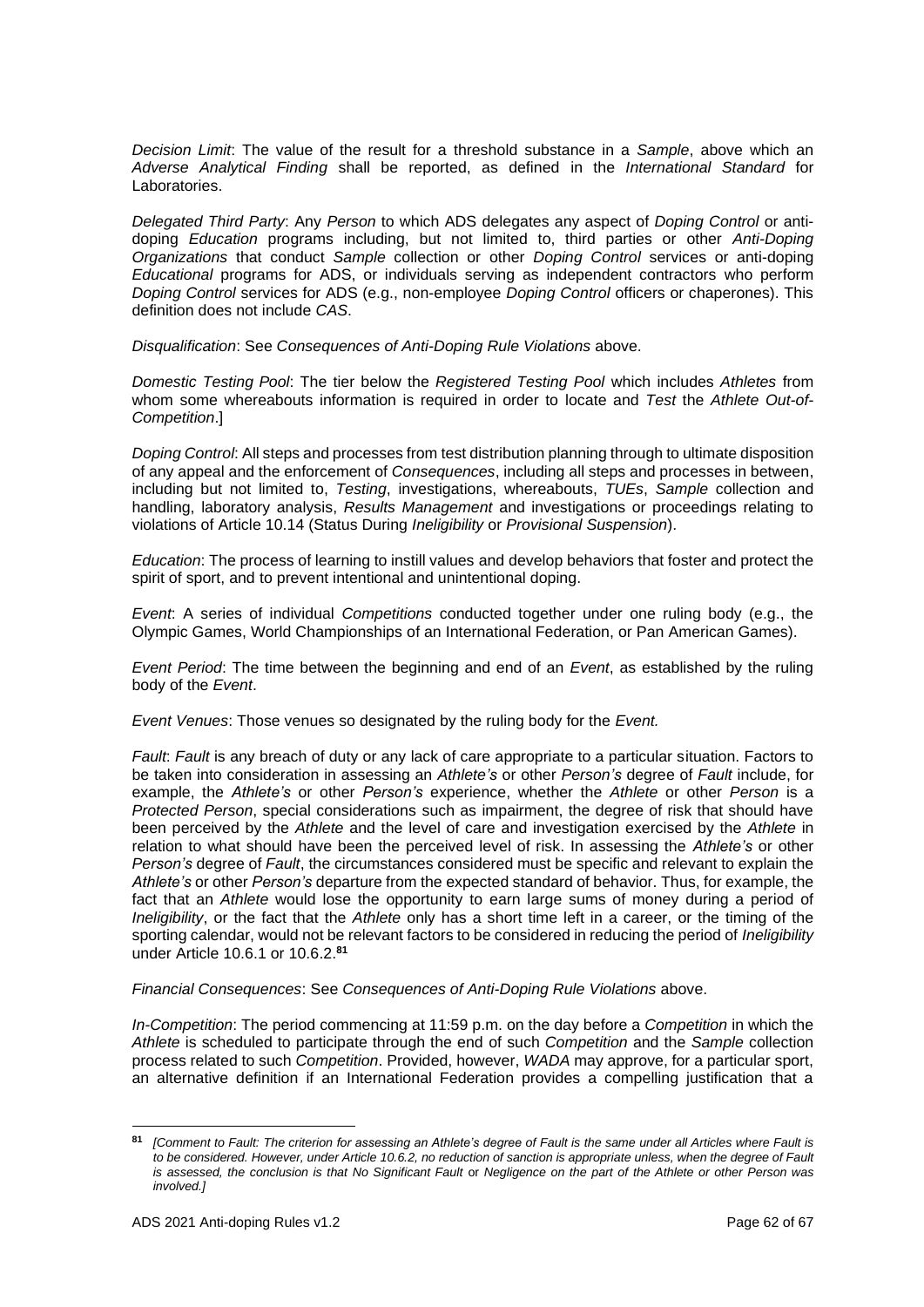different definition is necessary for its sport; upon such approval by *WADA*, the alternative definition shall be followed by all *Major Event Organizations* for that particular sport.**<sup>82</sup>**

*Independent Observer Program*: A team of observers and/or auditors, under the supervision of *WADA*, who observe and provide guidance on the *Doping Control* process prior to or during certain *Events* and report on their observations as part of *WADA*'s compliance monitoring program.

*Individual Sport*: Any sport that is not a *Team Sport.*

*Ineligibility*: See *Consequences of Anti-Doping Rule Violations* above.

*Institutional Independence*: Hearing panels on appeal shall be fully independent institutionally from the *Anti-Doping Organization* responsible for *Results Management*. They must therefore not in any way be administered by, connected or subject to the *Anti-Doping Organization* responsible for *Results Management*.

*International Event*: An *Event* or *Competition* where the International Olympic Committee, the International Paralympic Committee, an International Federation, a *Major Event Organization,* or another international sport organization is the ruling body for the *Event* or appoints the technical officials for the *Event.*

*International-Level Athlete*: *Athletes* who compete in sport at the international level, as defined by each International Federation, consistent with the *International Standard* for *Testing* and Investigations.**<sup>83</sup>**

*International Standard*: A standard adopted by *WADA* in support of the *Code*. Compliance with an *International Standard* (as opposed to another alternative standard, practice or procedure) shall be sufficient to conclude that the procedures addressed by the *International Standard* were performed properly. *International Standards* shall include any *Technical Documents* issued pursuant to the *International Standard*.

*Major Event Organizations*: The continental associations of *National Olympic Committees* and other international multi-sport organizations that function as the ruling body for any continental, regional or other *International Event*.

*Marker*: A compound, group of compounds or biological variable(s) that indicates the *Use* of a *Prohibited Substance* or *Prohibited Method.*

*Metabolite*: Any substance produced by a biotransformation process.

*Minimum Reporting Level*: The estimated concentration of a *Prohibited Substance* or its *Metabolite(s)* or *Marker(s)* in a *Sample* below which *WADA*-accredited laboratories should not report that *Sample* as an *Adverse Analytical Finding.*

*Minor*: A natural *Person* who has not reached the age of eighteen (18) years.

*National Anti-Doping Organization*: The entity(ies) designated by each country as possessing the primary authority and responsibility to adopt and implement anti-doping rules, direct the collection of *Samples*, manage test results and conduct *Results Management* at the national level. If this

**<sup>82</sup>** *[Comment to In-Competition: Having a universally accepted definition for In-Competition provides greater harmonization among Athletes across all sports, eliminates or reduces confusion among Athletes about the relevant timeframe for In-Competition Testing, avoids inadvertent Adverse Analytical Findings in between Competitions during an Event and assists in preventing any potential performance enhancement benefits from substances prohibited Out-of-Competition being carried over to the Competition period.]* 

**<sup>83</sup>** *[Comment to International-Level Athlete*: *Consistent with the International Standard for Testing and Investigations, the International Federation is free to determine the criteria it will use to classify Athletes as International-Level Athletes, e.g., by ranking, by participation in particular International Events, by type of license, etc. However, it must publish those criteria in clear and concise form, so that Athletes are able to ascertain quickly and easily when they will become classified as International-Level Athletes. For example, if the criteria include participation in certain International Events, then the International Federation must publish a list of those International Events.]*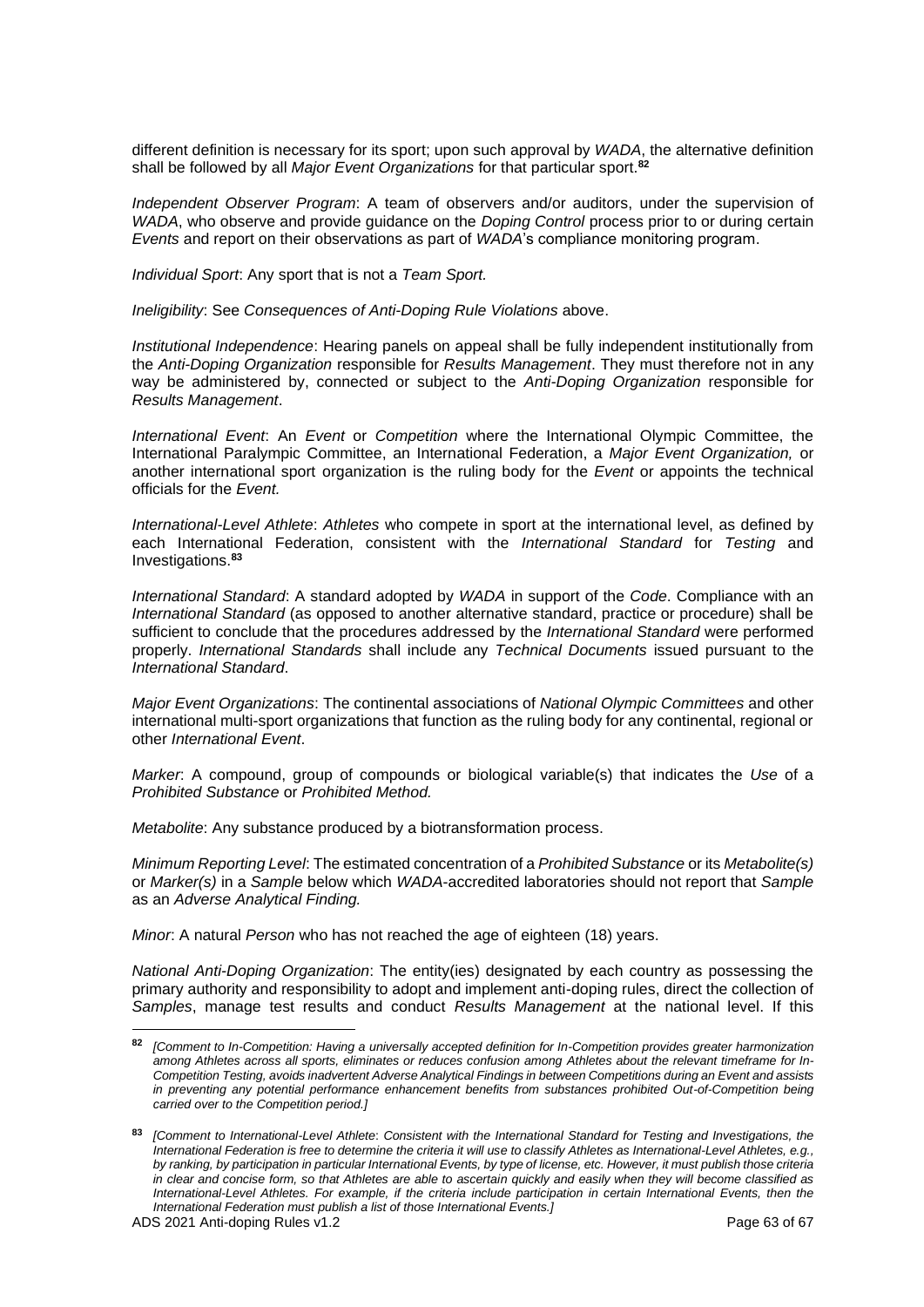designation has not been made by the competent public authority(ies), the entity shall be the country's *National Olympic Committee* or its designee. In Singapore, the *National Anti-Doping Organization* is ADS.

*National Event*: A sport *Event* or *Competition* involving *International-* or *National-Level Athletes* that is not an *International Event*.

*National Federation*: A national or regional entity in Singapore, also known as a National Sports Association (NSA) which is a member of or is recognized by an International Federation as the entity governing the International Federation's sport in that nation or region in Singapore.

*National-Level Athlete*: *Athletes* who compete in sport at the national level, as defined by each *National Anti-Doping Organization,* consistent with the *International Standard* for *Testing* and Investigations. In Singapore, *National-Level Athletes* are defined as set out in the Introduction to these Anti-Doping Rules (Section "Scope of these Anti-Doping Rules").

*National Olympic Committee*: The organization recognized by the International Olympic Committee. The term *National Olympic Committee* shall also include the National Sport Confederation in those countries where the National Sport Confederation assumes typical *National Olympic Committee* responsibilities in the anti-doping area. In Singapore, the *National Olympic Committee* is Singapore National Olympic Committee.

*No Fault or Negligence*: The *Athlete* or other *Person's* establishing that he or she did not know or suspect, and could not reasonably have known or suspected even with the exercise of utmost caution, that he or she had *Used* or been administered the *Prohibited Substance* or *Prohibited Method* or otherwise violated an anti-doping rule*.* Except in the case of a *Protected Person* or *Recreational Athlete*, for any violation of Article 2.1, the *Athlete* must also establish how the *Prohibited Substance* entered the *Athlete's* system.

*No Significant Fault or Negligence*: The *Athlete* or other *Person's* establishing that any *Fault* or *Negligence*, when viewed in the totality of the circumstances and taking into account the criteria for *No Fault* or *Negligence*, was not significant in relationship to the anti-doping rule violation. Except in the case of a *Protected Person* or *Recreational Athlete*, for any violation of Article 2.1, the *Athlete* must also establish how the *Prohibited Substance* entered the *Athlete's* system.

*Operational Independence*: This means that (1) board members, staff members, commission members, consultants and officials of the *Anti-Doping Organization* with responsibility for *Results Management* or its affiliates (e.g., member federation or confederation), as well as any *Person* involved in the investigation and pre-adjudication of the matter cannot be appointed as members and/or clerks (to the extent that such clerk is involved in the deliberation process and/or drafting of any decision) of hearing panels of that *Anti-Doping Organization* with responsibility for *Results Management* and (2) hearing panels shall be in a position to conduct the hearing and decisionmaking process without interference from the *Anti-Doping Organization* or any third party. The objective is to ensure that members of the hearing panel or individuals otherwise involved in the decision of the hearing panel, are not involved in the investigation of, or decisions to proceed with, the case.

*Out-of-Competition*: Any period which is not *In-Competition*.

*Participant*: Any *Athlete* or *Athlete Support Person*.

*Person*: A natural *Person* or an organization or other entity.

ADS 2021 Anti-doping Rules v1.2 Page 64 of 67 *Possession*: The actual, physical *Possession*, or the constructive *Possession* (which shall be found only if the *Person* has exclusive control or intends to exercise control over the *Prohibited Substance* or *Prohibited Method* or the premises in which a *Prohibited Substance* or *Prohibited Method* exists); provided, however, that if the *Person* does not have exclusive control over the *Prohibited Substance*  or *Prohibited Method* or the premises in which a *Prohibited Substance* or *Prohibited Method* exists, constructive *Possession* shall only be found if the *Person* knew about the presence of the *Prohibited Substance* or *Prohibited Method* and intended to exercise control over it. Provided, however, there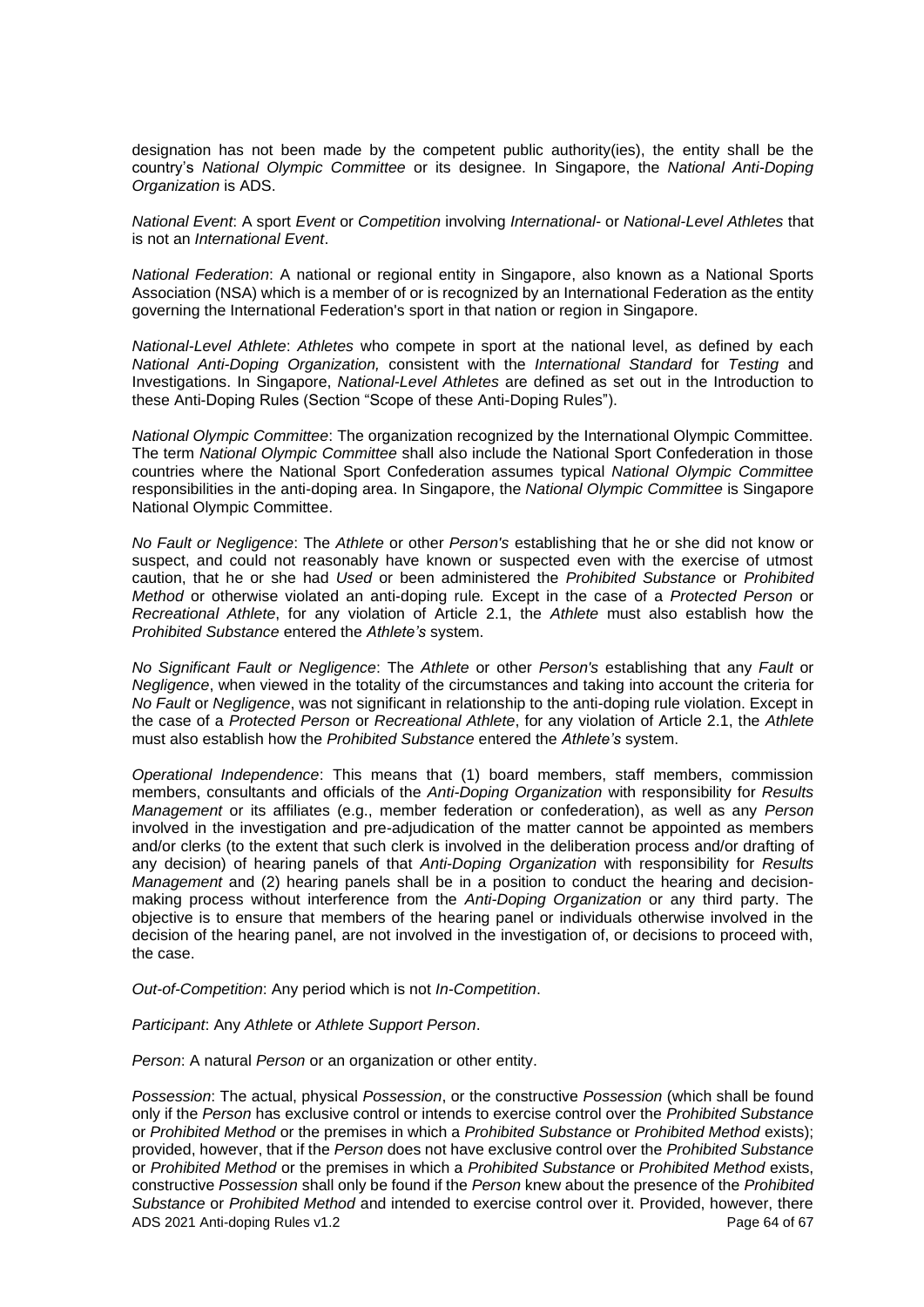shall be no anti-doping rule violation based solely on *Possession* if, prior to receiving notification of any kind that the *Person* has committed an anti-doping rule violation, the *Person* has taken concrete action demonstrating that the *Person* never intended to have *Possession* and has renounced *Possession* by explicitly declaring it to an *Anti-Doping Organization*. Notwithstanding anything to the contrary in this definition, the purchase (including by any electronic or other means) of a *Prohibited Substance* or *Prohibited Method* constitutes *Possession* by the *Person* who makes the purchase.**<sup>84</sup>**

*Prohibited List*: The List identifying the *Prohibited Substances* and *Prohibited Methods*.

*Prohibited Method*: Any method so described on the *Prohibited List*.

*Prohibited Substance*: Any substance, or class of substances, so described on the *Prohibited List*.

*Protected Person*: An *Athlete* or other natural *Person* who at the time of the anti-doping rule violation: (i) has not reached the age of sixteen (16) years; (ii) has not reached the age of eighteen (18) years and is not included in any *Registered Testing Pool* and has never competed in any *International Event* in an open category; or (iii) for reasons other than age has been determined to lack legal capacity under applicable national legislation.**<sup>85</sup>**

*Provisional Hearing*: For purposes of Article 7.4.3, an expedited abbreviated hearing occurring prior to a hearing under Article 8 that provides the *Athlete* with notice and an opportunity to be heard in either written or oral form.**<sup>86</sup>**

*Provisional Suspension*: See *Consequences of Anti-Doping Rule Violations* above.

*Publicly Disclose*: See *Consequences of Anti-Doping Rule Violations* above.

*Recreational Athlete*: In **Singapore**, *Recreational Athlete* is defined as set out in the Introduction to these Anti-Doping Rules (Section "Scope of these Anti-Doping Rules").

*Regional Anti-Doping Organization*: A regional entity designated by member countries to coordinate and manage delegated areas of their national anti-doping programs, which may include the adoption and implementation of anti-doping rules, the planning and collection of *Samples*, the management of results, the review of *TUEs*, the conduct of hearings, and the conduct of *Educational* programs at a regional level.

*Registered Testing Pool*: The pool of highest-priority *Athletes* established separately at the international level by International Federations and at the national level by *National Anti-Doping Organizations,* who are subject to focused *In-Competition* and *Out-of-Competition Testing* as part of that International Federation's or *National Anti-Doping Organization's* test distribution plan and therefore are required to provide whereabouts information as provided in Article 5.5 of the *Code* and

**<sup>84</sup>** *[Comment to Possession: Under this definition, anabolic steroids found in an Athlete's car would constitute a violation unless the Athlete establishes that someone else used the car; in that event, the Anti-Doping Organization must establish*  that, even though the Athlete did not have exclusive control over the car, the Athlete knew about the anabolic steroids and intended to have control over them. Similarly, in the example of anabolic steroids found in a home medicine cabinet under *the joint control of an Athlete and spouse, the Anti-Doping Organization must establish that the Athlete knew the anabolic steroids were in the cabinet and that the Athlete intended to exercise control over them. The act of purchasing a Prohibited Substance alone constitutes Possession, even where, for example, the product does not arrive, is received by someone else, or is sent to a third-party address.]*

**<sup>85</sup>** *[Comment to Protected Person: The Code treats Protected Persons differently than other Athletes or Persons in certain circumstances based on the understanding that, below a certain age or intellectual capacity, an Athlete or other Person may not possess the mental capacity to understand and appreciate the prohibitions against conduct contained in the Code. This would include, for example, a Paralympic Athlete with a documented lack of legal capacity due to an intellectual impairment. The term "open category" is meant to exclude competition that is limited to junior or age group categories.]*

**<sup>86</sup>** *[Comment to Provisional Hearing: A Provisional Hearing is only a preliminary proceeding which may not involve a full review of the facts of the case. Following a Provisional Hearing, the Athlete remains entitled to a subsequent full hearing on the merits of the case. By contrast, an "expedited hearing", as that term is used in Article 7.4.3, is a full hearing on the merits conducted on an expedited time schedule.]*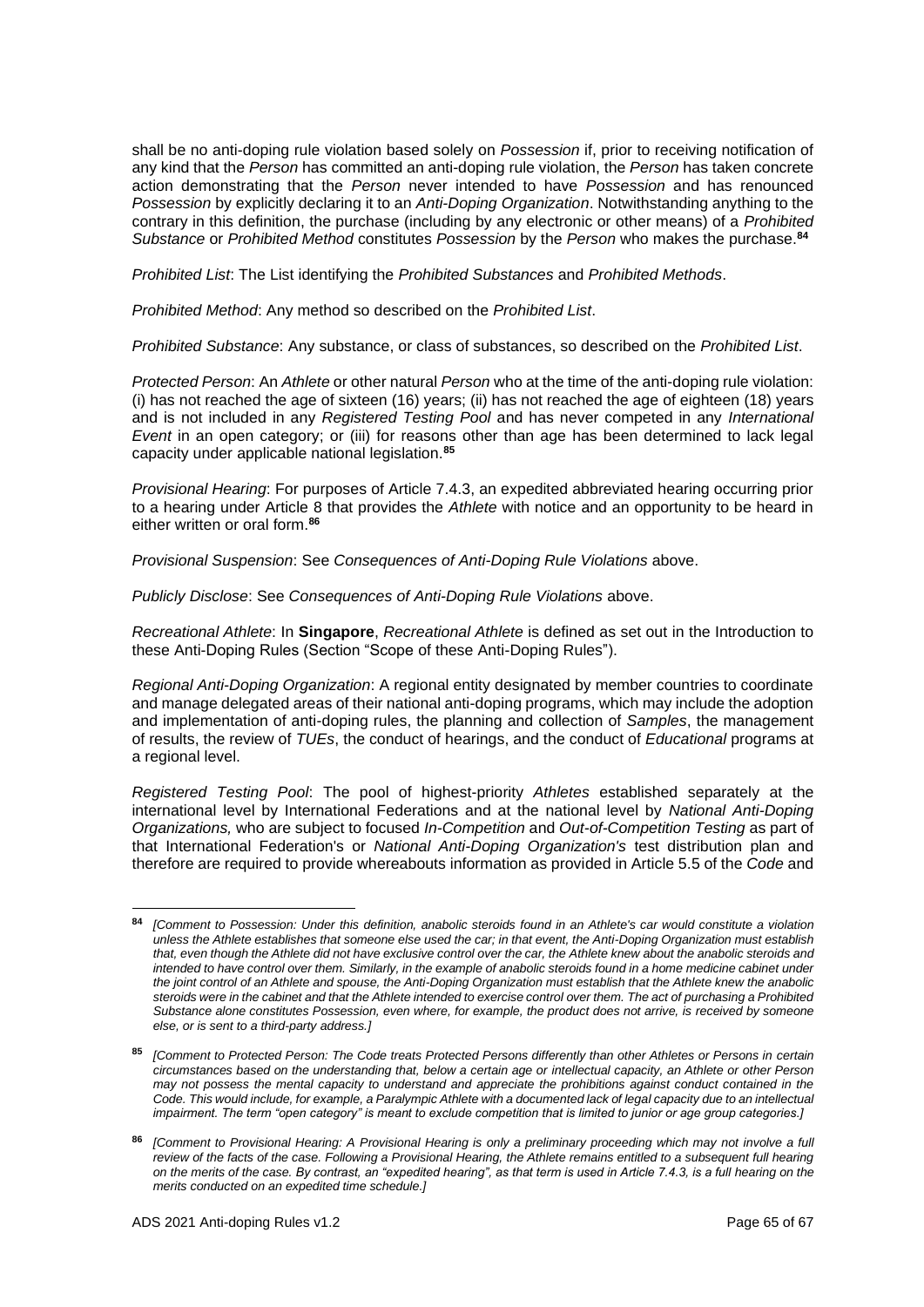the *International Standard* for *Testing* and Investigations. In Singapore, ADS's *Registered Testing Pool* is defined as set out in Article 5.5 of these Anti-Doping Rules.

*Results Management*: The process encompassing the timeframe between notification as per Article 5 of the *International Standard* for *Results Management*, or in certain cases (e.g., *Atypical Finding*, *Athlete Biological Passport*, whereabouts failure), such pre-notification steps expressly provided for in Article 5 of the *International Standard* for *Results Management*, through the charge until the final resolution of the matter, including the end of the hearing process at first instance or on appeal (if an appeal was lodged).

*Sample* or *Specimen*: Any biological material collected for the purposes of *Doping Control*. **87**

*Signatories*: Those entities accepting the *Code* and agreeing to implement the *Code*, as provided in Article 23 of the *Code*.

*Specified Method*: See Article 4.2.2.

*Specified Substance*: See Article 4.2.2.

*Strict Liability*: The rule which provides that under Article 2.1 and Article 2.2, it is not necessary that intent, *Fault*, *Negligence*, or knowing *Use* on the *Athlete's* part be demonstrated by the *Anti-Doping Organization* in order to establish an anti-doping rule violation.

*Substance of Abuse*: See Article 4.2.3.

*Substantial Assistance*: For purposes of Article 10.7.1, a *Person* providing *Substantial Assistance* must: (1) fully disclose in a signed written statement or recorded interview all information he or she possesses in relation to anti-doping rule violations or other proceeding described in Article 10.7.1.1, and (2) fully cooperate with the investigation and adjudication of any case or matter related to that information, including, for example, presenting testimony at a hearing if requested to do so by an *Anti-Doping Organization* or hearing panel. Further, the information provided must be credible and must comprise an important part of any case or proceeding which is initiated or, if no case or proceeding is initiated, must have provided a sufficient basis on which a case or proceeding could have been brought.

*Tampering*: Intentional conduct which subverts the *Doping Control* process but which would not otherwise be included in the definition of *Prohibited Methods*. *Tampering* shall include, without limitation, offering or accepting a bribe to perform or fail to perform an act, preventing the collection of a *Sample*, affecting or making impossible the analysis of a *Sample*, falsifying documents submitted to an *Anti-Doping Organization* or *TUE* committee or hearing panel, procuring false testimony from witnesses, committing any other fraudulent act upon the *Anti-Doping Organization* or hearing body to affect *Results Management* or the imposition of *Consequences*, and any other similar intentional interference or *Attempted* interference with any aspect of *Doping Control*. **88**

*Target Testing*: Selection of specific *Athletes* for *Testing* based on criteria set forth in the *International Standard* for *Testing* and Investigations.

*Team Sport*: A sport in which the substitution of players is permitted during a *Competition*.

**<sup>87</sup>** *[Comment to Sample or Specimen: It has sometimes been claimed that the collection of blood Samples violates the tenets of certain religious or cultural groups. It has been determined that there is no basis for any such claim.]*

**<sup>88</sup>** *[Comment to Tampering: For example, this Article would prohibit altering identification numbers on a Doping Control form during Testing, breaking the B bottle at the time of B Sample analysis, altering a Sample by the addition of a foreign substance, or intimidating or attempting to intimidate a potential witness or a witness who has provided testimony or information in the Doping Control process. Tampering includes misconduct which occurs during the Results Management process. See Article 10.9.3.3. However, actions taken as part of a Person's legitimate defense to an anti-doping rule violation charge shall not be considered Tampering. Offensive conduct towards a Doping Control official or other Person*  involved in Doping Control which does not otherwise constitute Tampering shall be addressed in the disciplinary rules of *sport organizations.]*